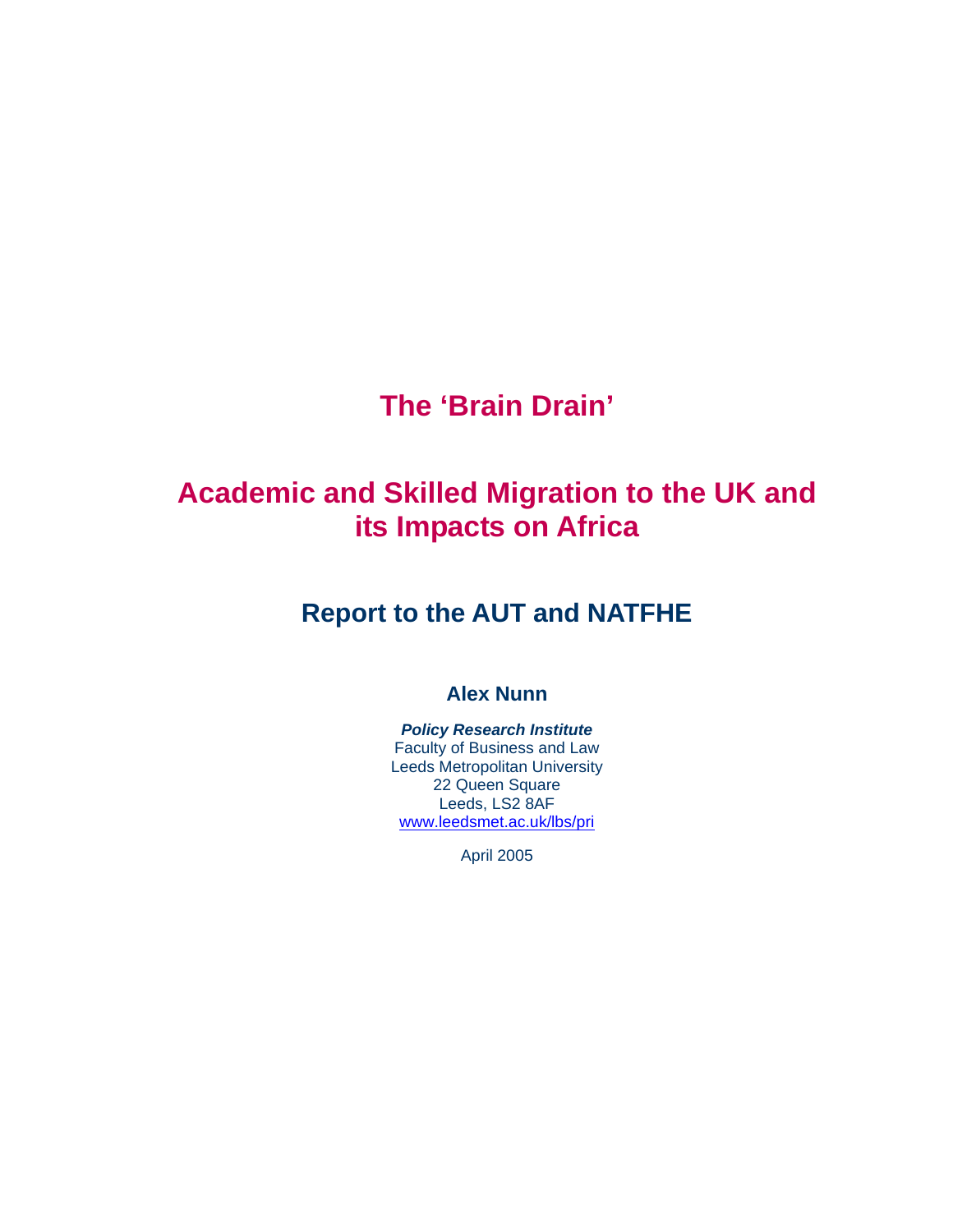# **Acknowledgements**

The author would like to thank and acknowledge the support of a wide range of individuals. The members of the project steering group provided helpful comment, direction and support, particularly Rob Copeland (AUT). Other members of the steering group included Brian Everett (AUT), David Margolies (AUT), Hugh Mason (AUT), Paul Bennett (NATFHE), John Wilkin (NATFHE) and Gemma Freedman (TUC), all of whom offered valuable support, guidance and comments. Assistance was also provided by Kate Lang (HESA). Sophia Price provided support and assistance in research and writing the report.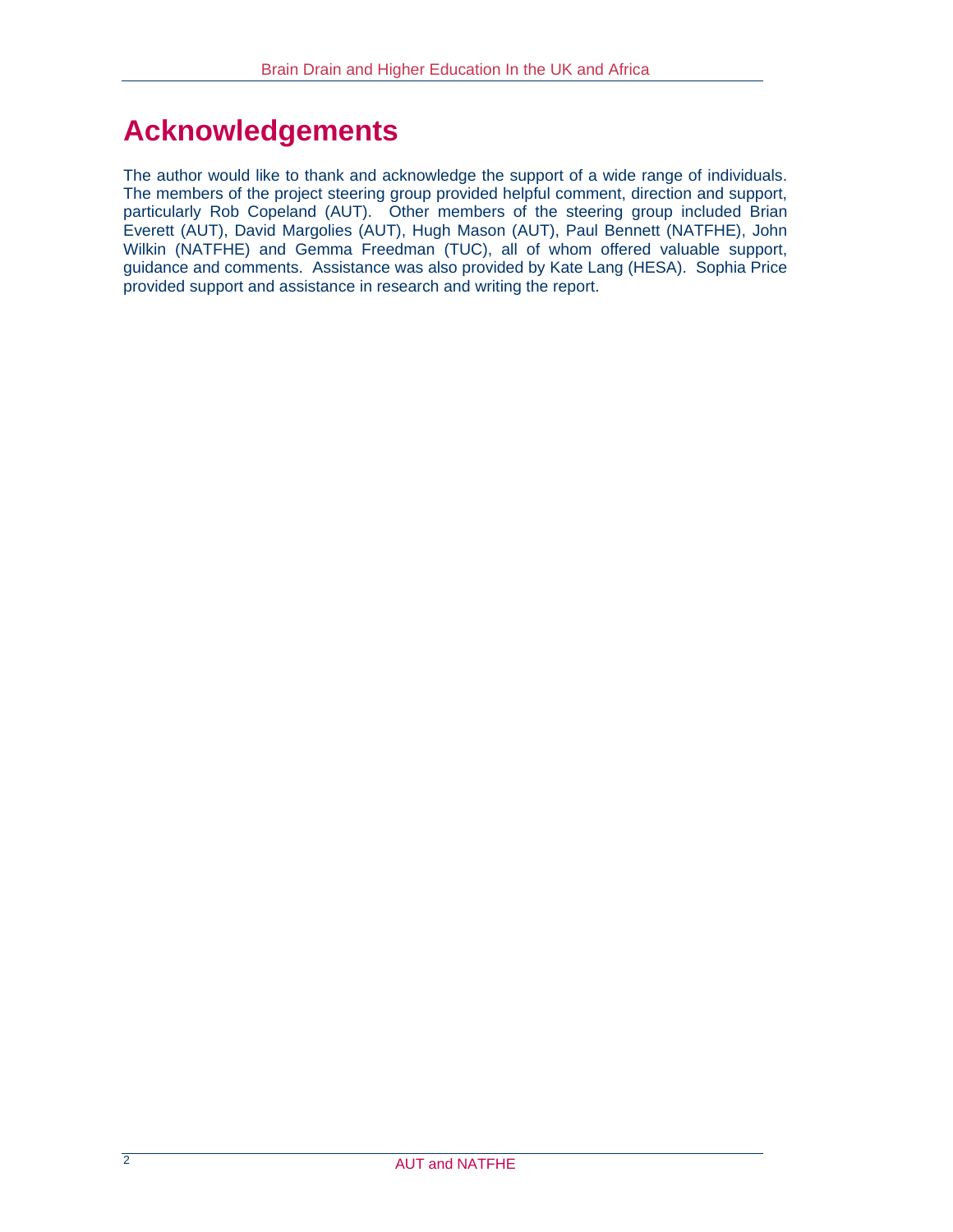# **Contents**

| 2.2 Progress on Global Poverty Reduction and Human Development 16              |  |
|--------------------------------------------------------------------------------|--|
| 2.3 Reaching the Goals: Growth, Distribution and Skills Mobility  20           |  |
|                                                                                |  |
| 2.5 From Economic Development to Poverty Reduction and Increasing Migration 25 |  |
|                                                                                |  |
|                                                                                |  |
|                                                                                |  |
|                                                                                |  |
|                                                                                |  |
|                                                                                |  |
|                                                                                |  |
|                                                                                |  |
|                                                                                |  |
|                                                                                |  |
|                                                                                |  |
|                                                                                |  |
|                                                                                |  |
| 6. Dealing with the Brain Drain -                                              |  |
|                                                                                |  |
|                                                                                |  |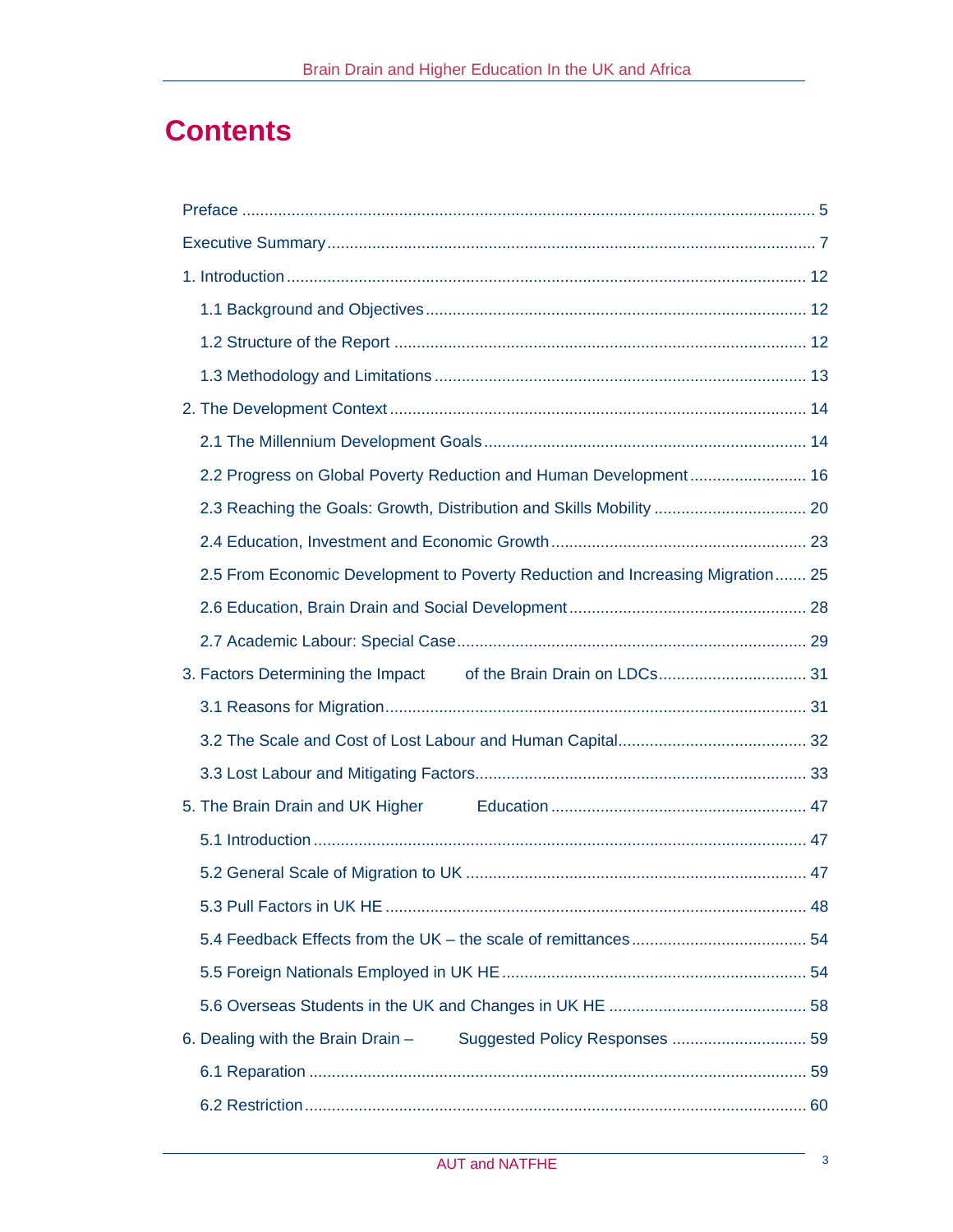| 7.2 Promote the Development of Protocols on International Recruitment  65      |  |
|--------------------------------------------------------------------------------|--|
|                                                                                |  |
|                                                                                |  |
| 7.5 Protect Core Labour Standards, Trade Union Rights and Academic Freedom  67 |  |
|                                                                                |  |
|                                                                                |  |

# **Index of Tables**

| Table 2: Education and Human Development, Selected Countries/Indicators (2002) 24           |
|---------------------------------------------------------------------------------------------|
| Table 3: Gemmeltoft's Estimation of Relative Scale of Remittance Flows to Largest Receiving |
|                                                                                             |
|                                                                                             |
| Table 6: Immigration of Work Permit Holders and Dependants (1999-2003)  49                  |
| Table 7: Work Permits Holders and Dependants by Region of Origin (1999-2003) 50             |
|                                                                                             |
| Table 9: Balance of Immigration/Emigration UK, by occupation (1993-2002) 52                 |
| Table 10: Academic Staff in UK HEIs by Nationality (Continent), Headcount (2002)  55        |
| Table 11: Academic Staff in UK HEIs with African Nationalities, by Country, Headcount       |

# **Index of Boxes**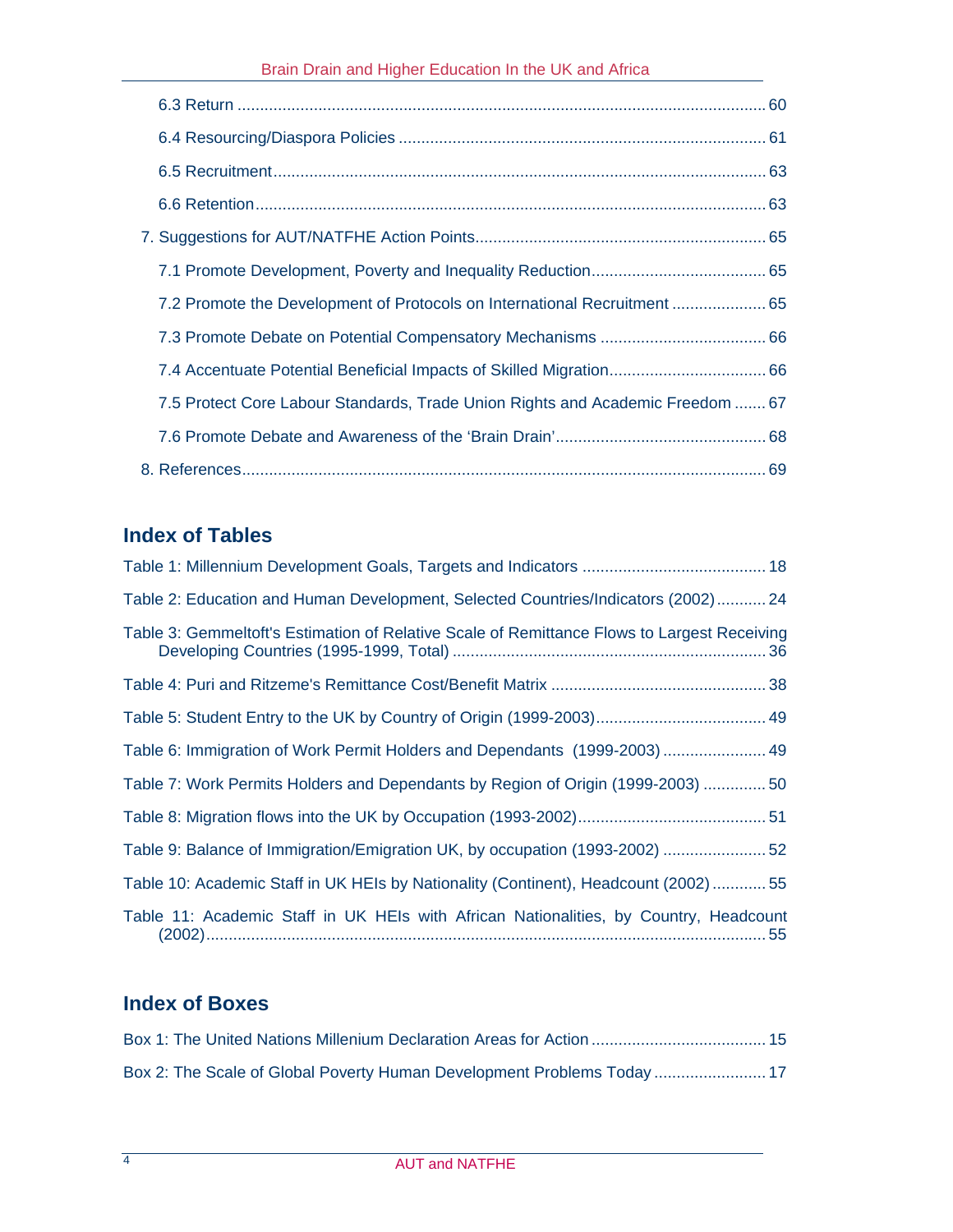# **Preface**

This report by Alex Nunn, is a key element in a joint project on the effects of Brain Drain by the AUT and NATFHE, funded via the Trades Union Congress by the Department for International Development (DfID). The newly created Mini Learning Fund enables trade unions to develop work on international development education. Eleven unions are currently benefiting from this funding.

The 'Brain Drain' project has its origins in an international conference on higher education organised by the teachers' global trade union federation, Education International, and hosted by the Senegalese teachers' unions, in Dakar, Senegal, in November 2003. At that conference university teachers unions from Africa, Asia and the Caribbean described the difficulties their education systems faced in respect of migration of teachers to the industrialised world. They outlined the complexities and range of phenomena which lay behind the term 'Brain Drain.' Also they were concerned to emphasise that the phenomenon arose from many individual, rational and justifiable decisions, but in the context of conditions and policies which in many cases exacerbated the problems faced by universities, education systems and the societies for which they were vital to economic development.

There is a recognised need to find a balance between the rights of individuals and the mediation of the adverse effects of 'Brain Drain' on countries which are losing an expensive and scarce resource. For example, this is the approach adopted by the Commonwealth Teacher Recruitment Protocol - which the National Union of Teachers (NUT) was instrumental in bringing about. The protocol recognises the right of teachers to migrate internationally on a temporary or permanent basis in furtherance of their careers, but also the need to protect the education systems of poor countries and prevent exploitation of scarce human resources. At the same time, it is clear that 'Brain Drain' remains a sensitive issue and these sensitivities need to be openly addressed as part of the debate. The argument that the free movement of capital must be matched by the free movement of labour is not comparing like with like, in terms of the relative power of capital and labour in developing countries. Nor are national rights included in this pseudo-equation. While some have difficulties with the term 'Brain Drain', it is both the most widely used and recognised term, but one which as the Dakar conference showed, masks a number of different trends and issues which need to be better understood. The issue is also a subtext to the achievement of the Millennium goals for education, and is likely to play a part in the global community's failure to meet Millennium targets.

The issue was taken up in a motion passed by the EI World Congress in Porto Alegre in July 2004. AUT and NATFHE agreed to work together on the issue at that time, recognising that the UK had a particular responsibility as a key player in the 'Brain Drain' phenomenon, and took advantage of the TUC / DfID project financing becoming available at the right time.

The project is aimed at raising the awareness of NATFHE and AUT members about the issues associated with 'Brain Drain' particularly as they affect education systems and societies which are exporters of skilled labour. It is hoped we will extend and deepen the debate among our members on globalisation, international development and the marketplace in higher education and research which has developed in recent years. We also hope it will contribute to the wider debate in the United Kingdom and to the debate at the world level being conducted under the auspices of EI. It is very much a 'work in progress' and a contribution to a debate in which we readily acknowledge, the expertise is widely dispersed. Our project, though focussed on higher education, has resonances for education more generally and also for the health service which is at least equally subject to the phenomenon of 'Brain Drain.'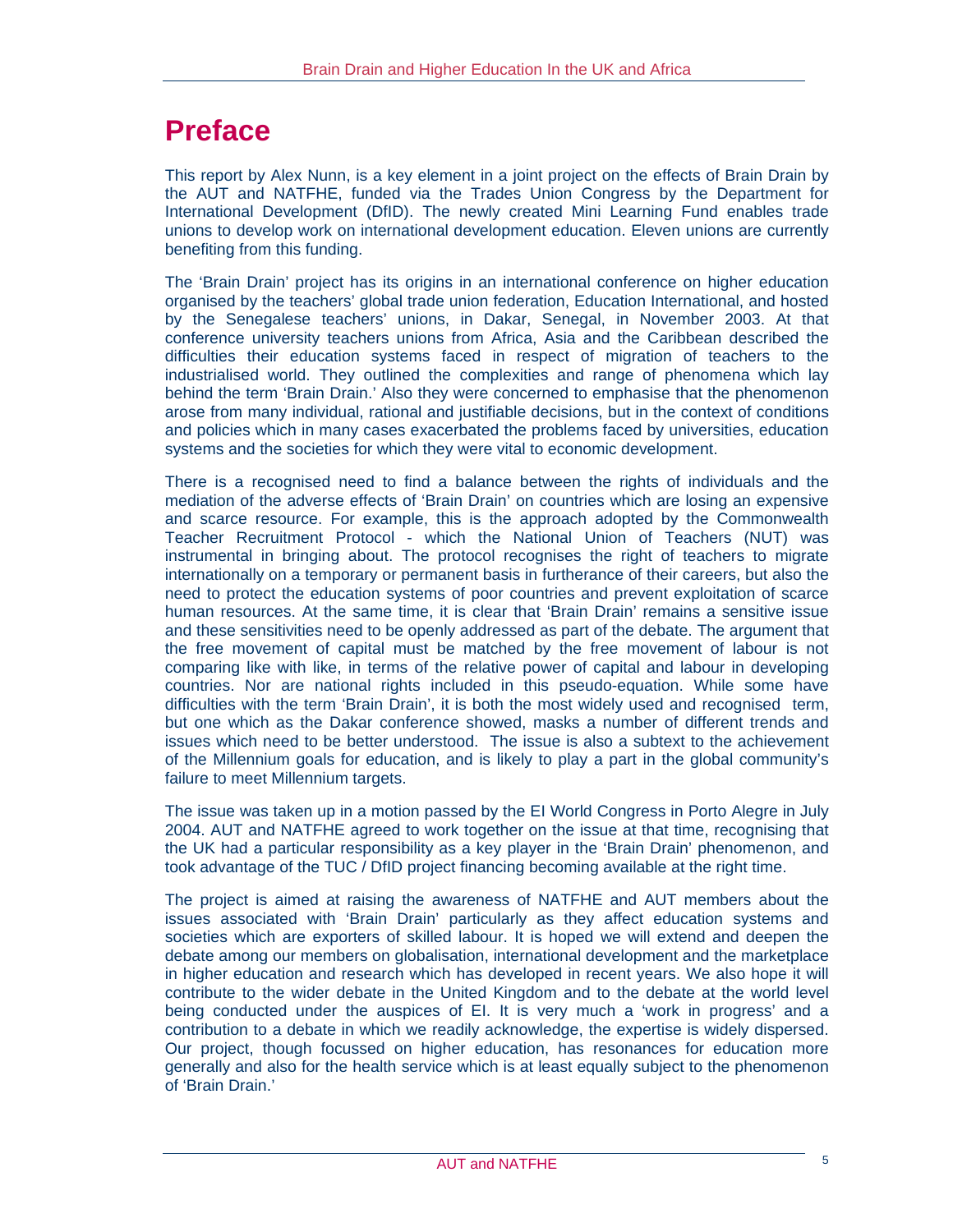Finally we would like to thank Alex Nunn for his report, and Gemma Freedman and the TUC for their active help throughout the project and DfID for their financial support. The outcomes of the report are the responsibility of AUT and NATFHE.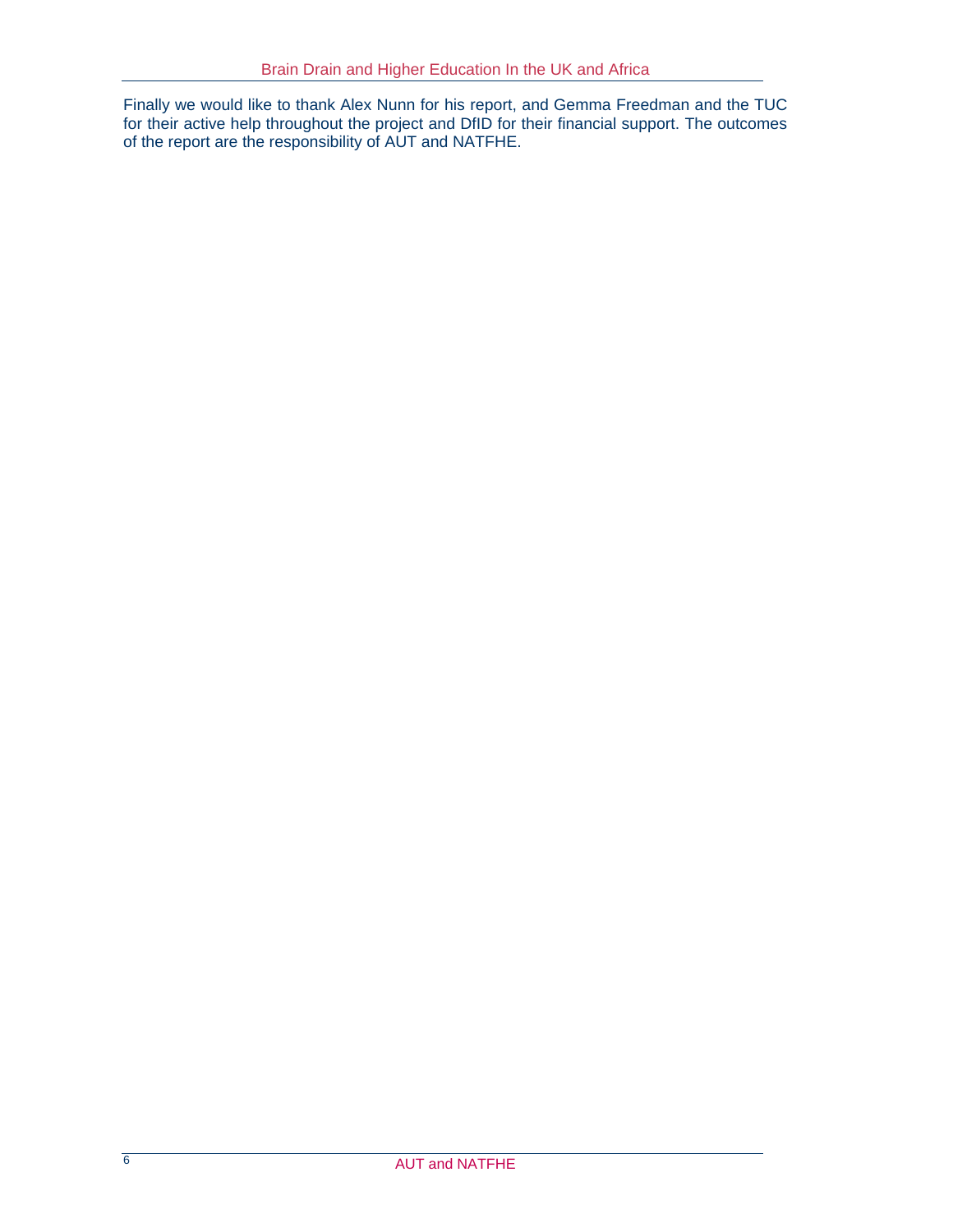# **Executive Summary**

#### **Background and Aims**

In December 2004 the Association of University Teachers and the College and Lecturers Union NATFHE jointly commissioned research to review some of the literature on 'the Brain Drain' with a specific emphasis on developing countries in Africa and on academic labour in the UK. This report is the culmination of that research.

The project aimed to review some of the available literature on the 'Brain Drain', to locate this in debates and contemporary approaches to international development and to consider especially the impact of the Brain Drain on Africa, where possible drawing reference to the impact on higher education. The report also considers the scale of migration to work in UK higher education and suggests ways in which AUT/NATFHE might work together and with others to offset the impact of Brain Drain factors and to build the capacity of higher education, and those working in it, in developing countries.

Migration is an emotive issue and debate in this country is often shaped by populist and right-wing arguments, sometimes with racist and xenophobic undertones. This project aimed to develop a more progressive approach to the debate on migration, explicitly addressing the motivations behind migration decisions. This project was shaped by a background understanding that the UK undoubtedly benefits enormously from skilled labour migration, economically, socially and culturally. However, the project is also shaped by a concern to ensure that individual choices to migrate are taken freely, not as a result of political repression, a lack of life chances or vocational opportunities. The project also aimed to assess the extent to which skilled labour migration, and the unequal relationships between rich and developing countries which drives it, is further embedding that inequality. Failing to address these issues, risks leaving the debate on migration to those that seek to use the issue to generate a regressive and dangerous politics of fear and difference.

#### **The Importance of Skills and Education for Development and the Importance of the 'Brain Drain'**

The contemporary development context is dominated by strategies to reduce poverty in the least developed countries of the world. These strategies are framed by the overarching Multilateral Development Goals to eradicate poverty and hunger, achieve universal primary education, promote gender equality, reduce child poverty, improve maternal health, combat disease and promote environmental sustainability. It is now widely acknowledged that human, social and institutional capacity are central to successful development, with education being a key component in building this capacity. In this context, skilled labour is of crucial importance for developing countries to overcome the social and institutional barriers to successful development. In addition to this, most contemporary economic theories of growth highlight the key importance of skills to economic performance and development potential.

In this context, the loss of skilled labour is of vital importance for development and development potential. The loss of teachers undermines the ability of schools and education systems to function, the loss of nurses impairs efforts to deliver even basic healthcare and public health programmes and the loss of other skilled professionals acts as a barrier to institutional capacity building, the efficient utilisation of external assistance and private sector growth. The 'Brain Drain', as the flow of skilled professionals out of developing countries has become known, thus marks a potentially serious barrier to economic growth, development and poverty reduction.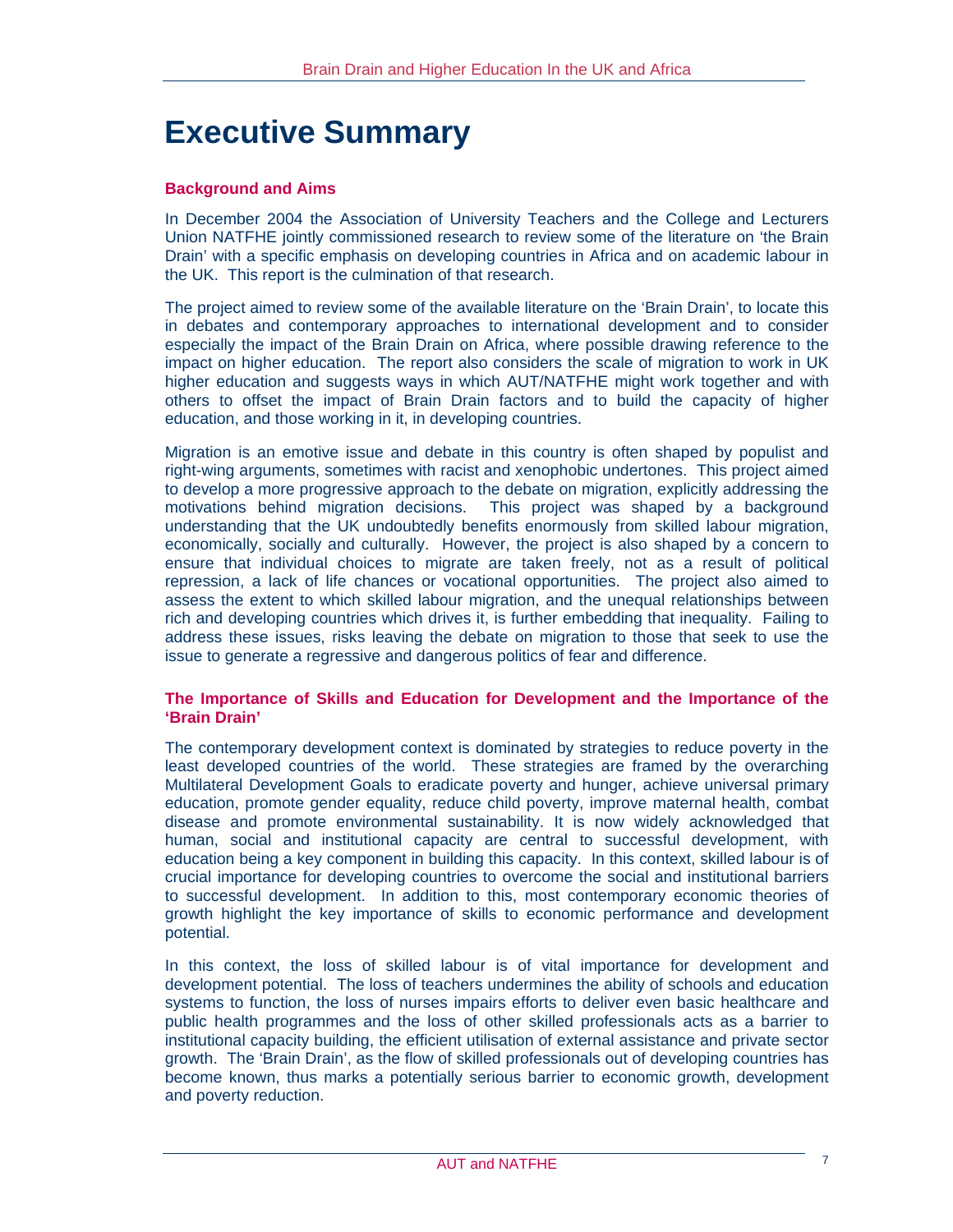Finally, education is important not just in relation to its impact on economic growth but as a social good in its own right. It is a process of re-learning the collective knowledge of society for each successive generation and learning from social and political mistakes. It is thus a core mechanism in cultural reproduction and historical social learning and development. As such, the loss of highly *educated* individuals is a loss of collective social knowledge vested by society in them. It is also a loss to individual families and communities who become separated from individual migrants. While 'economic' migrants may choose to move away from these important social ties, these choices are made as a result of complex pressures (see below).

#### **Why the Academic Brain Drain is Particularly Important**

If skilled labour in general is important, academic labour is doubly so, providing a variety of crucial functions:

- Pure research.
- Innovation.
- The translation of research and innovation into useful or commercially exploitable ideas, products and organisational development.
- Building the capacity of others through teaching but also teaching and training other key professionals including teachers and healthcare workers.

Thus while the loss of all skilled labour to migration is of fundamental importance to the development potential of developing countries, the loss of academic labour is even more crucial still.

#### **Factors Causing the Brain Drain**

The 'Brain Drain' is a contentious subject and the very term has been challenged in recent years, with some preferring more politically neutral terms 'Brain Exchange' or 'Brain Circulation'. To understand the scale and impact of skilled labour migration from developing countries, it is necessary first to understand the factors driving it. These can be usefully categorised as 'push' and 'pull' factors. Pull factors are those factors that attract skilled labour from developing countries and relate in the main to conditions in countries that receive skilled migrants. These include:

- Higher wages.
- Job opportunities.
- Relatively good working conditions.
- Freedom from political instability or oppression.
- The use of selective immigration policies designed to attract high skilled workers, while deterring others seen as less economically beneficial to receiving countries.

In the case of academics, these are augmented by access to research funding and facilities and the potential to collaborate with other researchers.

Push Factors include:

- A lack of life chances.
- Low living standards.
- Political and social instability or repression.
- A lack of opportunities to utilise skills.
- Natural disasters and environmental or ecological deterioration.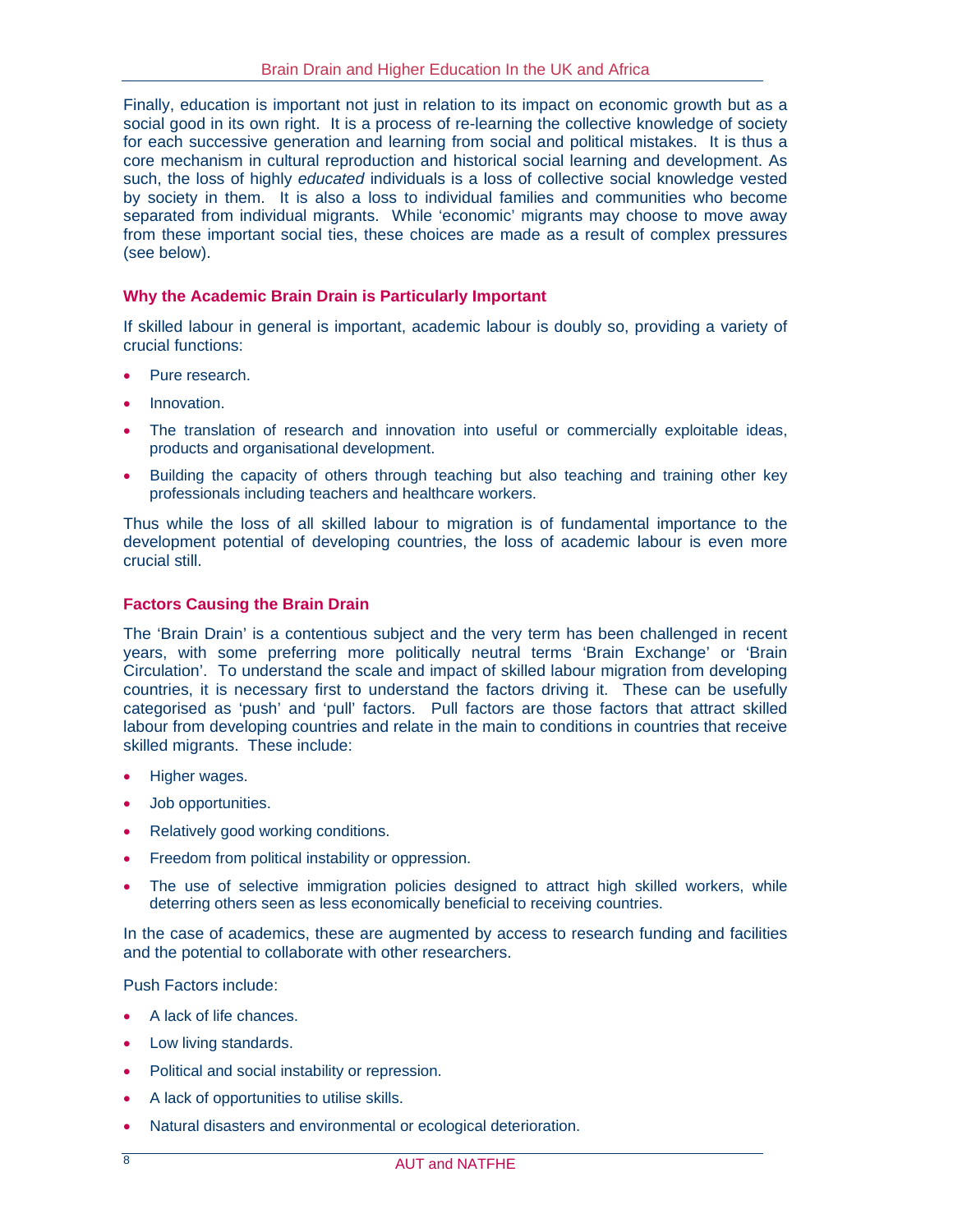A major feature of African economies and societies over the last 20 years has been the imposition of debt-induced structural adjustment including dramatic cuts in government budgets. While development orthodoxy now places significant emphasis on social and institutional capacity building, structural adjustment has had a particular and lasting effect on the working environment of academics in Africa. It constituted a prominent push factor in relation to the loss of academic labour from developing countries to other developing countries and from developing to developed countries.

#### **Factors which might offset the Impact of the Brain Drain**

While the loss of skilled professionals, and academics in particular, may be an important barrier to development, there are a number of factors associated with migration generally, and in some cases with skilled migration specifically, which may offset any negative impacts. These include:

- **Education inducement effects** the idea that the example of migrants and the higher pay or other benefits that might accrue to them (as well as potentially higher wages at home resulting from skill shortages) offer an incentive for others to undertake education. However, while this might be the case in some circumstances, for the most part there is no lack of demand for education in developing countries. Rather, what are important are institutional and social barriers to participation such as ill-health, inability to release time or afford user fees (on the demand side) and problems with provision due to lack of resources or teachers (on the supply side).
- **Technology and knowledge transfer** the idea that migrants will either return to their country of origin after a period in the receiving country during which their skills and knowledge were enhanced (e.g. students) or that migrants will establish networks between developed and developing countries for the transfer of knowledge and technology to their home country. However, there are limitations to these effects. Where students (their governments or other sponsors) pay tuition fees the skills and knowledge transfer has been bought and thus an equal and opposite financial transfer has taken place. Moreover, the evidence on the number of people who do return is patchy, with some suggestion in the literature that return is less likely for the higher skilled who find it easier to integrate in recipient countries. In addition, evidence over the extent of technology and knowledge sharing networks was also scant, questioning the extent to which this takes place. Finally, any transfer that does take place needs to be weighed against the opportunity cost that would not have been incurred if the migration had not taken place.
- **Remittances**  the main factor cited as offsetting the Brain Drain is that migrants send large financial transfers back to their home country. There is substantial evidence that this is indeed a major offsetting factor. In some countries remittances are the main source of foreign earnings, dwarfing development assistance and research for the Department for International Development suggests that remittances from the UK amount to £2.3bn or 70%-80% of the UKs Overseas Development Assistance. However, as important as the scale of remittances are the use to which it is put. Here the evidence and theory over the importance of remittances becomes less clear and there are important arguments to suggest that remittances might also create problems unless they are more effectively channelled into productive and social investments in developing countries.

Whether or not the impact of skilled labour migration is negative will depend then on a small number of factors (or determinants) which include whether or not the lost labour could be usefully employed in the home country, whether or not and how skilled migrants remit and what purpose remittances are put to and whether or not skilled migrants subsequently return or engage in knowledge and technology transfer activities.

#### **The Brain Drain and Africa**

Africa acts as a perfect case study for the general thesis about development, skills and the Brain Drain. The continent has witnessed decades of wasted development potential and, in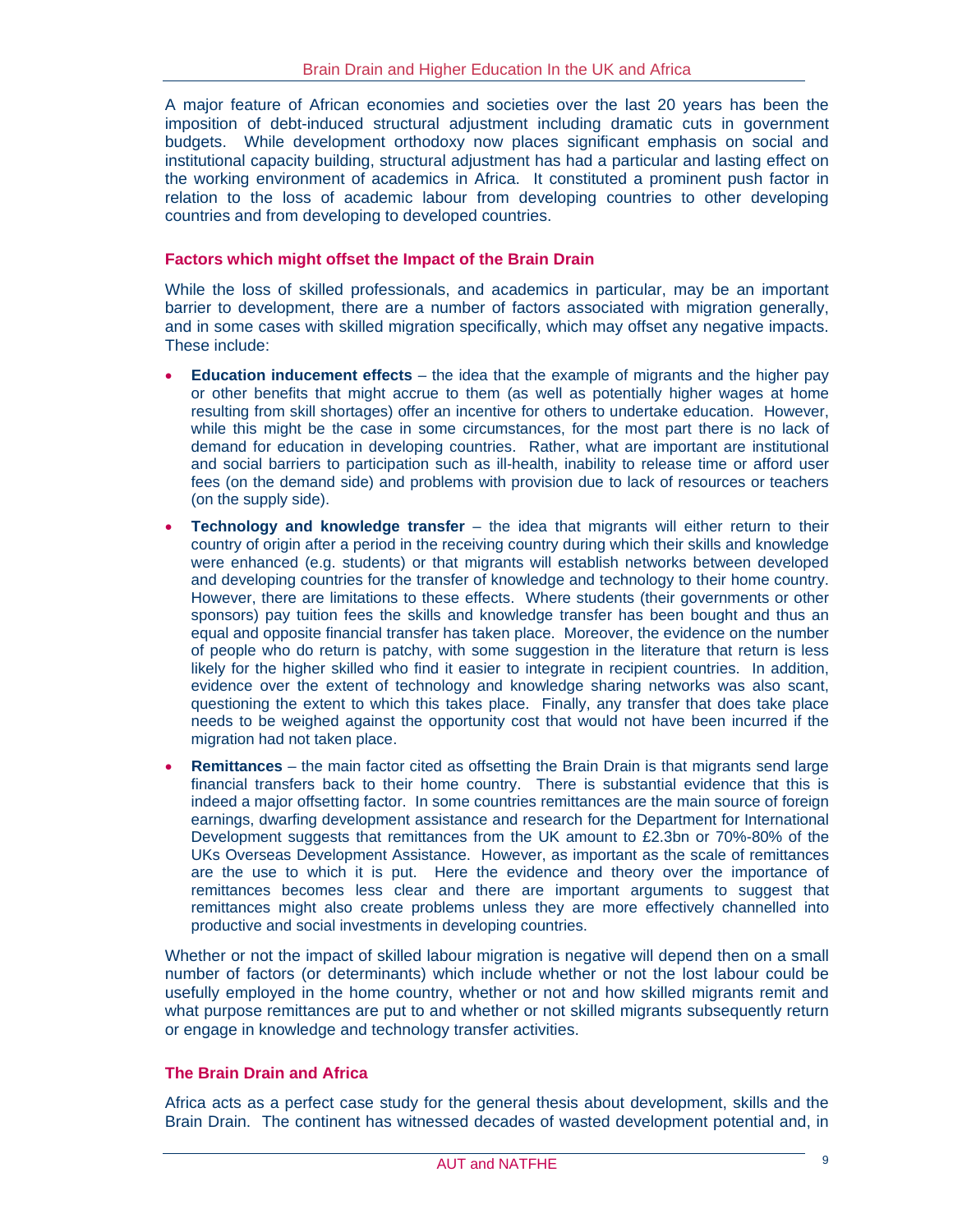places, suffers problems of extreme poverty and lack of both human and institutional capacity. Even relatively developed African states, like Nigeria, demonstrate a lack of capacity to meet demand for education. In 2000, Nigerian universities could accept only 12% of applicants. The loss of skilled labour and academic staff in particular is thus an acute problem. Across the continent, this has been driven variously by inadequate salaries, poor working conditions, inadequate research and teaching facilities, the budget cuts and social unrest generated by structural adjustment and political repression.

A prominent and important feature highlighted in the literature is that the success of earlier developmental phases – especially in the immediate post-independence phase – may have actually exacerbated the problem as the graduates produced during this period subsequently left. This is a key issue because high skilled labour does not migrate from the poorest places but from those places that have achieved some level of development – enough to put in place a relatively strong education system. A further key issue highlighted in the literature is that competition for academic labour is neither new, nor does it come solely from the developed world. The literature on academic migration in Africa shows that there has been considerable movement of skilled professionals within Africa as well as from Africa to the developed world. It also shows that relatively developed states in the continent – such as South Africa – have begun to wake up to the competitive logic of contemporary immigration policies and have begun to eschew the traditional race politics in relation to immigration in South Africa and pursue a more economically determined approach to attracting skilled labour from abroad.

#### **The Brain Drain and Higher Education in the UK**

The UK has for several years operated differentiated immigration policies designed to attract some skilled workers and recent announcements suggest that these will be strengthened. In terms of the general scale of migration to work in the UK, Home Office figures show that in 2002 119,000 people entered the UK on Work Permits.

During the same year there were roughly 34,000 foreign nationals working as academics in UK higher education, about 23% of the total. This is slightly up on 1995/6 when the proportion was just over 21%. The largest group of these staff had nationalities of other EU states. Chinese and Indian nationalities are also well represented as are US nationals. However, there is also data to show significant numbers of academic staff working in the UK who are nationals of some of the poorest countries in the world. While the numbers of staff working in UK higher education from developing countries are relatively small and insignificant in the context of the UK labour market, the effect of their loss to developing countries might be much more substantial because of the scarcity of skilled labour there.

#### **Suggestions for Policy Development**

There are several areas in which AUT/NATFHE may want to develop their response to the Brain Drain. These are set out in the main report as a series of potential action points to:

- Promote development and the reduction of poverty and inequality, with increased spending on education and higher education being one component in strategies to achieve this.
- Promote the development of international protocols on recruitment, similar to those which already apply to the NHS with regard to the recruitment of healthcare workers from the developing world. This would help to manage the negative impact on developing countries and to prevent disreputable recruitment practices.
- Promote debate on compensatory mechanisms. While preventing labour migration has potentially negative implications, compensation for the loss of skilled labour is one method of offsetting the negative effects of the loss of this labour to developing countries. Such options are often associated with a migration tax and because of this are summarily dismissed.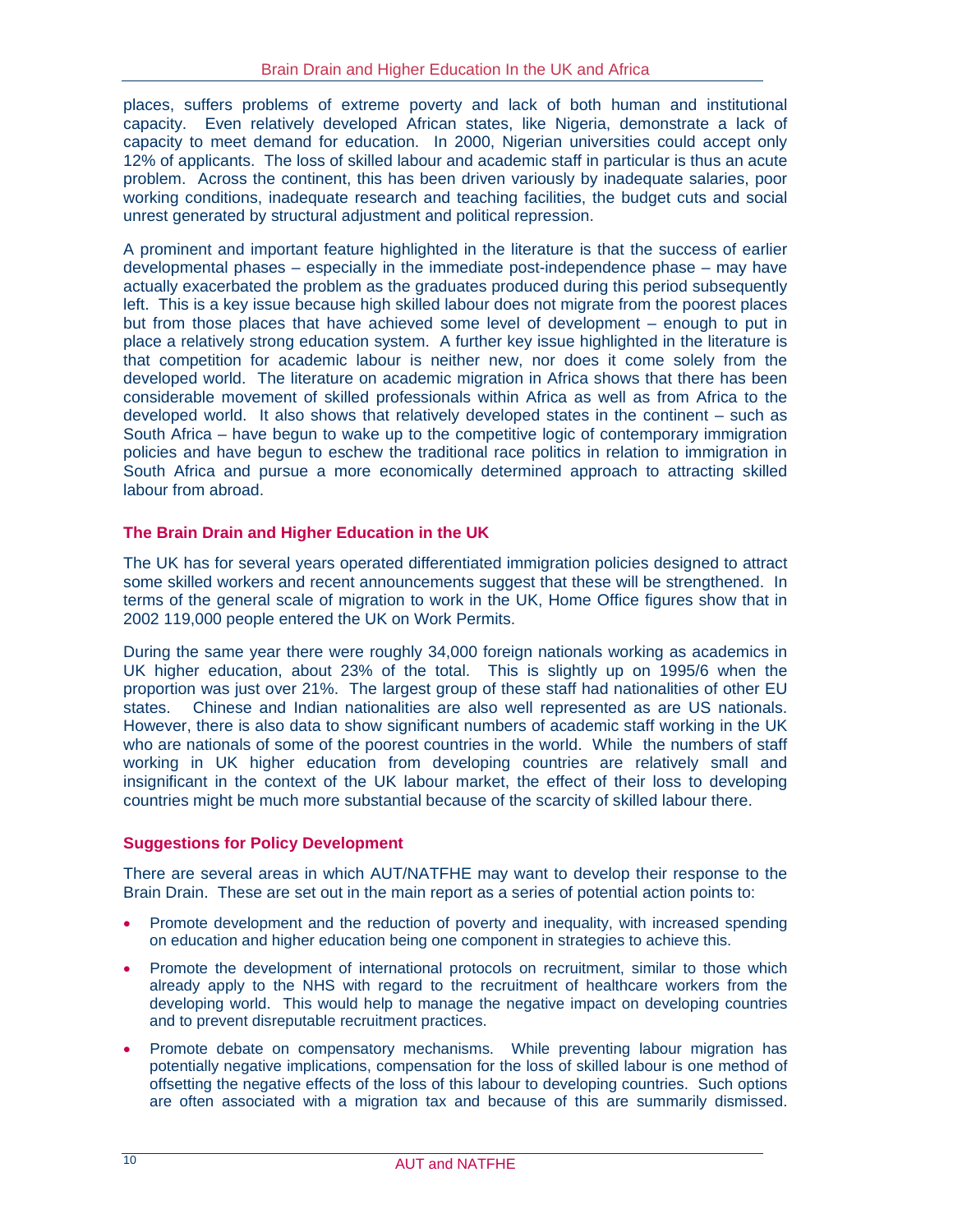However, a broader and more sophisticated approach, linked to global efforts at poverty reduction or debt relief, may be viable.

- Accentuate the potentially beneficial effects of skilled labour migration, by promoting measures to facilitate the transfer of resources, technology and knowledge back to developing countries. Many such measures could be taken up by individual higher education institutions and contributed to by local trade union representatives such as the facilitation of opportunities for return migration for those who wish to return, student and staff exchanges, the sharing of research findings, facilities and teaching materials, the development of HEI partnerships between developed and developing countries (akin to 'twinning'), the development of research and disapora networks.
- Promote and protect core labour standards, trade union rights and academic freedom in an international context.
- Promote debate and awareness of the 'Brain Drain'.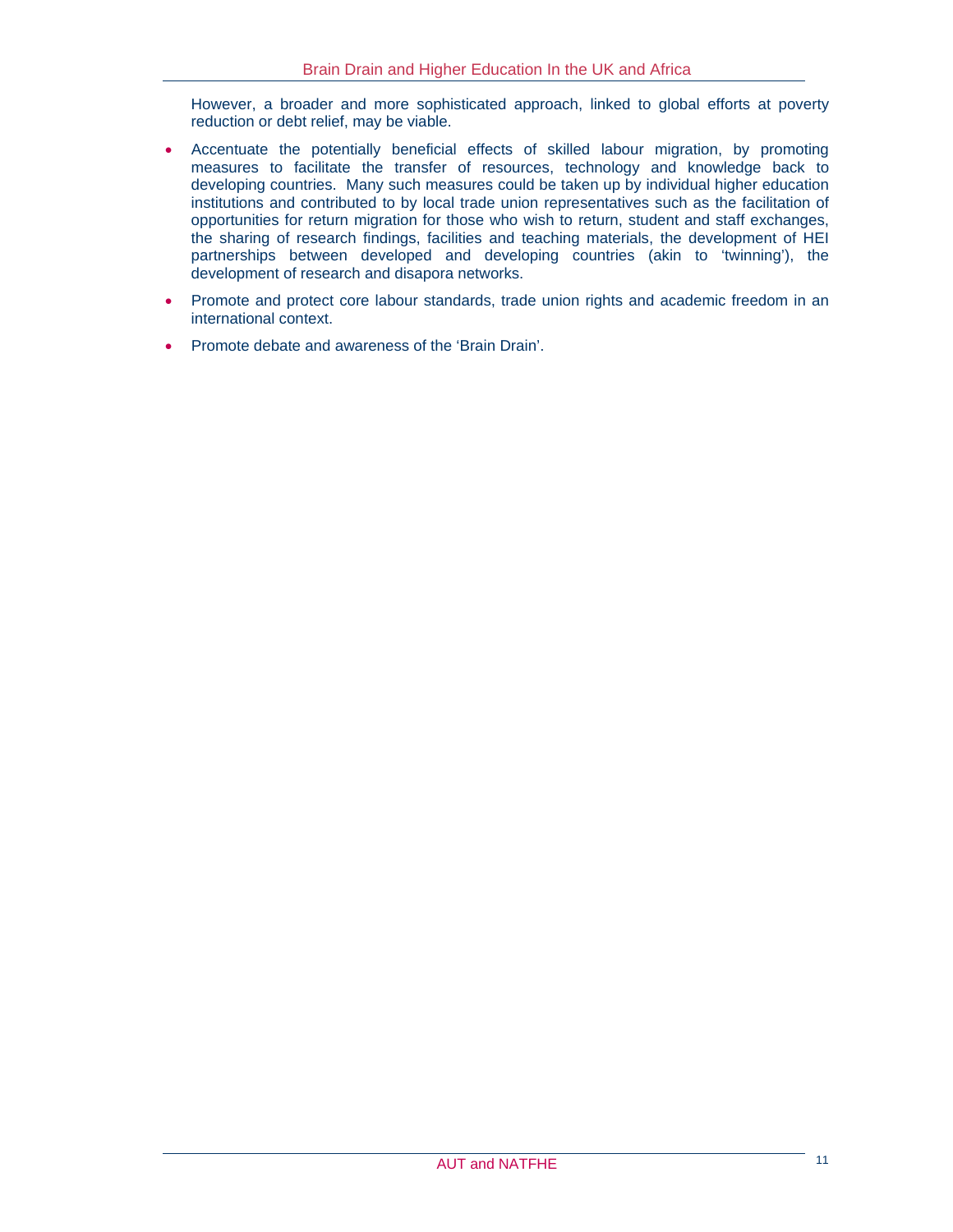

## **1.1 Background and Objectives**

In December 2004 the Association of University Teachers and the College and Lecturers Union NATFHE jointly commissioned research to review some of the literature on 'the Brain Drain' with a specific emphasis on developing countries in Africa and on academic labour in the UK. This report is the culmination of that research.

The research project had a number of objectives:

- To review some of the available literature on the Brain Drain.
- To locate this in debates on international development and poverty reduction, with specific reference to progress toward the United Nations' Millennium Development Goals.
- To relate the Brain Drain and development debates to approaches to economic development and under-development.
- To consider the impact of the Brain Drain on Africa, with specific reference, where possible on the impact on higher education.
- To consider and where possible quantify the scale of Brain Drain-type migration to the UK.
- To suggest ways in which AUT/NATFHE might pursue work in relation to the Brain Drain as part of their work domestically and in solidarity with academic and education trade unions across the world.

#### **1.2 Structure of the Report**

The structure of this report is shaped by these objectives. **Chapter one** considers the Development Context, reviewing the implementation of the Millennium Development Goals and the shift in emphasis that they represent toward human capital and institutional capacity building as part of an overall agenda of 'poverty reduction' in the developing world. This development agenda is related to some contemporary approaches to development and under-development. In particular, the contemporary focus on human capital and the role of education is drawn out, as is the need for skilled workers in the developing world in order to overcome human and institutional capacity barriers to development. The chapter concludes that academic labour is particularly important in this context as it provides a variety of functions that are vital for overcoming these barriers such as the development of human capital, teaching education and health professionals, innovation and through translating innovation into social, commercial and organisational development.

**Chapter two** considers theoretical debates related to skilled labour migration and in particular highlights estimates of the overall Brain Drain. It also critically reviews a series of 'feedback' and mitigating factors identified in the recent literature on skilled labour migration which some commentators identify with changed emphasis from Brain 'Drain' to Brain 'Gain', 'Circulation' and 'Exchange'.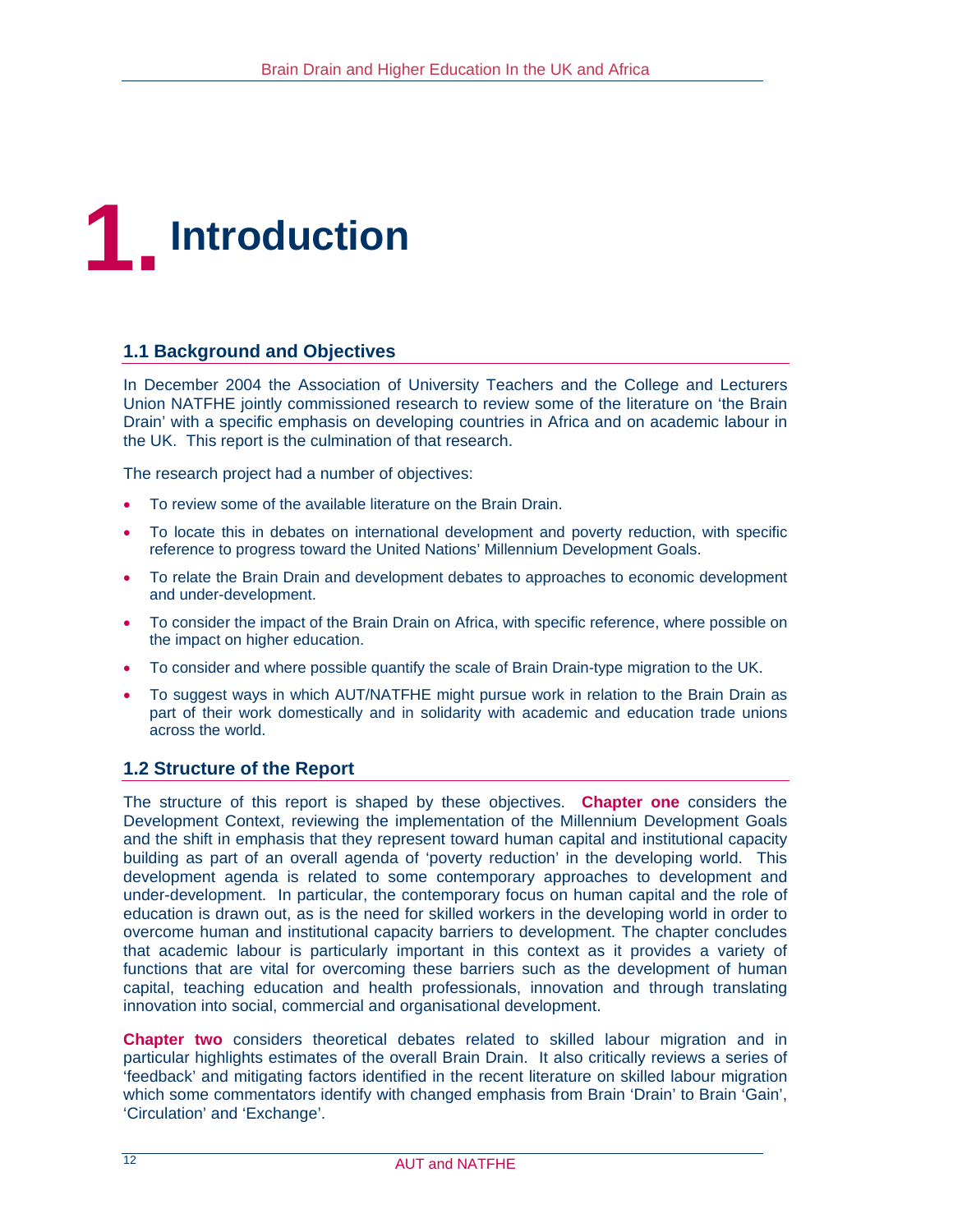**Chapter three** identifies the factors affecting the impact of skilled labour migration from developing countries. These include the initial reasons for migration – the so called 'push' and 'pull' factors -, the scale and various ways of estimating the cost of lost labour and skills. The chapter also considers important mitigating factors which might offset the loss of skilled labour such as education inducement effects, technology and skills transfer back to the developing country and perhaps most importantly of all the flow of financial remittances back to developing countries from expatriates living and working abroad. The scale and impact of remittances on development is the subject of some considerable academic and policy debate and this issue is considered in detail.

**Chapter four** briefly summarises some of the literature on skilled labour migration, with a particular focus on South Africa, a country that has often been associated with both aspects of the Brain Drain, simultaneously drawing in skilled labour from other parts of Africa and sending doctors, teachers and nurses in particular to the developed world and specifically to the UK. However, despite this common assumption, recent academic thinking on the evidence suggests that while the latter is still true, the former may not be, and even that South Africa is a net loser of workers to other parts of Southern Africa. In addition to South Africa there are also more superficial references to the effects of Brain Drain on Zimbabwe, Cameroon, Senegal, Nigeria, the Gambia and Ghana.

**Chapter five** reviews the general scale of migration to the UK and includes a specific focus on the scale of foreign nationals working in higher education. The chapter also highlights some potential explanatory dynamics for the scale of skilled migration to the UK such as the changing structure of the UK economy and changing UK migration policies.

**Chapter six** considers arguments in the literature concerning policies to address the negative impacts of the Brain Drain. Following an analytical model developed in this literature it considers policies related to the six 'Rs' of Reparation, Restriction, Return, Resourcing, Recruitment and Retention. In doing so, it both reviews and critically analyses different types of policies categorised in this way.

**Chapter seven** develops some suggestions for AUT/NATFHE. These are not recommendations as such. Rather, the discussion suggests different areas in which AUT and NATFHE may want to develop policy and suggests some action points to take these forward.

## **1.3 Methodology and Limitations**

The research for this report was in the main part conducted over eight days in December 2004. Use was made of academic research databases to source literature on the Brain Drain. A substantial debt is also owed to the work of Lindsay Lowell and Alan Findlay and associates who produced a range of useful outputs in a major research project for the International Labour Office, funded by the UK Department for International Development (DfID). Particularly useful was an annotated bibliography developed as part of this project. While this proved a useful source the project is obviously limited by the resources available, which means that some of the suggested areas for action will require further research before full development.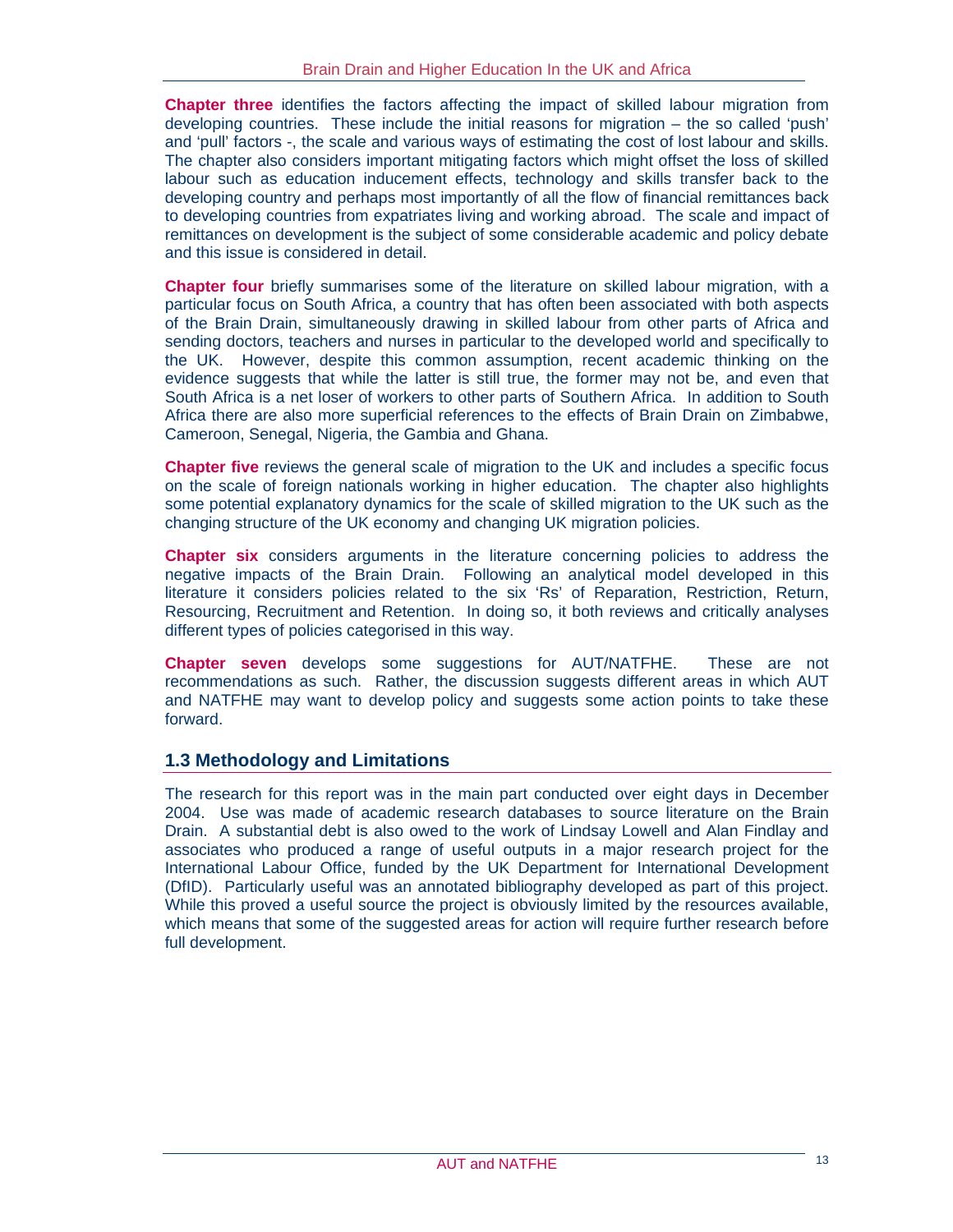# **2. The Development Context**

## **2.1 The Millennium Development Goals**

At the turn of the Millennium, United Nations Secretary General Kofi Annan produced *'We the Peoples': The Role of the United Nations in the 21st Century* (UN, 2000) in advance of the Millennium Summit convened by the General Assembly to discuss the future of the UN. The report sketched the picture of the need for global action to ensure that the benefits of 'globalisation' are spread widely:

"There is mounting anxiety that the integrity of cultures and the sovereignty of states may be at stake. Even in the most powerful countries, people wonder who is in charge, worry for their jobs and fear that their voices are drowned out in globalisation's sweep. Underlying these diverse expressions of concern is a single, powerful message: globalisation must mean more than creating bigger markets. The economic sphere cannot be separated from the more complex fabric of social and political life, and sent shooting off on its own trajectory. To survive and thrive, a global economy must have a more solid foundation in shared values and institutional practices – it must advance broader and more inclusive, social purposes." (UN, 2000:10).

The report went on to identify the specific dangers presented by unmanaged globalisation, including institutional weaknesses at global and domestic level (9-17, 67-75), inequality between and within states, poverty and exclusion from integration in the global economy (19- 25), failing legitimacy (23-40, conflict and war (43-53) and environmental degradation (55- 65).

In order to tackle these threats to international stability, Annan suggested a programme of action in four areas:

- **Tackling poverty** with suggested targets with regard to poverty itself and also contributory factors such as universal primary education, halting the spread of HIV/Aids, improving slums, generating employment, institution building around this agenda, action on market access for exports from LDCs, sovereign debt cancellation and increased development assistance. The need for a specific focus on Sub-Saharan Africa was also emphasised.
- **Tackling war and conflict** by strengthening international law and its enforcement, extending the remit and capacity of the UN itself.
- **Action on environmental sustainability** was also suggested including the promotion and widespread ratification of the Kyoto Protocol, more extensive use of 'green accounting' in national accounts and support for the Millennium Ecosystem Assessment.
- **Reform of the UN** was proposed, specifically with regard to the composition of the security council, increased resources, managerial reform of the Secretariat and increasing engagement with NGOs (77-80).

These four areas were to be tackled by policies and initiatives broadly consistent with certain universally held values and principles including freedom, equity and solidarity, tolerance, non-violence, respect for nature and shared responsibility.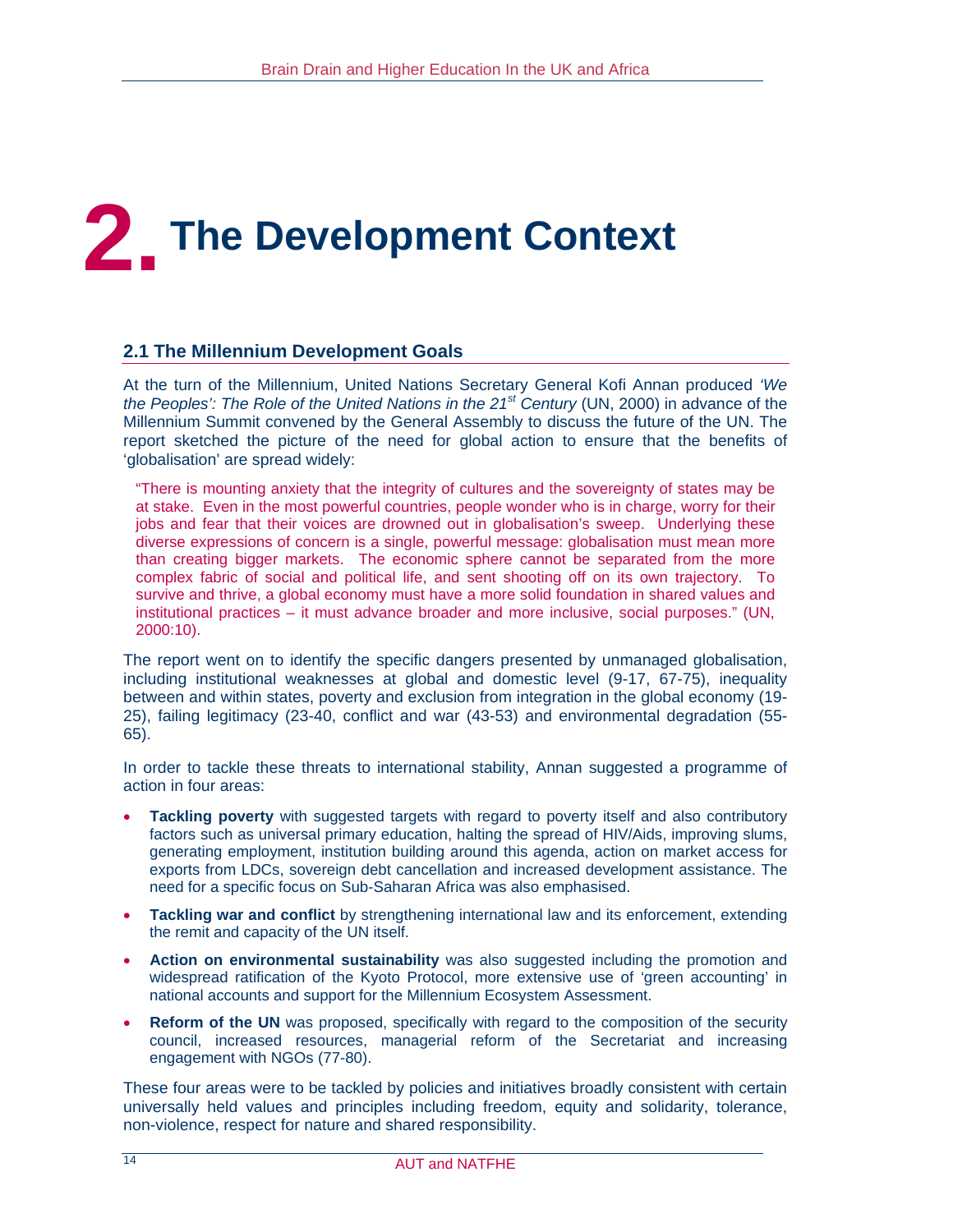The September 2000 Millennium Summit endorsed action broadly consistent with this agenda in the form of the *Millennium Declaration*:

"We believe that the central challenge we face today is to ensure that globalization becomes a positive force for all the world's people. For while globalization offers great opportunities, at present its benefits are very unevenly shared, while its costs are unevenly distributed. We recognize that developing countries and countries with economies in transition face special difficulties in responding to this central challenge. Thus, only through broad and sustained efforts to create a shared future, based upon our common humanity in all its diversity, can globalization be made fully inclusive and equitable. These efforts must include policies and measures, at the global level, which correspond to the needs of developing countries and economies in transition and are formulated and implemented with their effective participation." (UN, 2000a: 1).

The declaration accepted fully the shared principles but expanded the areas for action to seven in number (see Box 1). While broadly consistent with the agenda set out by Secretary General Annan, a number of areas received additional emphasis, including arms control, combating terrorism and transnational crime, minimizing the civilian effect of sanctions, enhancing individual rights (with a focus on women and children), media freedom and a more detailed focus on the problems of Africa.

| Box 1: The United Nations Millenium Declaration Areas for Action                           |                                                   |  |  |  |  |  |
|--------------------------------------------------------------------------------------------|---------------------------------------------------|--|--|--|--|--|
| <b>Pre-Conference Report</b>                                                               | <b>Millennium Declaration</b>                     |  |  |  |  |  |
| 1. Free our fellow men and women from                                                      | 1. Peace, security and disarmament                |  |  |  |  |  |
| abject and dehumanising poverty.                                                           | 2. Development and poverty reduction              |  |  |  |  |  |
| 2. Free our fellow men and women from<br>the scourge of war.                               | 3. Protecting the environment                     |  |  |  |  |  |
| 3. Free our fellow men and women,<br>children and grandchildren from the                   | 4. Human rights, democracy and good<br>governance |  |  |  |  |  |
| danger of living in a planet irredeemably<br>spoilt by human activities.                   | 5. Protecting the vulnerable                      |  |  |  |  |  |
| 4. Make the United Nations a more                                                          | 6. Meeting the special needs of Africa            |  |  |  |  |  |
| effective instrument.                                                                      | 7. Strengthening the United Nations               |  |  |  |  |  |
| United Nations (2000), We the Peoples' The Role of the UN in the 21 <sup>st</sup> Century; |                                                   |  |  |  |  |  |

United Nations (2000a), Millennium Declaration.

The Millennium Declaration has since received further institutionalisation in the form of the establishment of eight overarching Millennium Development Goals (MDGs)<sup>1</sup> with a wide range of associated targets and statistical performance indicators attached to them as part of a policy 'roadmap'. These MDGs have become the widely accepted barometer of progress in 'making globalisation work for the poor'.

The eight MDGs cover:

 $\overline{a}$ 

- **1.** The eradication of extreme poverty and hunger
- **2.** The achievement of universal primary education
- **3.** The promotion of gender equality.

<sup>&</sup>lt;sup>1</sup> Reflecting the further development and institutionalisation of several goals, targets and indicators agreed over the course of the 1990s and previously termed International Development Goals.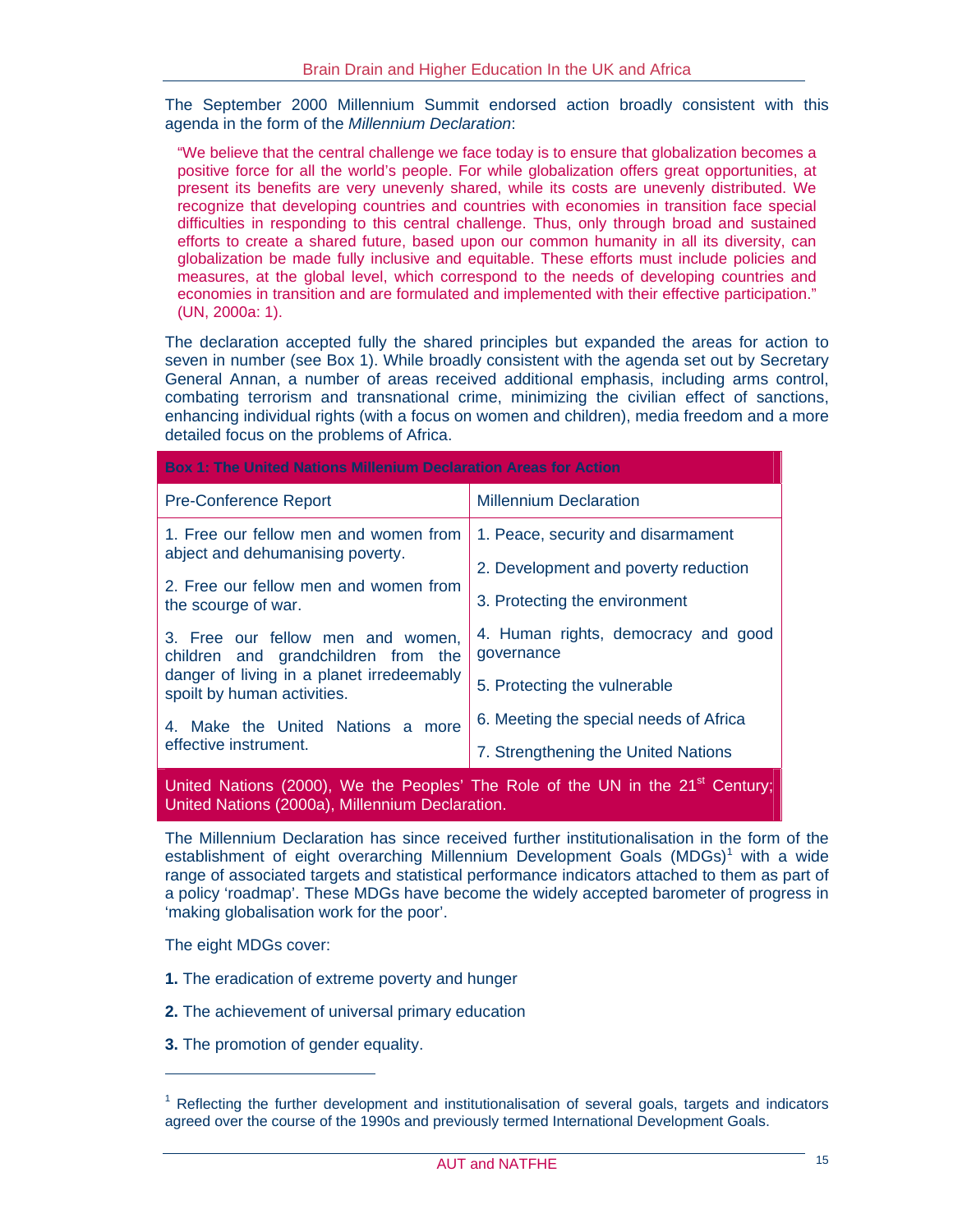- **4.** Reduction of child poverty.
- **5.** Improvement of maternal health.
- **6.** Combating HIV/Aids, malaria and other diseases.
- **7.** Promoting environmental sustainability.
- **8.** Developing a global partnership for action.

Attached to these eight goals are eighteen targets and forty-eight statistical indicators of progress (see Table 1).

#### **2.2 Progress on Global Poverty Reduction and Human Development**

There is widespread agreement that on current trends the MDGs will not be met (MDG Website; World Bank, 2004). For instance, between 1990 and 2001 the number of people living on less than \$1 a day fell only slightly from 27.9% of the world's population to 21.3% and in several regions, particularly in Africa, it rose (MDG Website). A large part of the existing and potential future reduction has been related to parts of South and East Asia, particularly in India and China (Vandemoortele, 2002: 3). The spread of HIV/Aids is also a major problem, especially in Sub-Saharan Africa and East Asia where infection rates are set to rise substantially over the next five years. In total around 20 million people have already died from HIV/Aids related illness, a further 40 million are infected and five million more people are infected each year (DfID, 2004).

The MDGs and recent thinking on poverty (for example see World Bank, 2003) highlight its multi-dimensional nature. However, it is also increasingly accepted that poverty, even absolute poverty, has a relative dimension which makes measurement against global income standards such as \$1 or even \$2 a day problematic. The level at which an individual or household can be defined as in poverty is thus highly contingent on social context. Therefore, in reality, the 'poverty line' changes both between places and across time as income and consumption for different social groups change at different rates. The \$1 a day definition itself was simply the product of a small number of in-depth studies that are by now well out of date (Vandemoortele, 2002: 4-7). The point is, that even the slow progress that is being measured by the MDGs vastly under-estimates world poverty and over-estimates progress in tackling it.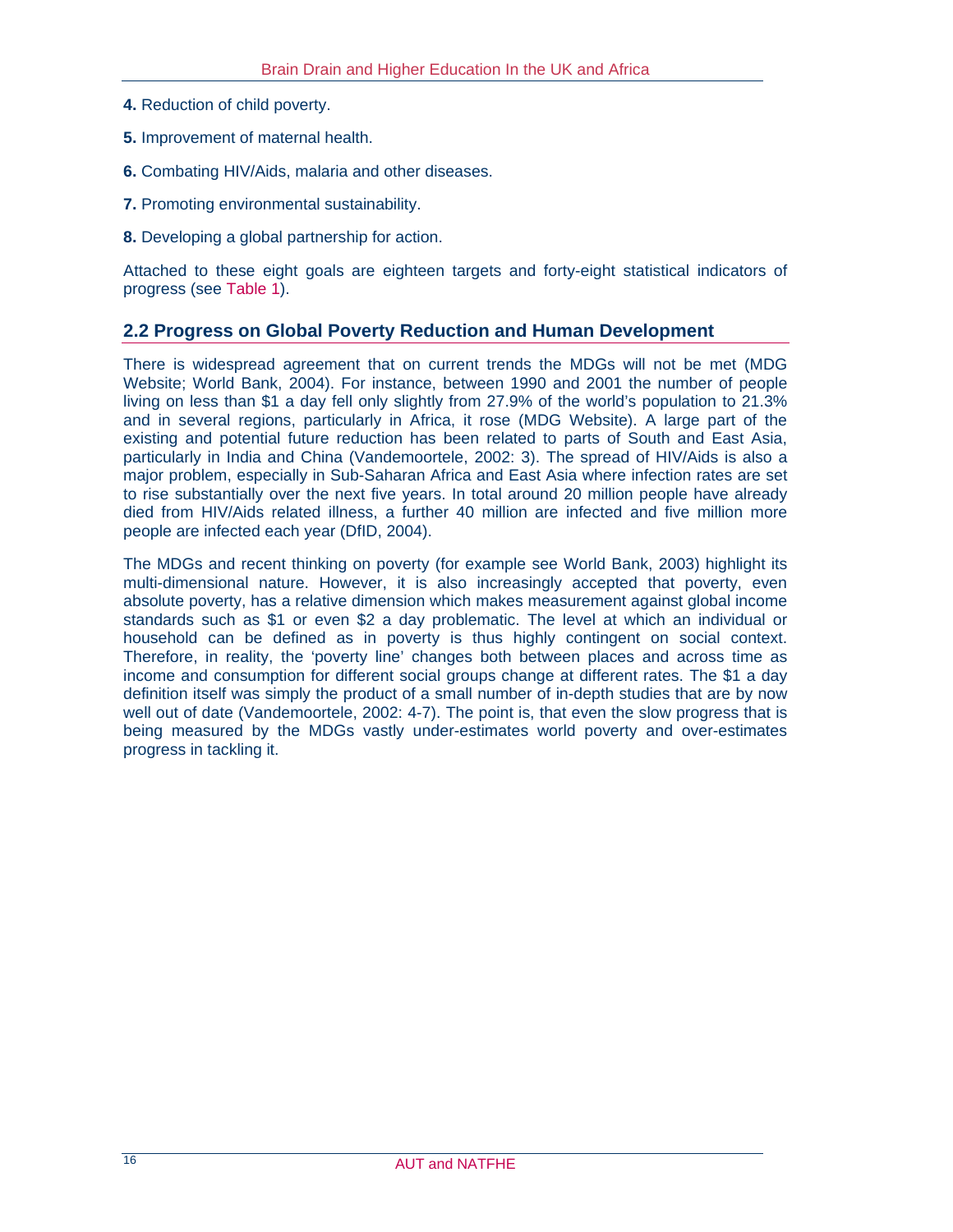#### **Box 2: The Scale of Global Poverty Human Development Problems Today**

#### **Poverty**

- More than a billion people live on less than \$1 a day. In Sub-Saharan Africa, this amounts to more than 46% of the population.\*
- Over half the world's population live on less than \$2 a day. In Sub-Saharan Africa and South Asia more than 76% live on less than \$2 a day.\*

#### **Hunger**

• Around a quarter of children in low-income countries are malnourished (as measured by being underweight). In South Asia, this figure rises to nearly 40% and in Sub-Saharan Africa to nearly 30%.\*\* In Sub-Saharan Africa, more than 30% and in South Asia nearly 25% of the population consume less food than is necessary to maintain an average level of activity.\*\*\*

#### **Education**

• Around 88% of the world's primary school aged children have enrolled in primary education. However, these figures vastly overate actual performance because of large differences in the rate of enrolment, attendance, completion and educational outcomes.

#### Gender Equality

• Ratios of girls enrolled in schooling as a proportion of boys shows that across the world boys are still more likely to be engaged in schooling than girls, though the gap has closed significantly in some regions, and in Latin America and the Caribbean, East Asia and the Pacific and the Middle East and North Africa, performance is ahead of the trend rate to meet the MDG interim target for 2005. However, serious gender disparity remains in Sub-Saharan Africa and South Asia, where performance is well below the needed trend to meet the MDGs.

#### Child Mortality

The death rate for under fives in low income countries is 121 per 1,000 live births, compared to only 7 in high income countries such as the UK. It is estimated that 70% of deaths before the age of five are caused by preventable disease and malnutrition. Sub-Saharan Africa is seriously off-track for meeting the MDG on child mortality as a result of conflict and the HIV/Aids crisis.

#### Maternal Health

• In developed countries the life-time risk of death during pregnancy or child-birth is around 1 in 2800. In East Asia this rises to 1 in 840, in North Africa to 1 in 210, in Latin America and the Caribbean to 1 in 160, South East Asia to 1 in 140, in Western Asia to 1 in 120. In South Asia the risk is 1 in 46 and in Sub-Saharan Africa it is 1 in 16.

#### HIV/Aids

• In 2003 more than 98% of the 36 million adults and 2 million children with HIV/Aids lived in developing countries, with these heavily concentrated in Sub-Saharan Africa where over 8% of the total population is infected. 45 million new infections are forecast before 2010, yet prevention programmes reach less than 1 in 5 of the people in need, meaning that in the countries hit hardest life expectancy could fall to 30 years (DfID, 2004).

#### Access to Safe Drinking Water

• In 2000, 1.2 billion people still lacked access to safe drinking water.

MDG Website. \* 2001 figures; \*\* 2000 estimates; \*\*\* 1999-2001.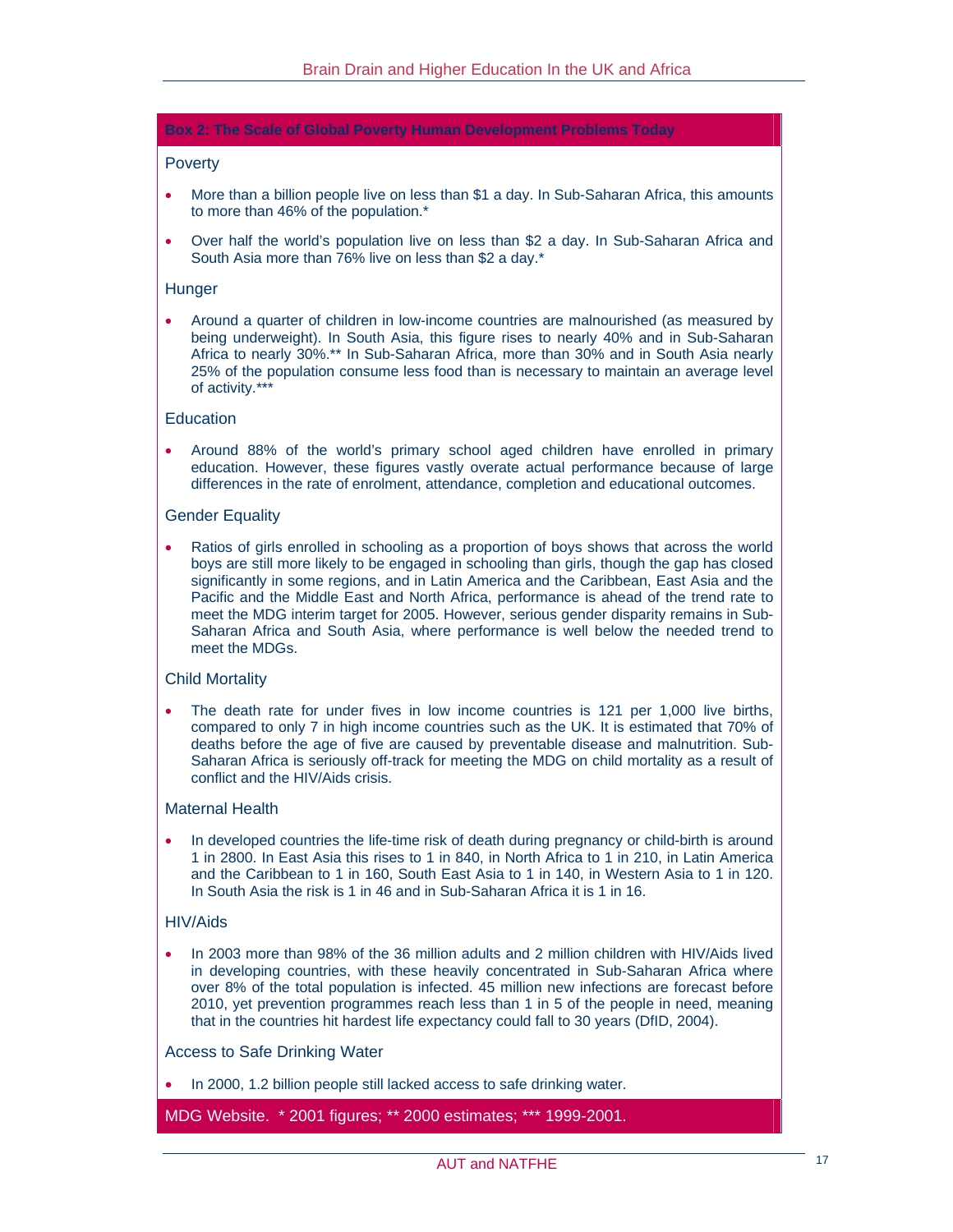#### **Table 1: Millennium Development Goals, Targets and Indicators**

| Goals                                                               | <b>Targets</b>                                                                                                                                                                                                                                                                                    | <b>Indicators</b>                                                                                                                                                                                                                                                                                                                                                                                                                                                                                                                                                                                                    |  |  |  |  |
|---------------------------------------------------------------------|---------------------------------------------------------------------------------------------------------------------------------------------------------------------------------------------------------------------------------------------------------------------------------------------------|----------------------------------------------------------------------------------------------------------------------------------------------------------------------------------------------------------------------------------------------------------------------------------------------------------------------------------------------------------------------------------------------------------------------------------------------------------------------------------------------------------------------------------------------------------------------------------------------------------------------|--|--|--|--|
| 1. Eradicate extreme<br>poverty & hunger                            | 1. Halve between 1990 and 2015, the proportion<br>of people whose income is less than one dollar a<br>day.                                                                                                                                                                                        | \$1<br>Proportion<br><b>of</b><br>people<br>below<br>$\mathbf{1}$ .<br>day.<br>a<br>2.<br><i>(incidence)</i><br>Poverty<br>ratio<br>depth<br>poverty).<br>gap<br>X<br>0t<br>3.<br>Share<br>quintile<br>in<br>national<br>consumption.<br><b>of</b><br>poorest                                                                                                                                                                                                                                                                                                                                                        |  |  |  |  |
|                                                                     | 2. Halve between 1990 and 2015 the proportion<br>of people who suffer from hunger.                                                                                                                                                                                                                | underweight<br>children<br>4.<br>Prevalence<br><sub>of</sub><br>5<br>(under<br>of<br>age).<br>years<br>5. Proportion of population below minimum level of dietary energy consumption.                                                                                                                                                                                                                                                                                                                                                                                                                                |  |  |  |  |
| Achieve<br>universal<br>2.<br>primary education.                    | 3. Ensure that, by 2015, children everywhere,<br>boys and girls alike, will be able to complete a full<br>course of primary schooling.                                                                                                                                                            | enrolment<br>education.<br>6.<br><b>Net</b><br>ratio<br>in.<br>primary<br>7.<br>Proportion<br>of<br>pupils<br>starting<br>grade<br>who<br>reach<br>grade<br>5.<br>8. Literacy rate of 15-24 year olds.                                                                                                                                                                                                                                                                                                                                                                                                               |  |  |  |  |
| 3.<br>Promote<br>gender<br>equality and empower<br>women.           | 4. Eliminate gender disparity in primary and<br>secondary education, preferably by 2005, and to<br>all levels of education no later than 2015.                                                                                                                                                    | 9. Ratio of<br>girls to boys in primary,<br>secondary and tertiary education.<br>10.<br>of<br>literate<br>Ratio<br>females<br>to<br>males<br>of .<br>15-24<br>vear<br>olds.<br>11. Share of women in wage employment in the non-agricultural<br>sector.<br>12. Proportion of seats held by women in the national parliament.                                                                                                                                                                                                                                                                                         |  |  |  |  |
| Reduce<br>child<br>4.<br>mortality.                                 | 5. Reduce by two thirds, between 1990 and 2015,<br>the under five mortality rate.                                                                                                                                                                                                                 | 13.<br>Under<br>five<br>mortality<br>rate.<br>14.<br>Infant<br>mortality<br>rate.<br>15. Proportion of 1 year old children immunised against measles.                                                                                                                                                                                                                                                                                                                                                                                                                                                                |  |  |  |  |
| 5. Improve<br>maternal<br>health.                                   | 6. Reduce by three quarters between 1990 and<br>2015, the maternal mortality ratio.                                                                                                                                                                                                               | 16. Maternal mortality ratio.<br>17. Proportion of births attended by skilled health personnel.                                                                                                                                                                                                                                                                                                                                                                                                                                                                                                                      |  |  |  |  |
| 6. Combat HIV/Aids,<br>malaria<br>other<br>and<br>diseases.         | 7. Have halted by 2015 and begin to reverse the<br>spread of HIV/Aids.<br>8. Have halted by 2015 and begun to reverse the<br>incidence of malaria and other diseases.                                                                                                                             | <b>HIV</b><br>$15 - 24$<br>18.<br>prevalence<br>old<br>among<br>women.<br>year<br>pregnant<br>19.<br>Contraceptive<br>prevalence<br>rate.<br>20.<br><b>Number</b><br>children<br>HIV/Aids.<br><b>of</b><br>orphaned<br>by<br>20.<br>Prevalence<br>death<br>with<br>and<br>rates<br>associated<br>malaria.<br>22. Proportion of population in malaria risk areas using effective malaria prevention<br>and<br>treatment<br>measures.<br>23.<br>Prevalence<br>death<br>and<br>rates<br>associated<br>with<br>TB.<br>24. Proportion of TB cases detected and cured under directly observed treatment<br>(short-course). |  |  |  |  |
| 7 <sub>1</sub><br><b>Ensure</b><br>environmental<br>sustainability. | 9.<br>the<br>principles<br>of sustainable<br>Integrate<br>development<br>policies<br>into<br>country<br>and<br>and<br>programmes<br>reverse<br>the<br>of<br>losses<br>environmental resources.<br>10. Halve by 2015 the proportion of people<br>without sustainable access to safe drinking water | 25.<br>Proportion<br>of<br>land<br>covered<br>by<br>forest<br>area<br>26. Ratio of area<br>protected to maintain biological diversity to surface area<br>equivalent)<br>27.<br>Energy<br>(kilograms<br>of oil<br>per<br>\$1<br><b>GDP</b><br>(PPP)<br>use<br>28. Carbon dioxide emissions (per capita) and consumption of ozone-depleting<br>chlorofluorocarbons<br>(ODP<br>tons)<br>29.<br><b>of</b><br>solid<br>fuels <sup>*</sup><br>Proportion<br>population<br>using<br>30. Proportion of population with sustainable access to an improved water source,                                                       |  |  |  |  |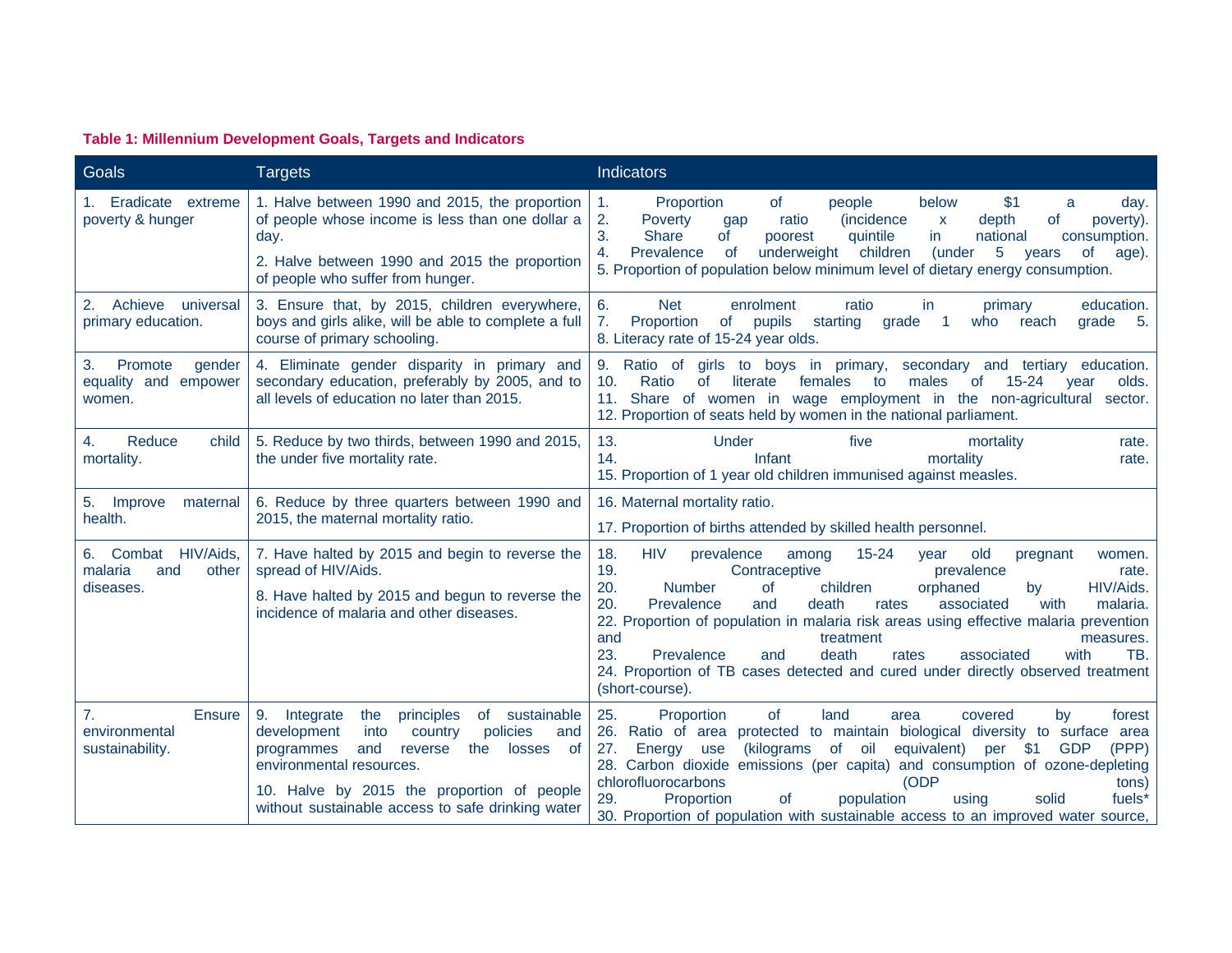|                                                              | and basic sanitation.                                                                                                                                                                                                                                                                    | urban<br>and<br>rural                                                                                                                                                                                                                                                                                                                                                                    |  |  |  |
|--------------------------------------------------------------|------------------------------------------------------------------------------------------------------------------------------------------------------------------------------------------------------------------------------------------------------------------------------------------|------------------------------------------------------------------------------------------------------------------------------------------------------------------------------------------------------------------------------------------------------------------------------------------------------------------------------------------------------------------------------------------|--|--|--|
|                                                              | 11. Have achieved by 2020 a significant<br>improvement in the lives of at least 100 million<br>slum dwellers.                                                                                                                                                                            | 31. Proportion of population with access to improved sanitation, urban and rural<br>32. Proportion of households with access to secure tenure                                                                                                                                                                                                                                            |  |  |  |
| 8. Develop a<br>global<br>partnership<br>for<br>development. | 12. Develop further an open, rule-based,<br>predictable non-discriminatory trading and<br>financial system.                                                                                                                                                                              | <b>Official</b><br>development<br>assistance<br>33. Net ODA total and to the least developed countries, as a percentage of<br>OECD/DAC donors' gross national income.                                                                                                                                                                                                                    |  |  |  |
|                                                              | 13. Address the special needs of the LDCs -<br>includes tariffs and quota free access for LDC<br>exports; enhanced programme of debt relief for<br>HIPCs and cancellation official bilateral debt;<br>more generous ODA for countries committed to<br>poverty reduction.                 | 34. Proportion of bilateral, sector-allocable ODA of OECD/DAC donors for basic<br>social services (basic education, primary health care, nutrition, safe water, and<br>sanitation).<br>35. Proportion of bilateral official development assistance ODA of OECD/DAC<br>donors<br>that<br>untied.<br>is.<br>36. ODA received in landlocked countries as proportion of their gross national |  |  |  |
|                                                              | 14. Address the special needs of land-locked<br>countries and small island developing states<br>(through the programme of action on sustainable<br>development of small island developing states<br>and the outcome of the 22 <sup>nd</sup> Special Session of<br>the General Assembly). | incomes.<br>37. ODA received in small island developing states as proportion of their gross<br>national incomes.                                                                                                                                                                                                                                                                         |  |  |  |
|                                                              |                                                                                                                                                                                                                                                                                          | <b>Market</b><br>access<br>38. Proportion of total developed country imports (by value and excluding arms) from<br>developing countries and from least developed countries, admitted free of duty.                                                                                                                                                                                       |  |  |  |
|                                                              | 15. Deal comprehensively with the debt problems<br>of developing countries through national and<br>international measures in order to make debt<br>sustainable in the long-term.                                                                                                         | 39. Average tariffs imposed by developed countries on agricultural products and<br>clothing<br>developing<br>textiles<br>and<br>from<br>countries<br>40. Agricultural support estimate for OECD countries as a percentage of their gross<br>domestic<br>product<br>41. Proportion of ODA provided to help build trade capacity                                                           |  |  |  |
|                                                              | 16. In cooperation with developing countries,<br>develop and implement strategies for decent and<br>productive work for youth.<br>17. In<br>cooperation<br>with<br>pharmaceutical<br>companies provide access to affordable drugs for<br>developing countries.                           | <b>Debt</b><br>sustainability<br>42. Total number of countries that have reached their HIPC decision points and<br>that have reached their HIPC completion points<br>number<br>(cumulative)                                                                                                                                                                                              |  |  |  |
|                                                              |                                                                                                                                                                                                                                                                                          | relief<br><b>HIPC</b><br>43.<br><b>Debt</b><br>committed<br>under<br>initiative<br>44. Debt service as a percentage of exports of goods and services<br><b>Other</b>                                                                                                                                                                                                                     |  |  |  |
|                                                              | 18. In cooperation with the private sector, make<br>available the benefits of new technologies,<br>especially information and communications.                                                                                                                                            | 45. Unemployment rate of 15- to 24-year-olds, male and female and total<br>46. Proportion of population with access to affordable, essential drugs on a<br>sustainable<br>basis                                                                                                                                                                                                          |  |  |  |
|                                                              |                                                                                                                                                                                                                                                                                          | subscribers<br>47. Telephone<br>lines and<br>cellular<br>100<br>population<br>per<br>48a.Personal<br>100<br>computers<br>population<br>in.<br><b>use</b><br>per<br>48b. Internet users per 100 population                                                                                                                                                                                |  |  |  |

Brain Drain and Higher Education In the UK and Africa

United Nations (2001; 2003).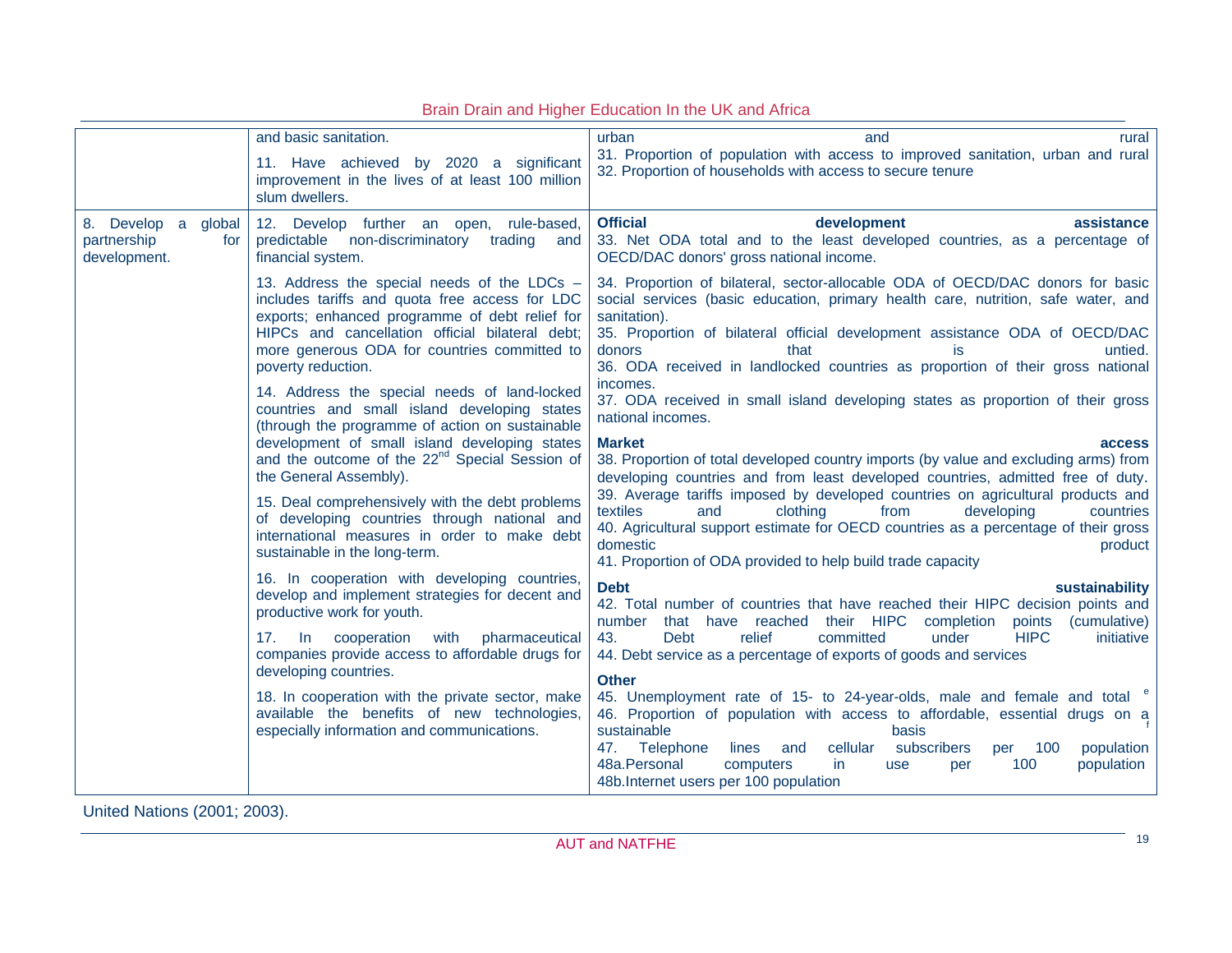### **2.3 Reaching the Goals: Growth, Distribution and Skills Mobility**

Meeting the MDGs will require a substantial increase in the growth rates of many developing countries. More important still, is that the shares of that growth, and indeed existing wealth, are retained by or redistributed to the poorest sections of society in these countries. Theories of growth and the beneficiaries of it are complex but most award at least some significance to education, skills and the capacity to produce innovation and skills growth.

A number of theoretical approaches have been used to explain why some states have failed to achieve growth, prosperity and a reasonably equal internal distribution of the benefits of growth in the global economy.

The 1960s and 1970s saw the rise of theories of dependency and neo-colonialism emerging from Latin America and Africa, which had a marked impact on the political ideologies of many less-developed countries and on forums focused on collective strategic development such as the Group of 77 and the United Nations Conference on Trade and Development (UNCTAD) (Hoogvelt 2001). Dependency theories in their original manifestations were critical of continuing unequal power relationships between developed and newly independent states. They focused on the dependence of these countries on capital investment from and access to markets in the developed world and the price paid in developed country markets for primary commodities. Dependency theories also noted the reliance of less developed country economies on skills, technology and technical know-how which were retained in core countries in the global economy and later in Transnational Corporations (Villamil 1977, Dos Santos 1970). Such structural analyses led to the characterisation of post colonial experiences as the 'development of underdevelopment' (Frank 1969) and 'dependent development' (Cardoso 1972).

Dependency ideas shaped early analyses of the impact of high-skilled labour migration. A more modern definition of dependency would consider the relative dependence of developing countries' capacity to innovate and create skills domestically, under conditions fully accountable to domestic populations. For instance, one of the benefits which is often attributed to attracting Foreign Direct Investment is that this will create technology and knowledge transfer to host economies, thereby contributing to overcoming dependence over the longer-term. However, one of the main determinants of whether these positive effects take place is the absorptive capacity of the existing business and skills stock. Where the host economy is characterised by low skills, for instance, it is unlikely that technology and knowledge transfer will take place (Girma and Gorg, 2002). Further, if these benefits are to be transferred in a relatively equitable fashion, then higher level skills would need to be broad based to prevent economic benefits being absorbed only by elite domestic firms operating in tandem with a separate FDI economy. The loss of high skilled labour, especially where produced through publicly financed education, would fit within the general schema of capital (in this case human capital) transfers to developed countries. As such, the Brain Drain might be seen as the latest phase in neo-colonialism. Where previous phases of neocolonialism have centred on the unequal exchange of raw materials and manufactured goods between developed and developing countries, so the latest phase includes the unequal transfer of the prized resource of the modern economy – skilled labour.

While dependency theories were highly influential in shaping developmental strategies and calls for reform by developing countries in the mid 1970s they are less popular today and were never fully accepted inside the major multilateral development institutions<sup>2</sup>. These institutions have tended to rely on neo-classical economics, at least since the mid 1970s.

 $\overline{a}$ 

 $2$  Except in some enclave special agencies of the United Nations such as the UNCTAD and ECLA which were dominated in the 1960s and 70s by the rhetoric of dependency, even if this was not always accompanied by substantive policy commitments.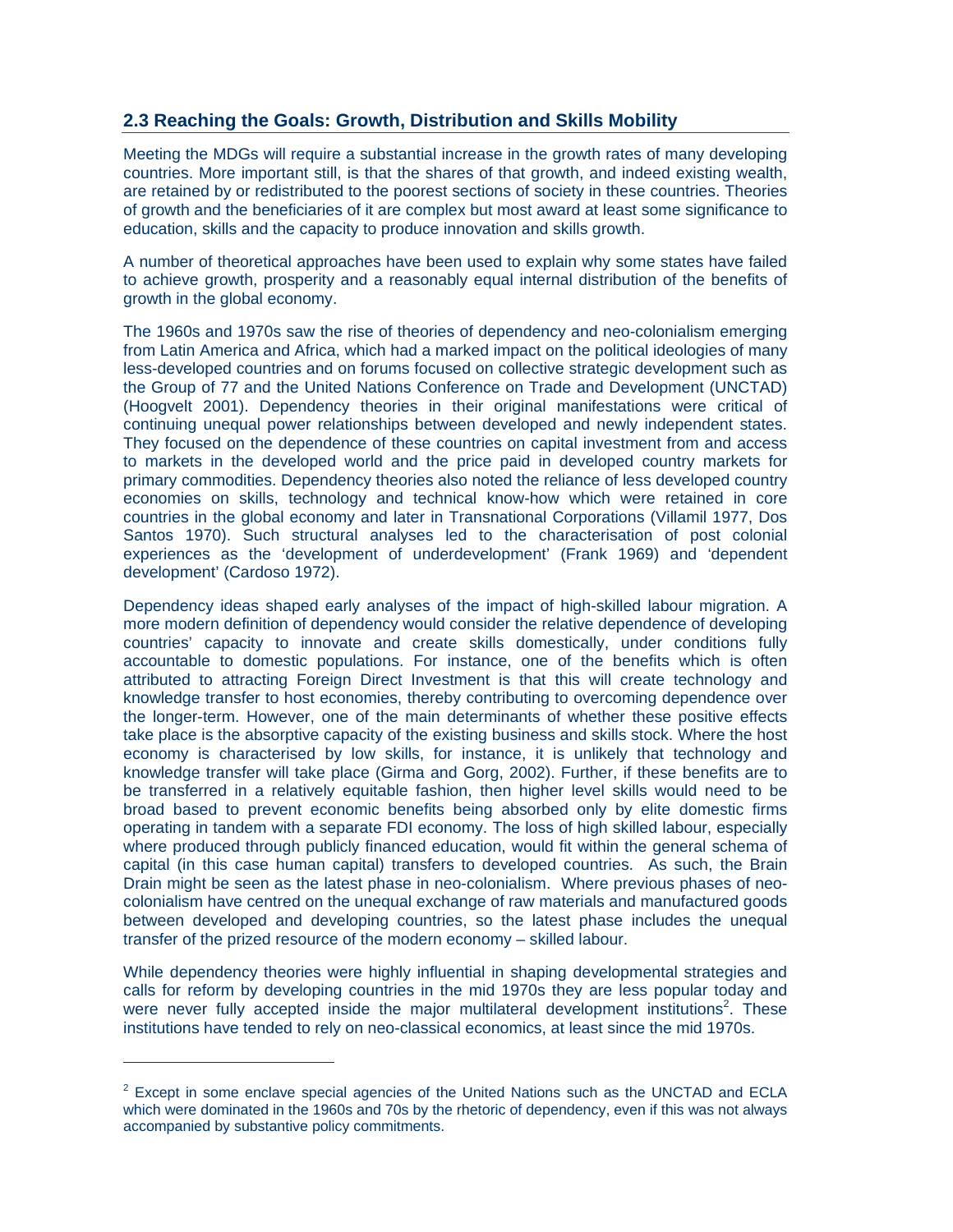Early neo-classical writings on high-skilled migration from developing countries, largely by Bhagwati and associates, posited a neutral effect owing to the loss only of earnings accruing to a single individual (Bhagwati and Hamada, 1973). A small number of skilled migrants might improve the welfare effects for those remaining (Grubel and Scott, 1966; 1966a), by for instance generating a premium on wages resulting from a shortage of labour. Other analyses (Lewis, 1954) have stressed that while the loss of skills is an important factor for development potential, this is so only insofar as these skills can be absorbed and put to use by the sending economy. If, for instance, high-skilled migration is as a result of high unemployment for high-skilled workers, then there is zero or little opportunity cost associated with their loss to the sending economy.

However, as with all neo-classical economics, this work relies heavily on reductionist analytical models and stresses that the "…presence of distortions would invalidate this proposition" (Miyagiwa, 1991: 743). Other potential negative effects include an inflationary pressure on wages as a result of reductions in the supply of specific skills, emulation effects and efforts to retain skilled labour (Bagwhati and Hamada, 1973). The loss of human capital, and the positive technical and financial externalities that are created by it, is thus a welfare loss to the sending economy. Miyagiwa (1991) argues that increasing returns to education and higher productivity will induce high skilled migration from LDCs and that this will have negative effects for non-emigrants in the LDC.

New Growth theories stress the limitations of neo-classical growth theories. For instance, in endogenous growth theory, internal innovation and technological change is argued to have the capacity to generate constantly increasing returns to investment.<sup>3</sup> Skills are separated from knowledge in that the former are privatised and individualised whereas the latter are socialised and relatively generally available. The challenge for development then is having sufficient skills available to take up generalisable knowledge about products and ways of producing them (Romer, 1986):

"the use of skills makes a transformation of knowledge into products and services possible." (Straubhaar, 2000: 16).

Within the umbrella of new growth theories, several studies have developed empirical analyses which suggest that growth rates correlate with rates of schooling across countries (Mountford, 1997: 2). Further, these new growth theories emphasise also that skills spillovers occur where there are spatial concentrations of high skills and innovation, such as promoted by Harvard Business School Professor Michael Porter, doyen of cluster theory, which shapes regional economic development in many advanced industrial economies (Porter and Ketels, 2003).

The message conveyed by new growth theories actually re-emphasises notions of dependency and unequal development first because there is no in-built tendency toward convergence between countries and second because the absence of this tendency is underlined by concentrations of skills which accentuate existing inequalities in potential for innovation and growth. This is especially so where skilled labour produced in or financed by developing countries, at great expense, then subsequently migrates (Straubhaar. 2000). Finally, because human capital development in the form of skills is so important as a transmission belt to turn general knowledge into production (Romer, 1990: s75-77), "…if the stock of human capital is too low, growth may not take place at all" (Romer, 1990: s73).

According to most theories of growth, then, high-skilled labour migration will affect the potential for growth, principally because of the loss of human capital, impacting both directly in terms of the loss of their output (or surpluses from their output) and indirectly through the

 $\overline{a}$ 

 $3$  This is in contrast to most classical and neo-classical theories of growth which tend to assume decreasing returns and convergence between economies over time.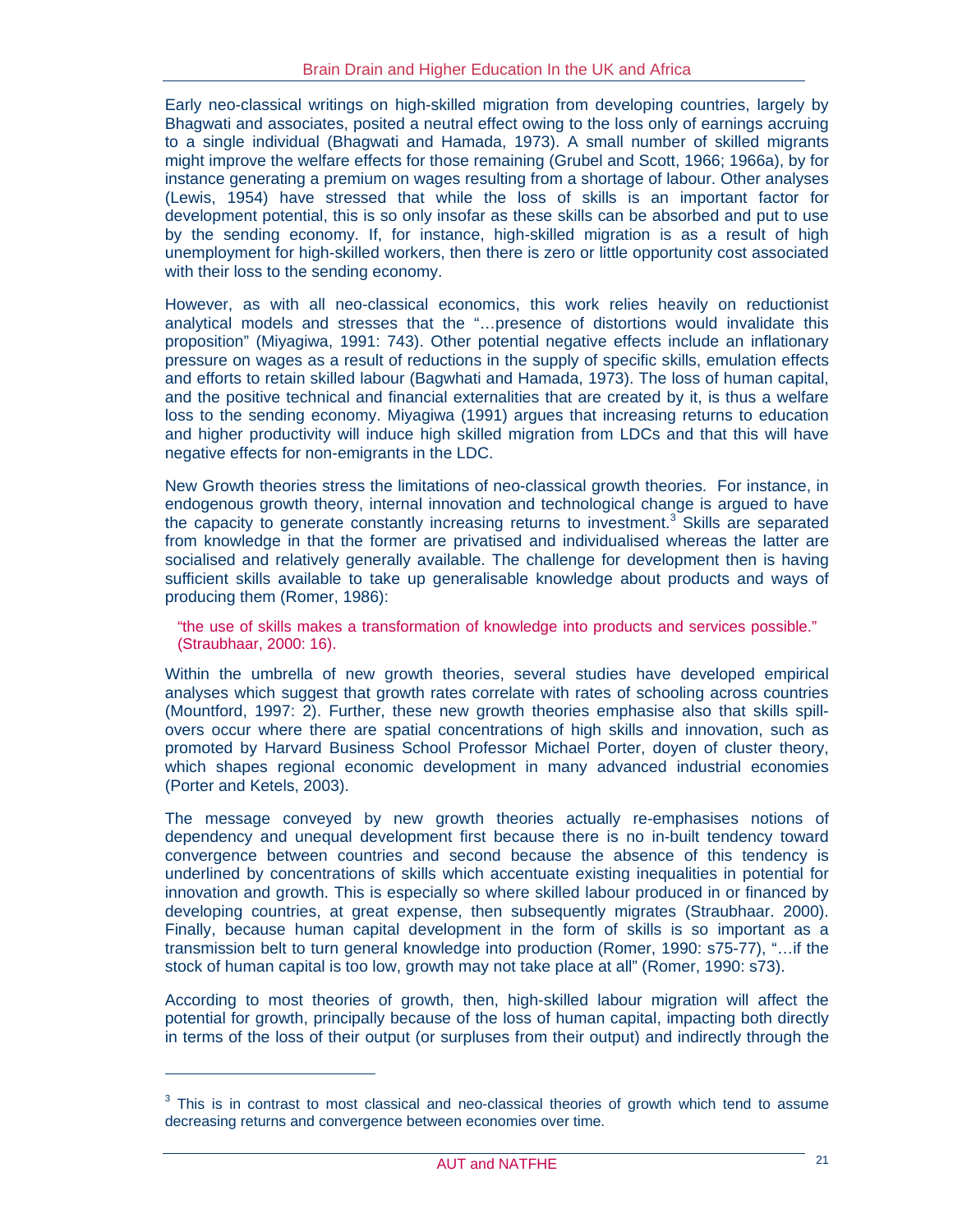loss of their multiplier effects in the economy or more indirectly still because of the loss of their capacity to generate additional human capital accumulation (as in the case of teachers, educators, healthcare professionals, organisational experts etc).

However, in practice these theoretical effects are highly contingent on a wide range of additional determining factors including the type of labour and skills involved and the capacity of the sender economy to put them to good use. For instance Darko (2002) argues that much of the debate on the brain drain is simplistic and were the high-skilled diaspora to be immediately reversed, the incoming skills could not easily be absorbed. The same argument has been made by President Obasanio of Nigeria in the past (Udogu, 2004).

Nevertheless approaches to economic growth throughout the world are increasingly shaped by the drive to increase human capital. This involves both education and training interventions and also attempts to lure high skilled workers from overseas. For instance, an EU conference in the Hague at the end of 2004 emphasised the EU's need to enhance the mobility of skilled workers, particularly research staff, into the EU from elsewhere in the world, and measures such as the Marie Curie initiative aim to strengthen the European Research Area by attracting EU researchers working abroad back to the EU (European Commission, 2002).

The UK has recently announced measures to "to ensure that only those who benefit Britain can come here to work or study; to strengthen the UK's borders; to crack down on abuse and illegal immigration; and increase removals" (Home Office, 2005). The new system is to be based on a points system with applications for immigration placed in four categories: "highly skilled, skilled, low skilled and student/specialist" with an independent labour market advisory group established to make recommendations on the existence of skills gaps, to ensure that immigration policies serve the needs of the UK economy. In his foreword to the new strategy the Prime Minister underlined this point:

"Our vital public services depend upon skilled staff from overseas. Far from being a burden on these services, our expanding NHS, for example, would have difficulty meeting the needs of patients without foreign-born nurses and doctors. The expertise of IT and finance professionals from India, the USA and the EU help maintain London as the financial centre of the world. Managed migration is not just good for this country. It is essential for our continued prosperity." Tony Blair, February 2004 (Home Office, 2005a).

Canada has adopted similar policies with aggressive recruitment from the rest of the world in response to the Brain Drain of high skilled workers from Canada to the United States (DeVoretz, 1999; Crush, 2002). Davenport (2004) notes the adoption of a 'talent initiative' in New Zealand to encourage skilled immigration and alterations to the existing points system to facilitate this. McLaughlan and Salt (2002) demonstrate the adoption of policies to attract skilled labour in the Netherlands, Denmark, Germany, France, Australia, UK, Canada and the United States. While the majority of these policies are based around easing entry through regulatory reform or the adoption of express visa or points systems which differentiate between needed skills and others, they do note the adoption of tax incentives in Denmark and the Netherlands.

Writing about South Africa, Bhorat et al. (2001) point to the gradual adoption of differentiated immigration policies toward skilled and unskilled workers, with a relaxation on conditions of entry for the former group and suggestions of lower taxation on skilled labour to provide incentives for immigration. Lowell notes that several other countries (Malaysia, Canada) have offered tax incentives to lure their own nationals to return (2001a). Bhorat et al. also highlight the salary premium attracted by skilled workers as employers attempt to attract and retain them. South Africa has also adopted a points-based system similar to that recently introduced in the UK. The drive of these policies is to enable entry of those bringing financial or human capital (RSA Department of Home Affairs, 1997; RSA Task Team on International Migration, 1999). More recently still the government in South Africa enacted legislation so that the legal framework for immigration ensures: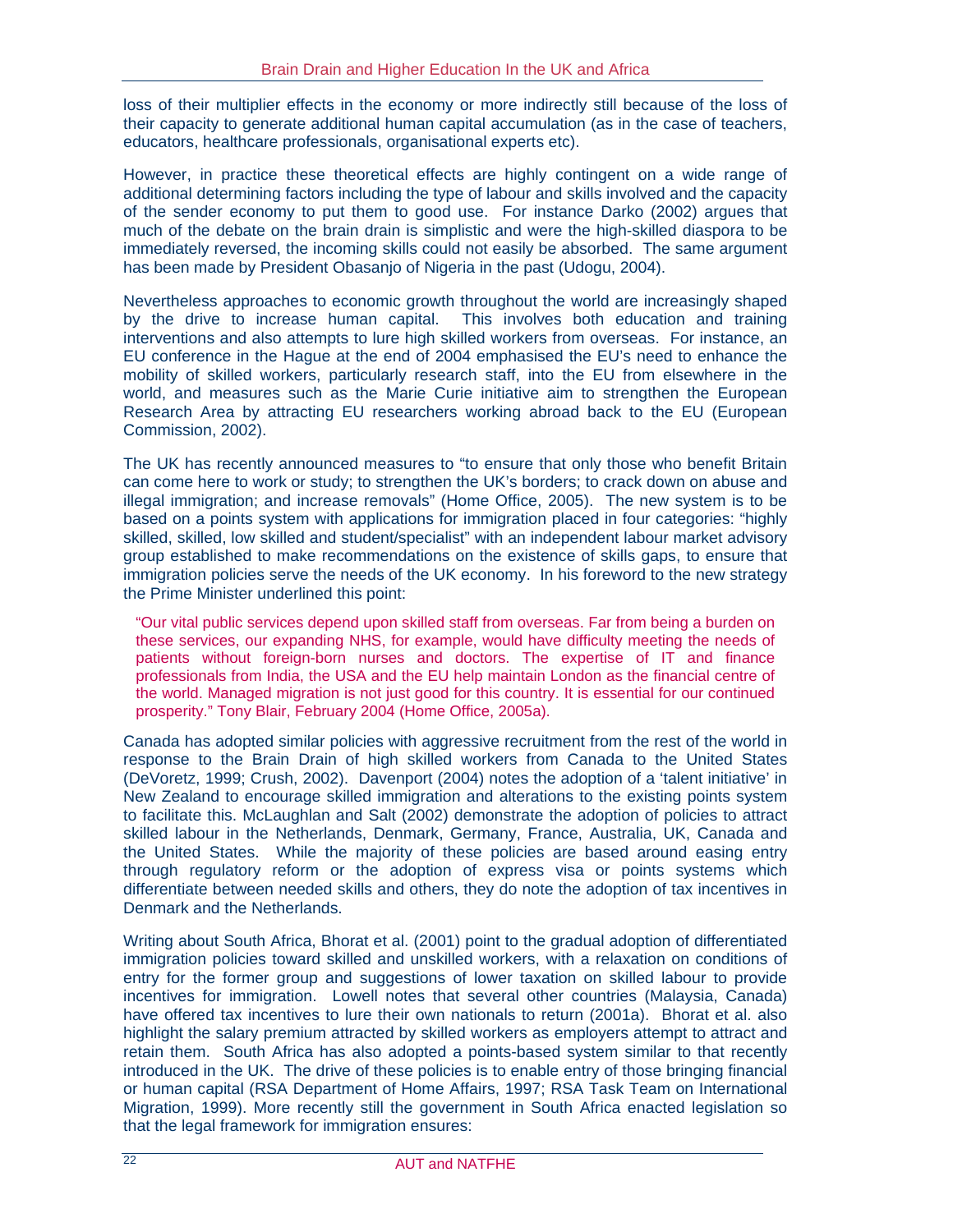"economic growth is promoted through the employment of needed foreign labour, foreign investment is facilitated, the entry of exceptionally skilled or qualified people is enabled, skilled human resources are increased, academic exchanges within the Southern African Development Community is facilitated and tourism is promoted" (RSA Department of Home Affairs, 2004).

The popularity of measures to attract and retain skills suggests a number of important potential future trends. First, is a notable conceptual change that reduces workers to human capital inputs. Second, as the trend in increasing policy measures to attract skilled workers suggests, is the possibility of the extension of the type of policies used toward FDI to skilled workers. In the 1970s and 80s increasing capital mobility, enabled by technological and organisational change and regulatory reform, encouraged states to compete in 'a race to the bottom' in terms of labour rights, taxation and regulation to attract scarce and mobile financial capital. In the early part of this century skills formation is increasingly seen as the key explanatory variable effecting rates of growth and labour productivity. As such there may be potential for similar competitive policies applied toward workers with particular types of skills. Crush (2002) notes the international dynamics of this with one country after another targeting the skilled workers of a second country after witnessing the loss of its own skilled labour to a third. The clear implication of such measures, would be increasingly hierarchical global labour markets in which the skilled have increasing options for mobility while those with skills perceived as abundant or redundant are constrained (Davenport, 2004: 618). Domestic labour markets may also be pressured toward hierarchical differentiation in this way with the potential for exit among the high-skilled leading to a skewing of the tax burden to lower earners and the potential for rising (and multiple) inequality in incomes, access to resources and domestic goods and services *within states*. It also raises questions about long-term developmental consequences and inequality *between states*, given that in a situation of general scarcity, not all countries will have the resources available to attract skilled workers. Given the multiple factors that 'push' and 'pull' migrants, the evidence suggests that skills mobility will replicate existing patterns of economic growth, creating deeper divisions between rich and poor states.

## **2.4 Education, Investment and Economic Growth**

New growth theory and its emphasis on the underlying conditions which support the investment environment, particularly education, have been increasingly influential in shaping the development policy environment:

"Improving the investment climate goes hand in hand with enhancing human capital. A skilled workforce is essential for firms to adopt new and more productive technologies, and a better investment climate raises the returns to investing in education." (World Bank, 2004a:11).

Against a background analysis of the impact of the knowledge economy on development, the World Bank has argued that flexible education systems are needed to facilitate life-longlearning, technological and knowledge dissemination, innovation and, through this, increasing productivity. Specifically the Bank argues that a literacy rate of about 40% is sufficient to begin the process of opening up to technology transfer in the form of FDI flows. The Bank claims that Intel's 1996 decision to locate in Costa Rica was due not only to its overall investment environment (i.e. political stability, property rights etc) but to the quality of its education system (World Bank, 2003b:5). Education is also cited as responsible for additional benefits such as lower crime rates and social cohesion (World Bank, 2003b:7-8). However, skills alone are not enough to facilitate the social transformation necessary for high productivity growth. Additional measures to allow flexible adjustment to change are required such as lifelong learning and social risk management systems to prevent labour from reverting to subsistence work while structural adjustment occurs.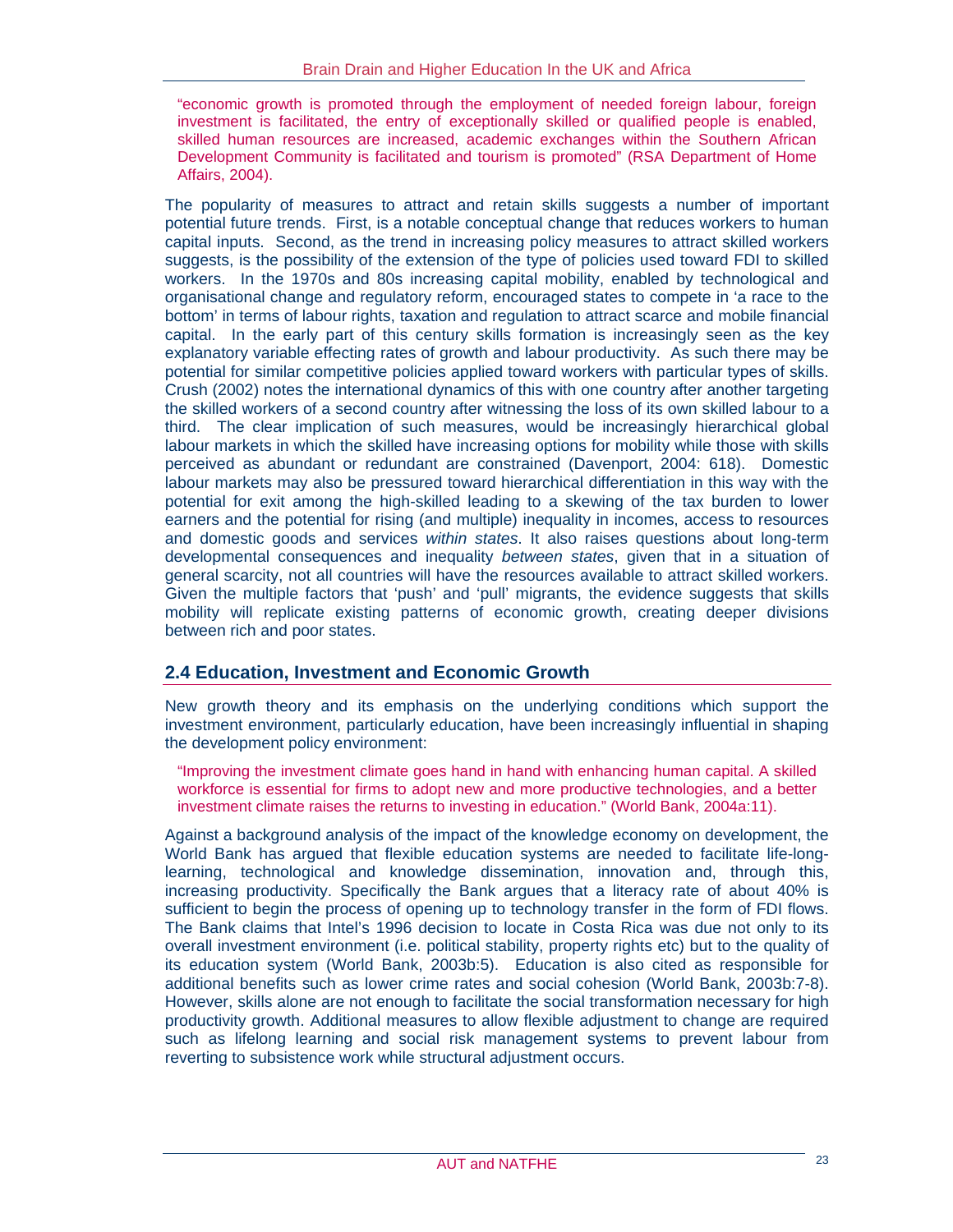| Rank              | <b>Country</b>                     | <b>Public</b><br><b>Expenditure on</b><br><b>Education % of</b><br><b>GDP</b> | <b>Life Expectancy</b><br>at Birth in<br><b>Years1 (2002)</b> | <b>Adult</b><br><b>Literacy %</b><br>of ages 15<br>and above2<br>(2002) | <b>Combined</b><br><b>Gross</b><br><b>Enrolment</b><br>Ratio %3<br>(2002) | <b>Education</b><br><b>Index</b> | <b>Human</b><br><b>Development Index</b><br>(2002) |
|-------------------|------------------------------------|-------------------------------------------------------------------------------|---------------------------------------------------------------|-------------------------------------------------------------------------|---------------------------------------------------------------------------|----------------------------------|----------------------------------------------------|
| $\overline{1}$    | Norway                             | 6.8                                                                           | 78.9                                                          | 44.                                                                     | 98                                                                        | 0.99                             | 0.956                                              |
| 8                 | <b>US</b>                          | 5.6                                                                           | 77                                                            | 44.                                                                     | 92                                                                        | 0.97                             | 0.939                                              |
| 12                | <b>UK</b>                          | 4.6                                                                           | 78.1                                                          | o a                                                                     | 113                                                                       | 0.99                             | 0.936                                              |
| 119               | South Africa                       | 5.7                                                                           | 48.8                                                          | 86                                                                      | 77                                                                        | 0.83                             | 0.666                                              |
| 131               | Ghana                              | 4.1                                                                           | 57.8                                                          | 73.8                                                                    | 46                                                                        | 0.65                             | 0.568                                              |
| $\frac{147}{147}$ | Zimbabwe                           | 10.4                                                                          | 33.9                                                          | 90                                                                      | 58                                                                        | 0.79                             | 0.491                                              |
| 151               | Nigeria                            | n/a                                                                           | 51.6                                                          | 66.8                                                                    | 45                                                                        | 0.59                             | 0.466                                              |
| 157               | Senegal                            | 3.2                                                                           | 52.7                                                          | 39.3                                                                    | 38                                                                        | 0.39                             | 0.437                                              |
| 169               | <b>Central African</b><br>Republic | n/a                                                                           | 39.8                                                          | 48.6                                                                    | 31                                                                        | 0.43                             | 0.361                                              |
| 177               | Sierra Leone                       | n/a                                                                           | 34.3                                                          | 36                                                                      | 45                                                                        | 0.39                             | 0.273                                              |

**Table 2: Education and Human Development, Selected Countries/Indicators (2002)** 

UNDP (2004). See Appendix for notes.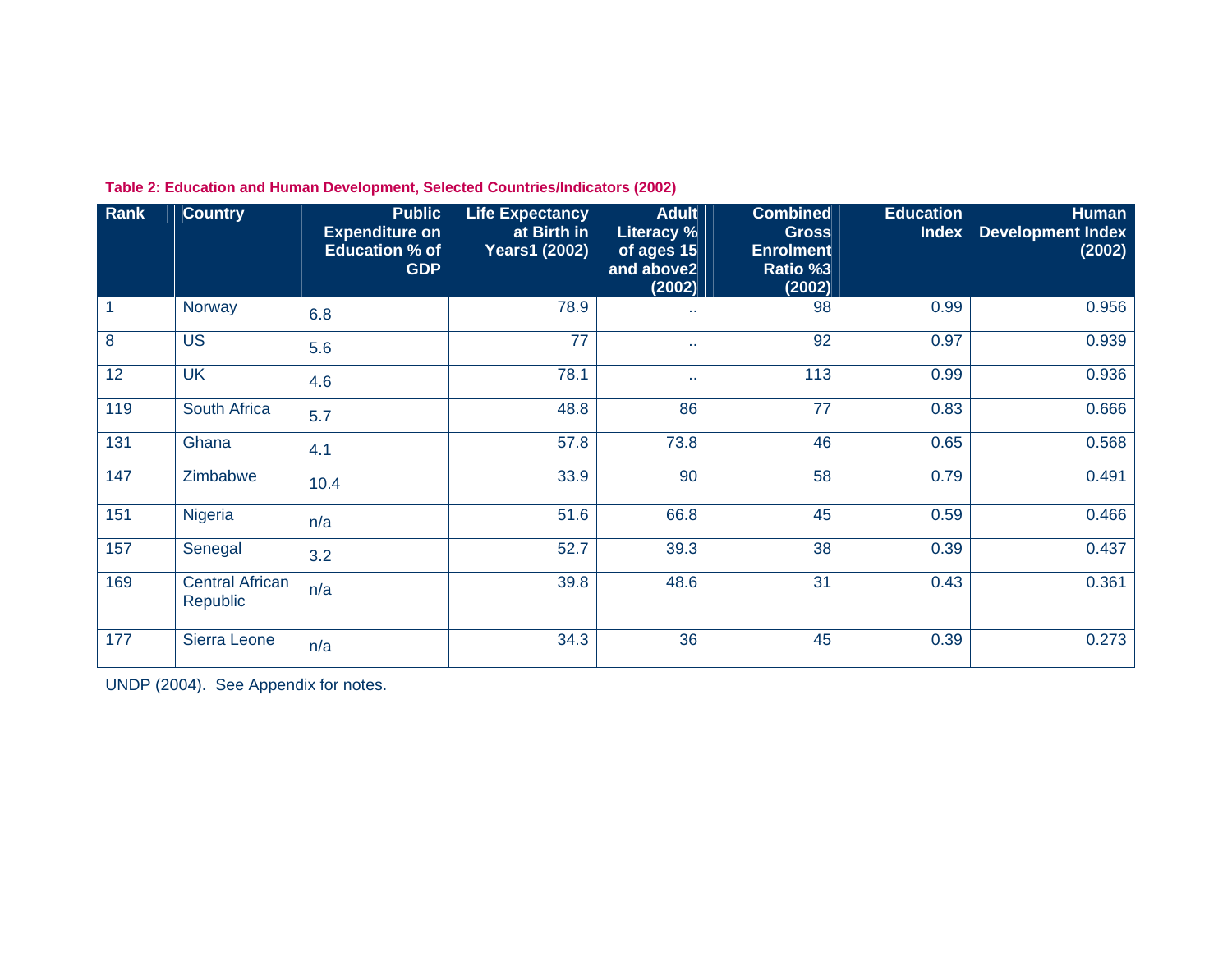In this model, the Bank warns that education supply is not enough to achieve the necessary structural alterations to make liberalisation successful and to engender growth. In addition, then, governments must incentivise learning by appealing to individual aspirations and inequality:

"The productivity of schooling may be much lower in countries where the government does not promote an environment favorable to the creation of higher-paying jobs and a significant number of educated workers work in the public sector…Policies that artificially compress wage differentials also reduce the returns to post-schooling investment. This is particularly true in Sub-Saharan Africa and the Middle East and North Africa, less so in Latin America and Asia." (World Bank, 2003b: 6).

The trick therefore, learning the lessons of the shift to service sector growth in developed countries, is to match the supply of education and skills to increasing demand for skilled labour from FDI and social policies that allow some degree of wage inequality to incentivise labour supply.

"The rise in earnings inequality can be explained by changes in technology, the production process, work organization, and patterns of international trade. Changes in the production process led to changes in the demand for certain types of labor. Organizational and technological changes may have caused the shift in demand to dominate the shift in supply, leading to a rise in returns to schooling and increased earnings inequality in advanced economies and some middle-income countries." (World Bank, 2003c: 12).

The Bank also notes that the continuation of social adjustment requires higher level education and needs to be accessible to women as well as men, posing this as a crucial determinant of the skills development of succeeding generations (World Bank, 2003c: 15). The outline for the 2006 *World Development Report* (World Bank, 2004b) highlights the focus on gender equality, education and income/expenditure inequality throughout the development process.

#### **2.5 From Economic Development to Poverty Reduction and Increasing Migration**

Theories of economic growth typically focus on the direct economic effects of variables and are constructed inside rigid models. As development orthodoxy increasingly notes, economic effects of changes to an economy need to be augmented by social and institutional factors (Stiglitz, 1998; 2001). As such, increasing emphasis is placed on the importance of institutional reforms which build human capital, such as in the World Bank-led Poverty Reduction Strategy approach.

Formal education provides a vital mechanism not only to increase the capacity and productivity of labour but also to secure the social values necessary for development, helping to prevent a return to traditional and subsistence systems:

"Education triggers a series of benefits: it is key to creating, applying and spreading new ideas and technologies which in turn are critical to high sustained growth; it augments cognitive and other skills, which in turn augment the productivity of labor; better educated women are more effective in household production of children's good health and schooling. In addition, education is the ultimate liberator, empowering individuals to make personal and social choices." (World Bank, 2002: 6).

The PRSP Sourcebook also focuses on the role of education in achieving social adjustment:

"A large body of research points to the catalytic role of basic education for those individuals in society who are most likely to be poor—that is, girls, ethnic minorities, orphans, people with disabilities, and people living in rural areas. Basic education or literacy training, of adequate quality, is crucial to equipping disadvantaged individuals with the means to contribute to and benefit from economic growth. Education is one of the most powerful instruments societies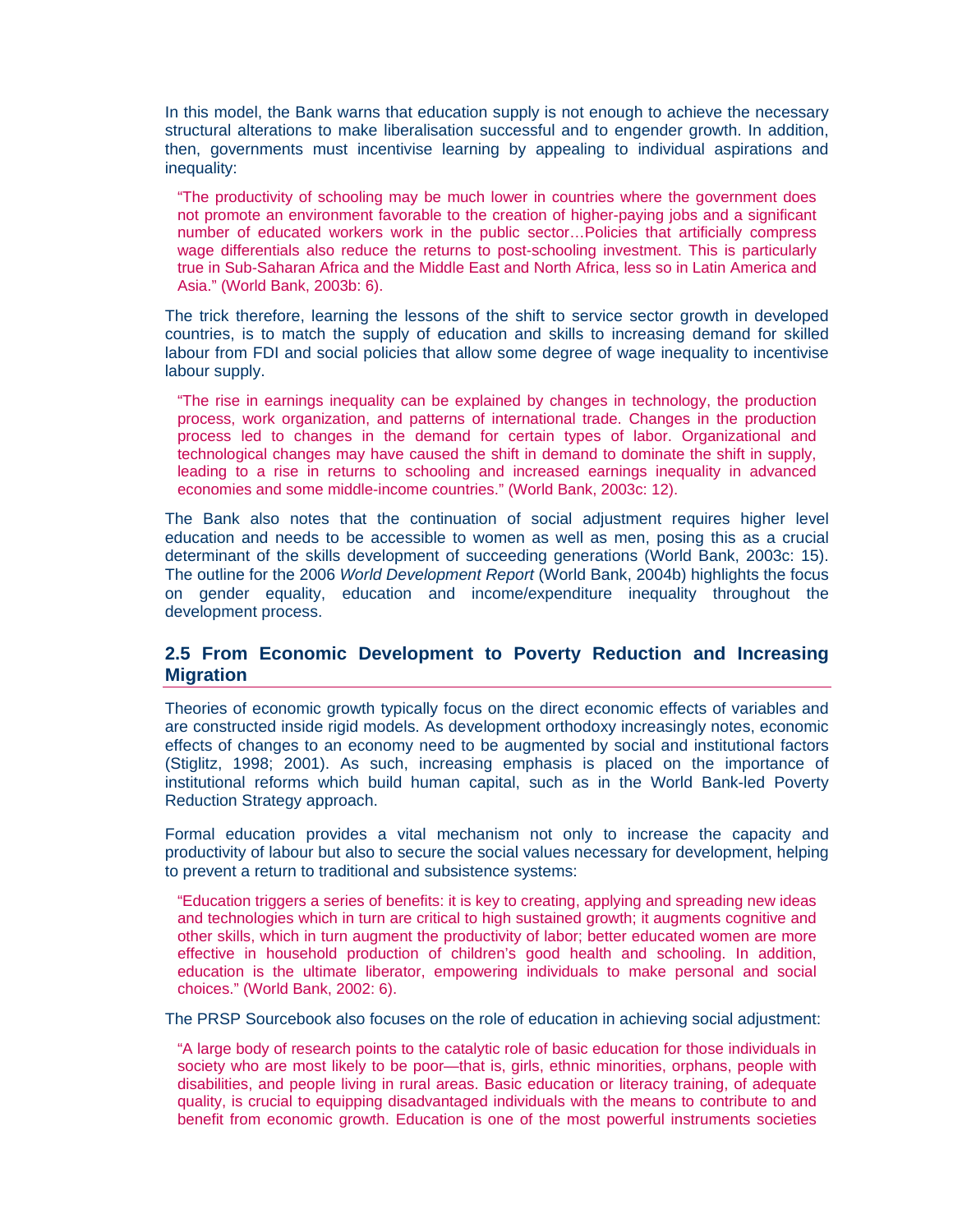have for reducing deprivation and vulnerability: it helps lift earnings potential, expands labor mobility, promotes the health of parents and children, reduces fertility and child mortality, and affords the disadvantaged a voice in society and the political system.

Education investments are also crucial for the sustained economic growth that low-income countries are seeking to stimulate, and without which long-term poverty reduction is impossible. Education directly contributes to worker productivity, and can promote better natural resource management and more rapid technological adaptation and innovation. It is fundamental to the creation of a competitive, knowledge-based economy, not only for the direct production of the critical mass of scientists and skilled workers that every country requires—no matter how small or poor—but also because broad-based education is associated with faster diffusion of information within the economy, which is crucial for enabling workers and citizens in both the traditional and modern sectors to increase productivity." (Aoki et al., 2003: 233-4).

The importance of education in securing this developmental trajectory led the Bank to suggest a shift in the *Education For All* target toward completion of a defined amount of primary education, set at six years because of statistical analysis that suggests this is point at which the benefits of education become embedded. The Bank has also identified major barriers to achieving this, such as weaknesses in data, policy, institutional capacity and financing alongside contextual dynamics such as HIV/Aids, conflict (and post-conflict) and the use of user-fees (World Bank, 2002: 12-13).

While the current debate around poverty reduction specifically targets primary education, for growth to take hold, secondary and tertiary education are also important:

"The social benefits of primary education— such as lower fertility and improved health for mothers and children—have made universal primary education a worldwide goal. But developing countries cannot ignore secondary and post-secondary education, though the social benefits from investments at these levels are less well documented." (UNDP, 2001: 90).

However, if there are market and institutional failures which pose significant barriers to the establishment of primary education, these are even more pervasive when considering the secondary and tertiary level:

"Tertiary education is expensive—too expensive for many poor countries." (UNDP, 2001: 90).

The response from the multilateral development institutions is to reorientate provision to allow the private sector to provide significant proportions of secondary and tertiary education (UNDP, 2001: 90). However, without a certain level of development, market failures are likely to be as or more pervasive than state and institutional failures, and market incentives are unlikely to provide the broader role of education in fostering the continuation of the collective knowledge of society (see below).

In support of this poverty reduction approach the Bank and IMF have adopted a joint programme of only granting concessional assistance through a small number of programmes. Conditions for approval include the technical credibility of the strategy and domestic ownership, demonstrated through support for and participation of NGOs and others in the production of the strategy (World Bank, 2003a). As the Bank acknowledges this clearly creates technical demands on the host LDC (World Bank, 2003b).

This approach recognises that successful growth and integration into the world market requires that market failures be overcome, particularly with regard to freeing sufficient labour time from subsistence activities to engage in the formal labour market. This can only occur where the poor are healthy and skilled enough to do so. To ensure that this is the case a number of social and institutional practices must be in place. The poor must be identified and their problems analysed, agriculture must be reformed to generate surpluses that can be sold, social institutions must be established, schools and clinics must be staffed, educational and healthcare strategies and immunization programmes developed and rolled out and infrastructure provided. Moreover, the external financial assistance necessary to provide all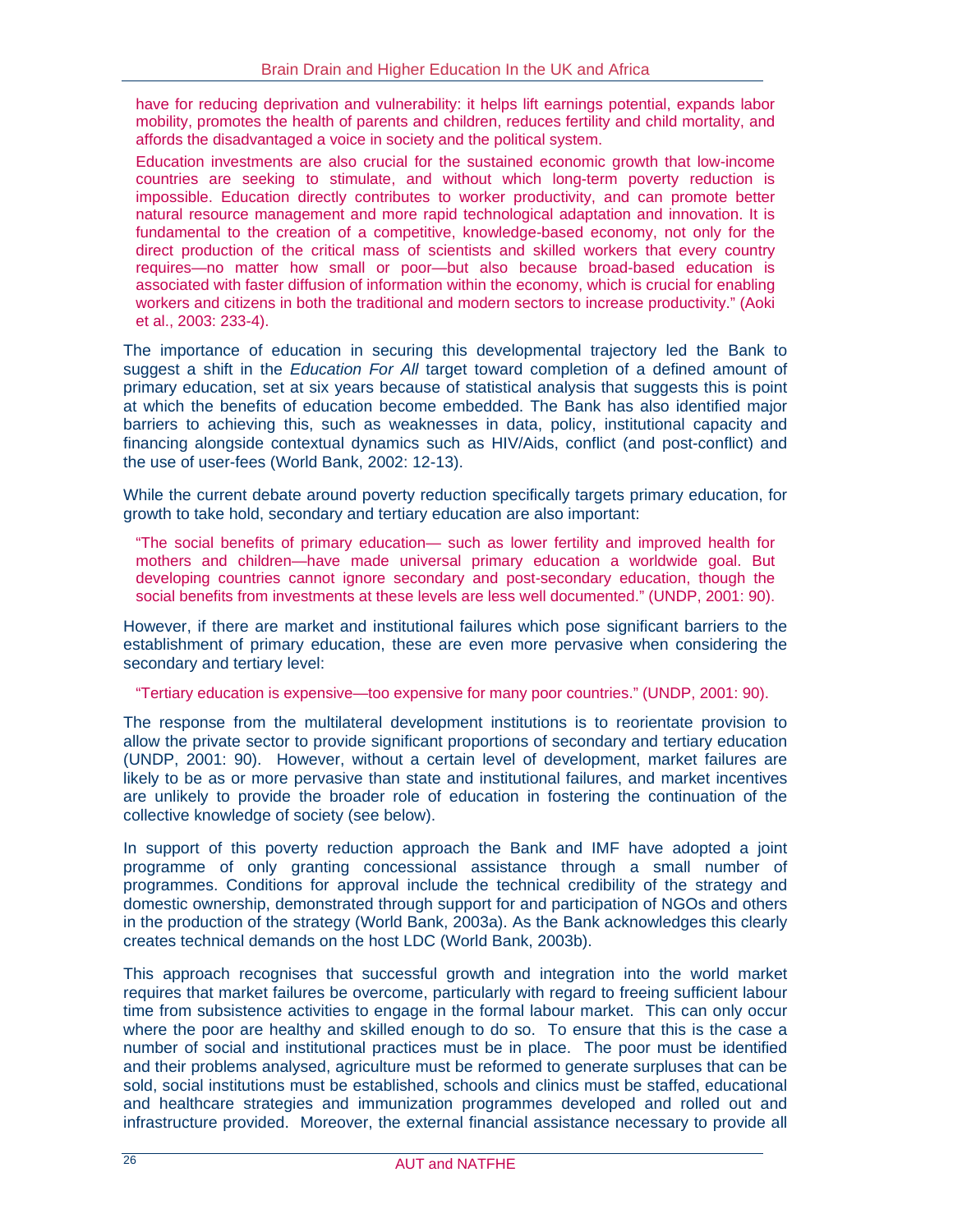this brings with it the conditionality that well developed strategies and plans must be in place prior to receiving support. All of these tasks require large numbers of highly skilled professionals, as the recent Africa Commission report underlines:

"Qualified professional staff are essential to all forms of development. The delivery of health, education and other services depends on them. They are crucial for collecting and managing data, and debating and developing good policies, based on the evidence of what works and what does not. They are essential to implementing those policies and to monitoring how they are put into effect. Scientifically and technically proficient staff are needed to identify opportunities arising from innovation and scientific discoveries and to develop effective policy in areas such as science, trade and resource management. Especially in the private sector, these particular skills are key to performance and innovation." (Commission for Africa, 2005:130).

This means that the loss of high-skilled labour acts as a barrier to establishing the essential groundwork for development, even if there is no immediate and direct economic loss. This means that where there is insufficient capacity to absorb higher level skills in directly productive economic activity their loss represents a barrier to the future *potential* for development.

However, even where these social, institutional and human capital barriers to nurturing development can be overcome there are important further challenges, especially where development has been a 'stop-go' cyclical experience. This is because of the important relationship between development and migration. Severely under-developed – subsistence – economies not only lack the necessary features for development but they lack the conditions to facilitate migration also. This is because migration is actually part and parcel of the developmental path as much as it is a response to a lack of development. As Massey argues:

"International migrants do not come from poor, isolated places that are disconnected from world markets, but from regions and nations that are undergoing rapid change and development as a result of their incorporation into global trade, information and production networks. In the short run international migration does not stem from a lack of economic development but from development itself" (Massey, 1998: 277).

The essential logic of Massey's argument is that successful agricultural development – the replacement of subsistence agriculture with production for markets – results from increasing rural labour productivity. This releases labour from agricultural production, drives urbanisation which, in turn, facilitates international migration, through integration in a cash economy, the accumulation of sufficient human (skills etc) and financial capital, access to transport routes and information flows about where to migrate to and how. By definition high skilled labour migration is sourced from social groups that have achieved a degree of success within this process, having had access to a higher than average amount of education. This leads to analyses of a developmental migration band, consisting not of the poorest countries who witness very small migrant flows<sup>4</sup> but a middle tier of countries that have achieved a certain level of development sufficient to enable the needed level of urbanisation, education and resource accumulation (Council of the European Union, 2002). Above this band a further tier of more affluent countries also witness lower levels of labour migration because the incentive effects of higher wages abroad need to be set against the costs of migration, especially disruption of personal and social ties and uncertainty (Oleson, 2003; Faini and Venturini, 1993).

This finding has important implications for policy thinking related to migration and development. By concentrating development assistance and efforts at institutional and social transformation on the least developed countries international migration may actually

 $\overline{a}$ 

 $<sup>4</sup>$  Where these flows are larger they tend to be refugee rather than migration flows.</sup>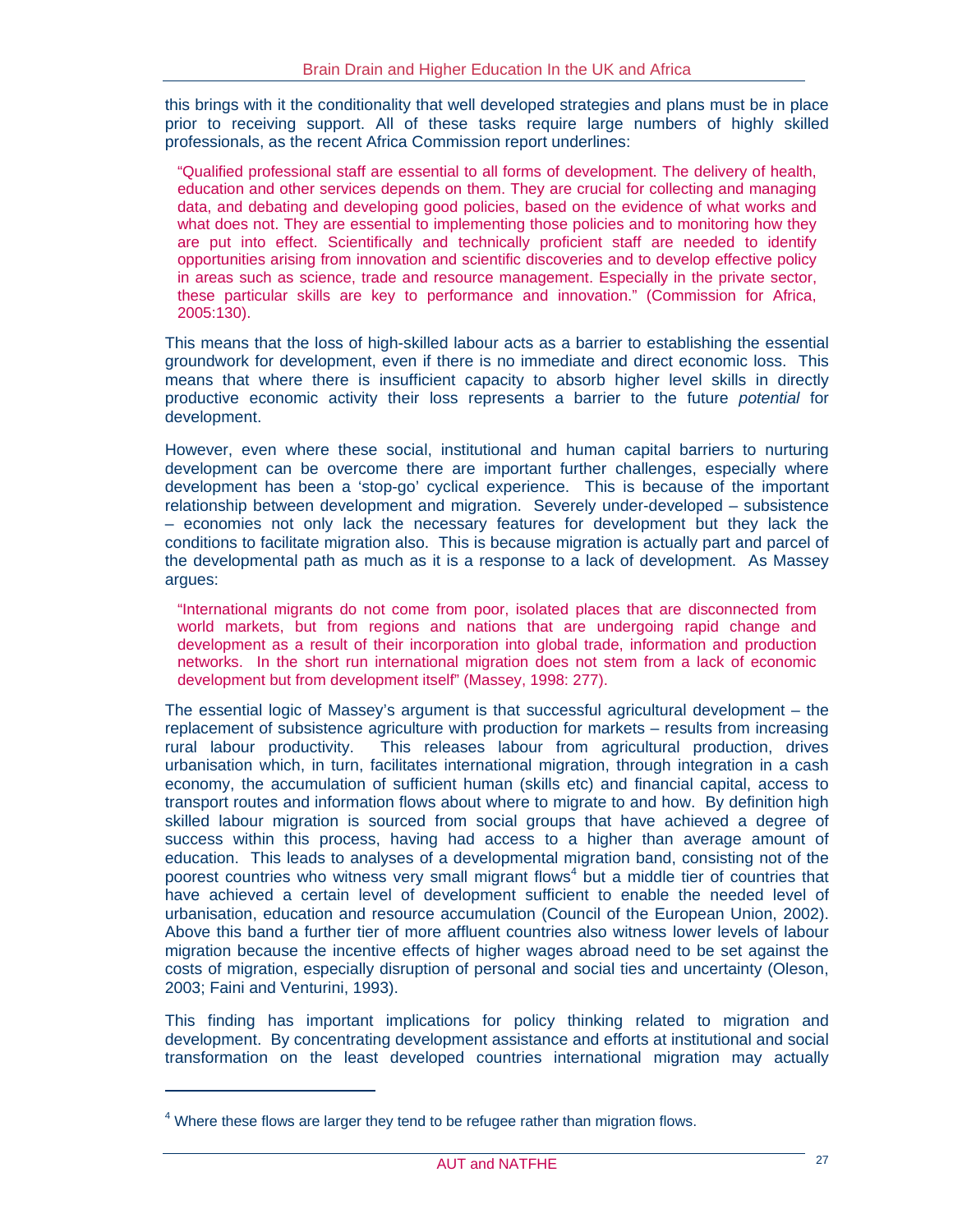increase. Mitigating policies are therefore required to ensure that human capital loss through 'brain drain' does not effect an in-built barrier or drag to development beyond a certain level, especially in regions like Sub-Saharan Africa (UNDESA, 2002). For instance the costs of technical assistance from foreign nationals makes up a substantial part of overall development assistance. At the African Regional Conference on Brain Drain in 2000 the Deputy Director of the UN Economic Commission for Africa cited evidence of 100,000 foreign nationals employed across the continent at a cost of US\$4bn or 35% of all development assistance (Barka, 2000).

This naturally raises the question (Olesen, 2003) of whether the international community is politically committed to sanction the huge transfer of resources to the developing world to both facilitate development and secure opportunities for high skilled and highly educated 'potential migrants' to remain at home and therefore facilitating further development.

## **2.6 Education, Brain Drain and Social Development**

The discussion above, following the general line of the literature on development (see above) and 'brain drain' (see below), focuses on the loss of highly educated individuals as bearers of skills, defined as more or less useful economic inputs. It thus reduces the overall implications of migration to the cost in terms of economic growth now or in the future. This was recognised in the development debate in 1990 by the UNDP whose first Human Development Report warned that:

"Human development efforts in many developing countries have been severely squeezed by the economic crisis of the 1980s and the ensuing adjustment programmes. Recent development experience is thus a powerful reminder that the expansion of output and wealth is only a means. The end of development must be human well-being. How to relate the means to the ultimate end should once again become the central focus of development analysis and planning". (UNDP, 1990: 10).

Following this line of argument, education is more than the provision of skills as economic inputs. It is a process of re-learning the collective knowledge of society for each successive generation and learning from social and political mistakes. It is thus a core mechanism in cultural reproduction and historical social learning and development:

"…since culture cannot be genetically inherited, everything known has to be re-learnt by each new generation. This would be true even of so called 'primitive societies' that anthropology assumed existed without history. However, learning might also be posed in terms of how societies learn from historical experience; as for example how Germany and other countries learnt from the experience of fascism, or from the ultimate failure of the socialist experience in the former-Soviet Union, or the lessons we have not begun to learn in Britain from the experience of empire" (Ainley, 2001).

As such, the loss of highly *educated* individuals is a loss of collective social knowledge vested by society in them. This is important because the increased focus of benefits to individuals holding skills and/or knowledge that are seen as beneficial to key economic sectors tends to ignore the broader importance of skills and knowledge. For instance, Okome (2002) argues that Africa and Africans "have a corpus of knowledge from which the world can learn", but that this is not always contained within economic inputs.

On an individual basis it is a loss to a family or a community, to personal and social ties:

"Emigration has a social cost in the home countries that should not be underestimated. How many families in the Philippines have been broken up by the mother or father leaving to go to work in the West? Who is interested in the rising materialism of the relatives left behind in the home country when they receive money sent home by the migrant? The consequences are all the more serious when the women emigrate. For instance, in Sri Lanka, more than 500,000 women work abroad, mainly in Gulf countries. It is often their children who leave school early or who fall victim to all kinds of abuses." (ICFTU, 2004: 3).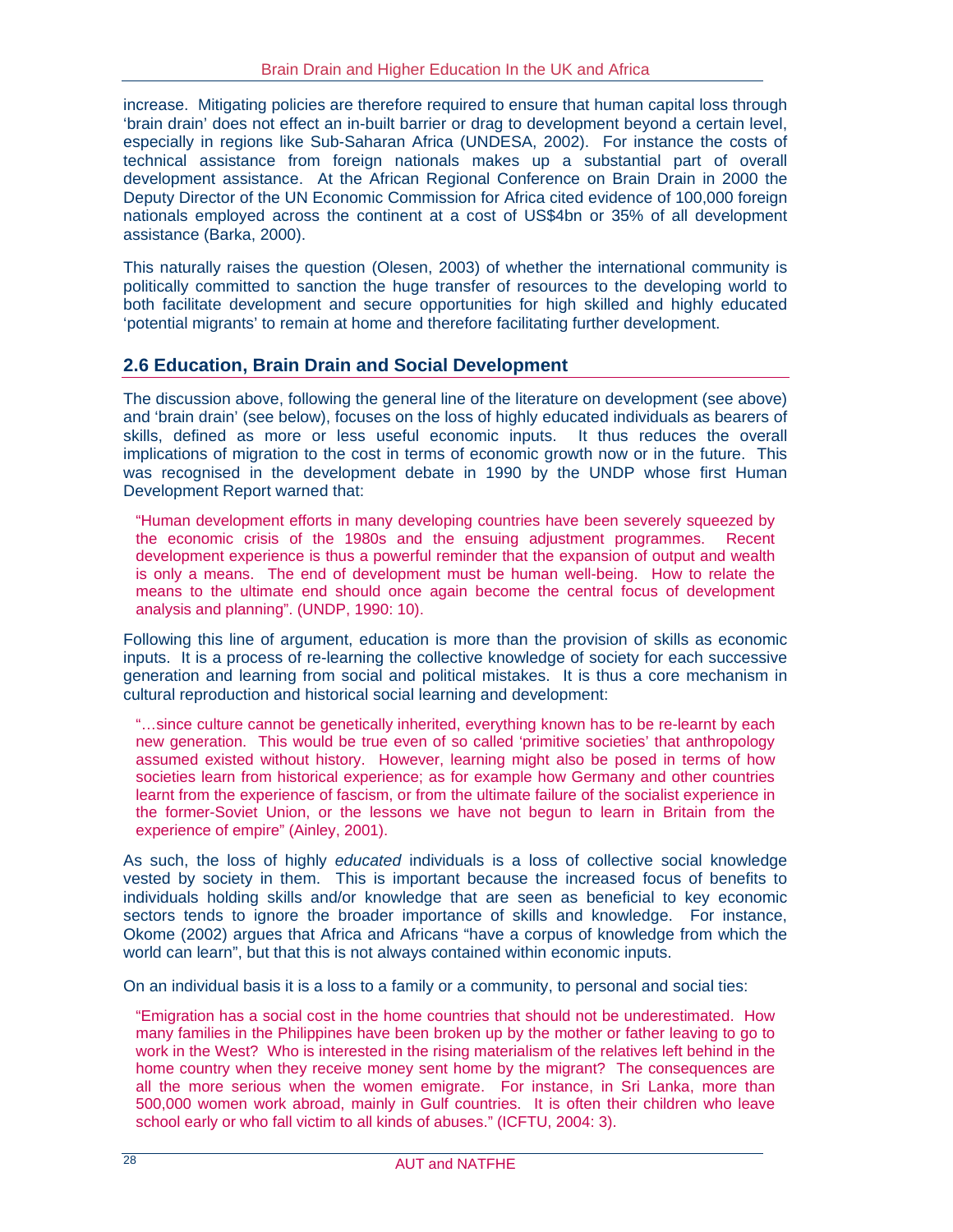While the protection of freedom of individual choice is clearly important, it also worth noting that economic migration (to find work) is not a choice taken freely in an open context. Rather it is a choice constrained by limited available options, all of which have significant consequences. The task of development then is not just to engender growth but to create life chances and opportunities. Highly educated migration is not just an economic loss but a social, political and individual loss.

## **2.7 Academic Labour: Special Case**

The majority of the literature focuses broadly on labour migration or high skilled labour migration. However, academic labour is specifically important because it spans a number of functions that are important in the preceding discussion of economic growth, the provision of the necessary underlying conditions to make growth and poverty reduction possible. In the early post-colonial period higher education was thus crucially linked to development in the ideas of both modernisation and human capital theories of development. The crucial link was that higher education could provide the means to inculcate a western style of social and political development and that it could build the necessary human capital to enable economic development (Agbo, 2003). More recently, the literature on growth and development has highlighted the importance of the core functions of HE including pure research and innovation, the translation of innovation into useful or commercially exploitable ideas, products, organisational development and planning. Further, academic labour is important in building the human capital of others through teaching and more specifically still through teaching teachers, healthcare workers and other vital professionals who in turn can help to build institutional, social and human capacity for development (Oni, 2000; Teffera and Altbachl, 2004). Clearly the extent to which all or some of these functions are present in migrating labour is dependent on the extent to which individual migrants fulfil each of these functions. Clearly, not all academic labour will fulfil all of these functions. However, the loss of academic labour on aggregate tends to suggest the loss of these functions to the sender economy.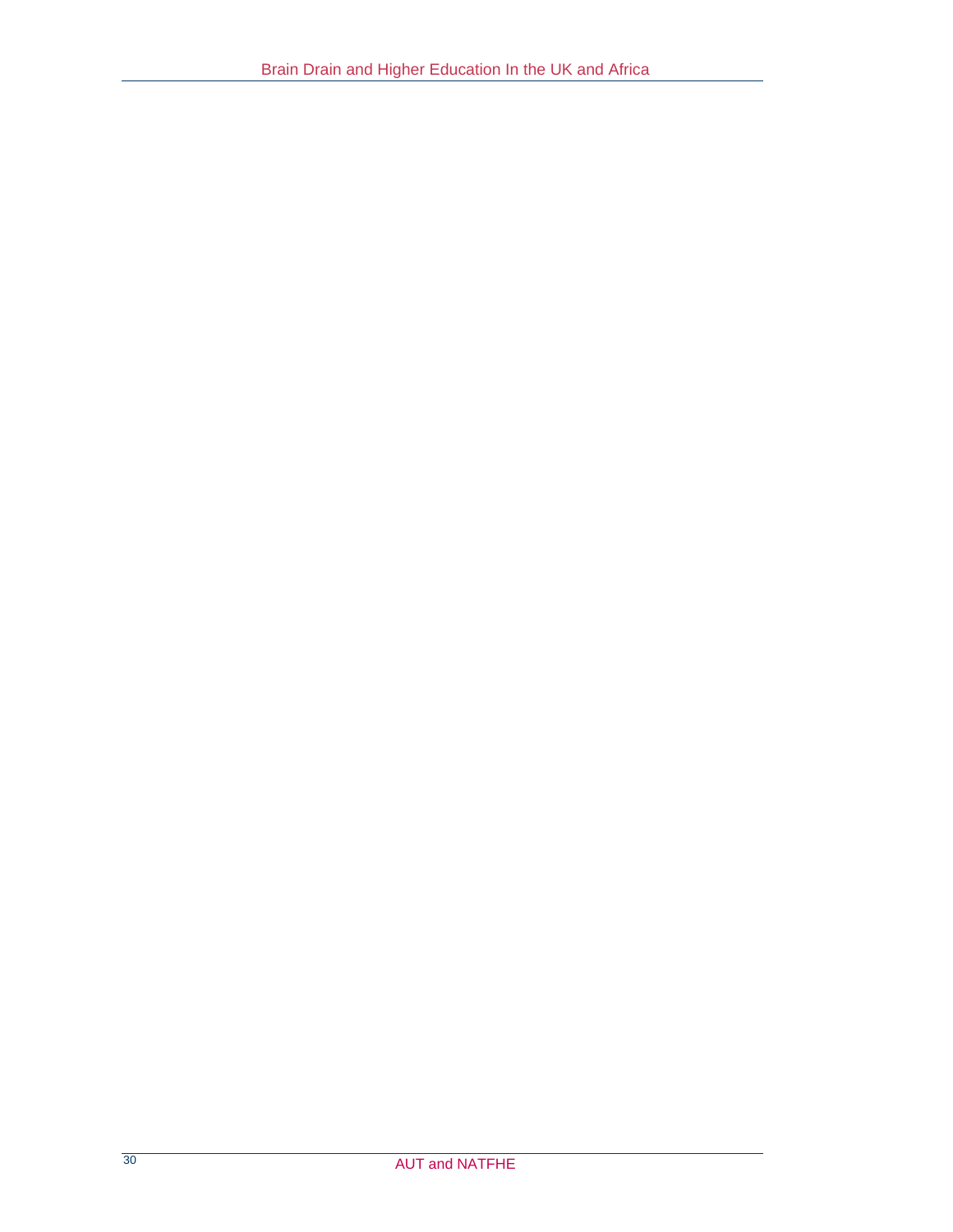# **3. Factors Determining the Impact of the Brain Drain on LDCs**

## **3.1 Reasons for Migration**

There are a variety of approaches to understanding the reasons for high skilled migration. Neo-classical economic and growth theory tend to focus on the importance of scarcity, choice and market relations defining supply and demand. In this context migration is the product of the aggregate effects of choices of rational individuals seeking the most advantageous result for themselves and their families. In developed economies rational actors cluster toward higher paid, higher value jobs. This then allows foreign labour to move toward places of high labour demand where there are wage differentials between countries. The propensity for migration then is simply shaped by the potential for employment and the differential wage rates between countries (Massey et al., 1994). Other factors are also important in allowing markets to work in this way, such as information flow to bring demand and supply together. High skilled migration is simply an extension of this where scientists and academics from the developing world move to the developed world to take up posts that either cannot be filled because of a skills shortage (where markets have failed to incentivise domestic skill production). Since individuals do not make rational choices in perfect market contexts, other factors may also shape their decisions. For instance, labour migration may also be part of household strategies for diversification or coping strategies allowing calculations of the likelihood and potential scale of remittances to also enter the equation. The basic thrust of the argument, however, is that differential – segmented – markets create push/pull factors which shape the migration decisions of rational actors seeking to maximise their own position.

Logan (2000) argues that this is simplistic and that in fact a range of complex "professional, institutional, cultural, economic, political and geographic" factors shape such decisions, a finding also supported by Papademetriou (1991). Dzvimbo (2003) augments this list with a sharper emphasis on "factors such as an environment conducive to professional autonomy in universities, research institutes and the workplace in general; and personality, goals, and personal history, which accounts for individual differences".

Others (Dzvimbo, 2003; Dovlo, 2003; El-Khawas, 2004; Odunsi, 1996; Udogu, 2004; Council of the European Union, 2002) distinguish between 'push' and 'pull' factors. Push factors include a lack of life chances, lower living standards, political and social instability or repression, lack of available opportunities to fruitfully utilise skills in the home country, natural disasters and ecological deterioration. Relatively advantageous conditions in host countries act as pull factors such as higher wages, job opportunities, good working conditions and access to research funding, freedom from political instability or oppression. In these latter instances, Harris argues that skilled migration is as much a "vote of no confidence" in sender countries as it is exploitation of human capital resources by firms and governments in the developed world (Harris, 2004). These push factors are augmented by a combination of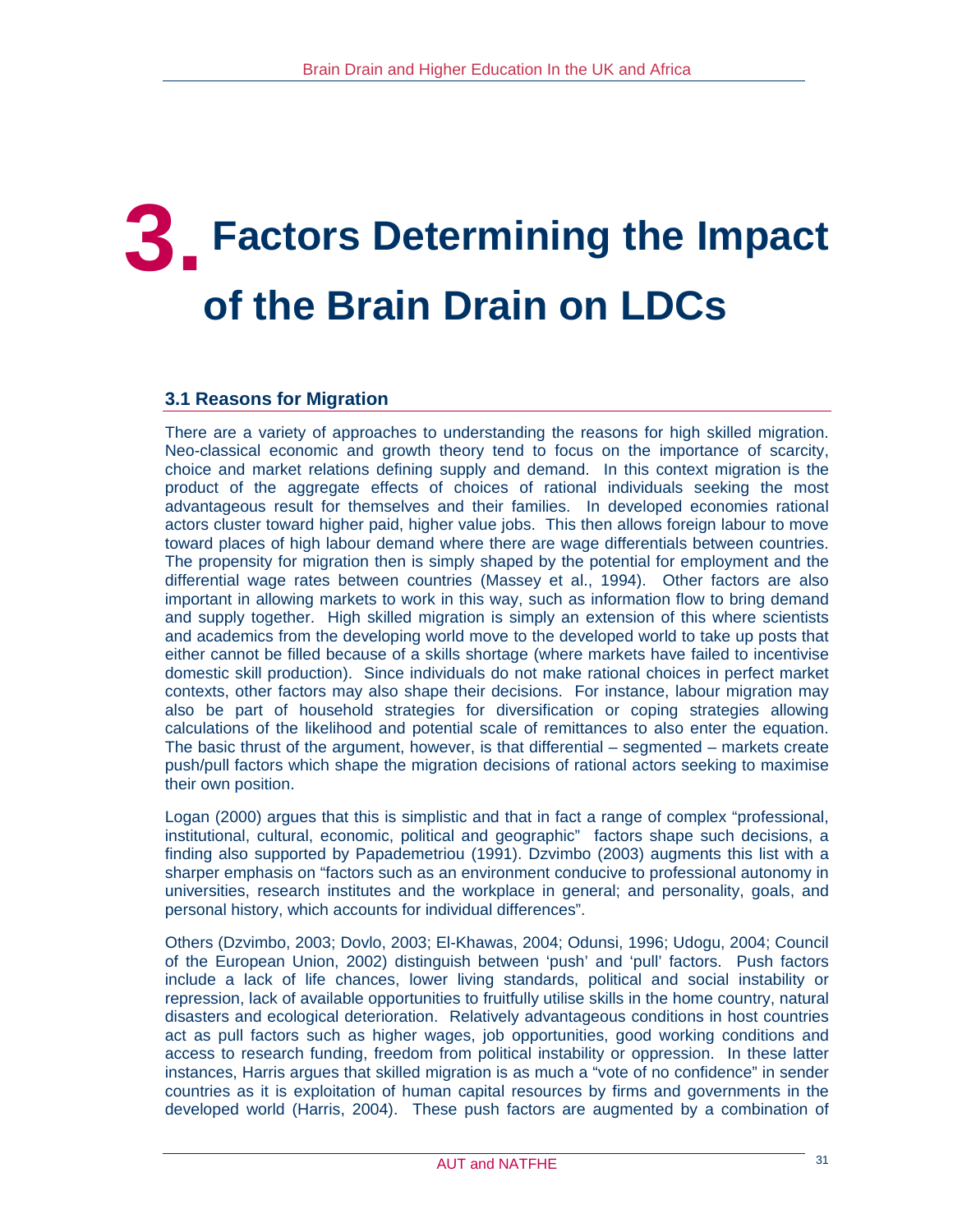general economic, technological and demographic change in developed economies creating skills gaps in specific sectors such as education, health or in innovative industries. The ICFTU (2004a) report that "almost half of newly recruited nurses in the UK in 2001-2 came from foreign countries, such as the Philippines, India or Africa".

#### **3.2 The Scale and Cost of Lost Labour and Human Capital**

A host of commentators have noted that the existence and significance of a 'Brain Drain' is difficult to quantify because of the paucity of data on international migration and the poor quality of the data that does exist (Carrington and Detragiache, 1998; Adams, 2003:9). This is a further problem for this study because data on international stocks and flows is even less detailed in terms of occupational status, making it virtually impossible to estimate flows and stocks of academic labour in the UK or even OECD.

The OECD publishes an annual publication entitled *Trends in International Migration*, but this also does not adequately disaggregate beyond highest level of qualification, where the categories are primary, secondary and tertiary. Others, such as Carrington and Detragiache (1998) have tried to extrapolate from the OECD data to provide more detail on the qualifications and skills of migrants into OECD countries and their source countries but the data is severely limited and the methodologies (many of the problems are recognised by Carrington and Detragiache themselves) they use make it likely to be unreliable. For instance they assume similar patterns of migration to all OECD as for the United States, yet migration is shaped by a range of factors including linguistic ties, existing disapora networks and former colonial links which make such assumptions potentially distorting. Moreover, the authors themselves note that "in interpreting our numbers on the brain drain, it is important to recognize that some or all of the education of some migrants may have taken place in the United States". In any case they were only able to break the data down to immigrants with primary, secondary or tertiary education.

Despite these problems there have been attempts to estimate the scale of high-skilled lost labour through migration. For instance, the UN Economic Commission for Africa has suggested the following figures:

"Africa lost 60,000 professionals (doctors, university lecturers, engineers, etc.) between 1985 and 1990. The emigration of doctors and other experts from Africa is the most striking illustration of this problem. According to the 1993 UNDP Human Development Report, there are more than 21,000 Nigerian doctors practising in the United States alone while Nigeria's health system suffers from an acute lack of medical personnel; 60 per cent of all Ghanaian doctors trained locally in the 1980s had left the country, while in Sudan, 17 per cent of doctors and dentists, 20 per cent of university lecturers, 30 per cent of engineers in 1978 alone had gone to work abroad." (Barka, 2000).

In fact, on some estimates there are more African scientists and engineers working in the US than there are in Africa (El-Khawas, 2004). Udogu (2004) summarises the scale of the problem:

"it is estimated that in 2000, there were 92,435 Africans in New York City, and 25,776 in Montgomery, Alabama. By 2003 there were 20,000 Africans in Atlanta, Georgia. When figures from Los Angeles, Chicago, Miami, Dallas and Houston, Texas and elsewhere in the United States are added, the number of contemporary African immigrants could jump to the millions. Europe also attracts some of the best and brightest African intelligentsia. In fact, there are over 100,000 highly educated professionals in the US alone, of which, for the purpose of illustration, there are over 21,000 Nigerian physicians, not to mention the fact that there are more Sierra-Leonean doctors practicing in the Chicago area than in Sierra-Leone itself. Arguably, these are Africans who, if they had remained in Africa, could ably assist other Africans in engendering economic take-off in the continent. The contributions of Africa's immigrant intelligentsia to development in the region would probably have been so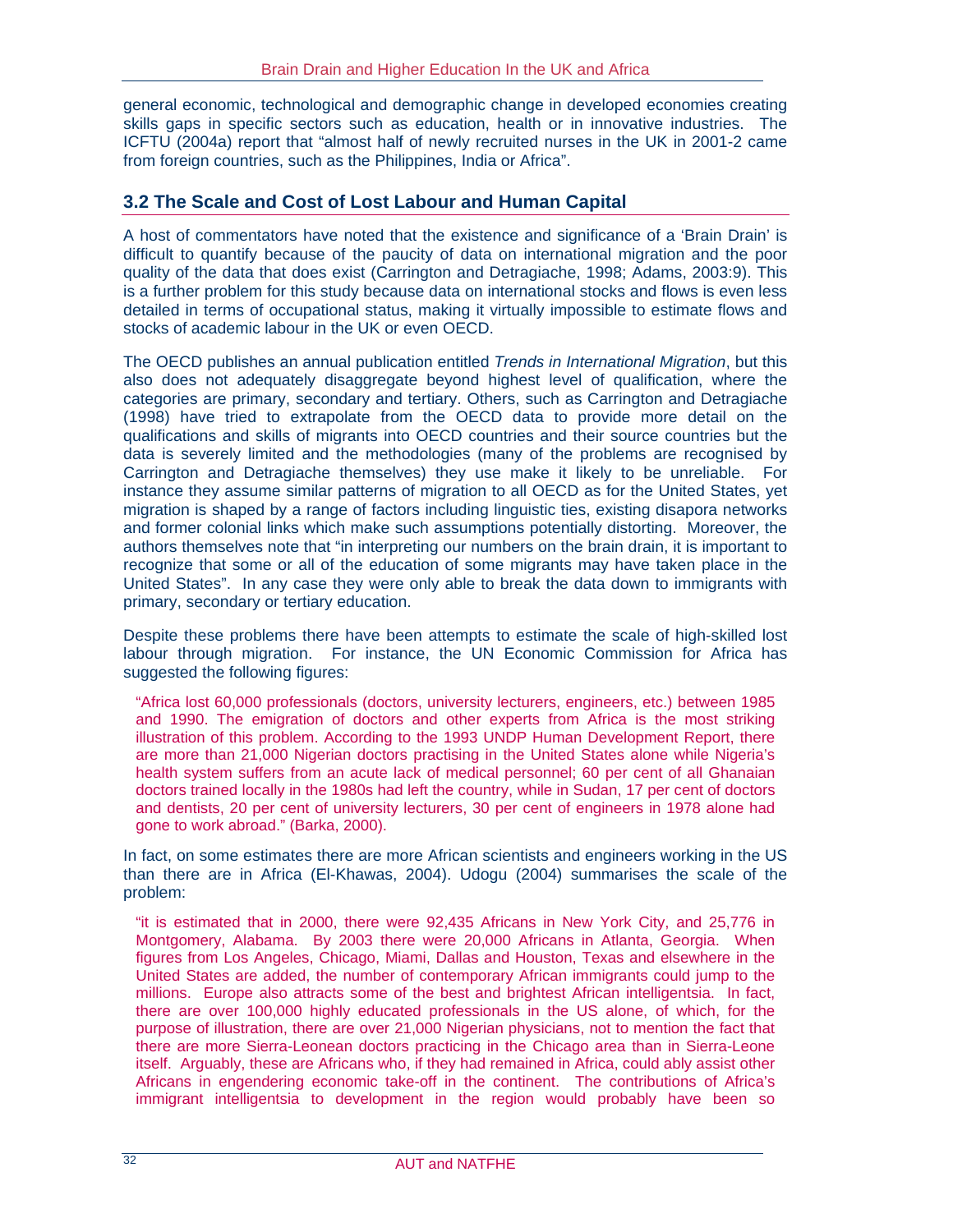phenomenal that the current clamor about Africa's marginalization and underdevelopment would not have reached its present crescendo."

Extrapolating from US data on research active scientists and engineers, Meyer and Brown (1999) argue that

"A realistic estimation of the S&E [scientists and engineers] originally from a developing country and involved today specifically in R&D activities in the U.S.A. is about 170,000…the number of S&E originally from a developing country and working in R&D in the "triad" [US, EU and Japan] would be close to 400.000 people. In comparison, the total – home based – R&D personnel for all developing countries amount to 1,224,000 S&E. One must not forget that the "triad" does not include countries such as Australia, Canada, New Zealand and Switzerland, among others, which are also well known for their high rates of highly skilled foreigners. Therefore, to assume that the R&D workforce originally from developing countries and currently employed in highly industrialized countries represents one third of the home-based one, is a reasonable and rather low, hypothesis."

However, the volume of labour is only one determinant of output. Equally important is labour productivity. Following this line of argument, Meyer and Brown (1999) argue that differential access to resources, infrastructure and technology means that the intellectual diaspora is also relatively more productive than those who remain in the developing countries, and significantly so:

"The expatriate scientists and engineers to whom it is referred here work in an environment which is far better than the one of their peers in the country of origin. They indeed have access to funding, technical support, equipment, scientific networks, experimental conditions, and many other resources which are much more limited at home. The productivity of the "triad" R&D sector is, for instance, 4.5 times higher in terms of publications and 10 times higher in terms of patents than it is in the same sector for the developing world."

In trying to quantify the lost investment in human development the United Nations Development Programme have quantified the loss of IT professionals from India to the US alone over a three year period at around \$6bn:

"Consider just the public spending on students graduating from India's elite institutes of technology. Operating costs per student run about \$2,000 a year, or about \$8,000 for a fouryear programme. Adding in spending on fixed capital, based on the replacement costs of physical facilities, brings the total cost of training each student to \$15,000–20,000. Multiply that by 100,000, the number of professionals expected to leave India each year for the next three years. At the high end, it brings the resource loss to \$2 billion a year." (UNDP, 2001: 92).

A similar analysis for South Africa estimates that the migration of graduates was lowering GDP by 0.37% and cost 67.8bn Rand in lost investments in human capital during 1997. Added to this is the loss of real financial assets which move with their owners. The same authors estimate that the loss to South Africa represented a further 11bn Rand in the period 1994-1997. Finally, they highlight the wage inflation and recruitment effects left behind as costing around 2.5bn Rand per year and also the assumed lower labour productivity that results from human capital loss (Kaplan, Meyer and Brown, 1999).

## **3.3 Lost Labour and Mitigating Factors**

A major recent project managed by Professor Alan Findlay for the International Labour Organisation (ILO) and funded by the UK Department for International Development (DfID) considered the impact of 'skilled labour migration from developing countries'. Lowell and Findlay (2001), summarising the projects' findings for potential economic development find that while the overall effect of high skilled migration from LDCs is likely to have negative impacts on their potential for economic growth there are a number of mitigating or offsetting factors such as education inducement effects and 'feedback' effects such as return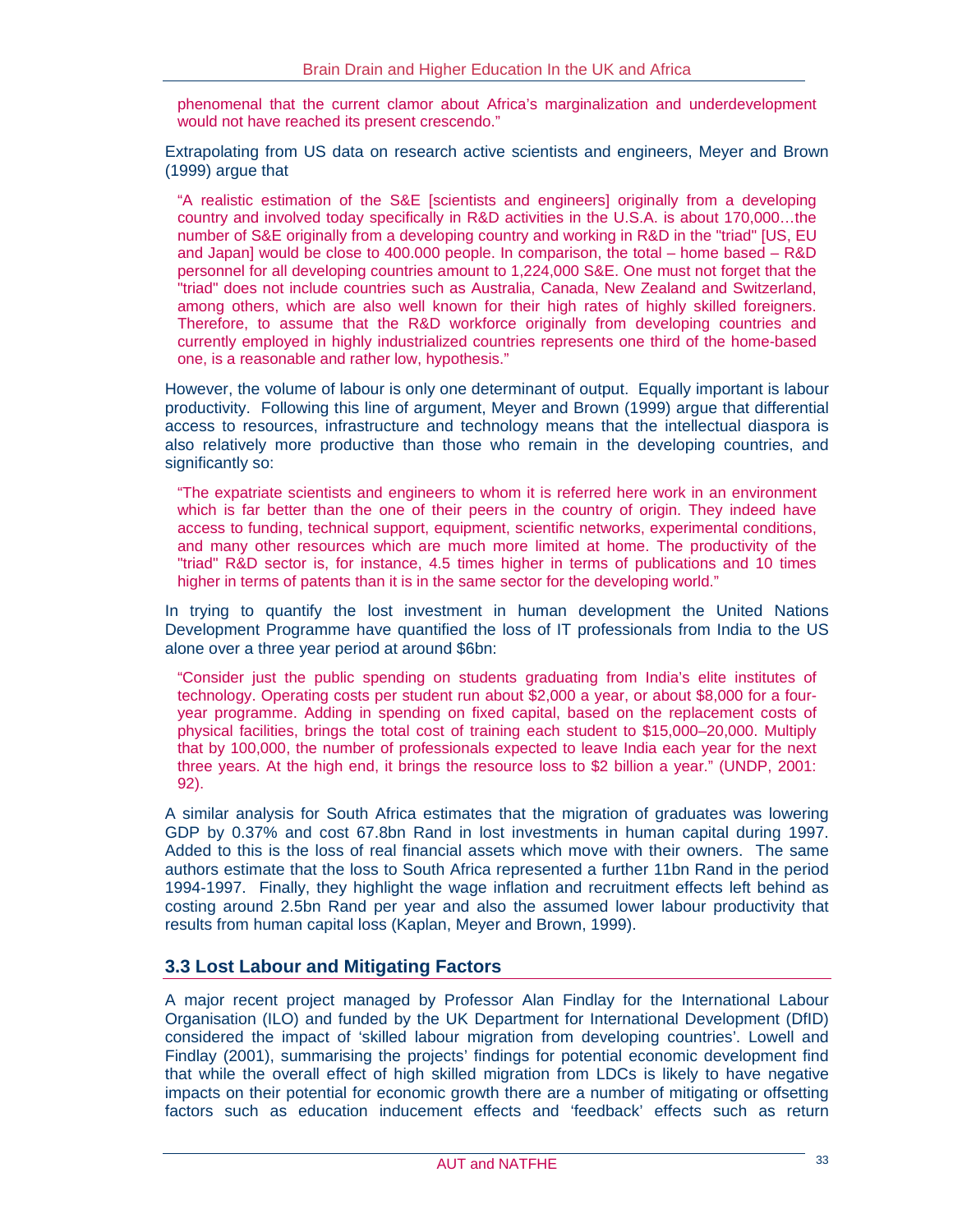migration, technology transfer and foreign exchange remittance. Where these factors prove significant, and especially where migration is temporary, there is some debate in the literature over whether notions of 'brain drain' and 'brain gain' should be replaced with brain 'circulation' or exchange (Lowell and Findlay, 2001; Hatekenaka, 2004).

#### **Education Inducement Effects**

A small amount of skilled migration may have the effect of stimulating domestic education by highlighting incentives in the form of higher wage returns to education. This finding is supported by Mountford (1997) who argues that in very specific circumstances the potential for a small amount of emigration will induce higher enrolments in education because of the domestic wage inflation effects demonstrated by Bhagwati and Hamada (1974) and because of the possibility of migration. However, Mountford's analysis is derived from an analytical model which assumes that education supply is available. Nowhere in his analysis does he consider how the operation of his model would be effected by chronic poverty, ill-health, conflict or weak institutions effecting both the supply of education and the capacity of the majority of the population to access it. Neither does he consider the potential role of skills lost to migration in mitigating each of these factors.

#### **Technology Transfer**

Findlay and Lowell emphasise the importance of skills and technical know-how and the potential for short-term migration to enhance these. For when students study abroad they may return with enhanced skills, effecting a knowledge and skills transfer (Lowell and Findlay, 2001).

Specific situations where migrants may return to their host country are where there is a rapid improvement in the quality of governance or in development in the sender country. Contemporary examples might include Chile after the fall of Pinochet, Spain after the death of Franco and Afghanistan after the deposition of the Taliban regime (Oleson, 2003).

However, the data on migration does not adequately quantify what proportion of migrants subsequently return. The empirical country case studies from the DfID/ILO project suggest that those emigrants who do return, tend to be the lower skilled, rather than the highly educated who find it easier to integrate into the host economy (Alburo and Abella, 2001; Verhaal, 2001). There is little data to show whether or not high skilled emigrants return with higher skills. What information is available with regard to students abroad suggests a high proportion of 'leakage' to the recipient economy with "only half of the foreign students receiving a doctorate or a post-doctorate in the latter return to their native country within two years" (Meyer and Brown, 1999).

The second, feedback effect - technology transfer - from ex-patriots abroad could also be of significant benefit to sender economies (Lowell, 2001: 22). Many countries have tried to facilitate such transfers through more or less formal networks and organisations such as the South African Network of Skills Abroad (SANSA) (Bhorat et al., 2002) and similar projects in both Uruguay and Argentina (Pellegrino, 2002). Lowell (2001) also notes that there are a large and growing number of informal and autonomously organised academic networks of this nature, although there is no evaluation of their developmental impact. However, the extent to which such alliances are useful will depend on the capacity of sender LDCs to absorb transfers. This is also the case with regard to technology transfer from FDI (Girma and Gorg, 2002).

#### **Remittances**

The most often cited 'feedback' effect is that of remittances from migrants working abroad. For many countries such remittances are a major source of foreign exchange (Adams, 2003: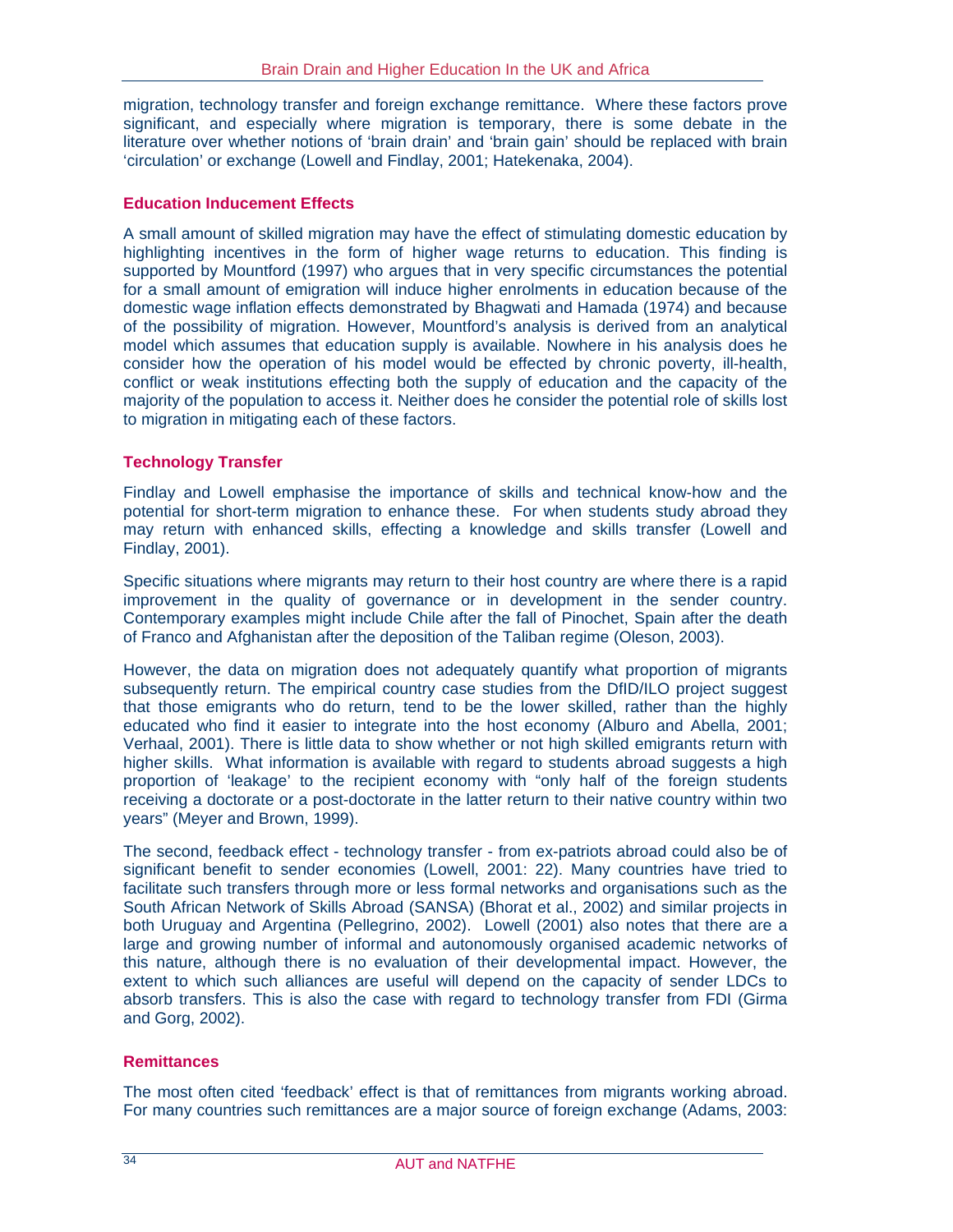4). Findlay and Lowell claim that "most international migrants choose to migrate with the intention of sending part of their earnings back to the country of origin to help support their immediate or extended family" (2001: 9). The World Bank (2003) has estimated that these flows are significant, being the second most important source of foreign currency for developing countries and exceeding aid flows. Adams (2003: 4-6) has used IMF Balance of Payments data to estimate 'official' flows of remittances for 24 developing countries. This analysis showed that among the 24 countries in the study, India (US\$7.994 billion), Mexico (US\$5.816 billion) and Turkey (US\$4.035 billion) received the largest remittances. Data for LDCs in the sample were also significant. Adams also cites unpublished IMF research that suggests total informal remittance flows are also substantial at an estimated US\$10bn annually, though this figure is substantially below estimations for earlier periods (US\$35bn), with the change attributed to the decline in black market exchange premiums in many countries over the last decade. Puri and Ritzema (1999) estimated the scale of unofficial remittance flows to a number of countries and concluded that the proportion of unofficial to official remittances varied from as low as 8% to as high as 85%.

Other estimates have suggested that the scale of remittances is much larger than this. For instance, Abella (1991) estimated nearly fifteen years ago that to replace the capital inflow of remittances to five Asian labour sending countries would require US\$55bn of alternative flows. To put this in perspective, FDI inflows to these countries at that time were around \$5bn (Oleson, 2003). Gemmeltoft (2003) has suggested that total migrants remittances, even on the cautious 'official' data, exceed US\$100bn though some of this is to developed countries and some of it is between developing countries. His analysis suggests that it is middle-income countries that benefit the most from remittances, but that they make up a substantial proportion of income for low-income countries. Significantly, he claims that the volume of remittances exceeds aid flows for all developing countries, though this is not the case for the poorest most aid dependant states. These findings would offer some support to the arguments raised above about the relationship between migration and development. Gemmeltoft's more detailed country data shows that Lesotho is the most remittance dependent nation with these inflows making up 37% of GDP. Other remittance dependent states include Jordan (21%), Somoa (21%), Yemen (18%) and Cape Verde (18%). Regionally, his data shows that remittances are highest as a proportion of national income in the Caribbean, Middle East and North Africa. Table 3 shows Gemmeltoft's estimations of the relative scale of remittance flows to the largest receiving DCs.

Taylor (1999) finds that total world remittances for 1995 amounted to more than \$1trillion with a third of this figure being worker remittances and a further quarter being salary payments.<sup>5</sup> However, like Adams, Taylor also finds that the data reveals that remittances are unequal between different sender states. For instance, in Cape Verde remittances represented 16 times the value of other exports in 1994, a pattern he cites as familiar in developing island states. He also cites the value of remittances for the Dominican Republic as being in excess of exports, while being 75% of exports in Egypt, El Salvador and Jordan. He argues that remittance behaviour will be determined by a range of factors including economic and savings policies in host and sender countries, exchange rates, payment facilities and their marginal cost (1999: 68-9).

 $\overline{a}$ 

<sup>&</sup>lt;sup>5</sup> Taylor also notes that these two categories are used interchangeably by many developing countries when recording remittances, meaning that they should be taken together in analysis.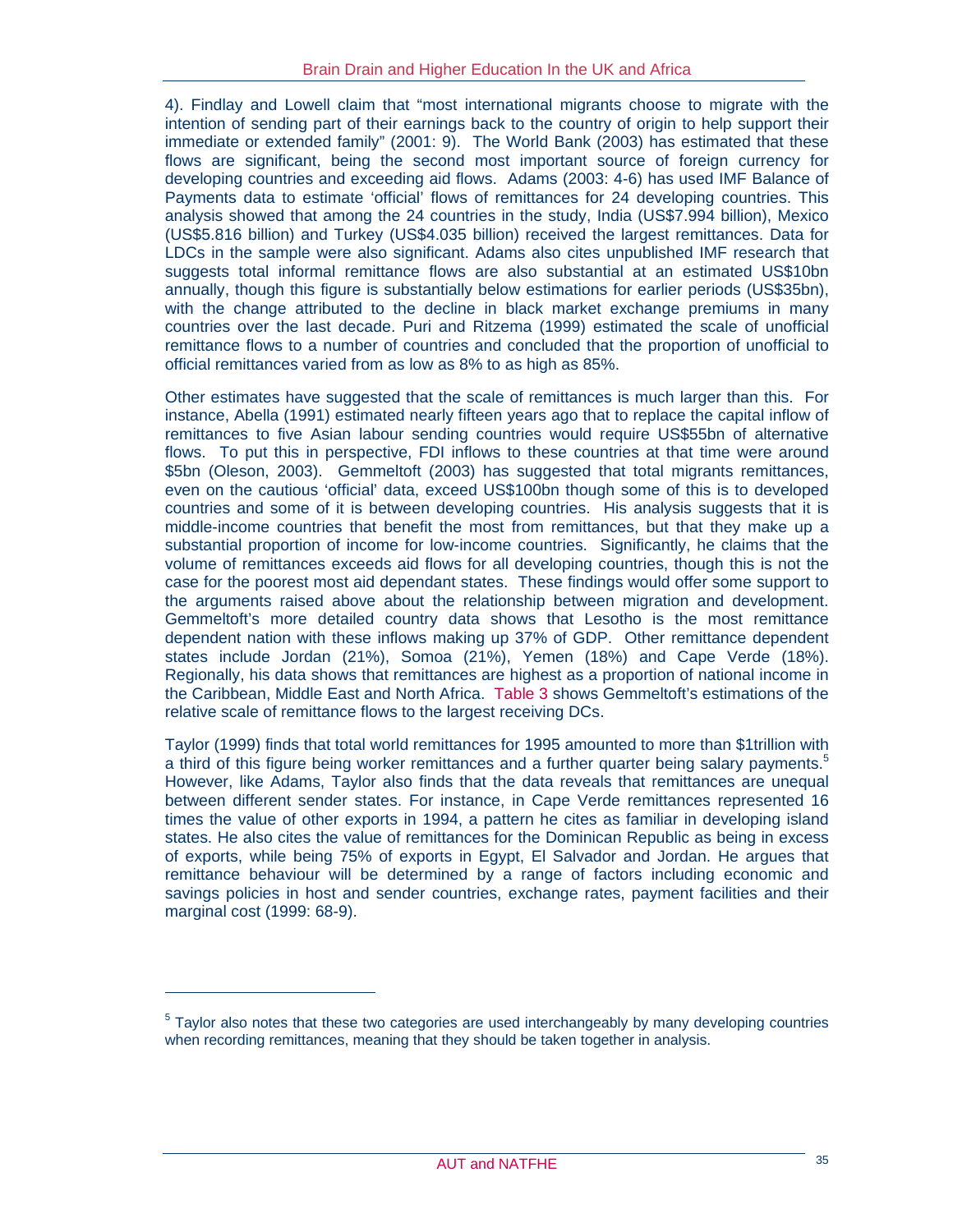| <b>Total Remittances</b>  |       | Remittances per US\$ aid  |      | Remittances/GDP     |                | Remittances per capita              |       |
|---------------------------|-------|---------------------------|------|---------------------|----------------|-------------------------------------|-------|
| Country                   | US\$m | Country                   | US\$ | Country             | $\%$           | Country                             | US\$  |
| India                     | 45.9  | <b>Turkey</b>             | 39.3 | Lesotho             | 37             | Antigua and Barbuda                 | 3,997 |
| Phillipines               | 29.1  | <b>Mexico</b>             | 33.9 | <b>Jordan</b>       | 21             | Jordan                              | 1,714 |
| Mexico                    | 28    | <b>Costa Rica</b>         | 23.9 | Samoa               | 21             | Jamaica                             | 1,393 |
| <b>Turkey</b>             | 21    | Jamaica                   | 15.4 | Yemen               | 18             | Samoa                               | 1,305 |
| Egypt                     | 16.6  | <b>Barbados</b>           | 14.7 | Cape Verde          | 18             | <b>Barbados</b>                     | 1,212 |
| <b>Morocco</b>            | 10    | <b>Dominican Republic</b> | 9.8  | Albania             | 16             | Cape Verde                          | 1,105 |
| <b>Brazil</b>             | 9.3   | Croatia                   | 9.3  | Jamaica             | 13             | Grenada                             | 1,071 |
| <b>Thailand</b>           | 8     | Phillipines               | 7.8  | <b>El Salvador</b>  | 11             | <b>El Salvador</b>                  | 1,027 |
| Pakistan                  | 7.8   | Antigua and Barbuda       | 6.9  | Georgia             | 10             | Lesotho                             | 863   |
| Jordan                    | 7.7   | Nigeria                   | 6.8  | Antigua and Barbuda | 9              | Dominica                            | 771   |
| Bangladesh                | 7.5   | <b>Brazil</b>             | 6.5  | Nicaragua           | 8              | Dominican Republic                  | 738   |
| China                     | 7.5   | India                     | 5.5  | Dominican Republic  | 8              | <b>St Lucia</b>                     | 708   |
| Nigeria                   | 6.5   | <b>El Salvador</b>        | 4.9  | Philippines         | 8              | St Vincent<br>and the<br>Grenadines | 689   |
| <b>El Salvador</b>        | 6.1   | Tunisia                   | 4.6  | Grenada             | $\overline{7}$ | Albania                             | 662   |
| <b>Dominican Republic</b> | 6     | Lesotho                   | 4.3  | Sri Lanka           | 6              | Croatia                             | 640   |

**Table 3: Gemmeltoft's Estimation of Relative Scale of Remittance Flows to Largest Receiving Developing Countries (1995-1999, Total)** 

Gemmeltoft (2003: 189).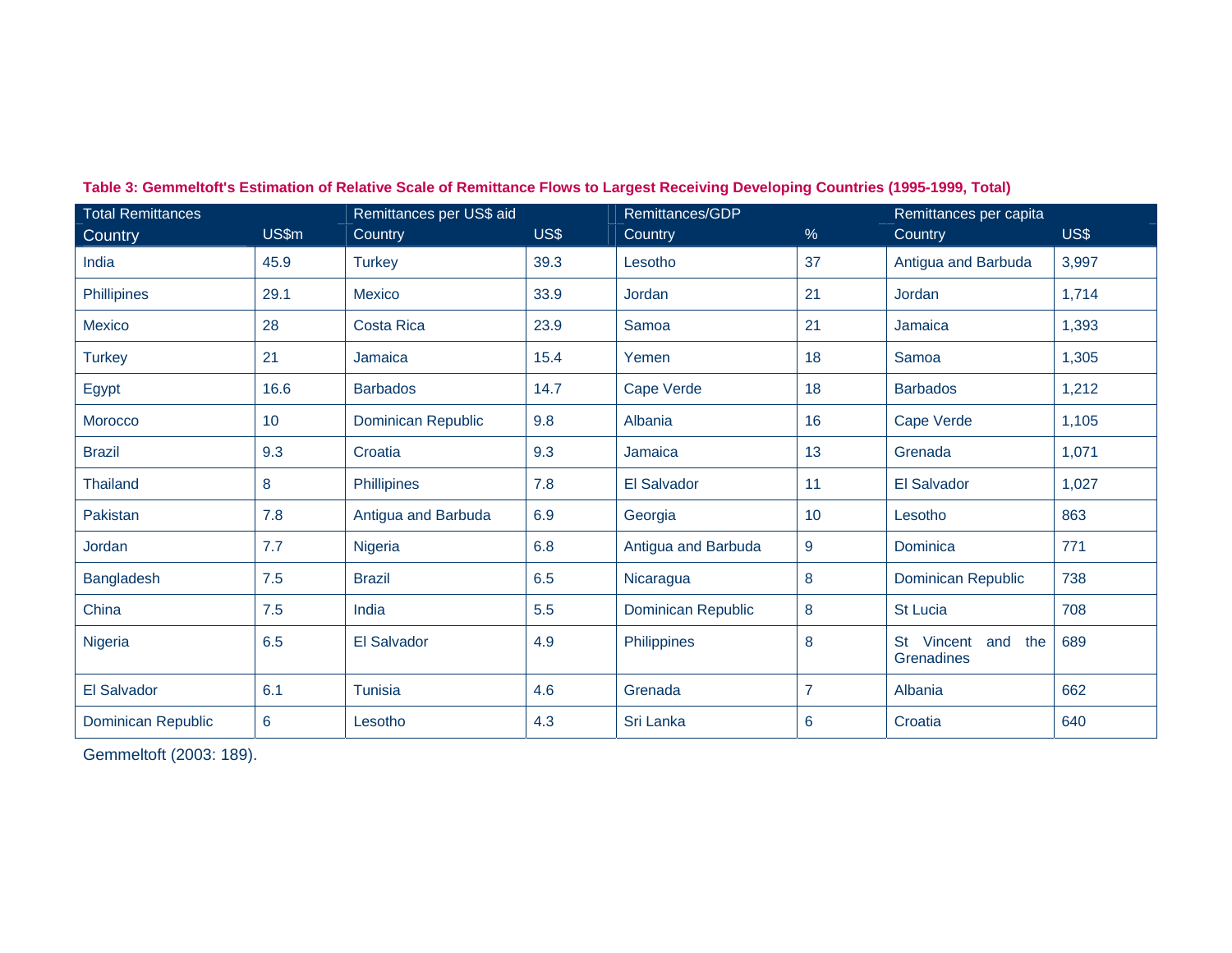While the size of remittance flows is interesting and significant, the more important question relates to their impact on development. On the one hand they may filter into the domestic economy producing multiplier effects or on the other they may enhance import dependency, drive inflation and where they accumulate in the hands of already wealthy families may also increase inequality in the sender country.

Djajic (1986) notes that remittances can be beneficial for remaining residents if the scale of remittances (or indeed expenditure of migrants on return visits) is of sufficient scale to leave the capital-labour ratio unchanged. Quibra (1997) concurs but goes further to note that the type of emigration will determine the impact of remittances on the domestic income distribution.

Work by Stark (1984), Stark and Lucas (1988), Stark and Taylor (1989; 1991) and Stark, Taylor and Yitzahki (1991) suggests that the inducement to migrate is partly driven by the potential for remittances as a result of a desire to enhance a family or household's relative economic position within a defined community. Taylor's later work (1999) goes beyond this, suggesting that migration is not an individualised act but a conscious economic strategy on the part of households, extended families and wider communities. In this work, migration is not so much driven by relative deprivation but is induced by the lack of ability to absorb skills and productive endeavour in the sender locality and the possibility of higher earnings elsewhere. In either case, remittances are part of the plan and, despite social, economic and institutional barriers (which were part of the reason for migration in the first place) remittances can, over time, help to provide sufficient insulation from risks (droughts, floods, crop failures etc) to enable investment, particularly in rural production. In Taylor's (1999) model, remittances may be part of a self-organised strategy leading to the generation of surpluses for sale and the partial release of agricultural labour from subsistence work to the cash economy. Reviewing a substantial amount of empirical literature, he contends that contrary to expectations, remittances can be, and in many places are, an important source of finance for indigenous development and further human development (for instance school fees).

The limitations of Taylor's approach, however, are explicitly noted in the way that his argument is constructed. First he concludes that the capacity of sender units (households, families or communities) to absorb remittances is low, given that this was the initial reason for migration, thus hindering the multiplier effects that can be derived from them. He cites a variety of multiplier figures, which in the early period are almost entirely below the value of the transfer, though the situation is reversed with a given level of development. Second, the beneficial impacts he posits are also dependent on the foundation of his argument: that migration was in the first place a coherent and conscious strategy for development in the sender area rather than a mere bid for alternative subsistence. Third, Taylor's theoretical argument, drawn from his own earlier work and that of associates (e.g. Stark and Yitzahki), and evidence largely relate to rural sender contexts and he notes that evidence suggests that the multiplier impact of remittances to urban areas is less significant because urban recipients are more likely to use them to purchase imports (partly because of increased access to these markets).

This limitation is more important still because as already argued above, international migrant labour, and especially high skilled labour is much more likely to come from urban areas (Lowell and Findlay, 2001: 9; Massey, 1998; Olesen, 2003). Additionally, high skilled labour may, by definition, be more likely to come from relatively affluent family/household units that have been able to invest in education in the past. As such the marginal utility of the additional income may be less significant and more likely to be spent on luxury items and imports. Some studies have suggested that this relationship between remittances and consumption can also generate inflation, with Korea and Pakistan cited as examples (see Puri and Ritzeme, 1999). The ICFTU (2004) also note the potential for inflationary pressures arising from remittance-funded consumer spending, citing the example of Yélimané in Mali: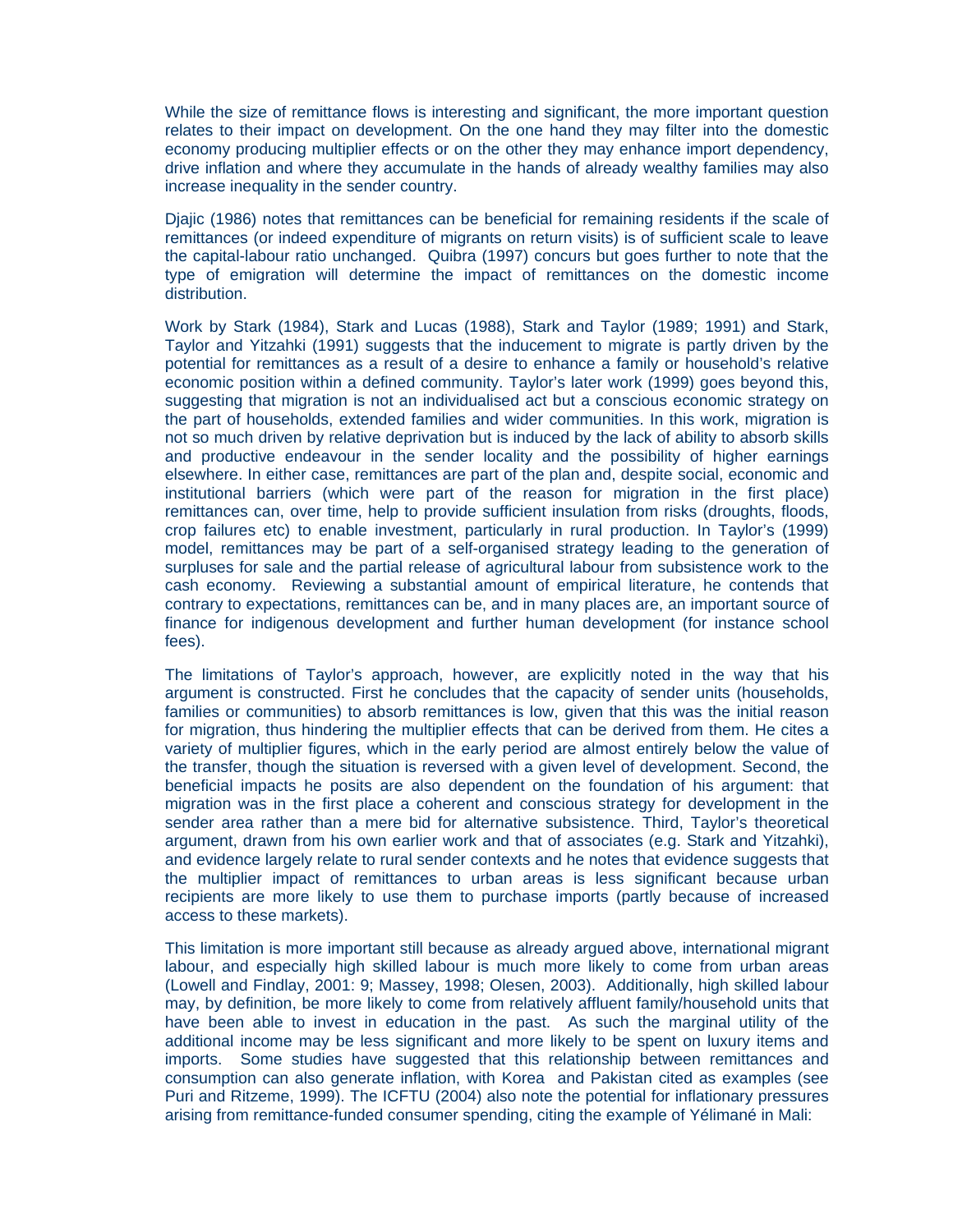"Pure consumption can have perverse effects. In Yélimané, Mali, the remittance of funds has caused unexpected inflation, making the city one of the most expensive places to live in Mali. Its inhabitants are big spenders, live in opulent villas and are pushing prices up – so much so that although five new schools have been created, they have been deserted by the teachers".

Other arguments about the potentially undesirable impact of remittances relate to unpredictability and the incentive that they create for developing country governments to encourage the migration of skills for more immediate financing of imports and social stability rather than facing the longer-run choice of channelling their skills and labour into developmental activities at home. Olesen (2003) notes the quandary posed for developing country governments. An exception to these arguments is where remittances are channelled into productive investments or savings, thereby contributing to the development of local capital markets, themselves a major element in securing development in the future (see Puri and Ritzeme, 1999). However, if this were both possible and efficient (i.e. more productive than channelling migrants' income into savings in the host country) then it would suggest a certain level of development in the sender country, with properly functioning capital markets. Lowell and Findlay (2001) note that there is insufficient information available on remittance behaviour by skilled migrants and on higher earners as distinct groups. In turn Quibra (1997) notes the complex contextual factors which determine whether or not migration and remittances will be beneficial to the aggregate welfare.

| <b>Benefits</b>                                                                                  | Costs                                                                                                                                                                                |
|--------------------------------------------------------------------------------------------------|--------------------------------------------------------------------------------------------------------------------------------------------------------------------------------------|
| Ease foreign exchange constraints and<br>improve balance of payments                             | Are unpredictable                                                                                                                                                                    |
| Permit imports of capital goods and raw<br>materials for industrial development                  | Are spent on consumer goods which<br>increases demand, increases inflation<br>and pushes up wage levels.                                                                             |
| Are potential source of savings<br>and<br>investment for capital formation<br>and<br>development | Result in little or no investment in capital<br>generating activities                                                                                                                |
| Net addition to resources                                                                        | High import content of consumer demand<br>increases dependency on imports and<br>exacerbates BOP problems                                                                            |
| Raise the immediate standard of living of<br>recipients                                          | other sources<br>Replace<br>of l<br>income,<br>thereby increasing dependency, eroding<br>good work habits and heightening<br>potential negative effects<br>of<br>return<br>migration |
| distribution<br>$($ if<br>Improve<br>income<br>poorer/less skilled migrate)                      | Are spent on 'unproductive' or 'personal'<br>investment (e.g. real state, housing)                                                                                                   |
|                                                                                                  | Create envy and resentment and induce<br>consumption spending<br>among<br>non-<br>migrants                                                                                           |

#### **Table 4: Puri and Ritzeme's Remittance Cost/Benefit Matrix**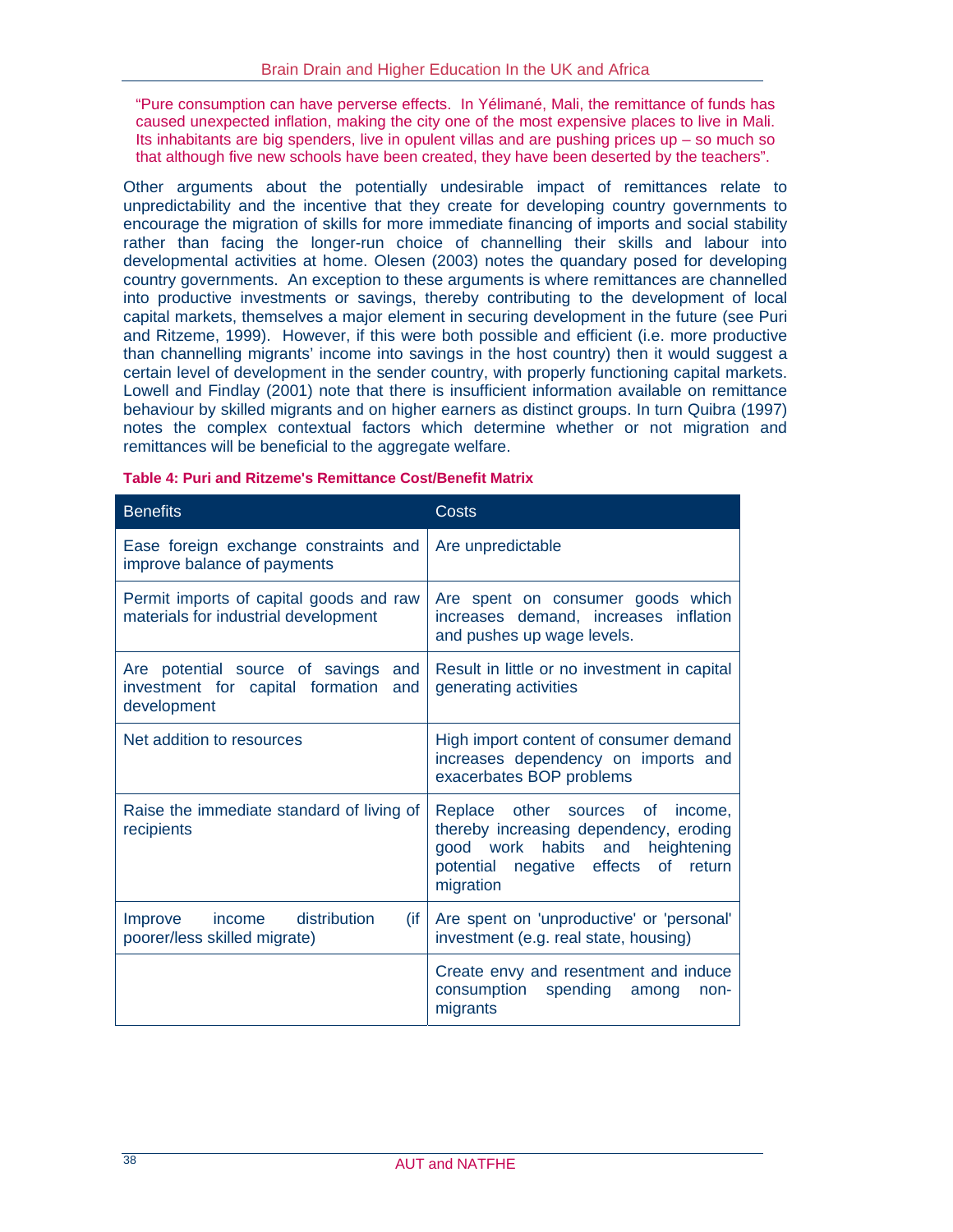# **The Brain Drain and Africa**

The problem of Brain Drain is particularly acute for Africa, with the Economic Commission for Africa (ECA) arguing that the continent loses a higher proportion of its skilled labour force to out-migration than do other developing country regions. The ECA also argues that the most important developmental challenge for Africa is the bridging of the labour-force gap with developing countries in other regions (UNECA, 2004). The recent Commission for Africa report concurs, arguing:

"Africa has been lacking skilled men and women in all these spheres and fundamental to this shortage is the loss of much of Africa's pool of skills to the developed world. Around 70 per cent of Ghanaian medical officers trained in the 1990s have left and it has been estimated that there are more African scientists and engineers working in the USA than in the whole of Africa." (Commission for Africa, 2005:130).

The report then goes on to suggest that "the shortage starts with higher education". However:

"many of Africa's higher education institutions are still in a state of crisis. They lack physical infrastructure, such as internet access, libraries, textbooks, equipment, laboratories and classroom space. Senegal's Université Cheikh Ata Diop built for 13,000 students now houses over 23,000. They lack human resources, such as teachers, lecturers, and administrative and managerial systems. Unattractive conditions, brain drain and HIV and AIDS are depleting capacity and faculties are ageing. … Yet demand for higher education is increasing: in 2000, Nigeria had the capacity to accept only 12 per cent of qualified candidates. Hit by these pressures and a lack of funding, the research capacity of Africa's institutes has declined. The capacity that does exist is not being used efficiently, as there is limited collaboration, and human and financial resources are spread thinly" (Ibid:130).

These problems are doubly significant since Africa has effectively been caught up in a vicious cycle in which a lack of development, political instability and crisis (Dzvimbo, 2003) has contributed as a push factor to brain drain, further undermining the conditions for development (Dolvo, 2003; Okome, 2002). In addition to this, tight labour markets, skill shortages and the demand for technology-led growth in developed countries have generated considerable pull factors with some recruitment specifically targeted at African states (El-Khawas, 2004). Okome argues that push and pull factors in relation to African migration are inseparable and arise from dominant developments in the global economy. While the causal variables may be the same – globalisation, indebtedness, external intervention in African economies and at the time of writing in 2002 a cyclical global economic downturn – the effects can be felt differently between places and over time (2002).

Logan (1987) argues that sub-Saharan African countries that exported large amounts of experts to the United States during the 1970s and 80s shared similar characteristics. He argues that they tended to have a large population, relatively strong education systems, be pro-western in orientation (Logan's research took place during the Cold War battle for Africa), have links with former colonial metropoles, language similarities with the receiving states, a tendency toward poor governance and social dislocation (he does not mention the obvious budget cuts) resulting from structural adjustment. These findings are also supported by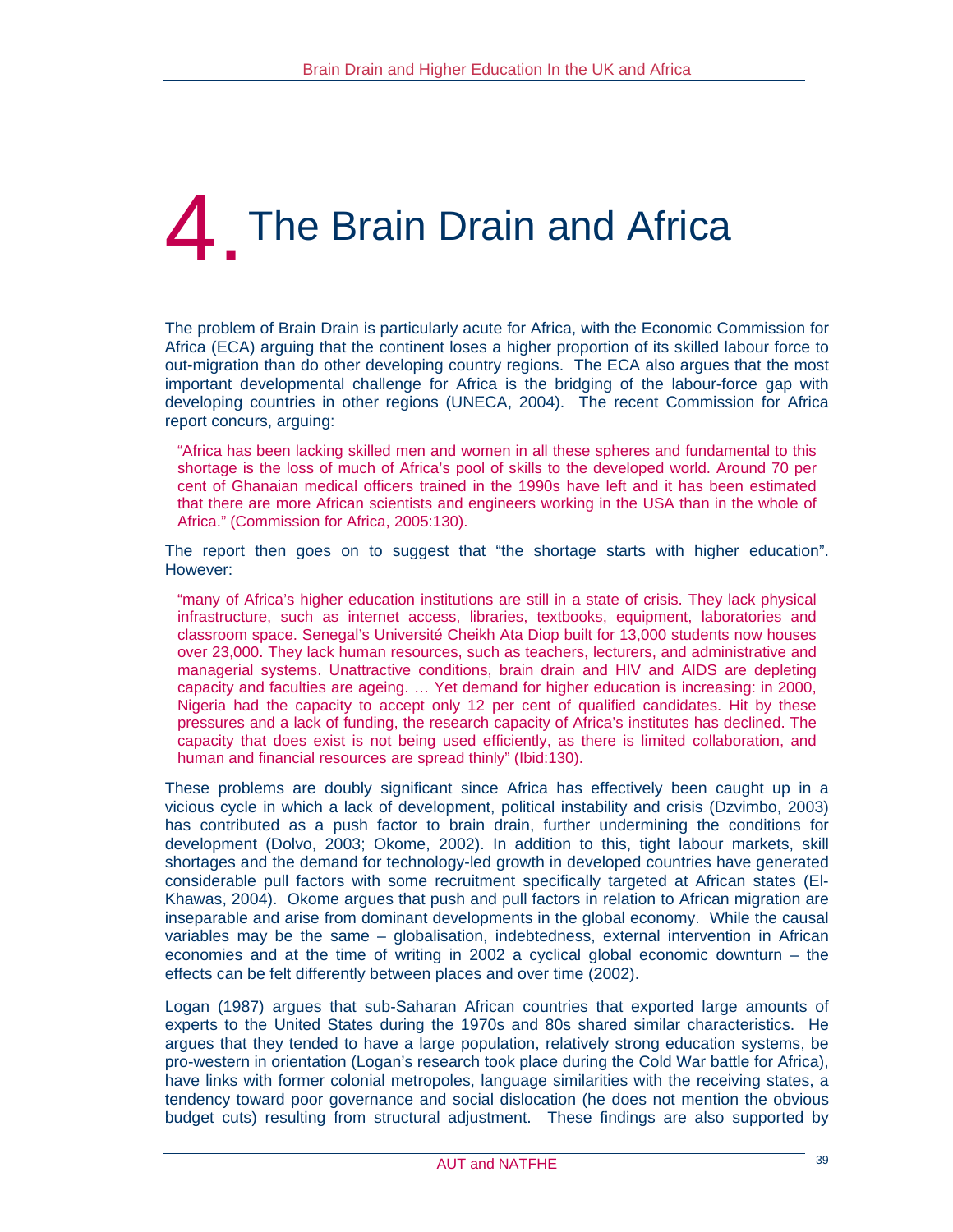research for the World Bank that shows that structural adjustment, contraction of university capacity, resulting student unrest and government intervention all shaped the migration of academics in the 1980s and early 1990s (Blair and Jordan, 1994). Logan also argues that the scale of the African brain drain (or, as he calls it, reverse transfer of technology) gathered pace during the 1980s and 1990s, and that the continent is more dependent on 'immigrant experts' than any other (1992). Taken together these features, mean that "there is little doubt that RTT [Reverse Transfer of Technology] poses serious threats for African development in the twenty first Century" (2000: 442).

Logan (2000) has also conducted survey research with academics in Zimbabwe in an attempt to identify the causal factors behind the country's transition from being a magnet for skilled workers from elsewhere in Africa (and from the Zimbabwean diaspora abroad) to being in a position of net emigration. Logan explains the past attraction of Zimbabwe to academics from abroad as resulting from the optimism associated with the early independence period, democratisation and purposeful nation-building programmes including comparatively (with other countries in the region) high academic salaries. However, he also highlights the more recent economic stagnation, social unrest and political repression. The sample group in Logan's survey were roughly equally split between those who preferred to stay and those who expressed a preference to leave. The latter group tended to be younger, less experienced and to be less satisfied with their salaries and terms and conditions. This group also cite poor research and teaching facilities as significant causes of disenchantment. Interestingly, however, those expressing a desire to leave did not necessarily wish to go to destinations in the developed world. Though Britain, the US, Germany, France, Italy, Canada and Australia all featured in the top twelve, other (Southern) African nations were the most popular, particularly Mozambique, South Africa and Botswana.

Edokat (2000), documents the evolution of the higher education system in Cameroon from one university and 213 students in 1960/1 to six universities, more than 45,000 students and a staff of around 2,000 in 1998. He argues that while salary bonuses for academic staff between 1976 and 1993 helped to incentivise academia as a profession, budget cuts imposed via Structural Adjustment Plans in 1993 ended these. Since then Cameroon has faced difficulty in retaining academics in general and particularly in sciences, engineering and most of all in economics, where he cites lecturers with PhDs as extremely rare. Addressing the motivations for leaving, Edokat argues that the overall level of funding and its implications for wages, conditions and teaching and research infrastructure (laboratories, libraries, offices, computers) as being the primary variable, with many academics indicating in survey responses that they wish to leave, but would stay if there were improvements in these areas. In addition, he argues that freedom from political repression and academic freedom are also crucial variables.

Ibra Diene, General Secretary of the Senegalese Union of Higher Education Teachers argues that the brain drain, spurred by poor conditions of service in developing countries, is effecting a resource transfer from developing to developed countries:

"By failing to provide decent conditions for their lecturers, poor countries are effectively funding universities in rich countries, since they are releasing staff virtually free of charge who are trained and often have considerable expertise and experience" (ICFTU, 2004b).

Diene' also highlights the importance of pull-push factors related to working conditions and resources such as "research facilities, scientific and intellectual stimulus, greater academic freedom and better career development".

Oni (2000) highlights the historical importance of universities in building domestic institutional and economic capacity in Nigeria. Again he highlights the massive expansion of the HE system in Nigeria since its establishment in 1948 at Ibadan University with 104 students. By 1999 this had risen to 39 universities, 235,000 students and more than 12,300 academic staff. Despite this, he also documents unmet demand with growing numbers of failed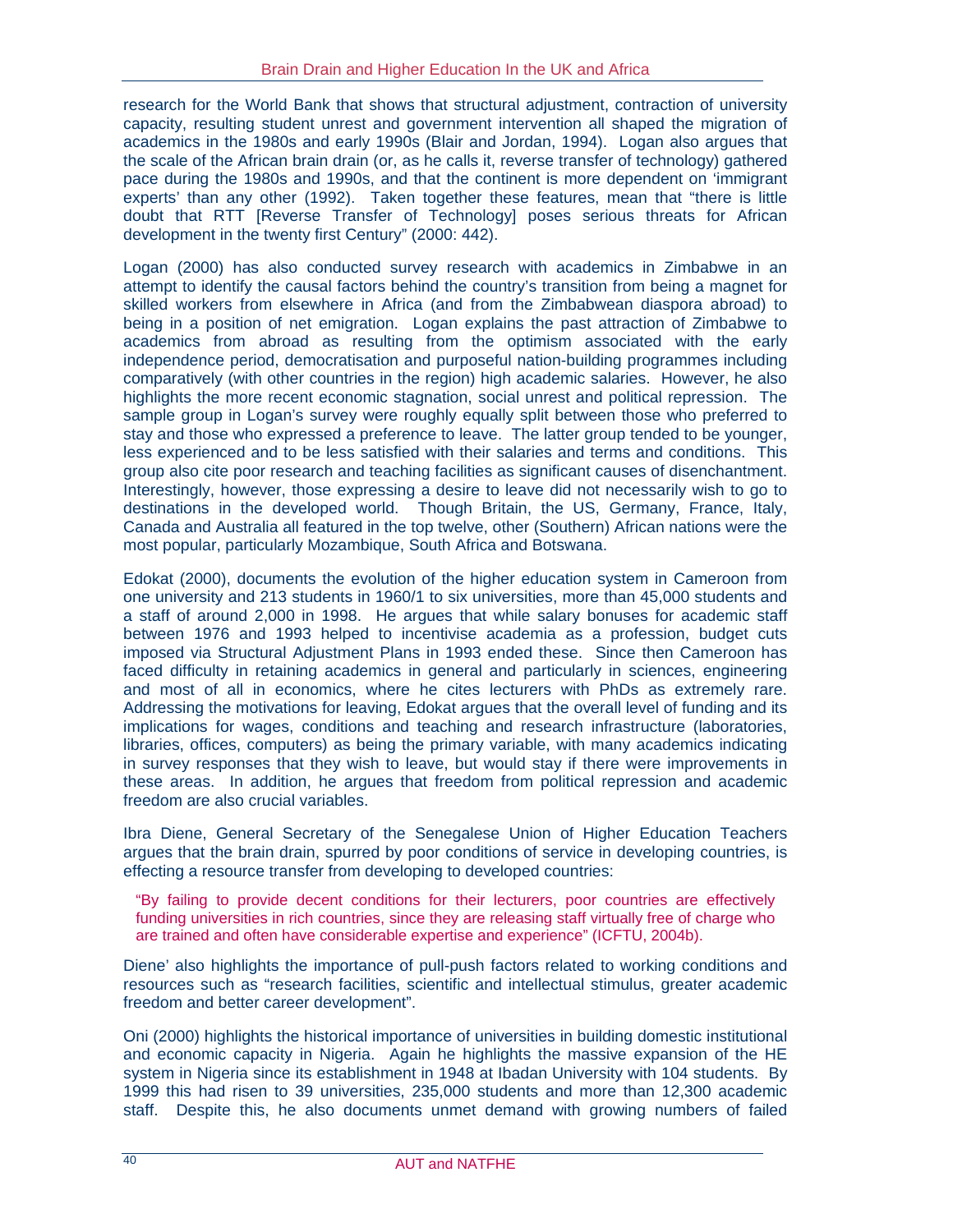applications, to the extent that only 16% of applications were accepted by 1991, implying serious under-supply. Even with the low proportion of admissions to applications lecturer/student ratios are more than double those in the UK on UNESCO data. Again noting the impact of restrictive budgets, especially in the context of austerity-based adjustment measures, he compares salary levels for academic staff in Nigeria, Ghana, Ethiopia and South Africa, concluding that a professor in Nigeria earns 1% of a professor's salary in South Africa. As important is the difference between academic salaries and those of other professions in Nigeria, particularly in government, the civil service and oil. He documents the frequent attempts of Nigerian academics and academic trade unions to confront the government over the impact of low levels of funding on staff salaries, morale and the quality of teaching and research infrastructure. It is the combination of these factors and the typically authoritarian responses of Nigerian governments (sequestering Union funds, proscribing further action and harassment, arrest and detention of union leaders) which leads to brain-drain tendencies:

"As a result of their inability to maintain a decent standard of living with their salaries, some have resorted to voting with their feet to look for better opportunities in the private sector or as consultants to international organisations or government; while others have either migrated to other countries or engaged in trading. Under the military regime some have entered into the bureaucracy as ministers, special advisers to governors and heads of government parastatals. For the period 1988 and 1990 when the fall in government revenue was very low and inflation was high (41%) the National Universities Commission confirmed the separation of over 1000 lecturers from the universities" (Oni, 2000).

Okome (2002) also notes the importance of political repression as a driving factor in emigration from the country during the 1980s and 90s.

While the tendency is to think of the brain drain as defined by movement of skilled professionals to developed countries, Oni notes the loss of academics to South Africa and the middle east as well as 'internal brain drain' or the movement of academics and potential academics from higher education to other sectors, with the consequence that their potential wider role in capacity building and development is impaired. Okome highlights the complex interplay of policies on the scale and type of migration between developing countries and between developing and developed countries. For instance he suggests that currency policies (which are often impacted on by decisions in developed countries because of 'pegging' to the dollar, Franc or now Euro) can generate different types of movement:

"By the end of the 1980s, with France deporting illegal immigrants and denying automatic citizenship to the offspring of immigrants that were born in within its borders, and the French decision to cease shoring up the currencies of its West African allies, the effects of the economic malaise that beset the African continent were now intensified in the CFA zone as well. In January 1994, France devalued the CFA franc, a currency that is used in 14 West and Central African countries. Nigeria immediately became overwhelmingly attractive to immigrants from West and Central African currencies for whom its currency was now worth 50 percent more because it was pegged to the U.S. dollar. Curiously, in the same years, Nigerians were hell-bent on leaving their country if they could because the devaluation of the Naira (the Nigerian currency) had also down-graded their standard of living and quality of life."

Kómoláfé (2003) argues that:

"Nigerian migrants move predominantly to the countries where they are more likely to adjust rapidly in terms of being able to understand the host country's language, to secure gainful employment and to reunite with members of their family, friends or associate with other people from their country of origin".

As such he argues that the UK is a major destination for Nigerian migrants, as does Okome (2002). Kómoláfé also finds that migration from Nigeria has been boosted by frequent rounds of economic and social dislocation and resort to military government.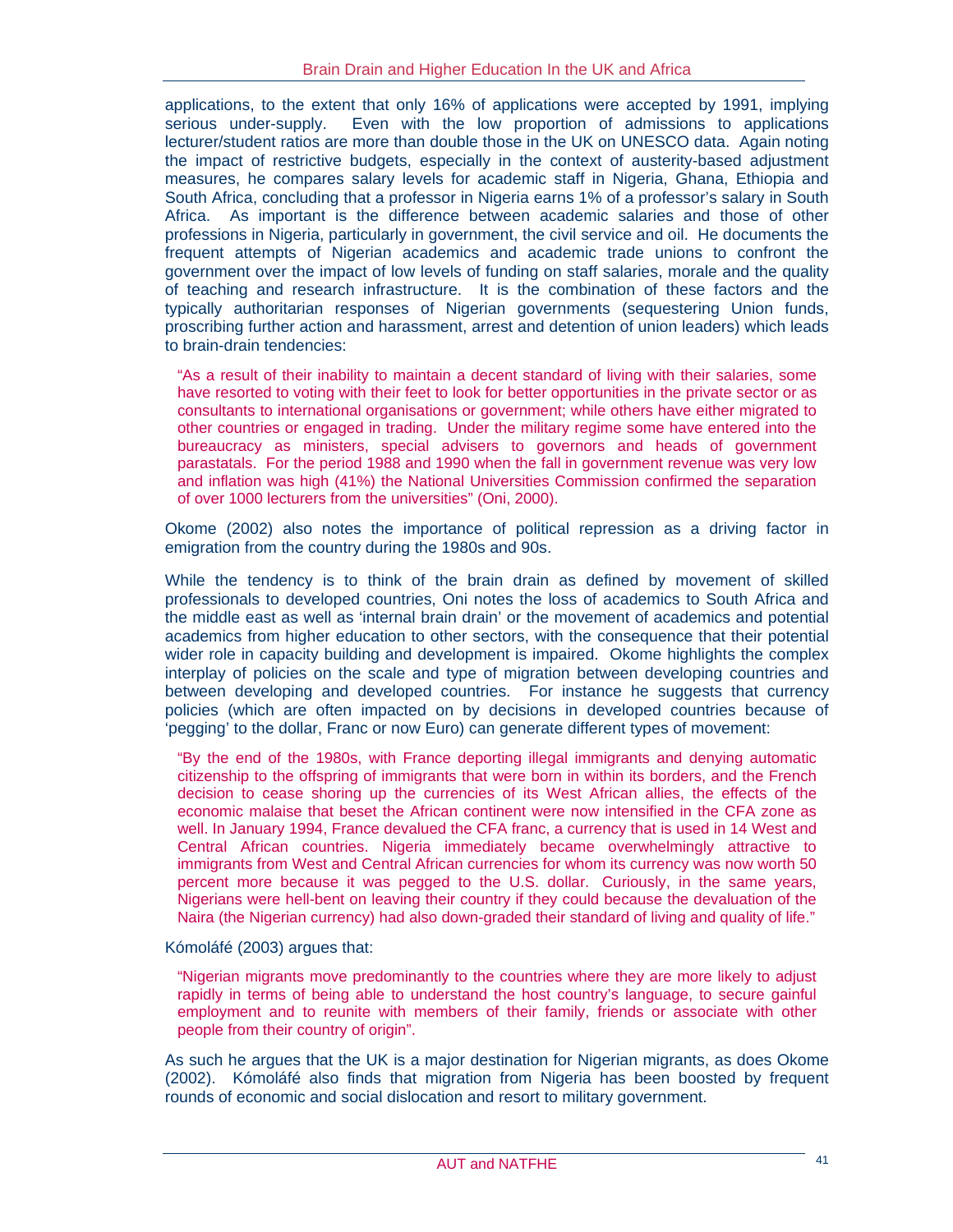Wadda (2000) notes that academic brain drain has not been a prominent feature in the Gambia because of the absence, until recently, of a university in the country. Instead the loss of skilled professionals has tended to focus on the civil service and government, with poor management, low pay and insecure employment being contributory factors. However, a related problem has been the permanent loss of students sent abroad to study. Even with the application of punitive bonds to encourage return, "significant proportions" seek to remain in their host country once their studies are completed.

Skilled migration from developing countries does not only present a developmental capacity problem in relation to higher education. For instance Dolvo (2003) demonstrates the major problems facing the health sector in Ghana, with a large number of Doctors, other professionals and nurses leaving the country for Europe, especially the UK, where demand for medical personnel is due to rise still further over coming decades (Wanless, 2002).

The issue of teacher migration from South Africa is well documented with teacher shortages in the UK having been offset by migrants from South Africa (BBC, 2001). The problem is not only manifest in teaching but in nursing and other skilled professions. Bhorat et al. (2002: 19) note that there are over 200 South African Dentists in the UK and the migration of Nurses is a noted national problem. The South African Medical and Dental Council estimated in 1995 that:

"...about 150 doctors emigrate each year (approximately 0.7% of the stock)<sup>21</sup>. Given that the number of doctors graduating a year is growing at marginally more than 1% per annum with population growing at 2.3%, this is causing great concern in medical circles and in the restructuring of the health services." (Kaplan and Charum, 1998).

Because of this, the 'Brain Drain' has become a national policy debate in South Africa (DACST, 2002; Brown, 1998; Kaplan and Meyer, 1998). The activities of foreign governments in recruiting groups of key workers has aroused controversy and some anger. Crush (2002) demonstrates the issue:

"In 1998, the provincial government of Alberta, Canada, developed a proactive strategy to deal with the growing shortage of family doctors in rural communities in the province. The government's health ministry retained a private immigration agency to recruit South African doctors. The agency launched a recruiting drive in South Africa with lavish dinners and slick presentations for interested physicians. A chartered jet flew 44 physicians and their families to Canada for a weekend at Lake Louise, one of Canada's premier tourist resorts. The physicians then dispersed to spend time in the communities, where the were feted and offered considerable financial inducements to come. All subsequently decamped to Alberta, along with another 40 who emigrated under the same programme without taking advantage of the recruiter's largesse. The estimated cost of training a South African doctor is \$150,000. The Alberta government spent a mere \$1.2 million on the recruiting scheme, providing a \$10.4 million net gain of medical expertise at South African expense. Organised governmentsponsored skills raiding of this kind represents one end of a spectrum of public and privatesector recruiting activity that targets the skill base of developing countries like South Africa" (Crush, 2002: 147-8).

He also notes the furore that has accompanied these actions, citing the Minister of Health in South Africa as saying in parliament that the South African government would:

"continue to object vigorously whenever developed countries plunder the meagre skills resources of developing countries in organised raids. Countries that systematically underproduce skilled workers because it is cheaper to poach them from poorer countries are guilty of exploitation" (quoted in Crush, 2002: 148).

The South African Department of Home Affairs has also published several reports (RSA Department of Home Affairs, 1997; RSA Task Team on International Migration, 1999) linking skills shortages to the lack of internal capacity for development (Department for Arts, Culture,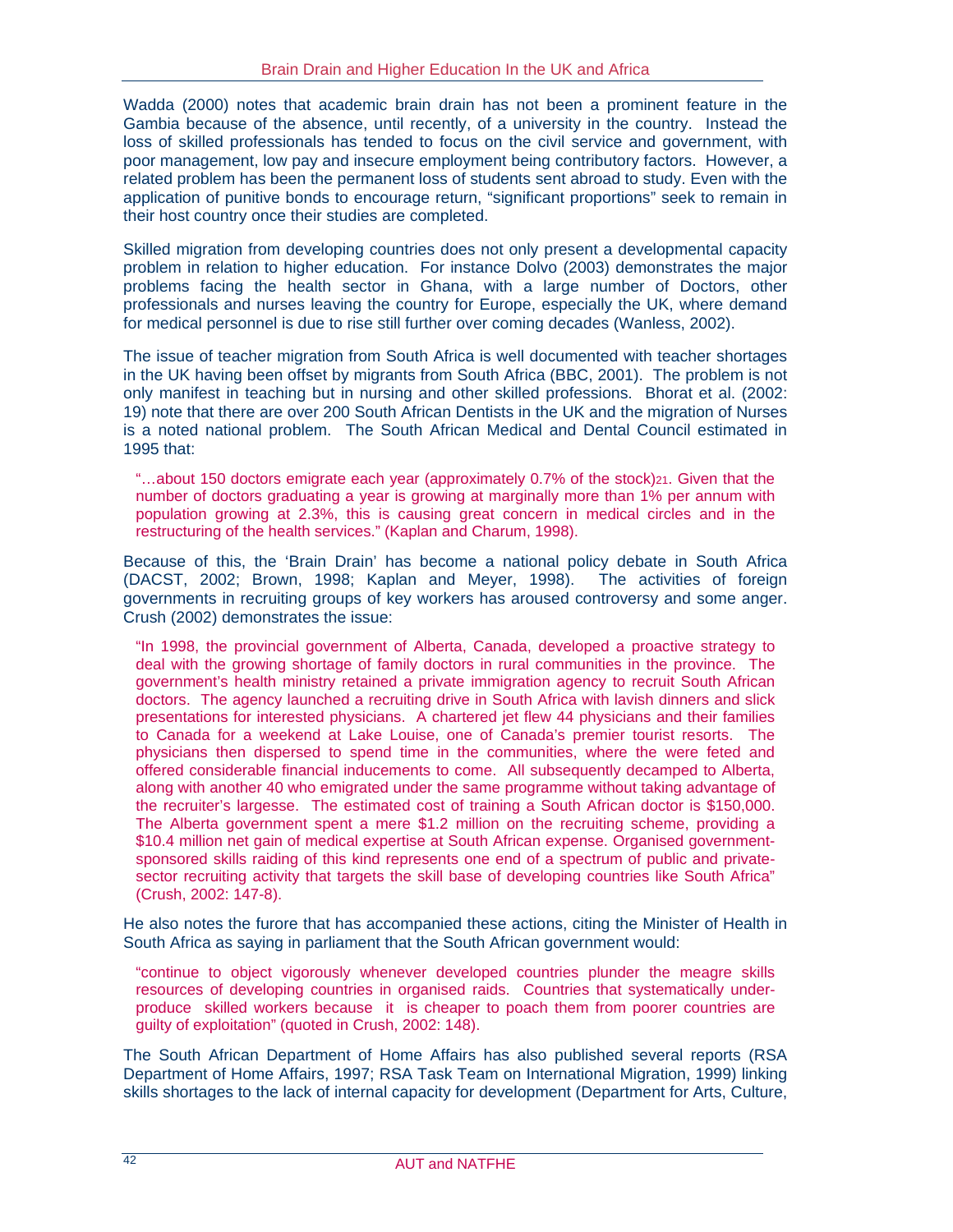Science and Technology, 2002), brain drain and, despite the protests at the international recruitment actions of others, the need to attract skilled labour from abroad:

"We believe that there is a serious shortage of skills at the higher end of the labour market in many occupational categories and that this situation will worsen if South Africa enters upon a projected period of sustained economic growth and infrastructure delivery. These shortages are exacerbated by an under-enumerated brain-drain from South Africa to other industrial states. Internal training capacity is too limited to make up the shortfall in the short to medium term….In our view, aggressive local skills training (brain-train) and brain-gain strategies must be pursued in tandem in the short to medium term. Brain-gain strategies involve individual and group recruiting in key sectors; and promoting links with skilled nationals and former nationals abroad to encourage permanent or temporary return." (RSA Department of Home Affairs, 1997).

Bhorat et al. (2002) review the issue in some depth. Among push factors they highlight the deteriorating crime and public safety context, the cost of living, increased taxation, a perception among whites that public services (particularly education and health) have declined in quality and perceptions of the chances for improvement in the future. Mattes and Richmond (2002), based on survey research, provide extensive support for these arguments.

In fact Bhorat et al pose the end of apartheid as a potential explanatory variable for increasing intensions to migrate among skilled whites. However, this is rejected because of the high levels of migration that preceded the formal end of apartheid:

"The actual brain drain - that is the net loss of skilled human resources – is not directly and essentially tied to the social and political change of the mid-90s; it started significantly earlier than the onset of these changes. This change may have amplified the phenomenon but it is not the origin of it. The emigration of skilled professionals increased by only 21%..." (Bhorat et al., 2002).

Bhorat et al. might be correct that the formal end of the apartheid system did not correlate so directly with emigration. However, during the years preceding the transition, it became obvious that change was inevitable and the preceding levels of emigration may have been related to this. Kaplan (1997) also provides evidence that migration from South Africa has in the past been related to civil and political unrest, including the period up to the formation of the Government of National Unity in 1993 and Crush (2002: 150-1) notes that "some of these emigrants are self-styled refugees from democracy (privileged whites who rather than face the redistribution of privilege have decided to leave for other shores)". Nevertheless since skilled migration is a concern for many countries where these factors do not pertain, Bhorat el al.'s argument that the race issue is a significant contextual rather than ultimate explanatory variable must be taken seriously. Indeed government policy has both recognised previous racial biases in immigration/emigration policy and attempted to shift the debate to one based on human capital inputs and the skills needs of the economy, in moves presented by some critics as willing submission to corporate interests (Crush, 2002):

"instead of letting whites in and keeping blacks out as candidates for naturalisation, as was apartheid's want, we should admit individuals who have desirable skills, expertise, resources and entrepreneurial will, if they add value and if our own people cannot now or in the future fill the need in whichever areas or niches of life economic development will undoubtedly create. We argue, therefore, in favour of more open and effectively managed rules of entry driven by Iabour-market need." (RSA Department of Home Affairs, 1997: 19).

South Africa is well placed as a sender nation also because of its well developed education system meaning that its most skilled workers can integrate into global labour markets, with the added advantage of English as the dominant global language. Thus skilled emigration from South Africa is facilitated not only by 'push' factors, but by the way in which these link to global 'pull' factors. Bhorat et al. (2002) identify these pull factors as general economic and technical change on a global scale which generate demand and wage premiums for skilled workers, alongside demographic change and ageing populations in developed countries and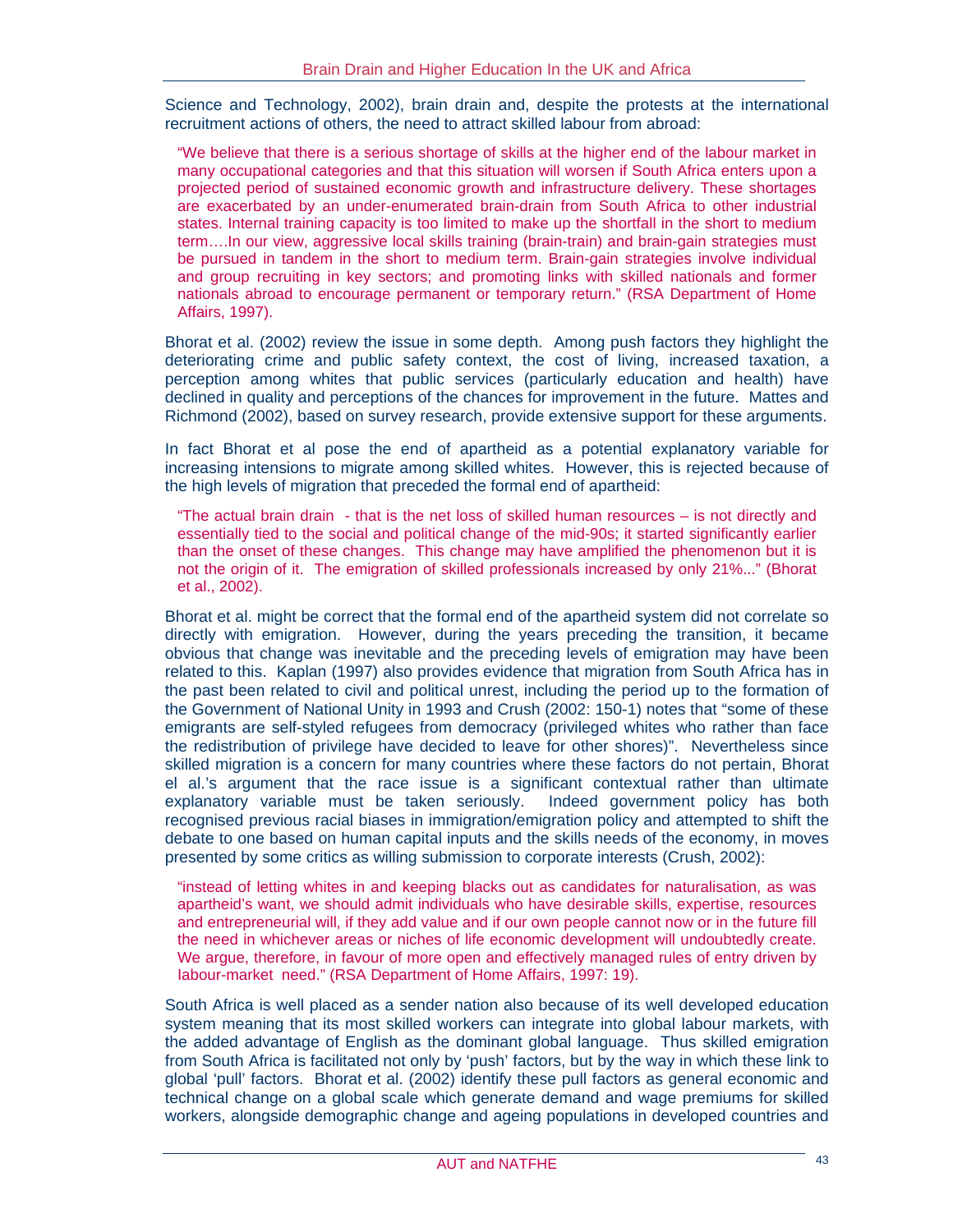perceptions of a more stable, political and social environment. In addition to these, they note specific pull factors related to South Africans such as significant expatriate communities and networks in many advanced economies such as the UK, which makes information flow about opportunities abroad and the potential for settlement easier. Bhorat et al. note economic and technological change as creating increased demand for skilled labour in South Africa at the very point at which it is being sucked out of the country, effectively augmenting the problem.

Bhorat et al. examine the brain drain issue using data from the top five receiving countries (UK, USA, Australia, Canada and New Zealand) which they suggest account for 75% of all South African emigrants. Comparing this data with South African entry data they argue that net emigration during the 1987-97 period was 233,609. Of this about 18% were skilled professionals (1989-97). They also identify the receiving countries, of which the UK was by far the largest recipient, accounting for around half of all South African emigration, with the US receiving between 11% and 15%. This data is largely in line with earlier estimates (Kaplan and Meyer, 1998; Kaplan, Meyer and Brown, 1999), though Crush (2002) suggests that they are under-estimates because of the impact of short-term migration on facilitated fixed-contracts and emigration to states beyond the five most important ones. It is not only immigration that had a highly racialised character:

"The intellectual diaspora is overwhelmingly white. In 1985, 142,007 out of a total university student body of 215,786 were white ie. approximately two-thirds. But, it was not only the predominance of white graduates that account for the racial characteristic of the diaspora. It was also white graduates who had easier access to the industrialised countries. This was because many of them possessed or could immediately claim entry rights, particularly to the United Kingdom, because many had family and other social networks abroad, and because most of them had English as a mother tongue." (Kaplan, 1997).

This diaspora has formed over many years meaning that the political reasons for more contemporary skilled migration from South Africa do not shape the political characterics of the whole. As such, unlike more recent emigrants, the stocks of skilled migrants abroad might be more inclined to support contemporary South African nation building and development:

"One further characteristic, but one more difficult to specify precisely or to quantitatively substantiate, is that the political disposition of many of those in South Africa's intellectual diaspora are likely to be of a "liberal" persuasion. The term "liberal" here is used very loosely to denote an opposition to the previous apartheid regime and a likely broad support or, at least, sympathy for the "new" South Africa." (Kaplan, 1997: 9).

Regardless of these specifics, Bhorat et al. (2002), comparing both inflows and outflows for two periods, immediately prior to the end of apartheid and immediately after it, find that the biggest factor in contributing to the net change is the decline in inflows:

"the worsening of the situation [skill shortages], however is due less to an increase on the emigration side than to a decrease on immigration one. Statistically, the deficit of skills is strongly related to a decrease in immigration." (Bhorat et al., 2002: 14).

This finding contradicts the often held notion of South Africa as a magnet for skilled migration from other Southern African states. Indeed several authors (Bhorat et al., 2002; Kaplan, 1997; Kaplan and Charum, 1998) specifically investigated this issue and found that since 1994 this has not been the case and that South Africa

"experiences a net loss towards the SADC partners…far from being a country draining on the skilled resources of its neighbours, South Africa was recently sending more people to these countries (particularly Zimbabwe and Nambia) than it receives".<sup>6</sup> (Bhorat et al., 2002: 18).

 $\overline{a}$ 

<sup>&</sup>lt;sup>6</sup> SADC is the Southern African Development Community.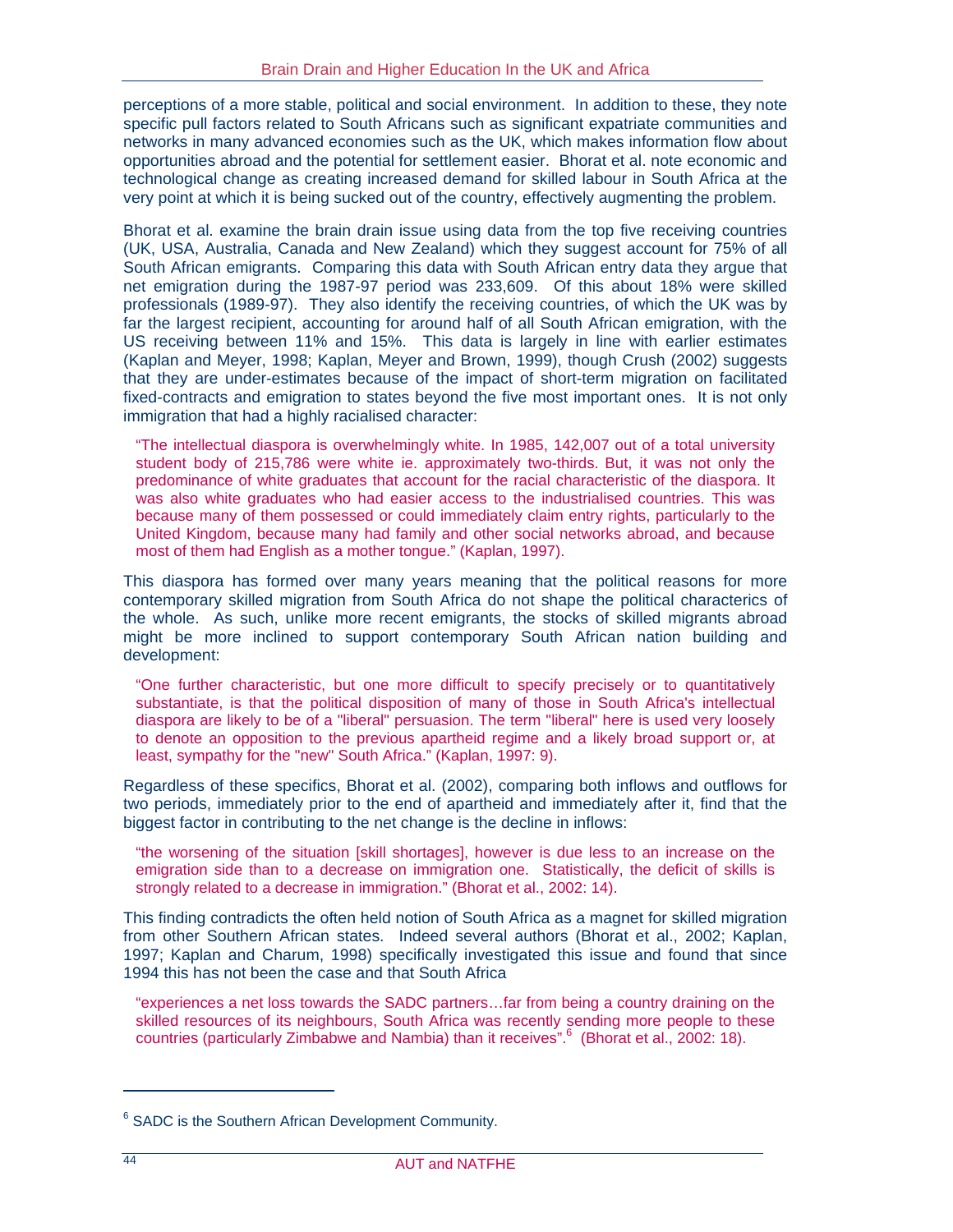Bhorat et al.'s analysis also draws important considerations for the overall brain drain argument in South Africa in their discussion of skills shortages and labour market trends. Like in many developed countries, they identify skills shortages at the top end of the skills distribution as coexisting with high rates of unemployment at the other pole. The problem for South Africa, though, is grossly amplified with 36% of the economically active population being jobless in 1999. This is a significant factor and should shape conclusions as to the nature of the Brain Drain problem because it suggests that the under-utilisation of human capital resources within the country is a significant issue. This is further supported by their discussion of higher education which they suggest significantly under-performs in meeting labour market needs. Specifically, they argue that there is both under-supply and mismatched supply as the system neither produces enough or the right type of skills. They note declining degree awards and an increasing focus in home economics, philosophy, languages and public administration:

"These statistics indicate that tertiary institutions have been producing a growing number of graduates in fields where demand for these skills has not been growing. Furthermore there has been little real growth, if any, of awards in the fields where labour demand has grown rapidly during this period. There is therefore a mismatch between supply of skilled personnel by tertiary institutions and their demand in the labour market, which adds to the growing shortage of skills." (Bhorat et al., 2002: 21).

These deficiencies in the South African HE system are recognised by the government and were cited as part of the justification for reform in the 1996 Green Paper on HE reform (RSA Department of Education, 1996). The document also notes that "the attrition and ageing of well-qualified academic staff and the emigration of graduate labour compels attention" underlining the point that academic migration is not merely part of the broader brain drain but acts as a barrier to domestic skills formation that might offset it.

As a result of the recognition of the skills shortage, there has been increasing debate in South Africa about measures to both take advantage of the opportunities presented by the South African Diaspora for technology and knowledge transfer and for attracting and retaining skilled professionals. Thus South African Network of Skills Abroad (SANSA) has been created to facilitate the transfer of knowledge and skills back to South Africa. SANSA was to facilitate these transfers through temporary South African student placements with expatriate academics, collaborative training and research projects, facilitation of business networks and the initiation of spin-out ventures (Brown, 1998).

South Africa also acts as an example of some of the potentially problematic examples of the structural impacts of high skilled mobility. Bhorat et al. note trends in the debate suggesting that domestic policy changes in favour of the black population will lead to flight among skilled whites. This is a long-run debate in South African politics and intrinsically related to ideologies of power that supported the previous regime (Hirschman, 1970).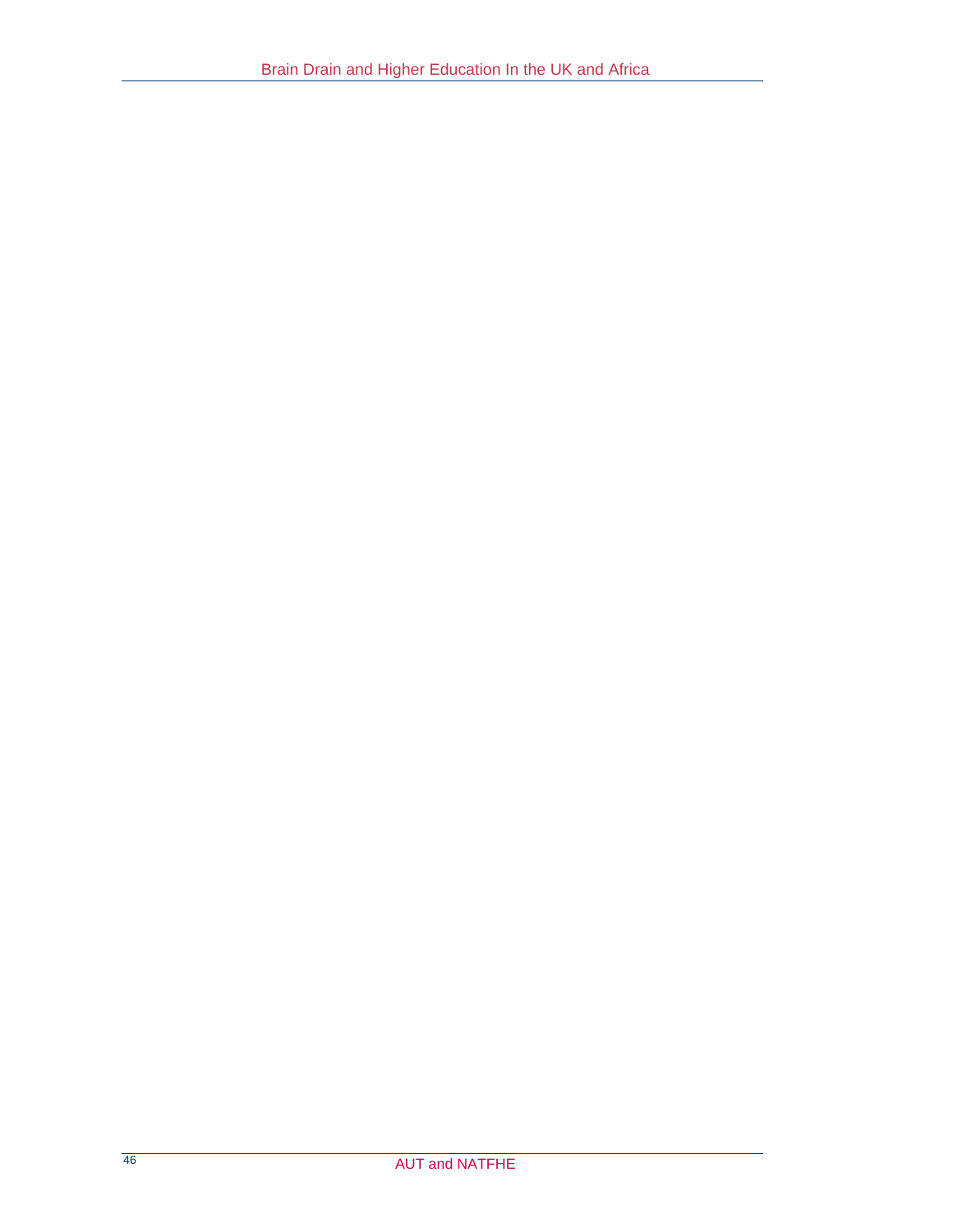## **5. The Brain Drain and UK Higher Education**

## **5.1 Introduction**

Skilled migration clearly brings important economic, social and cultural benefits to the UK. With an ageing workforce these benefits are now and potentially will be even more beneficial to the UK higher education sector in future years. The scale and impact of skilled migrants from developing countries working in UK higher education is small, especially when compared with the overall proportion of foreign nationals working in the sector from other developed countries. However, because of the relatively scarcity of skilled labour in many developing countries, the impact of the loss of these skills to developing countries is potentially much more significant.

## **5.2 General Scale of Migration to UK**

Data from the Home Office (2003a) shows that in 2002 12.2 million people were allowed to enter the UK. Of these, the vast majority were either UK nationals returning to the country, European Economic Area nationals or people on short-term visits to the UK. 119,000 people entered the UK on work permits (including dependents). Trends in Work Permit Holder immigration (Table 6) show a rising number of both short and long-term Work Permit Holders. Consideration of the region of origin of Work Permit holders (Table 7) and their highlights similar trends to those for students. Work Permit holder from the Americas have declined as a proportion of the total, while both the number and proportion of Work Permit immigrants from Africa, the Indian Sub-continent and the 'rest of Asia' have risen markedly over the period 1999-2003.

Data on the occupational status of immigrants and emigrants to/from the UK is available from the Office for National Statistics (2004), though the data is only broken down to broad occupational group (see Table 8). This shows that around half of all immigrants to the UK are employed and that this group has been growing in significance as a proportion of the whole over recent years. Among the remaining immigrants around a quarter are students and 15-20% are housewives or children, leaving around 5% classified as 'other adults' in occupational terms. Changes in recent years have seen students growing as a proportion of the total with a small rise also for Professional and Managerial occupations and a small decline in the proportions described as housewives or children. In terms of outflows, Professional and Managerial occupations have risen in significance over the period 1993- 2002 as have manual and clerical workers. However, the balance (see Table 9) has tended to remain positive across all categories and to grow over time, meaning that more people are entering the UK than leaving.

Dustman et al. (2003) examine the educational attainment of migrants in the UK using evidence from the Labour Force Survey. They compare data on arrival, age and gender. They also disaggregate this data for the proportion of male and female immigrants with degree level qualifications and compare this with the UK-born population. They find that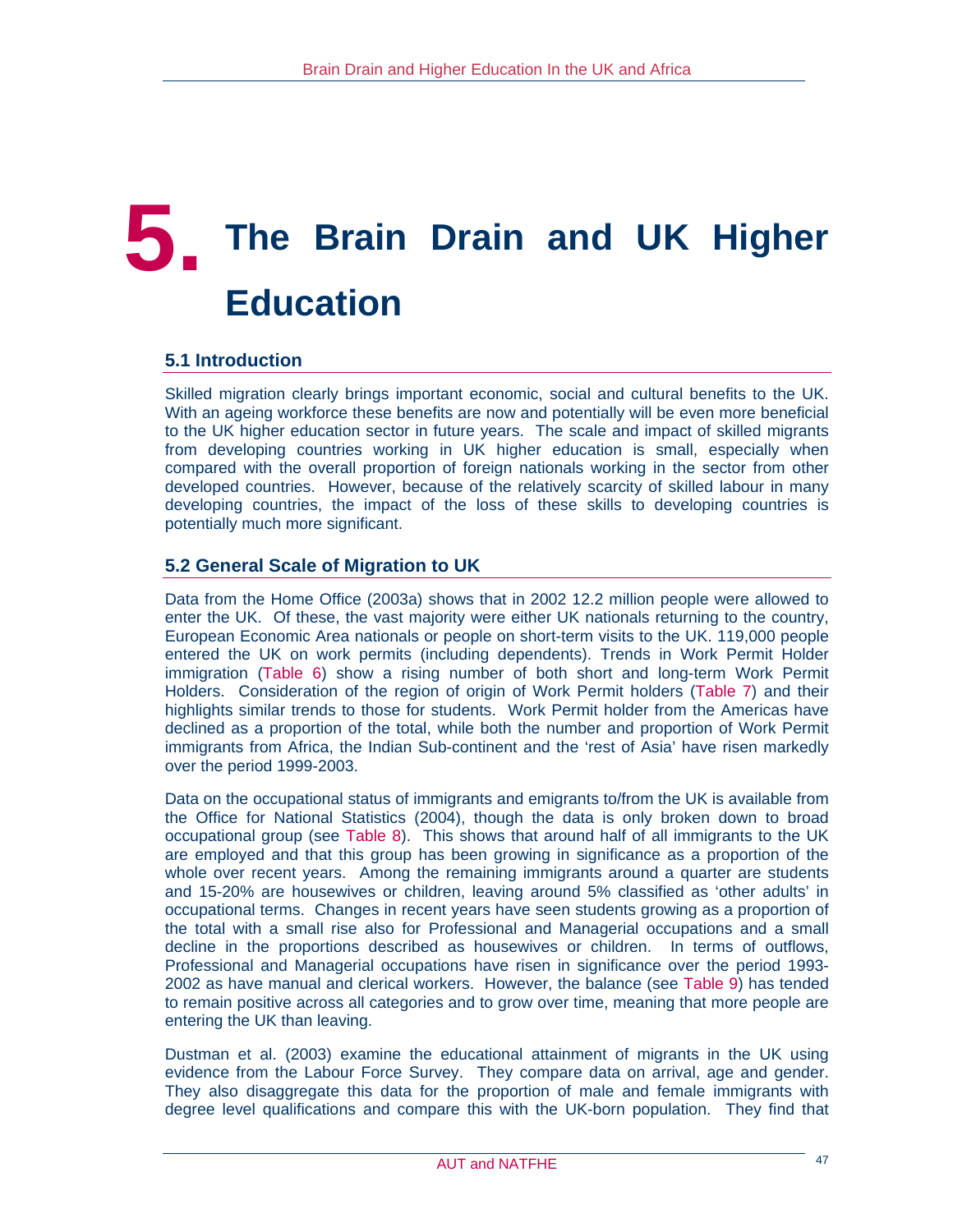overall immigrants are more polarised in terms of educational attainment. The proportion of the immigrant population both who have a degree and have no qualifications – i.e. at either pole of the qualifications distribution – is higher than the UK-born population.

The proportion of UK-born with degree level qualifications is 16% while it is 21% for all immigrants. However, there are significant differences in this finding if the ethnic origin of immigrants is considered. For instance, the proportion of immigrants with degree level qualifications is substantially higher for Africans (33%), Chinese (31%) and people from other English speaking developed countries (26%) such as the US, Australia or New Zealand and those categorised only as "other white" (32%). Significantly though, comparing between data for 1983 and 2000 the relative qualifications profile of African, Indian and Chinese immigrants has risen dramatically offering some support to the Brain Drain thesis that structural economic change leads to changing patterns of labour demand and immigration. However, LFS data is effectively a stock measure meaning that it shares some similar problems to the Carrington and Detragiache data referred to above, telling us little about where education took place. The only indication on this issue is derived from median ages of entry. While this data is also inconclusive showing median ages of entry which suggest that education may have been split between home country and the UK, it does suggest that African and Chinese immigrants and those from developed English speaking countries may be more likely to have received a greater proportion of their education in their home countries.

Research for the Department for Work and Pensions (Haque, 2002) shows that migrants have more difficulty competing for jobs than the UK-born. The employment rate for immigrants generally was around 64% while it is about 75% for the UK-born. However, this is again a differentiated experience with the gap between immigrant workers and UK-born workers being less pronounced at higher skill levels than at lower skill levels. Findings in relation to pay were perhaps surprising, showing that immigrant workers tend to earn more than their UK-born counterparts with the gap being more pronounced at high skill levels and among those who reported "other qualifications" possibly indicating that they were filling specific skill gaps.

## **5.3 Pull Factors in UK HE**

#### **Structural Change in the Economy**

The UK demonstrates many of the general pull factors highlighted in the literature. For instance, general economic and structural change is clearly demonstrated in the UK economy with a gradual shift from large-scale manufacturing to service based employment patterns. For instance more than 70% of employment in the UK is now in the service sector and manufacturing and primary continue to decline, despite retaining significant social importance in parts of the Northern regions (ONS, 2004a). This sectoral change in employment is changing the skills demands of employers. Alongside this sectoral change, the skills intensity of work is also increasing (LSC, 2004), both naturally and as the result of leverage from the Government who are keen to raise the skills demands of employers still further as they pursue a twin strategy of high labour productivity and employment-intensive growth (see HM Treasury, 2000; 2001; 2004). In many instances the supply of skills cannot meet demand (LSC, 2004). This pattern of structural change, sectoral reorientation and pressures for up-skilling are replicated across advanced economies in Europe (see CEC, 2003). Taken together these features of the economies of the UK and EU and the failure to fully meet enhanced skills need with existing labour supply, in addition to the labour market in the UK being almost at full capacity (ONS, 2004b; DWP, 2003), form a powerful combination of pull factors for international migration of skilled workers, including in higher education.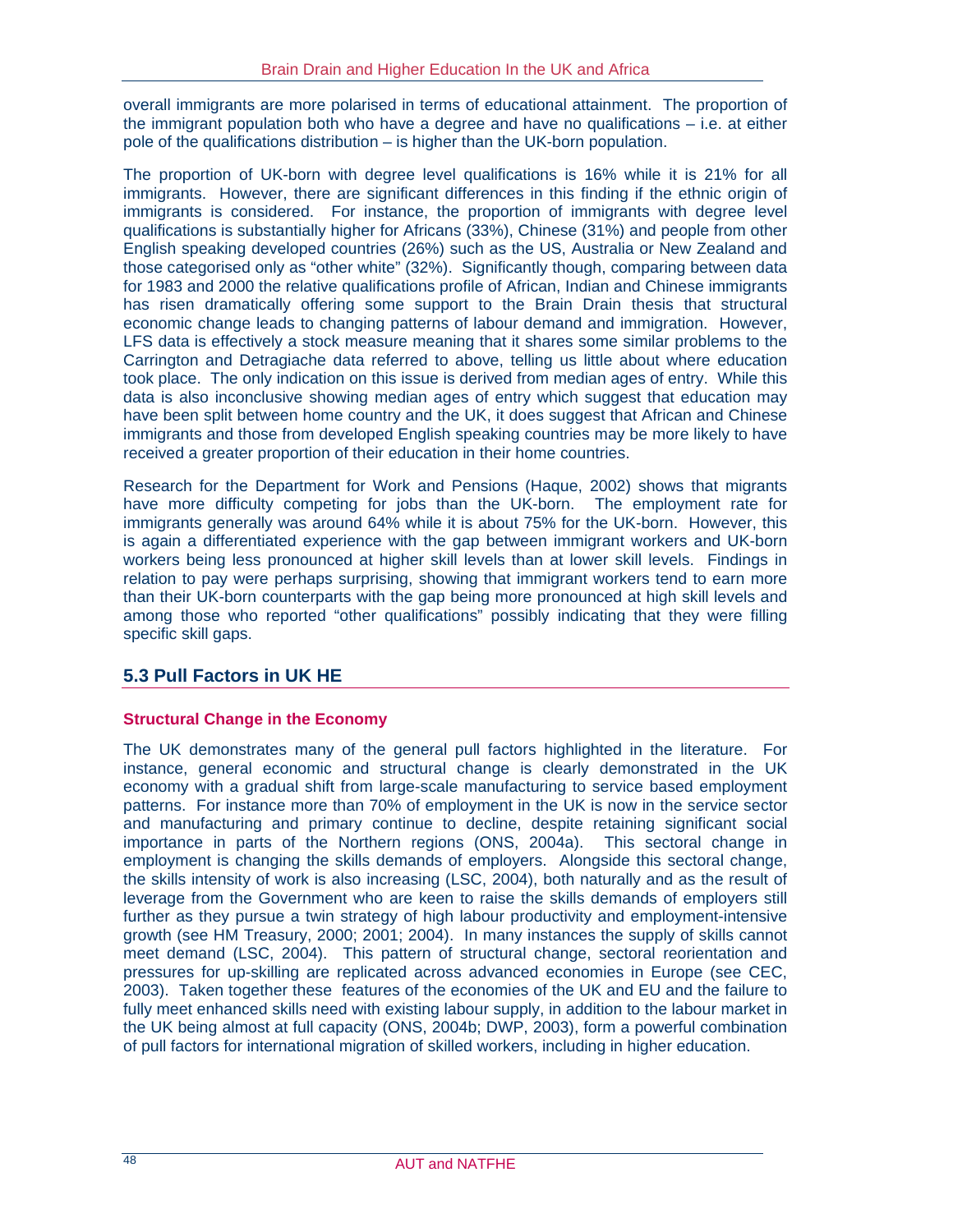|                            | 1999    |            | 2000    |            | 2001    |            | 2002    |            | 2003    |            |
|----------------------------|---------|------------|---------|------------|---------|------------|---------|------------|---------|------------|
|                            | No.     | % of total | No.     | % of total | No.     | % of total | No.     | % of total | No.     | % of total |
| All Nationalities          | 272,330 | 100.0%     | 312,500 | 100%       | 339,195 | 100.0%     | 368,795 | 100.0%     | 318,630 | 100.0%     |
| Europe                     | 62,340  | 22.9%      | 69,820  | 22%        | 75,320  | 22.2%      | 75,965  | 20.6%      | 64,085  | 20.1%      |
| Americas                   | 87,530  | 32.1%      | 99,115  | 32%        | 98,985  | 29.2%      | 101,050 | 27.4%      | 89,270  | 28.0%      |
| Africa                     | 17.920  | 6.6%       | 20,325  | 7%         | 25.165  | 7.4%       | 27.625  | 7.5%       | 24,500  | 7.7%       |
| Indian Sub-<br>Continent   | 8,505   | 3.1%       | 10,375  | 3%         | 14,650  | 4.3%       | 19,585  | 5.3%       | 24,725  | 7.8%       |
| Rest of Asia               | 92,515  | 34.0%      | 109,955 | 35%        | 121.725 | 35.9%      | 141,060 | 38.2%      | 112,380 | 35.3%      |
| Oceania                    | .995    | 0.7%       | 2.015   | 1%         | 2,390   | 0.7%       | 2.325   | 0.6%       | 2.780   | 0.9%       |
| <b>Other Nationalities</b> | .530    | 0.6%       | 900     | 0%         | 960     | 0.3%       | 1.190   | 0.3%       | 890     | 0.3%       |

#### **Table 5: Student Entry to the UK by Country of Origin (1999-2003)**

#### Home Office (2003a). 2003 data is provisional.

#### **Table 6: Immigration of Work Permit Holders and Dependants (1999-2003)**

| All Nationalities                  | 1999   | 2000   | 2001    | 2002    | 2003    |
|------------------------------------|--------|--------|---------|---------|---------|
| Employment for 12 Months or more   | 25,090 | 36,290 | 50,280  | 51,525  | 44,480  |
| Employment for less than 12 Months | 28,445 | 30,785 | 30,785  | 34,095  | 36,870  |
| Dependants of Work Permit holders  | 22,645 | 24,970 | 27,760  | 34,495  | 37,830  |
| <b>Total</b>                       | 76,180 | 92,045 | 108,825 | 120,115 | 119,180 |

Home Office (2003a). 2003 data is provisional.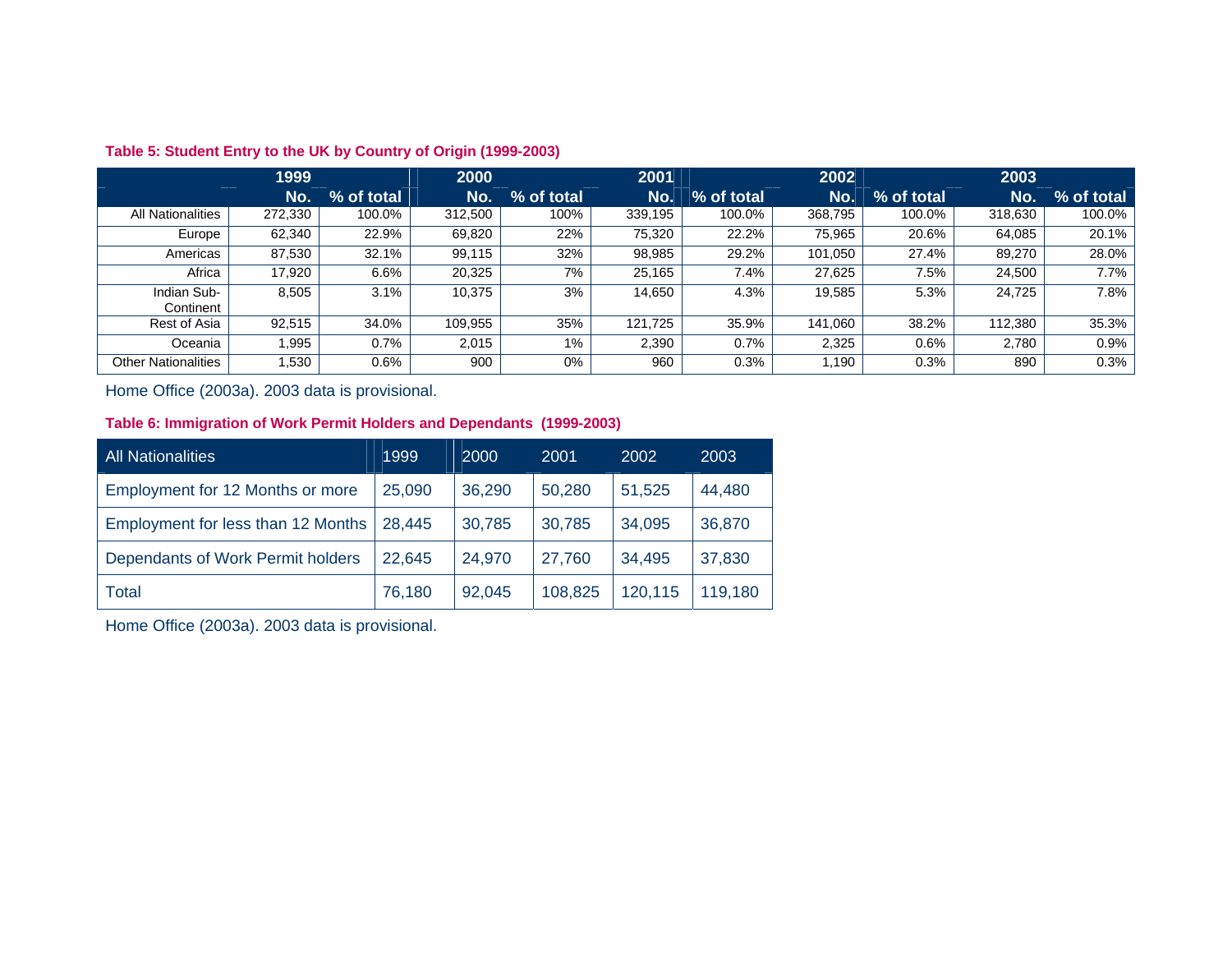#### **Table 7: Work Permits Holders and Dependants by Region of Origin (1999-2003)**  All Nationalities 1999 2000 2001 2001 2002 2002 2002 2003 No. % of total No. % of total No. % of total No. % of total No. % of total % of total All Nationalities 76,180 100.0% 92,045 100.0% 108,825 100.0% 120,115 100.0% 119,180 100.0% Europe 9,330 12.2% 9,880 10.7% 10,040 9.2% 14,090 11.7% 17,785 14.9% Americas 30,740 40.4% 33,855 36.8% 31,375 28.8% 31,900 26.6% 29,250 24.5% Africa 7,425 9.7% 9,160 10.0% 14,100 13.0% 15,695 13.1% 14,400 12.1% Indian Sub-Indian Sub- 8,715 | 11.4% | 13,915 | 15.1% | 19,750 | 18.1% | 22,810 | 19.0% | 25,580 | 21.5%<br>Continent Rest of Asia 14,025 18.4% 17,960 19.5% 23,645 21.7% 26,030 21.7% 24,935 20.9% Oceania 5,815 7.6% 7,175 7.8% 9,785 9.0% 9,370 7.8% 7,070 5.9% **Other** Nationalities 135 0.2% 105 0.1% 125 0.1% 220 0.2% 160 0.1%  $0.1%$

## Brain Drain and Higher Education In the UK and Africa

Home Office (2003a). 2003 data is provisional.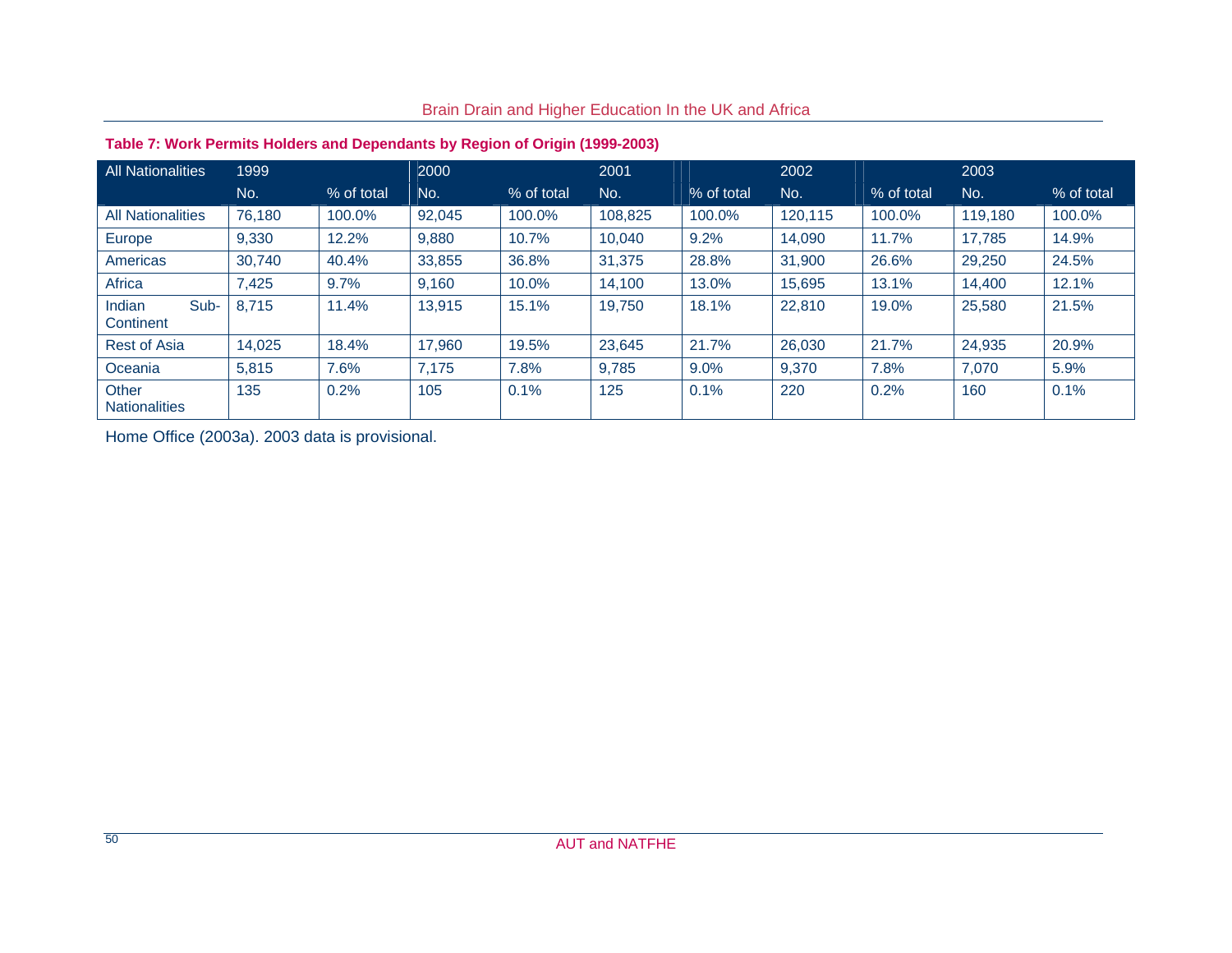## **Table 8: Migration flows into the UK by Occupation (1993-2002)**

|               | All<br>persons | Professional<br>Managerial | and        | <b>Manual and Clerical</b> |                     | <b>Students</b> |                  | <b>Housewives</b> |                     | Other<br><b>Adults</b> |               | Children  |                                | Employed<br>People as |
|---------------|----------------|----------------------------|------------|----------------------------|---------------------|-----------------|------------------|-------------------|---------------------|------------------------|---------------|-----------|--------------------------------|-----------------------|
|               | <b>No</b>      | <b>No</b>                  | % of total | <b>No</b>                  | of<br>$\%$<br>total | <b>No</b>       | of<br>%<br>total | <b>No</b>         | $\%$<br>of<br>total | <b>No</b>              | % of<br>total | <b>No</b> | $\%$<br><sub>of</sub><br>total | % of total            |
| <b>Inflow</b> |                |                            |            |                            |                     |                 |                  |                   |                     |                        |               |           |                                |                       |
| 1993          | 265.1          | 78.1                       | 29.5%      | 51.4                       | 19.4%               | 57.6            | 21.7%            | 28.2              | 10.6%               | 12.9                   | 4.9%          | 37        | 14.0%                          | 49                    |
| 1994          | 314.4          | 95.4                       | 30.3%      | 66.4                       | 21.1%               | 59.2            | 18.8%            | 31.9              | 10.1%               | 21                     | 6.7%          | 40.6      | 12.9%                          | 51                    |
| 1995          | 311.9          | 100                        | 32.1%      | 56.9                       | 18.2%               | 74.1            | 23.8%            | 27.1              | 8.7%                | 16.8                   | 5.4%          | 37.1      | 11.9%                          | 50                    |
| 1996          | 317.8          | 100.9                      | 31.7%      | 63.6                       | 20.0%               | 72.9            | 22.9%            | 28                | 8.8%                | 17.1                   | 5.4%          | 35.4      | 11.1%                          | 52                    |
| 1997          | 326.1          | 100.9                      | 30.9%      | 50.3                       | 15.4%               | 87.6            | 26.9%            | 25.2              | 7.7%                | 16.8                   | 5.2%          | 45.3      | 13.9%                          | 46                    |
| 1998          | 390.3          | 127.7                      | 32.7%      | 81.4                       | 20.9%               | 85.5            | 21.9%            | 28.8              | 7.4%                | 25.8                   | 6.6%          | 41.1      | 10.5%                          | 54                    |
| 1999          | 453.8          | 149.9                      | 33.0%      | 92                         | 20.3%               | 105.7           | 23.3%            | 34.8              | 7.7%                | 25.7                   | 5.7%          | 45.6      | 10.0%                          | 53                    |
| 2000          | 483.4          | 184.2                      | 38.1%      | 82.8                       | 17.1%               | 102.8           | 21.3%            | 41                | 8.5%                | 31.9                   | 6.6%          | 40.7      | 8.4%                           | 55                    |
| 2001          | 479.6          | 160.9                      | 33.5%      | 91.3                       | 19.0%               | 117.2           | 24.4%            | 36.3              | 7.6%                | 24.4                   | 5.1%          | 49.5      | 10.3%                          | 53                    |
| 2002          | 512.8          | 165.4                      | 32.3%      | 100.3                      | 19.6%               | 140.1           | 27.3%            | 40.1              | 7.8%                | 25.6                   | 5.0%          | 41.4      | 8.1%                           | 52                    |
| Outflow       |                |                            |            |                            |                     |                 |                  |                   |                     |                        |               |           |                                |                       |
| 1993          | 266.3          | 86.3                       | 32.4%      | 53                         | 19.9%               | 52.3            | 19.6%            | 24.6              | 9.2%                | 11                     | 4.1%          | 39.1      | 14.7%                          | 52                    |
| 1994          | 237.6          | 69.5                       | 29.3%      | 57.2                       | 24.1%               | 45.9            | 19.3%            | 19.9              | 8.4%                | 13.5                   | 5.7%          | 31.7      | 13.3%                          | 53                    |
| 1995          | 236.5          | 77.5                       | 32.8%      | 49.7                       | 21.0%               | 50              | 21.1%            | 15.6              | 6.6%                | 10.4                   | 4.4%          | 33.4      | 14.1%                          | 54                    |
| 1996          | 263.7          | 100.6                      | 38.1%      | 54.8                       | 20.8%               | 41.4            | 15.7%            | 17.1              | 6.5%                | 4.9                    | 1.9%          | 44.9      | 17.0%                          | 59                    |
| 1997          | 279.2          | 104                        | 37.2%      | 57.7                       | 20.7%               | 54.9            | 19.7%            | 21.6              | 7.7%                | 11                     | 3.9%          | 29.9      | 10.7%                          | 58                    |
| 1998          | 251.5          | 96.9                       | 38.5%      | 50.4                       | 20.0%               | 45.2            | 18.0%            | 22.2              | 8.8%                | 10.2                   | 4.1%          | 26.5      | 10.5%                          | 59                    |
| 1999          | 290.8          | 112.1                      | 38.5%      | 77.9                       | 26.8%               | 45.5            | 15.6%            | 16.9              | 5.8%                | 9.4                    | 3.2%          | 29.1      | 10.0%                          | 65                    |
| 2000          | 320.7          | 143.2                      | 44.7%      | 66                         | 20.6%               | 59.7            | 18.6%            | 15.5              | 4.8%                | 8.5                    | 2.7%          | 27.8      | 8.7%                           | 65                    |
| 2001          | 307.7          | 122.5                      | 39.8%      | 69.3                       | 22.5%               | 52.9            | 17.2%            | 18.5              | 6.0%                | 17.4                   | 5.7%          | 27.1      | 8.8%                           | 62                    |
| 2002          | 359.4          | 139.2                      | 38.7%      | 89                         | 24.8%               | 57.9            | 16.1%            | 24.2              | 6.7%                | 21.5                   | 6.0%          | 27.6      | 7.7%                           | 64                    |

ONS (2004).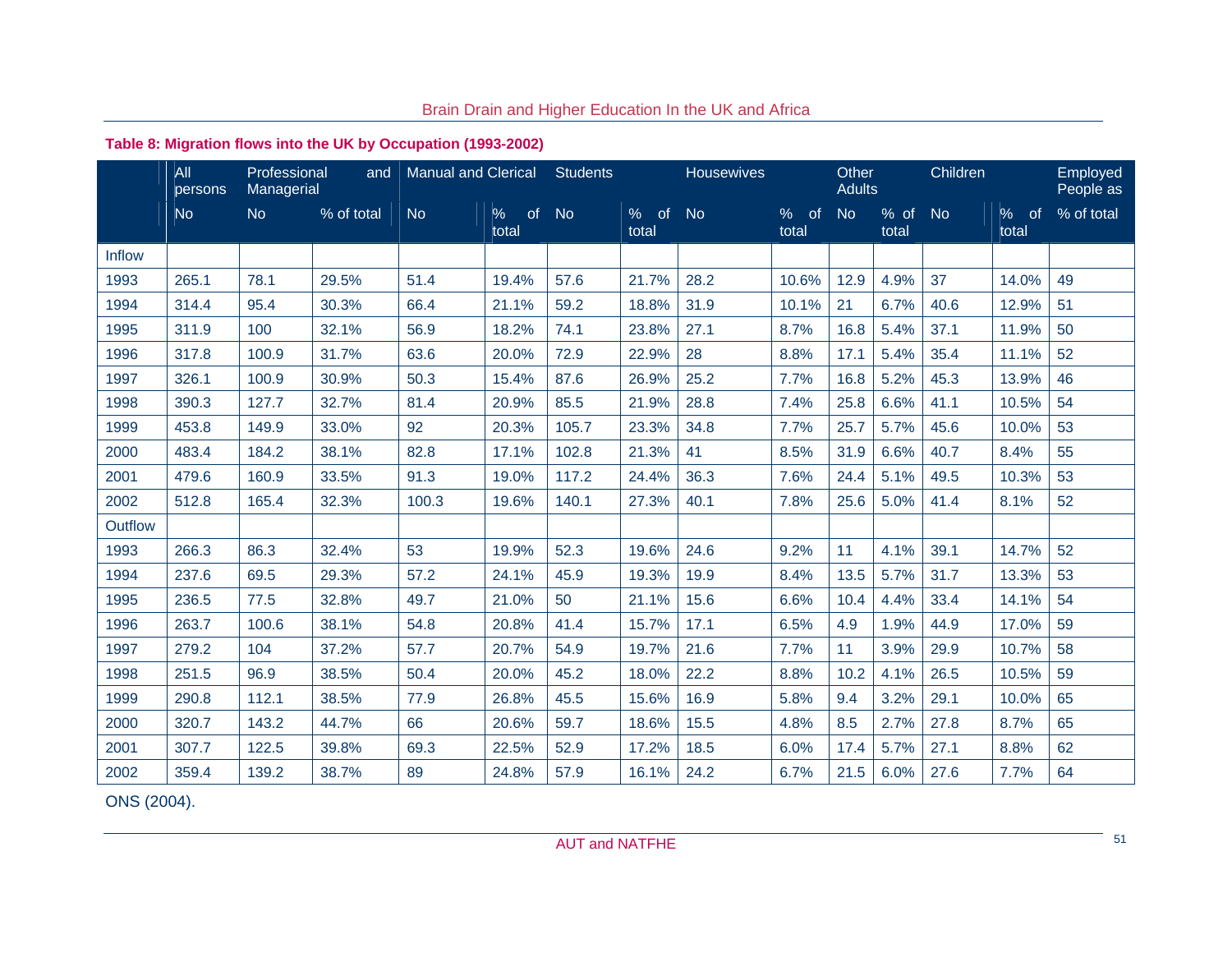|      | All<br>persons | Professional<br>and<br>Managerial | Manual<br>and<br><b>Clerical</b> | <b>Students</b> | Housewive<br>S. | <b>Other Adults</b> | Childre<br>$\overline{n}$ |
|------|----------------|-----------------------------------|----------------------------------|-----------------|-----------------|---------------------|---------------------------|
| 1993 | $-1.2$         | $-8.2$                            | $-1.6$                           | 5.3             | 3.6             | 1.8                 | $-2.1$                    |
| 1994 | 76.8           | 25.9                              | 9.3                              | 13.3            | 12              | 7.5                 | 8.8                       |
| 1995 | 75.4           | 22.5                              | 7.2                              | 24.1            | 11.5            | 6.5                 | 3.7                       |
| 1996 | 54.1           | 0.3                               | 8.8                              | 31.5            | 10.8            | 12.1                | $-9.5$                    |
| 1997 | 46.8           | 3.2                               | $-7.5$                           | 32.7            | 3.6             | 5.7                 | 15.4                      |
| 1998 | 138.8          | 30.7                              | 31                               | 40.4            | 6.6             | 15.6                | 14.6                      |
| 1999 | 163            | 37.9                              | 14.1                             | 60.3            | 18              | 16.3                | 16.5                      |
| 2000 | 162.8          | 41.1                              | 16.8                             | 43.1            | 25.5            | 23.4                | 12.9                      |
| 2001 | 171.8          | 38.4                              | 22                               | 64.3            | 17.7            | $\overline{7}$      | 22.4                      |
| 2002 | 153.4          | 26.1                              | 11.3                             | 82.2            | 15.9            | 4.1                 | 13.8                      |

## **Table 9: Balance of Immigration/Emigration UK, by occupation (1993-2002)**

ONS (2004).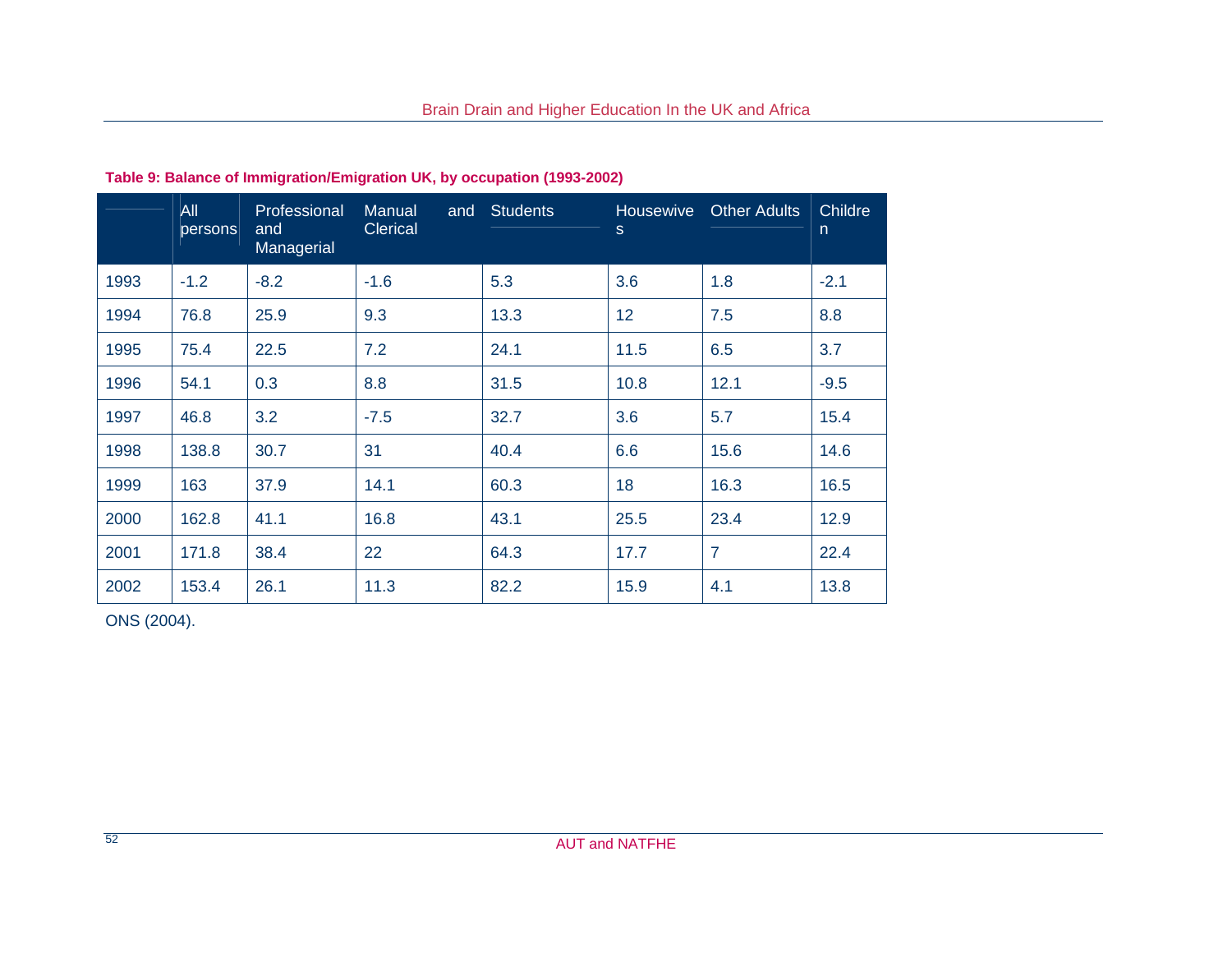This general pattern of structural change is augmented substantially in the UK by the specific demographic profile of staff in higher education and the demands placed on the system to expand to meet the government's widening participation agenda. For instance, nearly a third of research and teaching staff in higher education are over 50. The overall proportion of over-50s employed in UK higher education has risen from 23% to 28% between 1995/6 and 2002/3. The ageing workforce is also concentrated in specific subject areas. For instance, education, mathematics, engineering disciplines, architecture and the built environment disciplines and some modern languages all had over 40% of their staff aged over 50 in 2002/3 (AUT, 2004). At the same time staff numbers in UK higher education have been expanding, by more than 10,000 staff (9%) between 1997/8 and 2002/3 (HESA, 2005) with the latest data indicating a further rise of more than 1,300 staff between 2002/3 and 2003/4 (HESA, 2005a).<sup>7</sup>

#### **UK Migration Policies**

In recent years the UK has operated several programmes intended to attract skilled workers including the Work Permit System and the Highly Skilled Migrant Programme. The Work Permit system operates through employers who make requests to Work Permits UK, a Home Office quango for a permit to last up to five years. Work Permits UK makes decisions based on consultation with industry experts, trade unions and employers over the skills needs of the economy and is advised in doing so by sector-specific panels. Employers need to demonstrate that they are UK based, that there is a genuine vacancy and that the individual is skilled at least to NVQ level 3 or above (roughly equivalent to A-level). The High Skilled Migration Programme was initially a pilot programme but allowed people deemed to be of high skills to enter the UK for a year, with a further potential to apply for leave to remain. Decisions were made on a points system (McLaughlin and Salt, 2002).

More recently the focus on differentiating between skilled and less skilled immigrants has been substantially strengthened. In February 2005 the government released *Controlling our Borders: Making Migration work for Britain*, complete with ministerial and Prime Ministerial forewords, marking the high profile strategy as part of the Government's series of five year plans in advance of the general election (Home Office, 2005a). The document clearly establishes the main purpose of allowing immigration to the UK as realising economic gains from the skills of migrants:

"There are gaps in our labour market that cannot be filled by the domestic workforce. Skilled migrants, students and visitors bring major economic benefits, with net inward migration contributing 10-15% of forecast UK trend economic growth." (11).

The new system is to have four tiers:

 $\overline{a}$ 

- **Tier one***: The Highly Skilled* This group includes "doctors, engineers, finance experts and IT specialists", who will be allowed to enter the UK without a pre-existing job offer, to look for work. This category also includes investors and entrepreneurs who will be allowed to enter on the basis of the size of their investment or the number of jobs they might create.
- **Tier two:** *The Skilled* This group includes those with NVQ Level 3 and above who will be allowed to enter if they have a job offer in a shortage area, where no domestic alternative is available. Despite the description of skills needs for this group being level 3+ the example occupational groups are Nurses, teachers and administrators, who would normally require at least a Level 4 qualification and in the case of teachers a post-graduate qualification also.
- **Tier three:** *Low Skilled* This group will be designated on a quota basis with reference to specific skills shortage areas. With the enlargement of the EU, quotas in agricultural sectors

 $7$  Changes in the methodology mean that it is only possible to compare between 1997/8 and 2002/3 and then between adjusted figures for 2002/3 and 2003/4. See HESA (2005a) for details.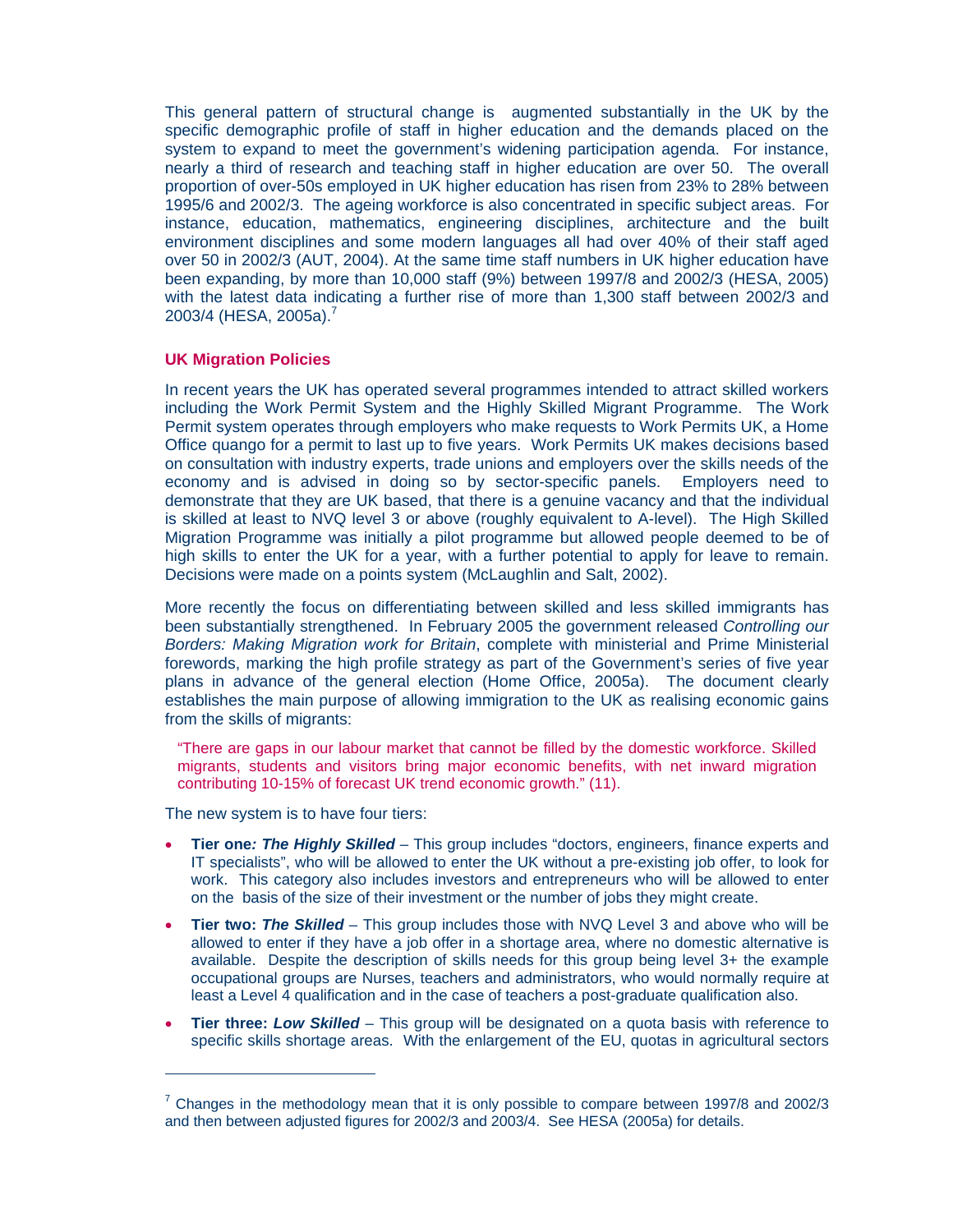will be removed because these will be able to be filled from migration from Eastern Europe. Migrants in this category will have only time-limited leave to remain, with guarantees that they will leave at the end of this period.

• **Tier four:** *Students and Specialists* – This group will also include temporary working arrangements for individuals representing overseas governments or multinationals where there is "no significant issue of competition with the domestic labour force". This also includes sports-people.

Within the system the *Skills for Business Network* (the new name for the Sector Skills Development Agency) will advise on skills shortages in the economy. While there is also discussion of the Asylum system there is a clear differentiation within the plans for the welcome to be extended to some on the basis of their potential economic contribution and the tight controls for others based on their need to enter the country.

#### **5.4 Feedback Effects from the UK – the scale of remittances**

Recent work undertaken by the UK government's Department for International Development (DfID) (2004b) has estimated the annual flow of remittances from the UK. This work concluded that in 2001 the flow of remittances was in the region of £2.3bn or between 70- 80% of UK Overseas Development Assistance. The primary receiving countries were identified as India, Pakistan, Carribean countries, China, Bangladesh, Nigeria and Ghana. However, this work also identified a number of issues which limit the benefits of remittances for recipients in developing countries. These were primarily related to transaction and included costs, time and security of transactions. Subsequently DfID has launched the website www.sendmoneyhome.org which aims to provide information about different money transfer providers to aid migrants in choosing the most suitable channel for sending remittances.

#### **5.5 Foreign Nationals Employed in UK HE**

Table 10 shows the profile of non-UK nationals working as Academic staff in UK HEIs in 2002. It shows that around 34,000, 23% of UK academic staff were of non-UK/British nationality. This is slightly up on the total for 1995/6 which, at 27,000 was then just over 21% of academic staff in the UK. Of these around 6000 or 4% of the academic staff headcount had no nationality recorded in the Individualised staff record. Of those whose nationality was known, the largest group were nationals of other European Union states, the most numerous being German, Irish, French, Italian, Greek and Spanish. The next largest group were from Asia, with the most important non-UK nationalities being Chinese (2,408) and Indian (1,180). North America was also an important source of foreign nationals working in UK academia with more than 2,000 staff having US nationality.

Notwithstanding the large proportion of unknown nationalities, foreign nationals from outside N. America, Asia and the EU did not make up a large proportion of the UK academic headcount. However, this is not to say that the numbers here are insignificant as a proportion of the sending country's academic workforce. While data on academic staff in many LDCs is scarce, Table 11 shows the numbers of academic staff working in UK HEIs with African nationalities by country of nationality. It shows that 268 staff had South African nationalities, 153 were Nigerian, 129 were Egyptian and 120 Algerian. It also shows that there were staff with nationalities of some of the poorest and least developed states in the world such as the Sudan (44), Ethiopa (29) and Sierra Leone (25). Sierra Leone ranks bottom of the UNDP's Human Development Index, Ethiopa ranks seven from bottom and Sudan ranks 139<sup>th</sup>. There are also many other countries listed in the UNDP's low human development category with nationals working in UK academia, notably Zambia ranked 164 in the work on human development and with 33 nationals working as academics in the UK and Zimbabwe (ranked 147 and with 77 nationals in UK academia).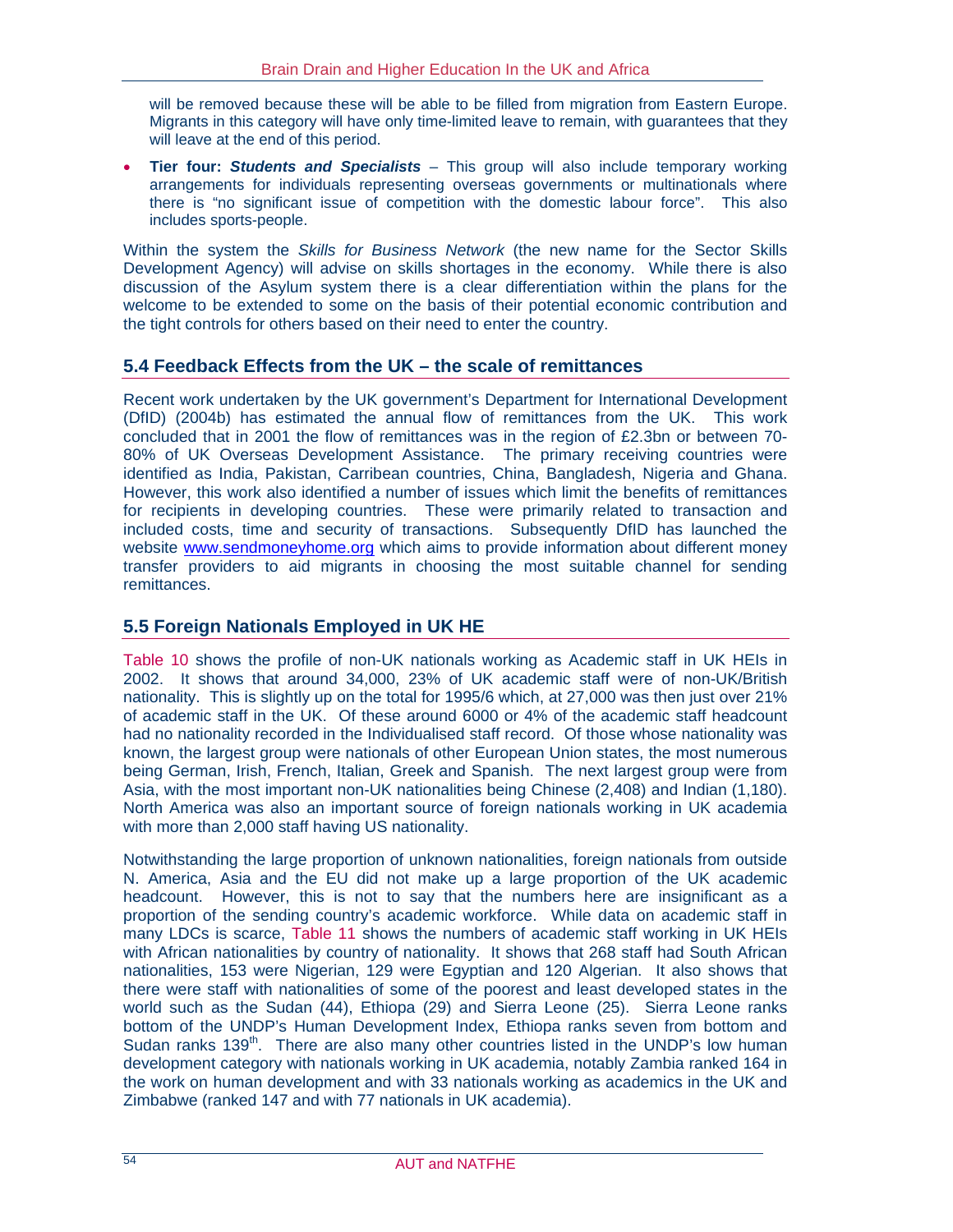| <b>Continent Totals</b>          | No of Staff in UK HEIs % of Total<br>(headcount) |       |
|----------------------------------|--------------------------------------------------|-------|
| Africa                           | 1339                                             | 0.9%  |
| Asia                             | 5363                                             | 3.7%  |
| Caribbean                        | 147                                              | 0.1%  |
| <b>Central and Latin America</b> | 514                                              | 0.3%  |
| EU                               | 12834                                            | 8.7%  |
| <b>EU Country OCTs</b>           | 17                                               | 0.0%  |
| Europe (Non-EU)                  | 2078                                             | 1.4%  |
| <b>Middle East</b>               | 662                                              | 0.5%  |
| N. America (US and Canada)       | 3053                                             | 2.1%  |
| Australasia and Oceana           | 1791                                             | 1.2%  |
| <b>UK Extra Territorial</b>      | 58                                               | 0.0%  |
| <b>Stateless</b>                 | 9                                                | 0.0%  |
| <b>Unknown</b>                   | 6107                                             | 4.2%  |
| <b>Total</b>                     | 33972                                            | 23.1% |
| All Staff Including UK Total     | 146877                                           |       |

| Table 10: Academic Staff in UK HEIs by Nationality (Continent), Headcount (2002) |  |  |
|----------------------------------------------------------------------------------|--|--|
|                                                                                  |  |  |

Higher Education Statistics Agency.

## **Table 11: Academic Staff in UK HEIs with African Nationalities, by Country, Headcount (2002)**

| Country/Nationality             | No of Staff |
|---------------------------------|-------------|
| Algeria                         | 120         |
| Angola                          | 3           |
| <b>Benin</b>                    |             |
| <b>Botswana</b>                 | 4           |
| Cameroon                        | 28          |
| <b>Central African Republic</b> | 1           |
| Chad                            |             |
| Congo (Democratic Republic)     | 3           |
| Congo (People's Republic)       | 1           |
| <b>Djibouti</b>                 | 3           |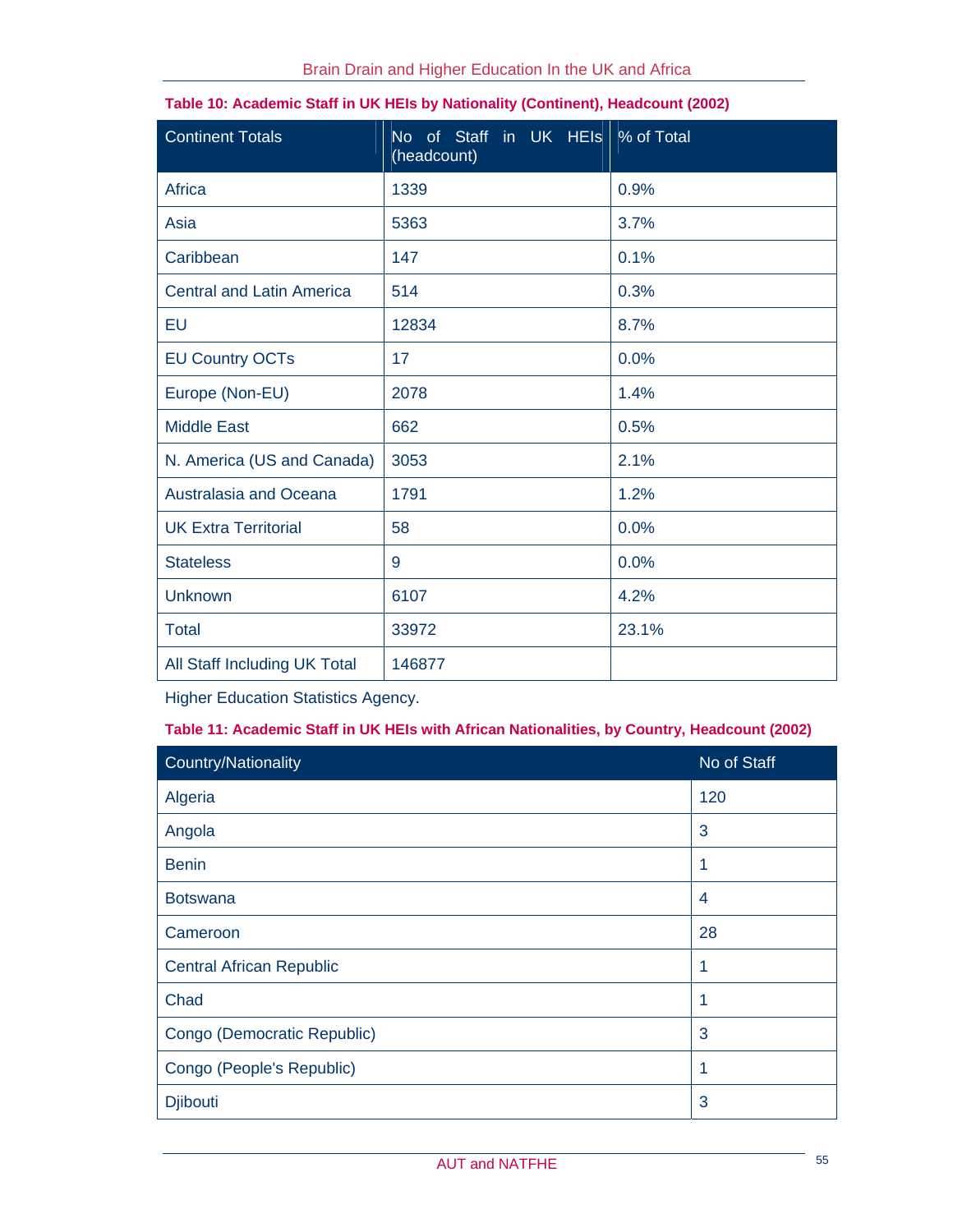| Egypt              | 129                     |
|--------------------|-------------------------|
| Eritrea            | $\overline{4}$          |
| Ethiopia           | 29                      |
| Gabon              | $\mathbf{1}$            |
| Gambia             | 8                       |
| Ghana              | 83                      |
| Guinea             | $\mathbf{1}$            |
| Guinea-Bissau      | $\overline{2}$          |
| <b>Ivory Coast</b> | $\overline{7}$          |
| Kenya              | 53                      |
| Lesotho            | $\mathbf{1}$            |
| Libya              | 33                      |
| Malawi             | 16                      |
| Mauritania         | $9\,$                   |
| <b>Mauritius</b>   | 88                      |
| Morocco            | 31                      |
| Mozambique         | $\overline{\mathbf{4}}$ |
| Namibia            | $\overline{2}$          |
| Nigeria            | 153                     |
| Rwanda             | $\mathbf{1}$            |
| Senegal            | $6\phantom{a}$          |
| Sierra Leone       | 25                      |
| Somalia            | $\overline{5}$          |
| South Africa       | 268                     |
| Sudan              | 44                      |
| Swaziland          | $\overline{2}$          |
| Tanzania           | 13                      |
| <b>Togo</b>        | $\overline{2}$          |
| <b>Tunisia</b>     | 22                      |
| Uganda             | 21                      |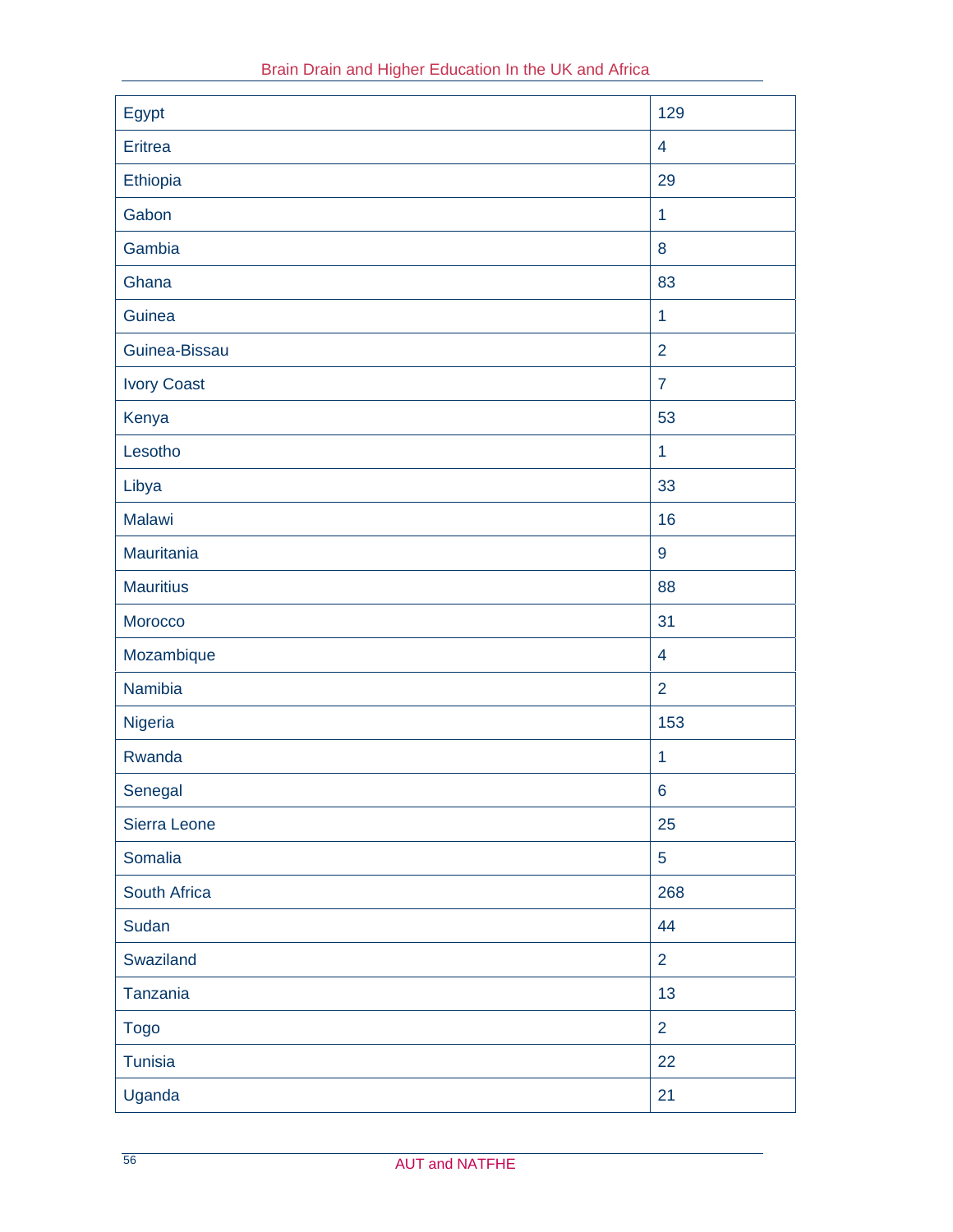| Zambia   | 33 |
|----------|----|
| Zimbabwe | 77 |
| Burkina  |    |

Higher Education Statistics Agency.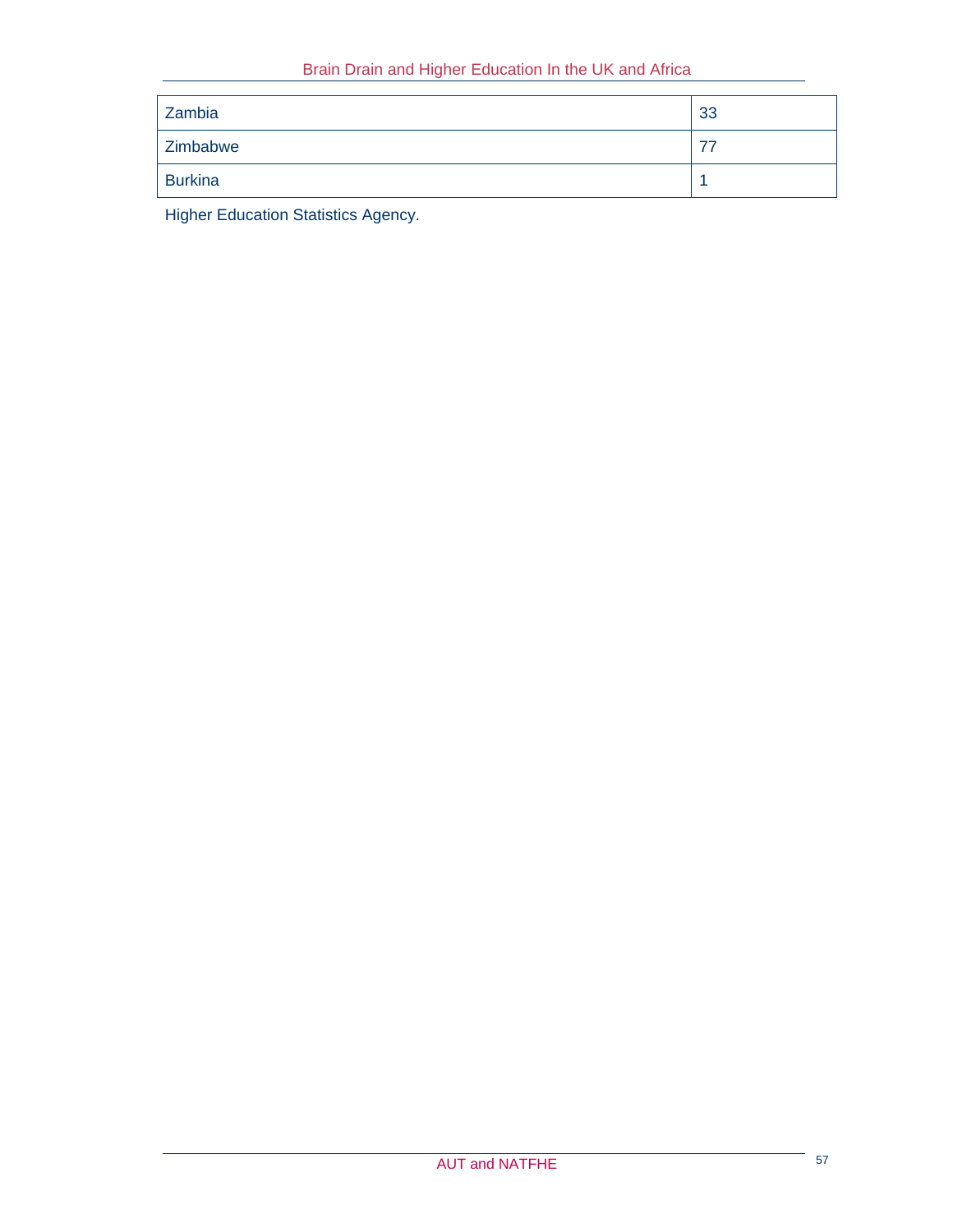#### **5.6 Overseas Students in the UK and Changes in UK HE**

Over recent years the number of overseas students studying in the UK has risen markedly. During 2003 319,000 students entered the UK, a fall on the previous year of about 50,000. However, the number of student entries to the UK is still substantially above the level in 1999 (272,000). Trends in the country of origin of students entering the UK (see Table 5) show that over recent years Africa and the Indian Sub-continent have become relatively more important sources of foreign students. By contrast the numbers of foreign students from Europe and the Americas have declined, possibly reflecting tighter economic conditions in these countries in recent years.

Overseas students have increased in importance to UK HE over the last ten years, particularly because of the high level of fees charged to these students. This has led HEIs to place a high degree of emphasis on activities intended to attract overseas students, meaning that academic staff are often put under pressure to tailor their activities to attracting these students.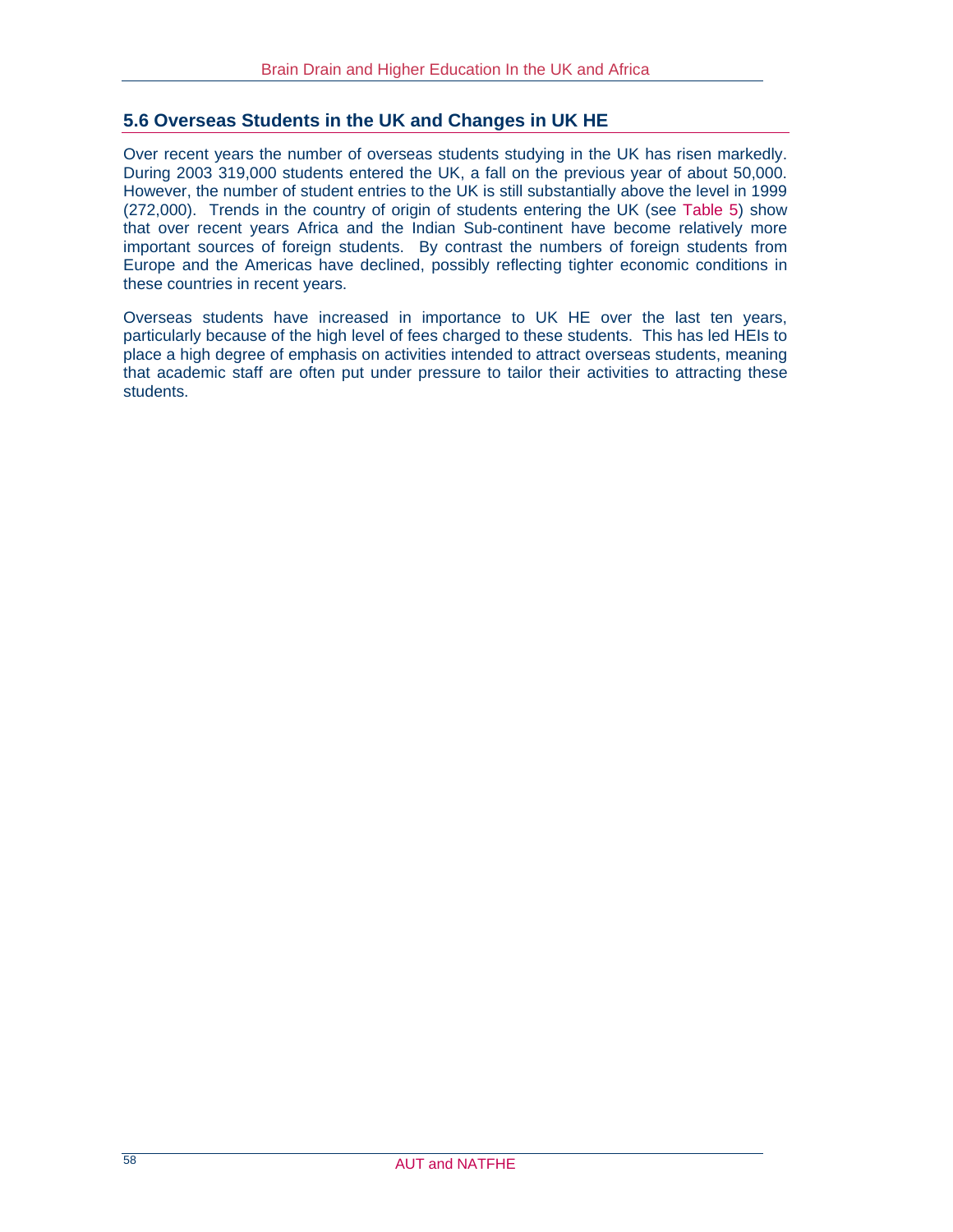## **6. Dealing with the Brain Drain – Suggested Policy Responses**

Lowell (2001a) sets out a framework for categorising six types of policy response to the migration of skilled labour, based on the "the Six R's". The discussion uses this framework to summarise a variety of implemented and suggested policies to mitigate or respond to skilled labour migration.

## **6.1 Reparation**

Reparation covers proposals to compensate developing countries for the loss of skilled labour and the lost investment in human capital development or potential future growth that it represents. Lowell (2001a) characterises reparation schemes as linked to expatriate taxation proposals promoted in the 1970s. For instance Bhagwhati (1982; Bhagwati and Hamada, 1982), developed the notion, gained from the US taxation system, that taxation follows citizenship rather than residence. As such migrants residing in a third country would continue to pay income tax to their country of origin, in return for the right of citizenship.

The United Nations Development Programme has suggested several possible models for a reparations tax. These include a one-time exit tax, a requirement for loan repayment equivalent to educational subsidies in the instance of a national migrating, a marginal (e.g. 1%) flat rate multinational tax for all foreign nationals working abroad, the adoption of the Bhagwati-style US principle of taxation related to citizenship or a cooperative multi-lateral system for taxing foreign nationals abroad in a similar fashion to Pay As You Earn in the UK (UNDP, 2001: 92).

However, such a direct tax on migrants incomes has problems. It may act as a disincentive to education, because of the reduced effective salary, it would be very difficult to implement and may distort trade flows. Puri and Ritzema (1999) note that such mandatory remittance policies have failed in the Philippines, Thailand and other East Asian states because of the difficulty in implementation. Similar policies have had more success in Korea but this is related to the specific and unique nature of Korean migration, which tended to be concentrated in Korean construction firms in the Middle East, making it easier for migrants' incomes to be taxed.

However, if reparation for losses were considered not as an income tax issue but as a development finance issue, some of these problems might be overcome. Developed nations could, through some type of concessional finance scheme, linked to HIPC or the UK's proposed International Finance Facility (IFF), agree to compensate developing countries through resource flows (financial, technical or other) on some agreed calculation of loss of investment in human capital. Such calculations would undoubtedly be extremely difficult to agree on, given the nature of multinational negotiations and the ambiguous nature of research on the costs of education, the growth and productivity return to education, and the poor quality of migration statistics (especially in relation to skills and where investment in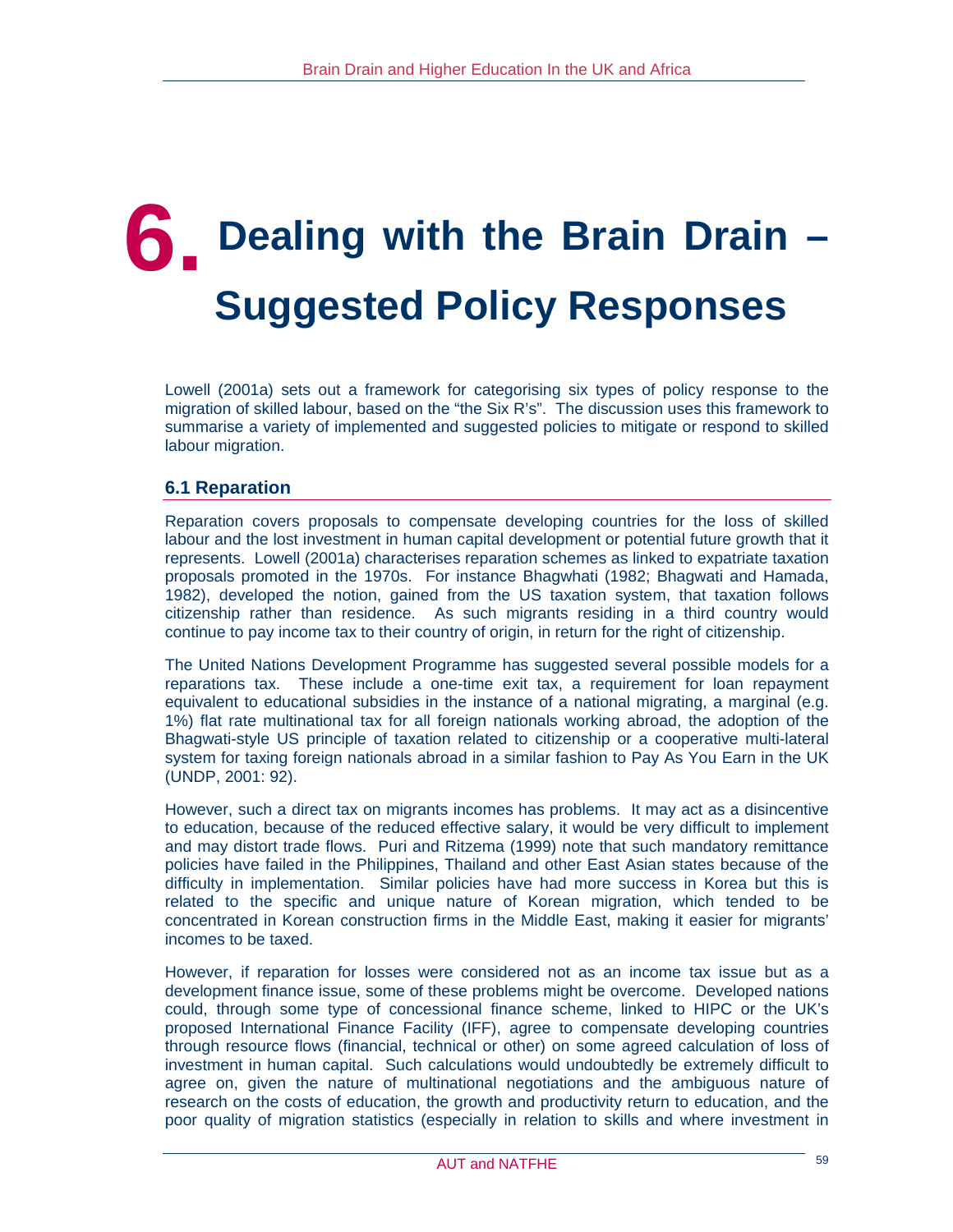human capital actually took place) but by treating this as a general developmental problem rather than a technical compensation problem these may be overcome. In any case, the issue deserves somewhat more detailed consideration than the simplistic rejections of the notion compensation or reparation by the likes of Lowell (2001a) or Beine et al. (2003).

## **6.2 Restriction**

Restriction options refer to regulations placed on either emigration or immigration. In practice the regulation of emigration may signal human rights issues, for it is clear that migration may be a response to persecution, intolerance or other issue of political repression. Migration is also a rational response to the restriction of economic and social potential. Despite this, restrictions on immigration are in practice implemented by most countries and these tend to differentiate between political refugees and 'economic migrants' (Lowell, 2001). As demonstrated above, the trend in these policies is toward differentiation on the basis of perceived economic utility to the receiving country (McLaughlin and Salt, 2002; Crush, 2002; Home Office, 2005). Where skills gaps are identified policies tend to make immigration easier for migrants possessing complementary skills or competencies. On the other hand, immigration is frequently restricted for 'economic migrants' who possess skills already present in the receiving country. While differentiation is not simplistically correlated to levels of skills, it does tend to be the most highly skilled that are defined as the most attractive immigrants in policies motivated by theories of economic growth and competitiveness influenced by perceptions of the importance of human capital for growth.

The problem with this sort of policy response to the problems posed by skilled migration is that it both restricts the freedom of labour and curtails the cultural benefits of mutual understanding, tolerance and the advancement of knowledge that arise out of exchange, particularly in an academic setting. Such policies would also be subject to collective action/free rider problems in a context of intense global competition and pursuit of 'competitiveness'.

## **6.3 Return**

Return policies aim to encourage the reintegration of migrants back into the home country when they choose to do so. This is important because many skilled migrants choose not to return because of social or regulatory barriers to return such as the loss of some welfare benefits. This can be especially beneficial where the period of migration has resulted in an increase in their human capital, thereby effecting a reverse flow of knowledge or skills. Indeed, the policies of many developing countries in financing students to study abroad and placing restrictions, or bonds, on them to return home and work for a defined period after the completion of studies expressly seek to take advantage of this type of benefit, though these may not always be successful, with significant leakage of graduates into the country of study and other third countries. Furthermore if foreign study is paid for by developing countries at commercial rates, the allocation of benefits becomes more questionable.

Pellegrino notes the establishment of programmes in both Uruguay and Argentina after the end of military dictatorship to facilitate the return of skilled migrants. For instance, in Uruguay the government, with the help of the International Office of Migration, created the National Commission for Repatriation which sought to facilitate the return of migrants generally but had a specific emphasis on scientists and academics. These efforts have since been augmented with the creation, in 1990, of the Sectoral Commission for Scientific Research at the University of the Republic and programmes to develop and reinvigorate academic research. In Argentina, similar efforts were made with the creation of the National Commission for the Return of Argentineans Living Abroad in 1984. The National Council of Scientific and Technological Research has specifically targeted academic migrants with incentives such as the payment of moving and establishment costs and family travel costs. However, despite these initiatives, Pellegrino does not cite any evidence of widespread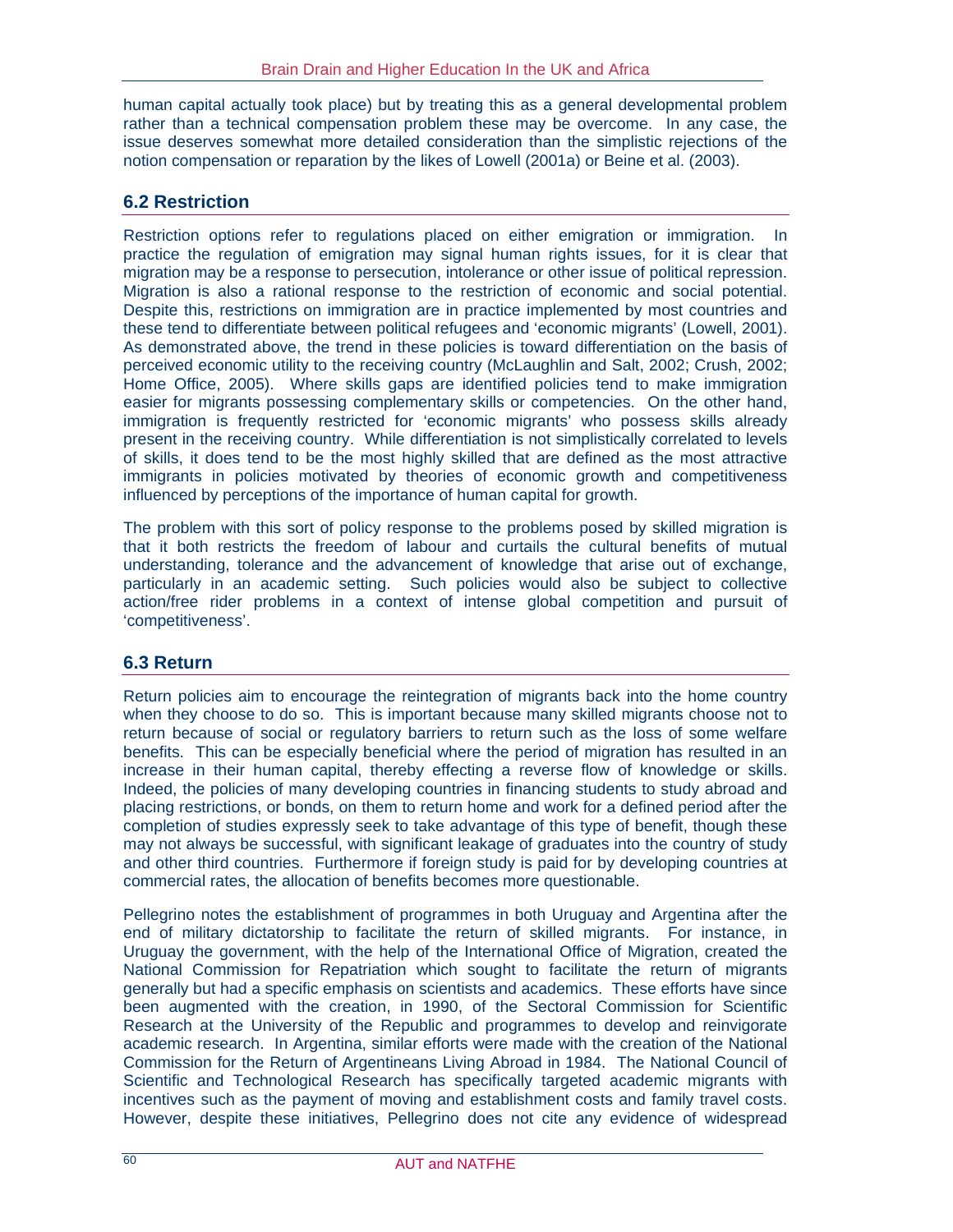success and with regard to Argentina, reports that "the response was rather limited, and a notable percentage of those who returned did not achieve adequate placement so emigrated once again" (Mendoza, quoted in Pellegrino, 2002).

Lowell (2001) highlights the Return of Qualified African Nationals (RQAN) programme, which "aims to develop a country's economy by seeking persons who are highly trained and qualified either to return or find positions in each country that will benefit from that person's training". The programme is used by ten African governments including Angola, Cape Verde, Ethiopia, Ghana, Guinea Bissau, Kenya, Uganda, Zambia and Zimbabwe. The RQAN project will provide some services to returnees such as the payment of return airfares, shipment of personal effects, financing of some professional equipment expenses and some settling in expenses. There is also a low interest loan available to facilitate business startups. Between 1983 and 1999 the programme achieved an average return rate of around 100 per year.

In Taiwan, the National Youth Commission has been established to facilitate the return of skilled migrants. The commission acts as an 'information clearing house' for academics. Korea has also attempted to persuade skilled migrants to return through investment in the Korean Institute for Science and Technology, within which returnees are offered a great deal of managerial and research autonomy. Both Korea and Taiwan have attempted to recruit older professionals and academics using internationally competitive salaries, enhanced working conditions, help with childcare and housing and through the use of visiting professor schemes for those unsure about a permanent return. There is some evidence to suggest that these approaches have worked, at least in the Korean case, where return rates for scientists with doctorates from the US jumping from 16% in the 1960s to around 60% in the 1980s (UNDP, 2001). However, it should also be noted that the Korean economy and technology structure grew sharply during this period. This is both a direct and indirect causal factor in motivating return as it enabled the Korean government to invest significantly in the research and higher education system (Meyer and Brown, 1999).

## **6.4 Resourcing/Diaspora Policies**

Lowell (2001) identifies two types of diaspora policy: those aimed at promoting technology/knowledge transfer and those aimed at promoting financial transfers in the form of more or less managed remittance flows.

The essence of policies designed to promote technology transfer is a shift in perception from seeing skilled migration not merely as a human capital loss but also a potential source of gain. This is particularly so in a context where the full benefit of skilled researchers cannot be harnessed in the home country due to a lack of research infrastructure, funding and sociocognitive networks and research clusters (Meyer and Brown, 1999). Such policies typically foster linkages between skilled migrants abroad and the home country to develop student exchanges, collaborative research projects or short-term home visits to engage in teaching or consultancy. Brown estimates that around forty-one such network organisations were established during the 1990s (Brown, 2000). Meyer and Brown (1999) identify networks operating in Argentina, Assam, China, Columbia, El Salvador, France, India, Iran, Ireland, Japan, Kenya, Korea, Kenya, Morocco, Nigeria, Norway, Pakistan, Palestine, Peru, Phillipines, Poland, Romania, South Africa, Thailand, Tunisia, Uruguay and Venezuela, with many countries operating multiple programmes. In addition, there are also regional networks such as the Asociation Lattino-americaine de Scientifiques (Latin American Association of Scientists) (ALAS) and the Network of Arab Scientists and Technologists Abroad (ASTA). In recent years, South Africa has also established the South African Network of Skills Abroad (SANSA) (Meyer and Brown, 1999; Kaplan, Meyer and Brown, 1999; Kaplan and Meyer, 1998), which by the turn of the century had nearly two thousand members, spread among 57 countries and 5 continents, 34.3% of whom had Doctoral level qualifications (Brown, Kaplan and Meyer, 2000).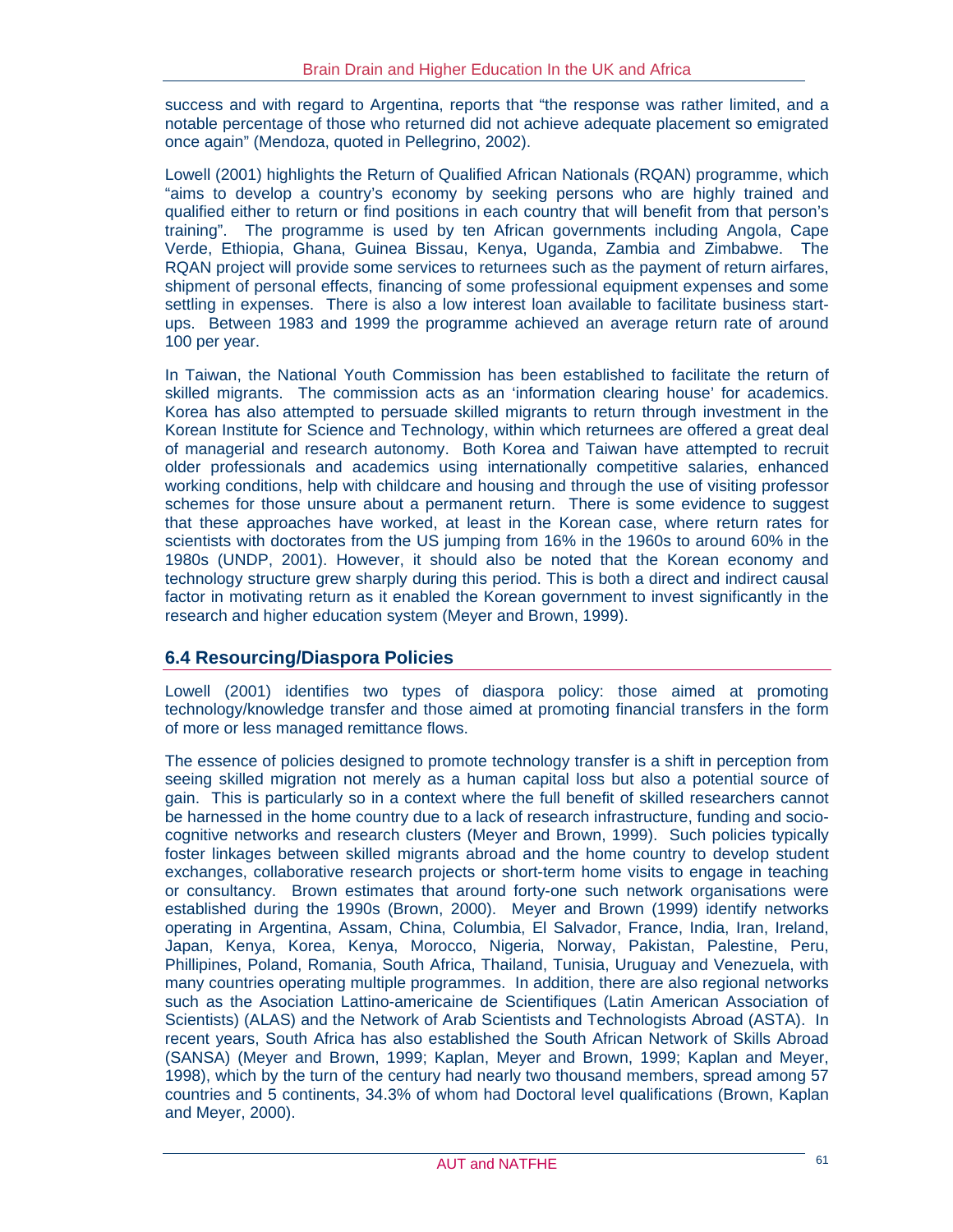The United Nations Development Programme (UNDP) operates the Transfer of Knowledge Through Expatriate Nationals (TOKTEN) programme which seeks to promote short-term return of skilled migrants to their country of origin. The TOKTEN programme operates a large number of countries including China, India, Nepal, Pakistan, Syria, Palestine, the Philippines, Turkey, the Lebanon and Vietnam. The Economic Commission for Africa is also developing an Afrtican Diaspora Databse to provide a clearinghouse for African experts and act as a source of technical skills for development on the continent (UNECA, 1999).

Logan argues that one of the crucial factors in the establishment of diaspora networks like TOKTEN is the exploitation of social and cultural linkages between the diaspora and the home country in terms of generating a high degree of commitment to the aims of the project.

The advantages of the TOKTEN approach are that it is built on "cultural affinity" (experts are sent only to their home countries), it is on a volunteer basis, and it allows experts to contribute to the development of their home countries without having to make difficult choices over lifestyles, legal residency, and citizenship (Logan, 1990).

A second type of diaspora policy is based on increasing the volume and effectiveness of financial transfers. At one end of the spectrum compulsory remittance schemes can be seen as a reparation policy (see above) rather than remittance policy. However several governments have adopted 'softer' policies to encourage saving in the home country such as government backed development bonds or preferential savings schemes (with favourable interest rates). Several countries, including India, Pakistan, Bangladesh and Korea have instituted foreign currency accounts, some with preferential interest rates. Other countries, like Sri Lanka have instituted specialist accounts but the interest rate has been kept slightly below international comparators. India, Pakistan and Bangladesh also use government bonds denominated in foreign currencies to stimulate remittances from workers abroad (Puri and Ritzema, 1999). Such schemes are not only important because they may stimulate remittances however. They are also important in helping to channel remittances into productive investment rather than consumption of imports, thereby helping to rectify institutional and capacity weaknesses that may have spurred migration in the first place. They can thus overcome market failures in terms of access to credit and information (Taylor, 1999).

Chikeze (2001) documents an interesting example of a disapora network which also facilitated financial resource transfers from the Somali diaspora in the UK and across the world to establish a University in Somalia. The example is thus worth quoting at length:

"The development of the University of Hargeisa in Somaliland was a project spearheaded by the UK Somali community from that region. Against all odds and to much national and international acclaim, the newly developed University of Hargeisa (UoH) in Somaliland opened its doors in 2000 to the first batch of access course students in preparation for a full start in September 2000. Initiated in mid-1997, this effort united Somalis in Somaliland itself with Somalis in the diaspora as far-flung as Australia, Sweden, Kuwait, the United States, and Britain. The project enjoyed support by the government of Somaliland, a territory still without international recognition. A steering committee in London that combined Somali expertise and leadership with British know-how and experience worked in close collaboration with an interim council in Somaliland. Local businesses in Somaliland took full responsibility for rehabilitating the government-donated dilapidated old-school building that was in fact home to over 500 returned Somali refugees. Somalis in Sweden provided 750 chairs and tables; Kuwait-based Somalis sent computers. In the project's second year, the Somaliland Forum, a cyberspacebased global network of Somalis formed taskforces to tackle specific elements, raised money, maintained email groups, and hosted real-time e-conferences.

The steering committee in London consulted back and forth with the interim council in Somaliland - made up of elders, government ministers in formal and personal capacities, local business people, and local mayors - to identify the priority academic areas to receive immediate attention based on local needs. The steering committee drew on its expertise to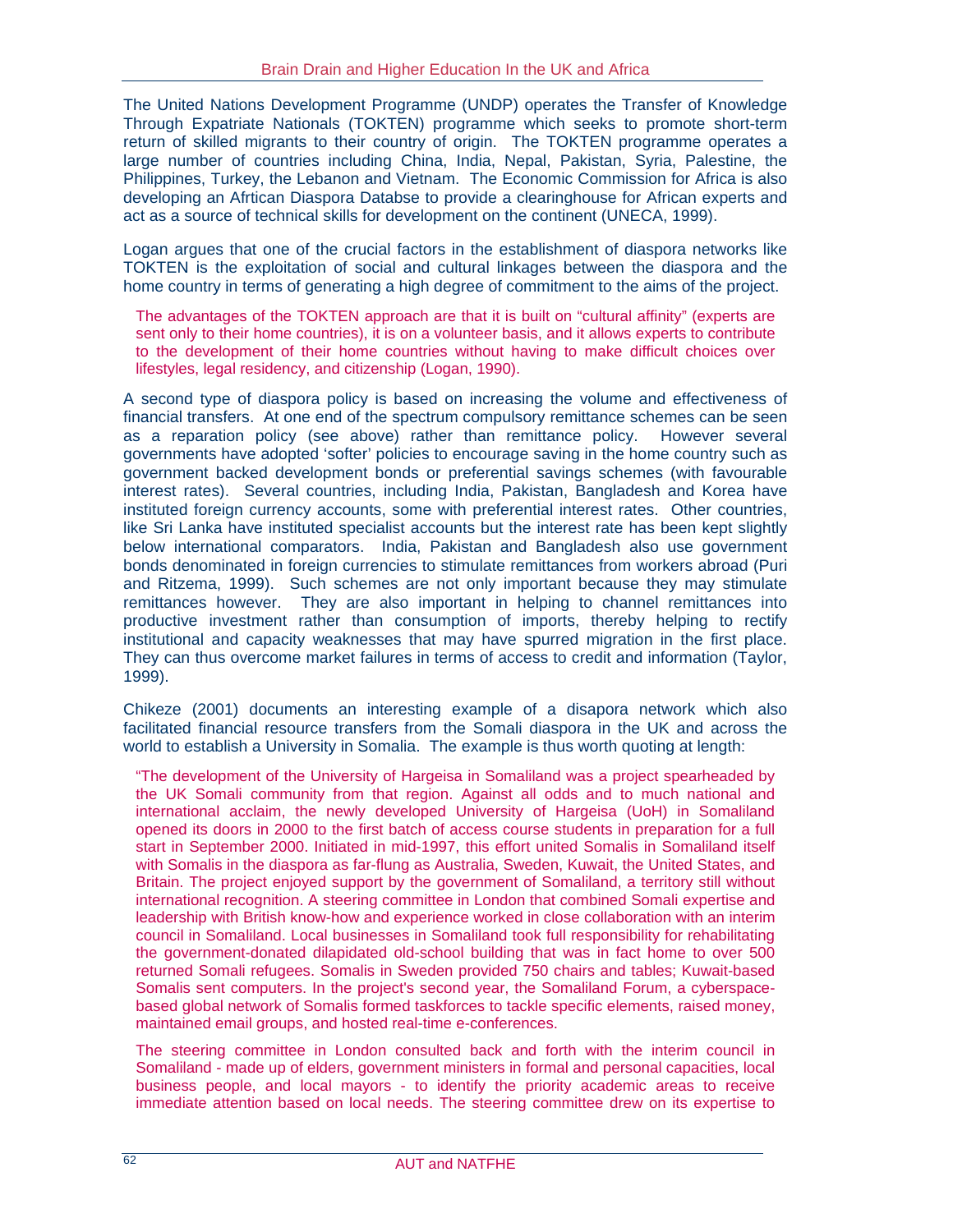write a curriculum for these academic areas, a charter for the university and the business plan.

UoH threw a brain drain into sharp reverse. One-third of the students on the access course returned from the Gulf, the UK and Canada to attend. High school students who would either have had to leave Somaliland to pursue further studies or drop out now have the option to stay. The university's first vice chancellor, an eminent Somali scientist who worked in Canada for a number of years, took up post to work pro bono to oversee UoH's crucial first few years." Chikeze (2001).

#### **6.5 Recruitment**

The spread of competitive recruitment policies as a response to the brain drain on the part of both developed and developing countries has already been noted. However, it is worth noting that these policies require the use of resources which naturally disadvantages developing countries. On the other hand, an alternative approach is to regulate recruitment activities through placing restrictions on the activities of private sector recruitment agencies. It is these agencies that are often identified with some of the most exploitative practices such as charging high registration or administrative fees or requiring migrants to work for free a period after immigration (Lowell and Findlay, 2001). The International Labour Organisation has promoted the regulation of these agencies as a means of protecting the most vulnerable migrants (ILO, 1997). Other measures might involve the regulation of government activities in competing for migrant labour. For instance, The Commonwealth has established a Protocol on Teacher Recruitment "to ensure that the process of teacher recruitment between Commonwealth countries occurs in a manner that is beneficial to all parties concerned" (Sives et al., 2004) and the UK Department of Health has instituted *Guidelines on the International Recruitment of Nurses* and *Code for International Recruitment of Healthcare Professionals* (UK DoH, 2004). While the evidence of reductions in recruitment is ambiguous (Buchan, 2002), such protocols, if adequately scrutinised, might present a means of managing some of the negative effects of competitive brain drain.

Lowell and Findlay (2001) suggest that the General Agreement on Trade in Services (GATS) may offer one avenue for the effective multilateral regulation of international recruitment. However, as other research (AUT, 2002; Nunn, 2002) $^8$  has shown the GATS may also act as a lever for the increased commercialisation of higher education on a global scale, with the effect of reducing the power of organised labour and collective bargaining with potential to make recruitment and human resources policies in universities even more competitive and less regulated. Further, by advancing the commercial education agenda there may be increased focus on selling education to developing countries (see Brown, 2005) than providing education as a developmental, social and public good. The prospect of education bought solely as an input to economic growth raises profound questions for cultural and social reproduction and learning, and cultural imperialism.

#### **6.6 Retention**

 $\overline{a}$ 

From a trade union perspective retention policies are by far the most desirable. Such policies address the core push factors. They include addressing issues of poor quality governance, political repression and equitable economic development for cohesive societies. In the specific case of academics and researchers these policies include investing in research and teaching infrastructure, expanding the HE system and promoting academic freedom. Measures also include addressing pay and terms and conditions differentials, workers rights and strengthening the power of collective representation and bargaining

<sup>&</sup>lt;sup>8</sup> See also http://www.bc.edu/bc\_org/avp/soe/cihe/inhea/pubs\_theme/GATS\_Education.htm for a comprehensive bibliography on the impact of GATS on HE.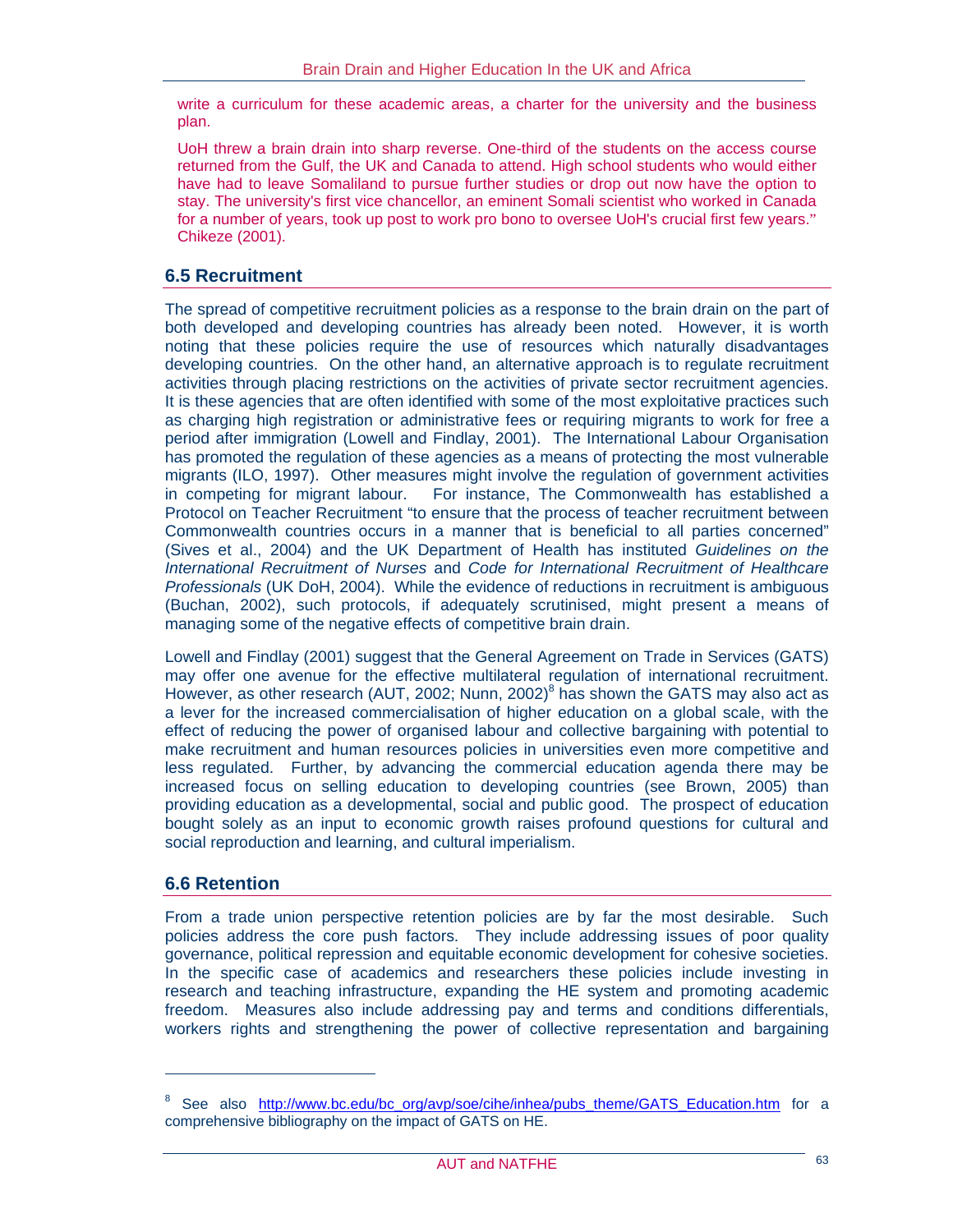through strengthening trade unions. For instance Logan (2000) argues that for the importance of "institutional personnel reform to address entry-level conditions of service (this must proceed beyond salary remediation to include, for example, benefits for household dependents, academic freedom (depoliticized academic environment), and a clearly defined and transparent structure of reward for merit)". The ICFTU also suggest investment in key services and infrastructure, the promotion of workers' rights and better salaries and terms and conditions in developing countries would protect against the more damaging impacts of skilled migration (ICFTU, 2004b). Effective enforcement of existing charters and declarations of rights for migrant and all workers would also be useful in retaining skilled workers in developing countries.

Global policies to generate development may not be sufficient to offset the impact of brain drain factors. Indeed, there is considerable and building evidence that they will not meet the less ambitious MDGs (Sachs, 2005; World Bank, 2004a). Moreover, by defining the 'problem' almost exclusively in terms of helping only the most poor developing nations with regard to quite narrow measures of absolute poverty, global development policies may actually be further embedding the conditions in which the Brain Drain will accelerate. This is because skilled migration tends to be from countries with a given level of development to enable a relatively successful education system. Skilled migration then acts as one potential barrier to moving beyond a given level of development. It may also accelerate if development stalls, or in even short periods of recession. In an environment where international competition for key skills is likely to increase, there is a need to revisit the dominant development paradigm, particularly with regard to replacing the focus on absolute poverty to one of equality, between and within states.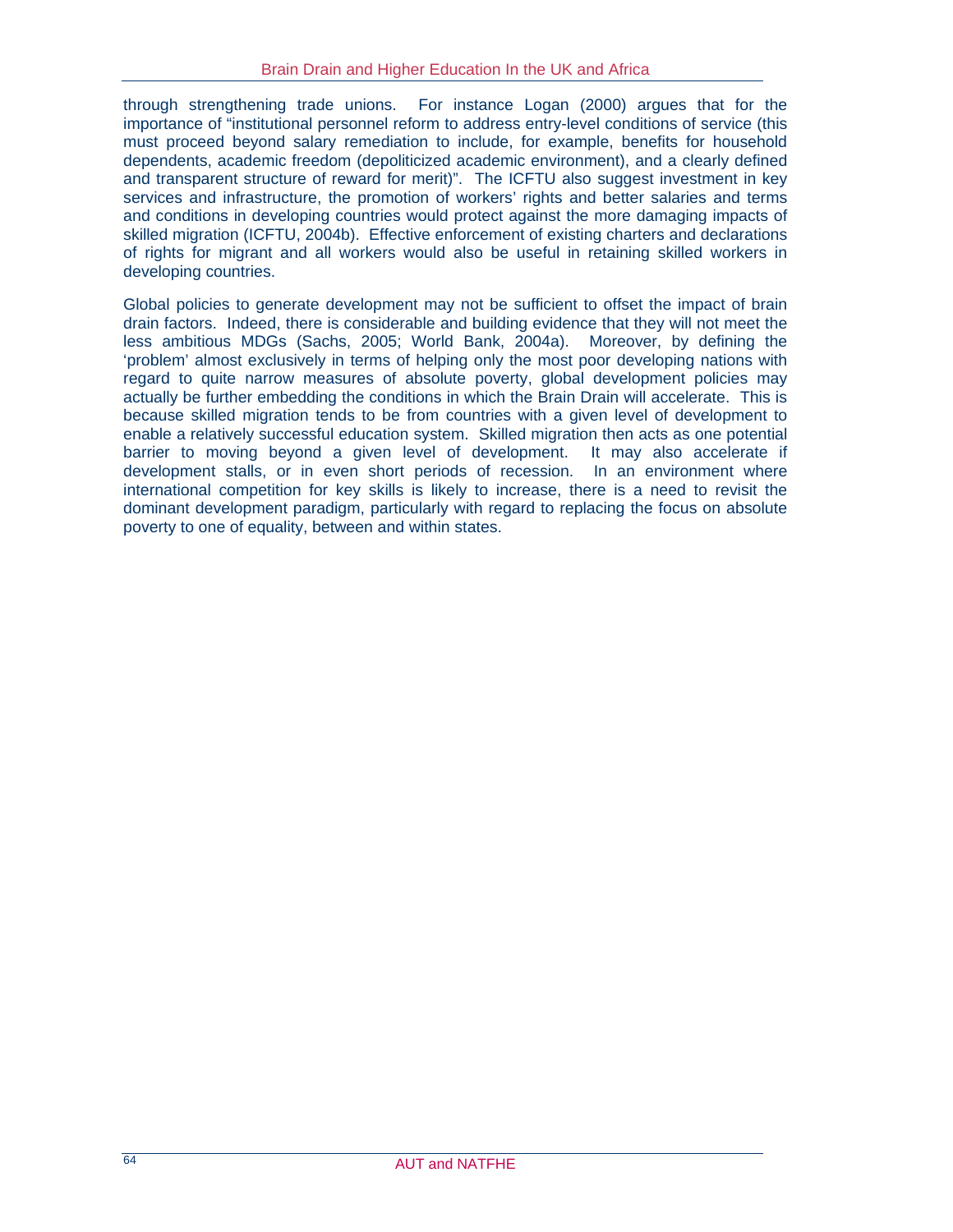## **7. Suggestions for AUT/NATFHE Action Points**

This section does not include recommendations as such. Rather, the discussion below suggests different areas in which AUT and NATFHE may want to develop policy and suggests some action points to take forward.

#### **7.1 Promote Development, Poverty and Inequality Reduction**

AUT/NATFHE may wish to promote the retention of skilled workers including academics and researchers in developing countries through advocating appropriate development in the developing world. In doing so, AUT/NATFHE may wish to give thought to the most appropriate model of development including a reconsideration of 'poverty reduction' and whether there is a greater role for equality within and between states. In any event, AUT/NATFHE may wish to highlight the benefits of increased spending on education and particularly on higher education. This may include supporting the recent Commission for Africa (established and Chaired by Tony Blair) recommendation that the international community should commit additional development assistance to the task of developing capacity in research, technology and higher education institutions in Africa (Commission for Africa, 2005: 130-1). AUT/NATFHE may also wish to promote the role of teachers and academic trade unions in securing and upholding quality in educational provision, both in the UK and in the developing world. This may include strengthening engagement with international discussions on regulation and standardisation.

**Action Point: Lobby the UK government directly and foreign governments and development institutions through Education International to increase resources and emphasis on development, poverty and inequality reduction.** 

#### **7.2 Promote the Development of Protocols on International Recruitment**

Consider the development of protocols to regulate international recruitment practises in line with other sectors. The focus of these should not be to limit migration, but to regulate the manner in which academics are recruited and to balance the rights of individuals to migrate with the needs of education systems in developing countries.

Protocols need to recognise the clear benefits which accrue to developed countries from international recruitment along with the potentially negative impact on developing countries' capacity to develop. They must therefore provide developing countries with recourse to internationally mediated agreements which recognise the rights and responsibilities of both sending and receiving countries. Receiving countries also need to recognise their obligations in depriving other countries of scarce resources, and this should be reflected in those agreements.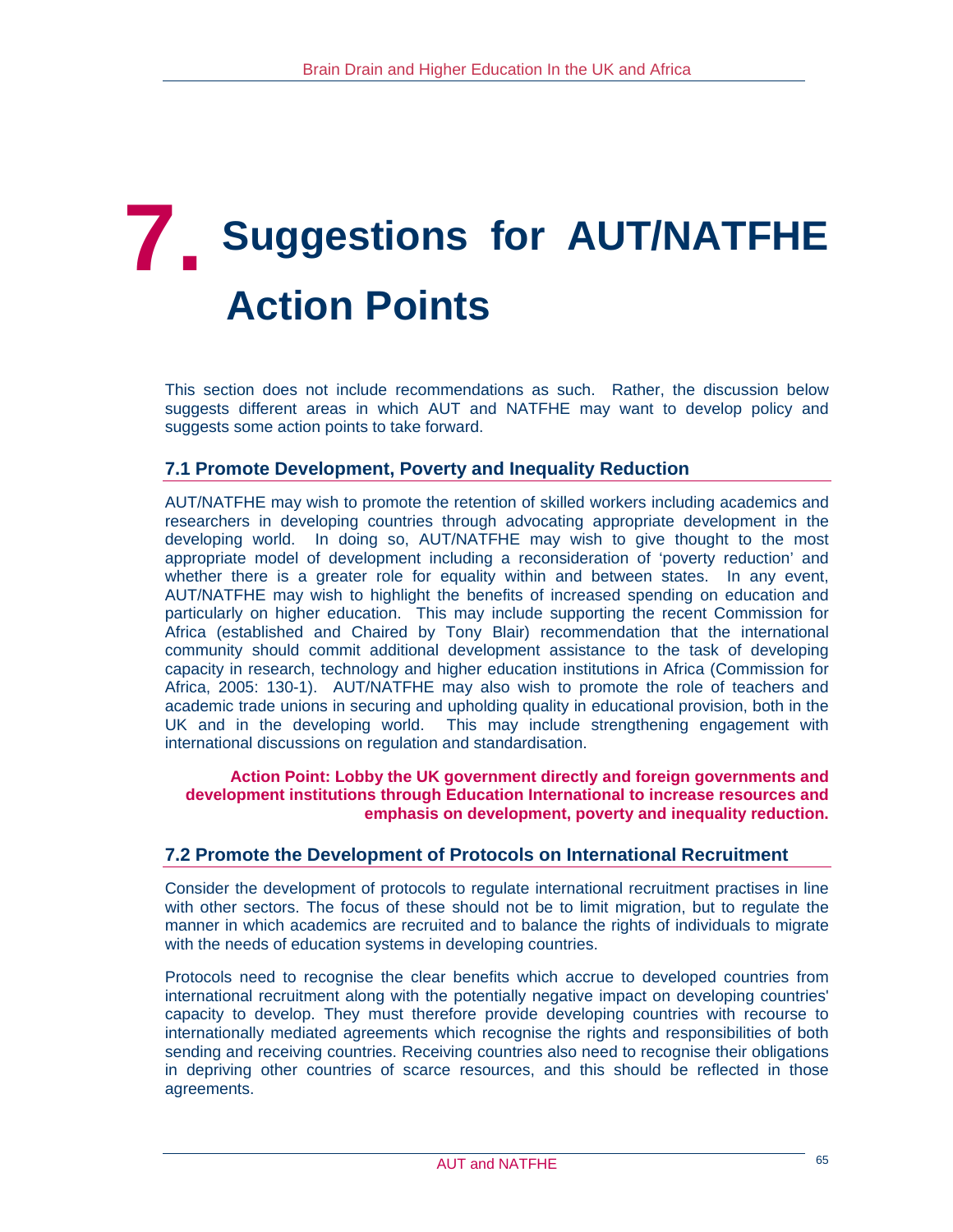Discussion on such protocols could centre on a number of factors, for example the need to protect academics who migrate to the UK, minimum acceptable standards of treatment and ensuring that foreign nationals are fully protected and treated equally to domestic labour. Such protocols could also be used to facilitate the return to home countries where individuals wish to do this. They would need to include the necessary employment, social and social security provisions.

Protocols might also provide an opportunity for leverage with employers and developed country governments to establish mechanisms to ensure that developing countries draw the maximum possible benefit from skilled migration. This would include technology and knowledge transfer, exchanges and access to partnerships and research networks as well as establishing (voluntary) efficient and development orientated remittance schemes (see 7.4).

**Action Point: Discuss the implications and feasibility of such protocols with development institutions and Education International. Discuss the feasibility of adopting minimum standards for international recruitment with UCEA and HEIs".**

#### **7.3 Promote Debate on Potential Compensatory Mechanisms**

While some migration experts dismiss the idea of reparations or compensation, they tend to do so from the point of view of a direct tax on labour. However, a more developmentally focused compensatory system which merely acknowledges the resource transfer involved in high skilled migration may overcome many of their cited objections. These resource flows might be particularly targeted at education investment, offsetting some of the loss. Clearly any proposed structure would require substantial further research but promoting debate on the introduction of a compensatory mechanism may raise the profile of brain drain issues in a positive and policy-focused manner, helping it to move away from the sensationalist and anecdotal style that has accompanied media stories of the Brain Drain.

**Action Point: Promote debate on the benefits/costs and possible structures for a multilateral human capital loss compensation facility within national, European and global fora including trade union and inter-governmental networks.** 

#### **7.4 Accentuate Potential Beneficial Impacts of Skilled Migration**

There are a number of ways in which the potential beneficial elements of the Brain Drain might be facilitated and accentuated:

- Promote the information and opportunities for the return of skilled migrants after a period of time. Linkages with the International Office of Migration in the UK, which operates a webbased database of opportunities as part of a re-integration project could be developed. Linkages with the various UN programmes for temporary return might also be established.
- Student and staff exchanges between universities in the UK and in the developing world to promote two-way knowledge transfer. Purposefully designed structures should be developed for these exchanges to ensure that knowledge and skills sharing is maximised.
- Encouraging HEIs to allow the non-commercial licensing of teaching materials. MIT's OpenCourseWare might be used as a model for this. However, HEIs might also be encouraged to develop a shared resource for HE teachers and researchers. Links might also be made to publishers around access to online journal subscriptions.
- Encouraging HEIs to develop non-commercial partnerships with HEIs in the developing world to facilitate exchanges and knowledge sharing.
- Promote joint research networks to allow researchers in the developing world access to research facilities. This would be a two-way exchange with HEIs benefiting from the skills and potential of researchers in the developing world without having to compete for their skills on an international market.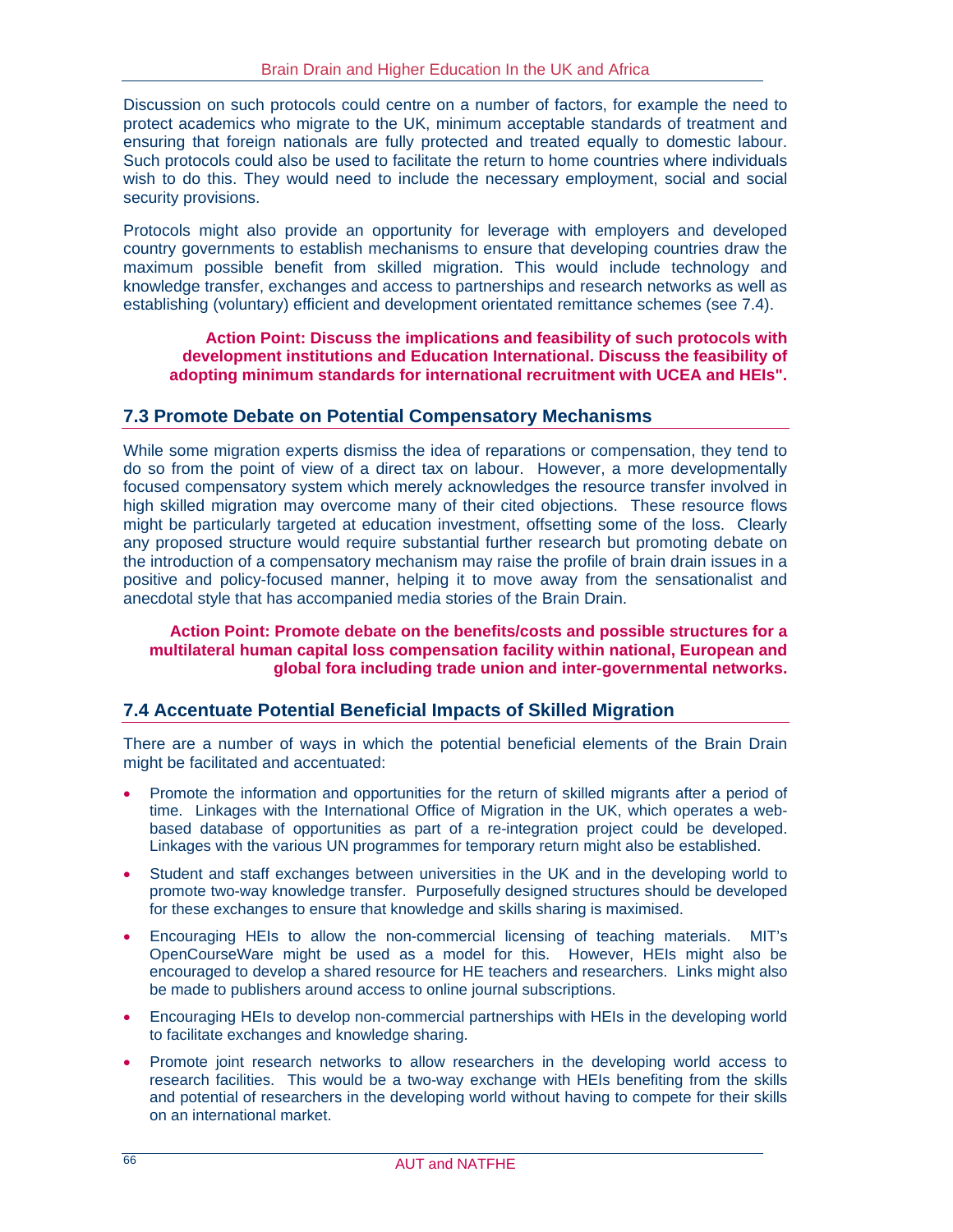- Support the development of diaspora networks by promoting online registers of academics from developing countries. This might act as a clearing-house for skills in a similar way to the UNDP's TOKTEN programme.
- Encourage academic staff to volunteer for beneficial projects overseas, for instance through VSO.

Each of these approaches will require different actions. However in the main they will involve AUT/NATFHE lobbying government and employers to adopt these or similar proposals.

#### **Action Point: Lobby government (DfES/DfID/HM Treasury) to adopt some, all or similar proposals to those set out above.**

#### **7.5 Protect Core Labour Standards, Trade Union Rights and Academic Freedom**

At the heart of much of the Brain Drain debate lies the central challenge for trade unions: protecting the rights and advancing the interests of labour. The globalisation of labour markets, whether by capital or labour mobility, raises significant questions for the future of collective organisation. This is because the globalisation of labour markets has in many industries been associated with increasing competition between nationally and sub-nationally organised labour for scarce investment. The result, while often over-played (not least by employers), has been the much publicised 'race to the bottom' in terms of wages, employment conditions, labour and investment regulations. It is important that competition for scarce and valued but segmented parts of the global labour force does not also create damaging social 'externalities'. As such, a core element of protecting the interests of far off societies is protecting Core Labour Standards, trade union, employment and socio-economic rights at home. In addition, the special nature of academic labour and the specific 'push' factors associated with it in terms of international migration, mean that protecting academic freedom is also important.

As such AUT/NATFHE will need to renew their efforts to support the international trade union campaign to gain universal recognition of the International Labour Organisation's eight Fundamental Conventions including on:

- Freedom of Association (Conventions 87 and 98).
- The Abolition of Forced Labour (Conventions 29 and 105).
- Equality (Conventions 111 and 100).
- The Elimination of Child Labour (Conventions 138 and 182).

DfID (2004) has recently endorsed the view that respect for core labour standards is essential for poverty reduction. However, work remains to secure full UK government commitment to upholding and promoting these standards in developing countries and AUT/NATFHE may wish to work with the TUC to achieve this. Work also remains to ensure that these core labour standards take full legal precedence over other international agreements on trade and investment rules.

In addition to core labour standards, this research has revealed the importance of rights associated with academic labour such as autonomy in research, publishing and teaching. The Universal Declaration on Human Rights (UN, 1948) and the UNESCO recommendations *Concerning the Rights of Higher Education Personnel* (1997) Against Discrimination in Teaching (1960; 1962), On Education for International Understanding and Cooperation and Peace and Education relating to Human Rights and Fundamental Freedoms (1974) and On the Status of Scientific Researchers (1974).

**Action Point: Lobby government (DfES/DfID/HM Treasury/DTI) to more vigorously promote universal respect and upholding of core labour standards and Academic**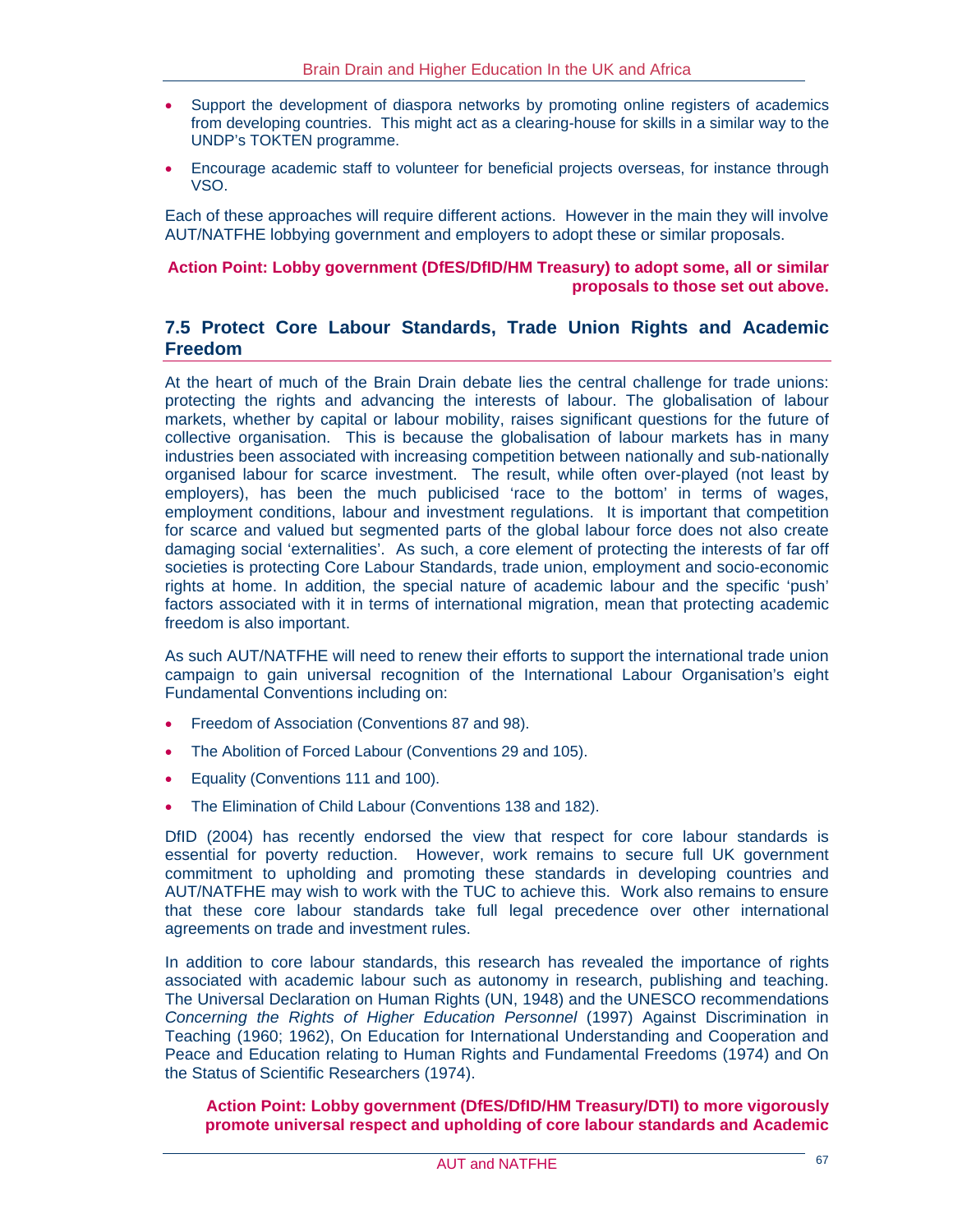#### **Freedom and to support the inclusion of the Fundamental Conventions within bilateral and multilateral (including in the WTO) trade and investment agreements.**

#### **Action Point: Lobby government and work through Education International to secure universal application and respect for academic freedom as a fundamental human right.**

There will be a need also to work more closely with academic trade unions in the developing world. One means of doing so might be to facilitate trade union exchanges or to develop 'membership passports' or reciprocal recognition agreements, especially where academic trade unions in the developing world were able to retain the subscriptions of migrant workers in order to prevent organised labour from also losing from Brain Drain effects.

#### **Action Point: Strengthen international linkages with academic trade unions in the developing world and work to support trade union organising in the developing world, including through mutual recognition agreements.**

AUT/NATFHE may also give thought to developing universal welcome packs including advice on settling in the UK, points of contact for information, summaries of employment and academic rights, information about trade union recognition agreements and diaspora networks, remittance schemes and student/staff exchange programmes so that incoming migrants have the information available to them to promote beneficial feed-back effects if they are so motivated. These could be modelled on the TUC's (2002) *Migrant Workers – A TUC Guide* but adapted to give HE-specific information. This may also include details of the DfID research on providers and links to www.sendmoneyhome.org.

#### **Action Point: Develop Information Resources for foreign nationals working in HE in the UK.**

#### **7.6 Promote Debate and Awareness of the 'Brain Drain'**

A key area of policy development for AUT/NATFHE is the promotion of awareness and debate on the Brain Drain and its potential impact on development. This will involve work with members in the UK and with international partners, such as Education International, and trade unions in the developing world.

#### **Action Point: Organise a major conference to promote awareness among members and partners of the Brain Drain and its impact on the development potential of developing countries.**

**Action Point: Develop and distribute materials for members promoting awareness of the Brain Drain and its impact on the development potential of developing countries and including guidance on what members and Local Associations/Branches can do.**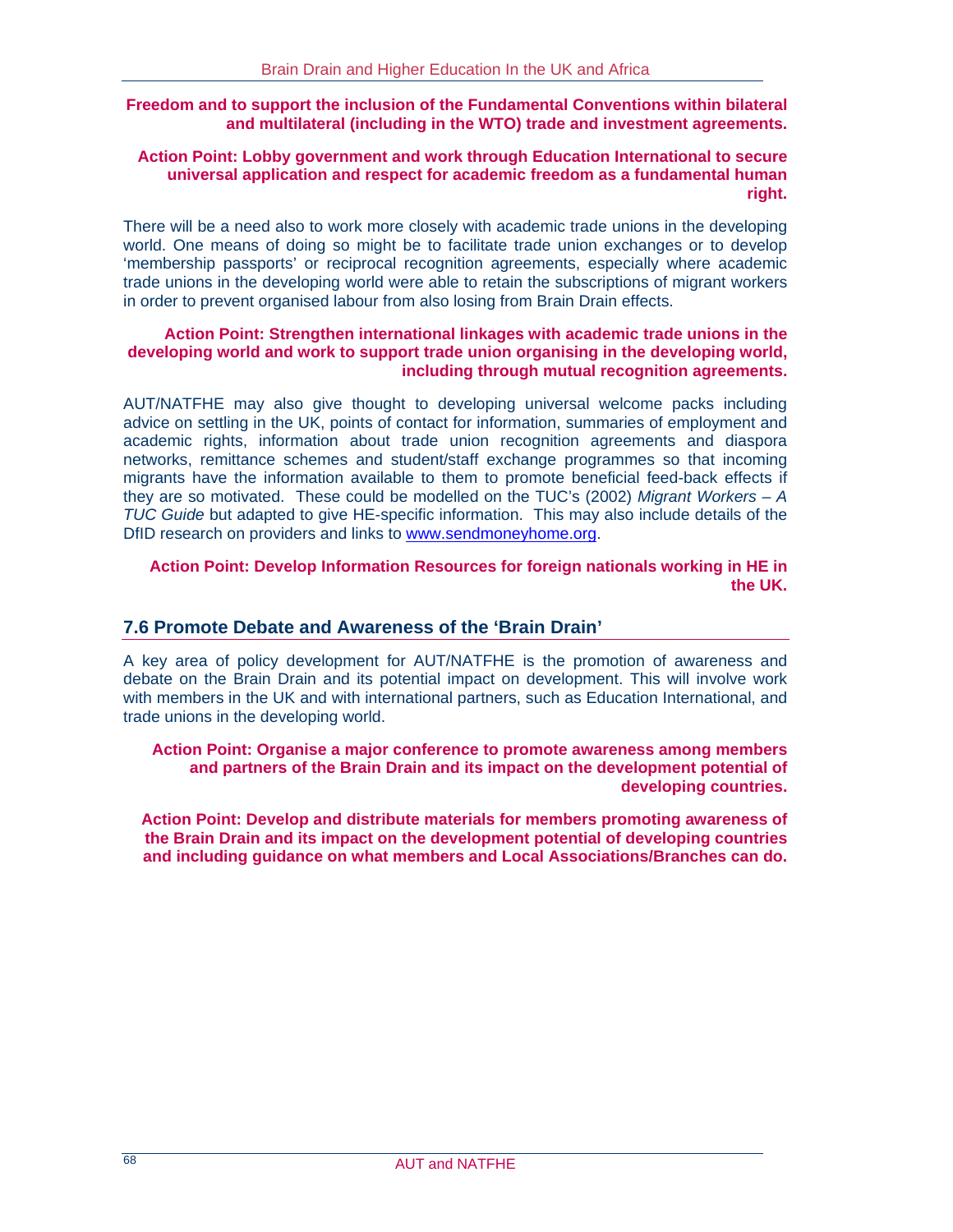# **8. References**

Adams, Richard (2003), "International Migration, Remittances, and the Brain Drain: A Study of 24 Labor-Exporting Countries", *Policy Research Working Paper* 3069. World Bank, Washington, D.C.

Agbo, Seth (2003), *Myths and Realities of Higher Education as a Vehicle for Nation Building in Developing Countries: The Culture of the University and the New African Diaspora*, Paper to 2nd Global conference titled: The Idea of Education, Mansfield College, Oxford (4-5, July).

Ainley, Patrick (2001), "The Learning Society Revisited", *Information for Social Justice*, 14 (Winter).

Aoki, Aya; Bruns, Barbara; Drabble, Michael; Marope, Mmantsetsa; Mingat, Alain; Moock, Peter; Murphy, Patrick; Paci, Pierella; Patrinos, Harry; Jee-Peng Tan, Thomas, Christopher; Winter, Carolyn; and Yang; Hongyu (2003), "Education", Chapter 19, World Bank, *PRSP Sourcebook*, Washington D.C: World Bank .

Association of University Teachers (2004), *The unequal academy – UK academic staff 1995–96 to 2002–03*, London: AUT.

Association of University Teachers (2002), *The General Agreement on Trade in Services: An Impact Assessment for Higher Education in the UK*. London: Association of University Teachers, UK.

Barka, Lalla Ben (2000), *Statement to the Regional Conference on Brain Drain and Capacity Building in Africa*, Addis Ababa (22-24 February).

BBC (2001), "African Teachers Rescue London Schools", (2 February), http://news.bbc.co.uk/1/hi/education/1144758.stm.

BBC (2001a), "UK Behind SA Brain Drain", (16 February), http://news.bbc.co.uk/1/hi/world/africa/1173620.stm.

Beine, Michel; Docquier, Frederick and Rappoport, Hillel (2003), *Brain Drain and LDC's Growth: Winners and Losers*, Institute for the Study of Labour, Bonn, Discussion Paper: 819.

Bellafante, Dwight (2004), "University Subsidy Secure", *Jamaica Observer*.

Bhagwati, Jagdish (1982), "Introduction", *Journal of Public Economics*, 18: 3 (August).

Bhagwati, Jagdish and Hamada, Koichi (1982), "Tax Policy in the Presence of Emigration", *Journal of Public Economics*, 18: 3 (August).

Bhagwati, Jagdish and Hamada, Koichi (1973), "The Brain Drain, International Integration of Markets for Professionals and Unemployment", *Journal of Development Economics,* 1.

Bhorat, Haroon; Meyer, Jean Baptiste; Mlatshui, Cecil (2002), "Skilled Labour Migration from Developing Countries: South Africa Study Report", ILO, *International Migration Papers*, 56.

Blair, Robert and Jordan, Josephine (1994), *Staff Loss and Retention at Selected African Universities: A Synthesis Report*, AFTHR Technical Note 18, Washington DC: World Bank.

Brown, Gordon (2005), Speech to the Academy of Social Science, Beijing, (21 February).

Brown, Mercy (2000), "Using the Intellectual Diaspora to reverse the Brain Drain: Some useful examples", UNECA et al., *Brain Drain and Capacity Building in Africa*, Addis-Ababa: UNECA.

Brown, M Van Standon (1998), *Response to the Brain Drain Phenomenon:The South African Network of Skills Abroad*, July 1998

Brown, Mercy; Kaplan, Dave and Meyer, Jean-Baptiste (2000), "SANSA: A promising linkage with the diaspora", *The Graduate*, HRSC.

Buchan, James (2002), *International recruitment of nurses: United Kingdom case study*, London: Royal College of Nursing.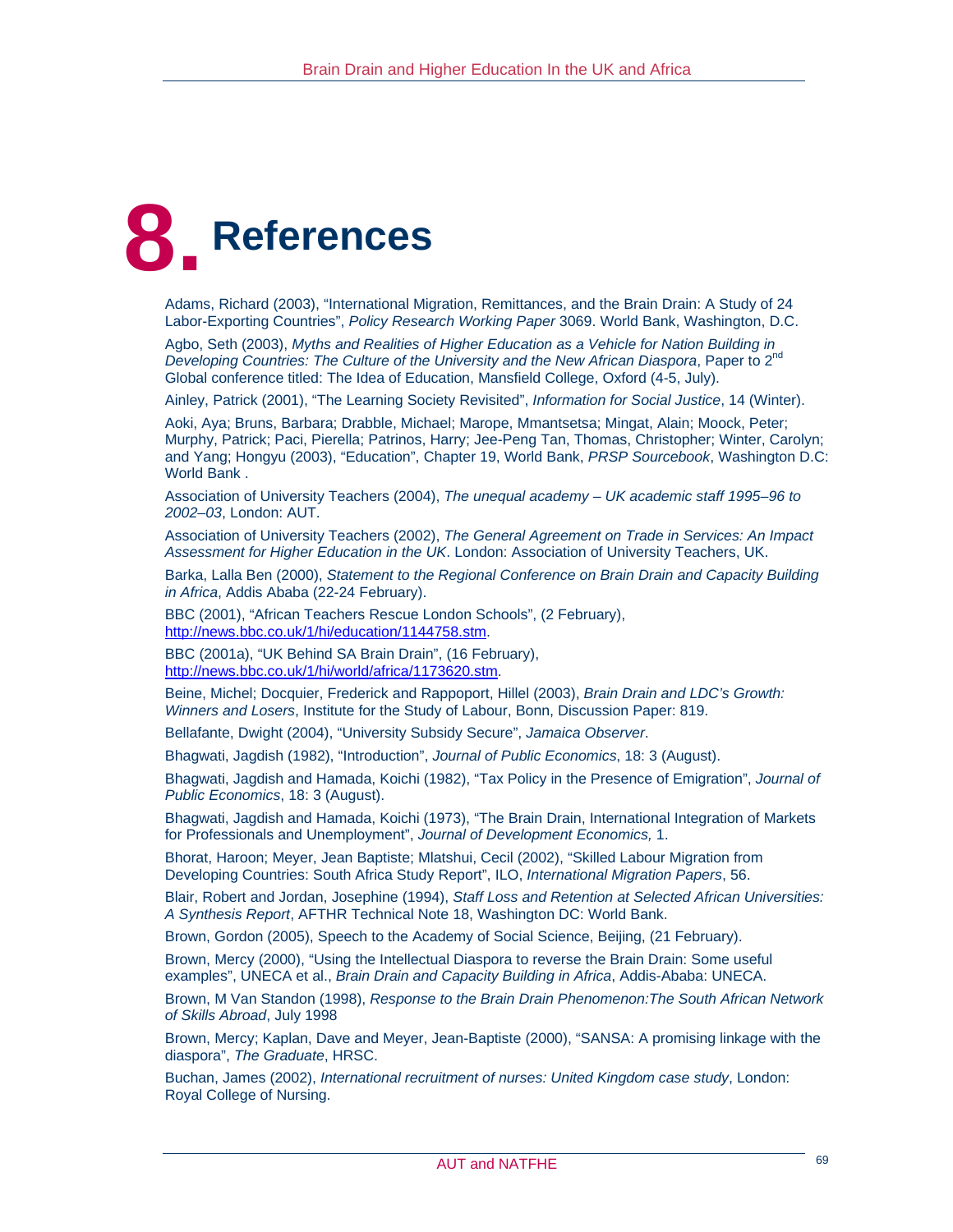Cardoso, F.H. (1972) 'Dependency and Development in Latin America' *New Left Review,* 74 (July/August).

Carrington, William and Detragiache, Enrica (1998), *How Big is the Brain Drain?*, IMF Working Paper, (WP/98/102), Washington D.C: IMF.

Chikeze, Chukwu-Emeka (2001), *Supporting Africa's regional integration: The African diaspora prototype pan-Africanists or parochial village-aiders?* Draft discussion paper for the African Knowledge Networks Forum (AKNF) Addis Ababa (17 - 18 October).

Commission for Africa (2005), *Our Common Interest: Report of the Commission for Africa*, London: DfID.

(EU) Commission of the European Communities (CEC) (2003c), *European Competitiveness Report 2003*, Commission Staff Working Document, SEC (2003)1299, Brussels: CEC, (12.11.2003).

Council of the European Union (2002), *Communication from the Commission to the Council and the European Parliament: Integrating migration issues in the European Union's relations with third countries*, Brussels: CEC.

Crush, Jonathan (2002), "The Global Raiders: Nationalism, Globalisation and Southern African Brain Drain", *Journal of International Affairs*, 56:1 (Fall).

Davenport, Sally (2004), "Panic and panacea: brain drain and science and technology human capital policy", *Research Policy* 33.

(UK) Department for Work and Pensions (DWP) (2003), *Full Employment in Every Region*, London: DWP (December).

DeVoretz, Don (1999), *Canada's Brain, Drain, Gain or Exchange, Research on Immigration and Integration in the Metropolis* Working Paper 99:1, Vancouver: Vancouver Centre of Excellence.

Djajic, Slobodan (1986), "International Migration, Welfare and Remittances in a Dependant Economy", *Journal of Development Economics,* 21:2 (May).

(UK) Department for International Development (2004), *Taking Action: the UK's Strategy for Taking Action on HIV and Aids in the Developing World*, London: DfID.

(UK) Department for International Development (2004a), *Poverty Reduction and Labour Standards*, London: DfID.

(UK) Department for International Development (2004b), *Sending Money Home? A Survey of Remittance Products and Services in the UK*, London: DfID.

(RSA) Department for Arts, Culture, Science and Technology (2002), *Strategic Plan April 2002 – March 2006*, Pretoria, RSA: DACST.

(RSA) Department for Education (1996), *Green Paper on Higher Education Transformation*, Pretoria: Department of Education.

(UK) Department of Health (2004), *Code of Practice on International Recruitment of Healthcare Professionals*, London: DoH.

(RSA) Department of Home Affairs (2004), *Immigration Act 2004, Government Gazette*, Vol. 472 Cape Town (18 October) No. 26901.

(RSA) Department of Home Affairs (1997), Draft Green Paper on Immigration, Government Gazette Vol 383, Pretoria (30 June) No. 18033.

Dustman, Christian; Fabbri, Francesca; Preston, Ian and Wadsworth, Jonathan (2003), *Labour market performance of immigrants in the UK labour market*, Online Report 05/03, London: Home Office.

Dos Santos, T. (1970) 'The Structure of Dependence' *The American Economic Review* LX (2) pp.231- 236.

Dovlo, Delanyo (2003), The Brain Drain and Retention of Health Professionals in Africa, *Report to Regional Training Conference on Improving Tertiary Education in Sub-Saharan Africa: Things That Work!*, Washington DC: World Bank.

Dzvimbo, Peter (2003), "The International Migration of Skilled Human Capital from Developing Countries", *Report to Regional Training Conference on Improving Tertiary Education in Sub-Saharan Africa: Things That Work!*, Washington DC: World Bank.

Edokat, Taffo (2000), "Effects of Brain Drain on Higher Education in Cameroon" Contribution to the Regional Conference on Brain Drain and Capacity Building in Africa, Addis Ababa (22-24 February).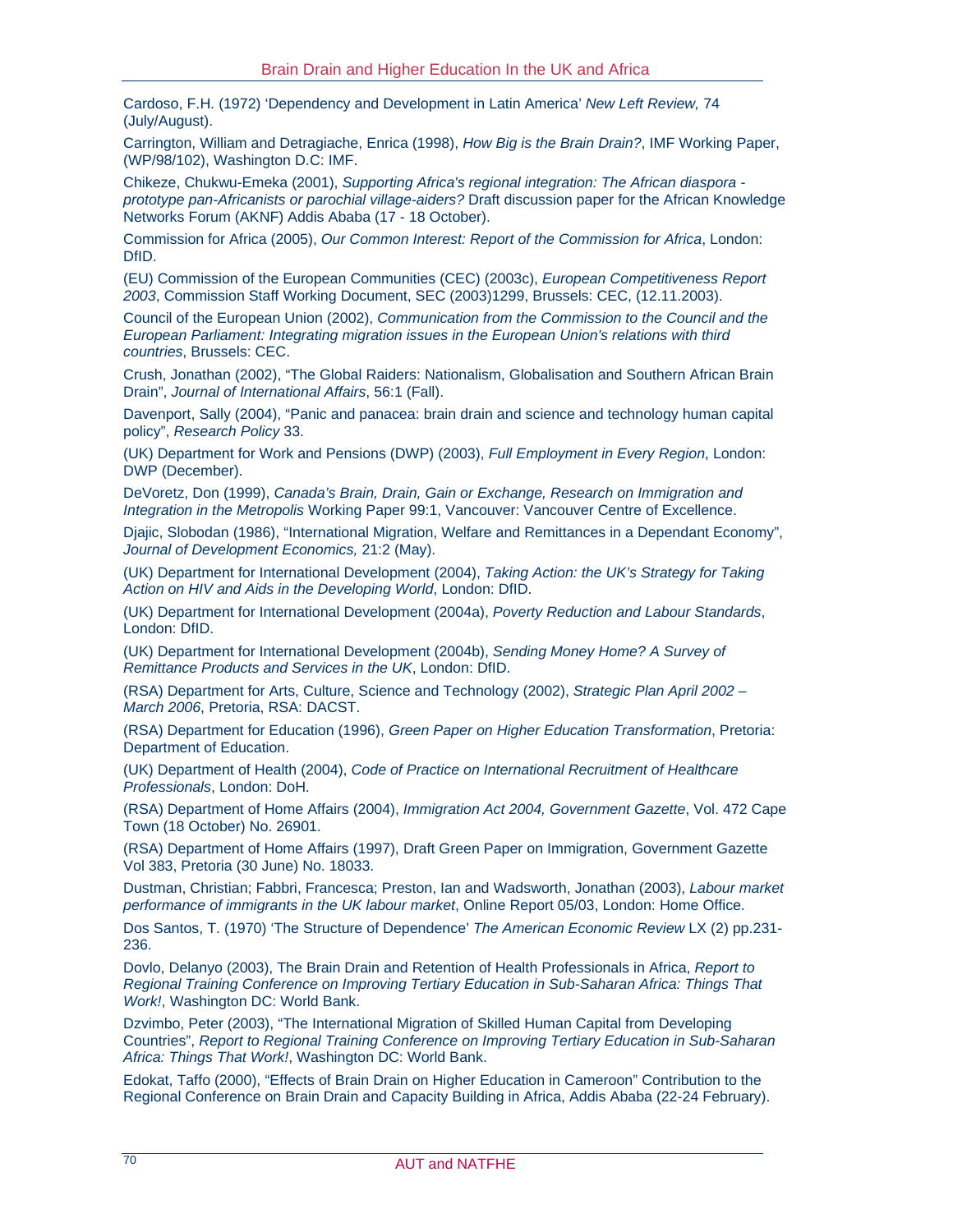El-Khawas, Mohammad A (2004), "Brain Drain: Putting Africa between a Rock and a Hard Place", *Mediterranean Quarterly*, 15:4.

European Commission (2002), *The Sixth Framework Programme in brief*, Brussels: EC.

Faini, Riccardo and Venturini, Alessandra (1993), "Trade, Aid and Migrations: Some Basic Policy Issues", *European Economic Review*, 37: 2-3.

Frank, A.G. (1969) 'The Development of Underdevelopment' *Monthly Review* 18.4.

Gemmeltoft, Peter (2003), "Remittances and Other Financial Flows to Developing Countries", *International Migration*, 40:5.

Girma, S and Gorg, H (2002), "Foreign Direct Investment, spillovers and absorptive capacity: Evidence from quantile regressions", University of Nottingham, *Globalisation, productivity and technology Research Paper*, 14.

Grubel, H and Scott, A (1966), "The Immigration of Scientists and Engineers to the United States 1949-61", *Journal of Political Economy*, 74.

Grubel, H and Scott, A (1966a), "The International Flow of Human Capital", *American Economic Review*, 56.

Harris, Nigel (2002), *Thinking the Unthinkable: The Immigration Myth Exposed*, London: IB Taurus.

Hatakenaka, Sachi (2004), *Internationalism in Higher Education: A Review*, Higher Education Policy Institute.

Haque, Russel (2002), *Migrants in the UK: A descriptive analysis of their characteristics and labour market performance, based on the Labour Force Survey*, London: DWP.

Higher Education Statistics Agency (HESA) (2005), Higher Education On-line Statistics Service (HOLIS), accessed 3 March, 2005.

Higher Education Statistics Agency (HESA) (2005a), Press Release (PR84): *2003/04 First Staff Data Analysis*, Cheltenham: HESA.

Hirschman (1970), *Exit, Voice and Loyalty*, Cambridge: Hardvard University Press.

(UK) HM Treasury (2004), *Benchmarking UK Productivity*, London: Treasury.

(UK) HM Treasury (2001), *Productivity in the UK: Progress towards a productive economy*, London: Treasury.

(UK) HM Treasury (2000), *Productivity in the UK: the evidence and the Government's approach*, London: Treasury.

(UK) Home Office (2005), Press Release (028/2005): "Controlling Our Borders: Making Migration Work for Britain – Charles Clarke sets out five year strategy for immigration and asylum", (7 February).

(UK) Home Office (2005a), *Controlling Our Borders: Making Migration Work for Britain: A five year strategy for immigration and asylum*, Cm6472, London: Home Office.

(UK) Home Office (2003), *Home Office Statistical Bulletin: Control of Immigration Statistics*, London: Home Office.

(UK) Home Office (2003a), Control of Immigration Statistics United Kingdom, CM636, London: TSO. Hoogvelt, A (2001) Globalization and the Postcolonial World , London: Palgrave

International Confederation of Free Trade Unions (2004), "Migration: 'brain drain' and unequal development", *Trade Union Briefing*, 3 (May).

International Confederation of Free Trade Unions (2004a), "PSI Says emigration is threatening the heath services of Southern Countries", *Trade Union Briefing*, 3 (May).

International Confederation of Free Trade Unions (2004b), "Education: the struggle to hold onto researchers in the South", *Trade Union Briefing*, 3 (May).

International Labour Organisation (1997), *Protecting the Most Vulnerable of Today's Migrant Workers*, Geneva: ILO.

Kaplan, David (1997), "Reversing the Brain Drain: The Case for utilising South Africa's Unique Intellectual Diaspora", *Science, Technology and Society*, 2:2.

Kaplan, David and Charum, J (1998), "Migration of the Professional, Semi-Professional and Technical Occupations in South Africa: Past Patterns, Current Trends and Policy", Charum and Meyer (eds) *International Scientific Migrations today*, Paris-Bogota: Orstom-Colciencias.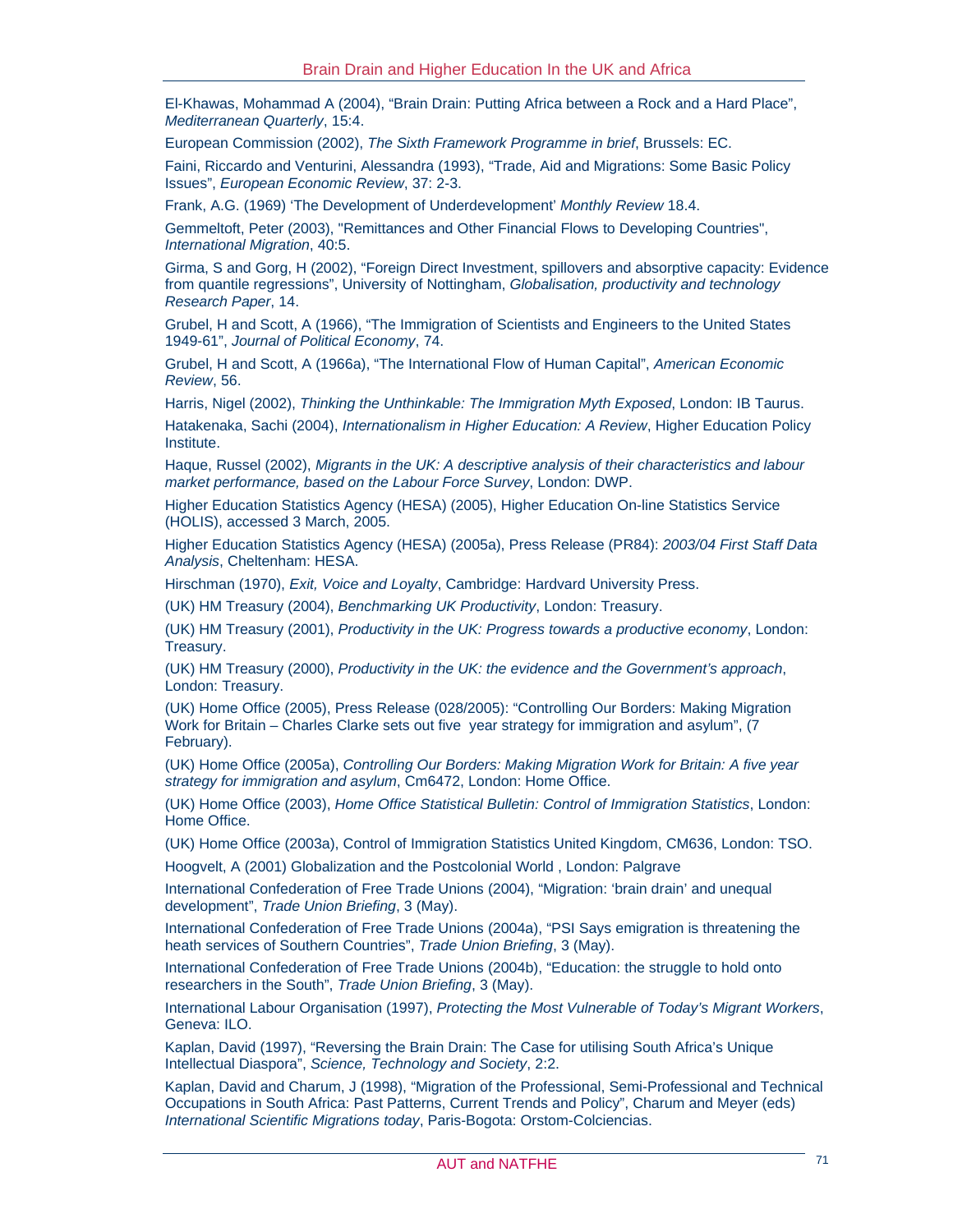Kaplan, David and Meyer, Jean-Baptiste (1998), "Mobilising Our Diaspora: The South African Network of Skills Abroad", *The Graduate*, HSRC.

Kaplan, David; Meyer, Jean-Baptiste; Brown, Mercy (1999), "Brain Drain: New Data, New Options", *Trade and Industry Monitor*, Vol.11, (September).

Komolafé, Julius (2003), "Searching for Fortune: the Geographical Process of Nigerian Migration to Dublin, Ireland", *Ìrìnkèrindò: a journal of African migration*, 2.

(UK) Learning and Skills Council (LSC) (2004), Skills in England 2003, Coventry: LSC.

Lewis, Arthur (1954), "Economic Development with Unlimited Supplied of Labour", *Manchester School of Economic and Social Studies*, 22.

Logan, BI (2000), "The Reverse Transfer of Technology from Sub-Saharan Africa: The Case of Zimbabwe", *International Migration*, 37:2.

Logan, BI (1987), "The reverse transfer of technology (brain drain): factors, scope and implications", *Journal of Modern African Studies*, December, 25(4).

Logan, BI (1992), "The reverse transfer of technology: some lessons from the Africa-US flow of professionals (1980-1989)", *International Migration*, 25 (3-4).

Lowell, Lindsay (2001), "Some Developmental Effects of Migration of Highly Skilled Persons", ILO, *International Migration Papers*, 46.

Lowell, Lindsay (2001a), "Policy Responses to the International Mobility of Skilled Labour", *International Migration Papers*, 45.

Lowell, Lindsay and Findlay, Allan (2001), "The Migration of Highly Skilled Persons from Developing Countries: Impact and Policy Responses", *International Migration Papers*, 44.

Massey, Douglass S et al. (1998), Worlds in Motion: Understanding International Migration at the end of the Millennium, Oxford: Clarendon Press.

Massey, Douglas; Arango, J; Hugo, G; Kouaouci, A; Pelligrino A; and Taylor J; (1994), "An evaluation of international migration theory: the North American case", *Population and Development Review*, 20(4): 699-751.

Mattes, Robert and Richmond, Wayne (2002), "The Brain Drain: What do skilled South Africans Think?" in McDonald, David and Crush, Jonathan, *Destinations Unknown, Perspectives on the Brain Drain in Southern Africa*, Pretoria: Africa Institute.

Meyer, Jean Baptiste and Brown, Mercy (1999), *Scientific Diasporas: A New Approach to the Brain Drain*, Management of Social Transformations Discussion Paper 41.

McLaughlin, Gail and Salt, John (2002), Migration Policies Towards Highly Skilled Foreign Workers: Report to the Home Office, London: Home Office.

Miyagiwa, Kaz (1991), "Scale Economies in Education and the Brain Drain Problem", *International Economic Review,* 32:3 (August).

Mountford, Andrew (1997), "Can a Brain Drain be good for a source economy?", *Journal of Development Economics*, 53:2.

Nunn, Alex (2002), "GATS, Higher Education and Knowledge Based Restructuring in the UK", *Education and Social Justice*, 4:1.

Odunsi, B. A. (1996), "An Analysis of Brain-Drain and its Impact on Manpower Development in Nigeria". *Journal of Third World Studies*, 13:1.

Okome, Mojubaole Olutunke (2002), "The antinomies of globalization: some consequences of contemporary African immigration to the United States of America", *Ìrìnkèrindò: a journal of African migration*, 1.

Oleson, Henrik (2003), "Migration, Return and Development", *International Migration*, 40:5.

Oni, Bankole (2000), "Capacity Building and Brain Drain in Nigerian Universities", Contribution to the Regional Conference on Brain Drain and Capacity Building in Africa, Addis Ababa (22-24 February).

Organisation for Economic Cooperation and Development (2002), *Trends in International Migration*, Paris: OECD.

(UK) Office for National Statistics (ONS) (2005), *Labour Market First Release*, (February), London: ONS.

(UK) Office for National Statistics (ONS) (2004), *International Migration 2002*, London: ONS.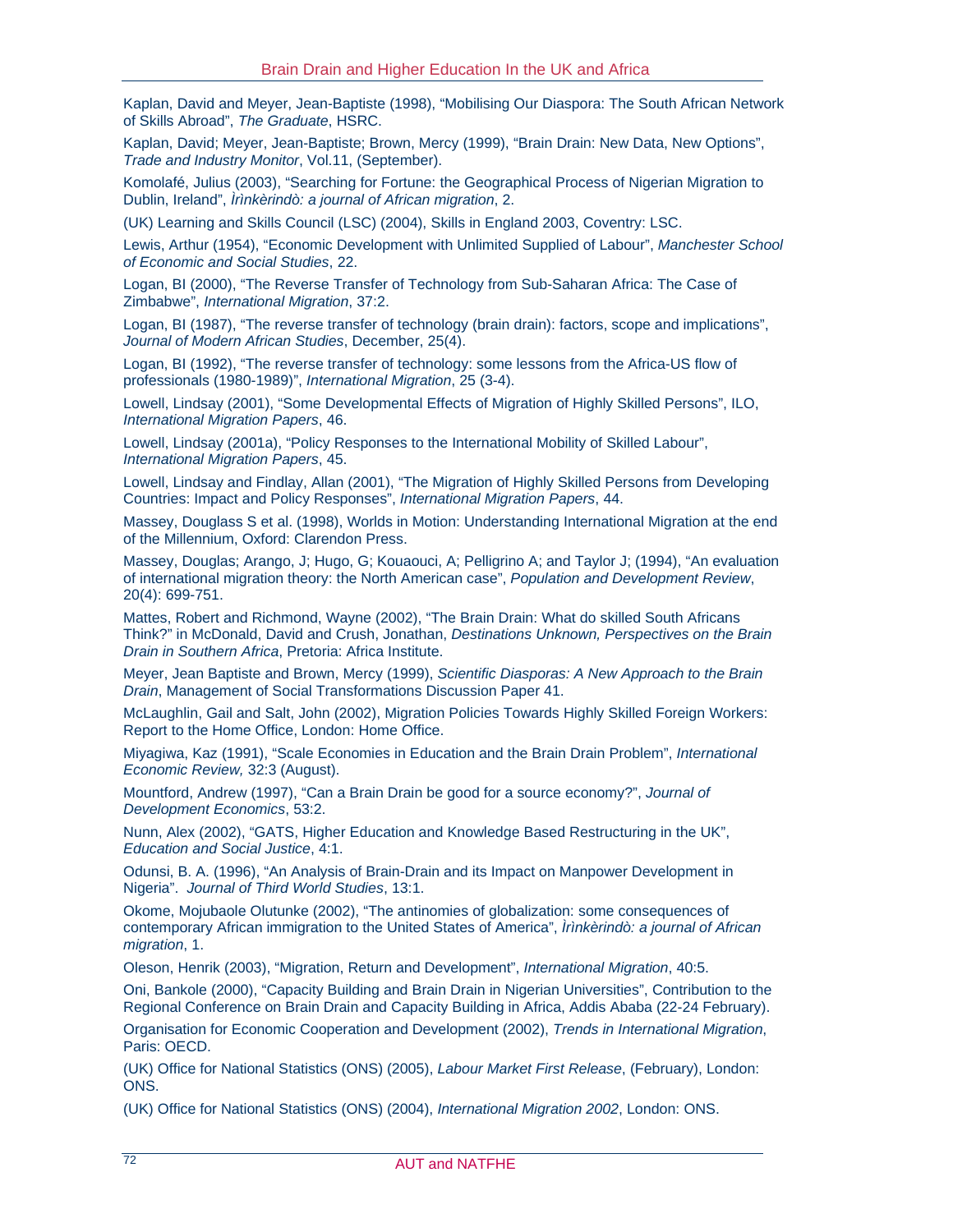(UK) Office for National Statistics (ONS) (2004a), *Annual Business Inquiry 2003*, London: ONS.

Papademetriou, D.G. (1991), "South-North migration in the Western Hemisphere and US responses", *International Migration*, 29:2.

Pellegrino, Adela (2002), "Skilled Migration in Developing Countries: Study on Argentina and Uruguay", ILO, *International Migration Papers*, 58.

Porter, Michael and Christian Ketels (2003), *UK Competitiveness: Moving to the Next Stage*, DTI Economics Paper No. 3, London: DTI, (May).

Puri, Shivani and Ritzeme, Tineke (1999), "Migrant Worker Remittances,Micro-finance and the Informal Economy: Prospects and Issues", ILO Working Paper 21.

Quibria, M (1997), "International Migration, Remittances and Income Distribution", *Bulletin of Economic Research*, 49:1.

Sachs, Jeffrey (2005), *Investing in Development: A Practical Plan to Achieve the Millennium Development Goals*, New York: United Nations.

Sives, Amanda; Morgan, John; Appleton, Simon (2004), *Teachers as Community Leaders: the Potential Impact of Teacher Migration on Education for All and Millennium Development Goals*, Paper to International Conference on Adult Education and Poverty Reduction: A global priority University of Botswana (14-16 June).

Stark, Oded (1984), "Rural to Urban Migration in LDCs: A Relative Deprivation Approach", *Economic Development and Cultural Change*, 32:3 (Appril).

Stark, Oded and Taylor, J Edward (1989), "Relative Deprivation and International Migration", *Demography*, 26:1 (February).

Stark, Oded; Taylor, J Edward and Yitzhaki, Shlomo (1986), "Remittances and Inequality", *The Economic Journal*, 96: 383 (September).

Stark, Oded and Lucas, Robert (1988), "Migration, Remittances and the Family", *Economic Development and Cultural Change*, 36:3 (April).

Stiglitz, Joseph (2001), Nobel Lecture at Colombia Business School.

Stiglitz, Joseph (1998), *Towards a New Paradigm for Development: Strategies*, Policies and Processes, Prebisch Lecture, UNCTAD, Geneva (19 October).

Straubhaar, Thomas (2000), International Mobility of the Highly Skilled: Brain Gain, Brain Drain or Brain Exchange, HWWA Discussion Paper, 88.

(RSA) Task Team on International Migration (1999), *White Paper on International Migration*, Pretoria: Department of Home Affairs.

Taylor, J Edward (1999), "The New Economics of Labour Migration and the Role of Remittances in the Migration Process", *International Migration*, 37:1.

Teffera, Damtew and Altbachl, Phillip (2004), "African higher education: Challenges for the 21st century", *Higher Education*, 47:1 (January).

Thompson, G (2004) 'Global inequality, economic globalisation and technological change' *Ordering the International Brown, W., Bromley S, and Athreye, S (eds) London: Pluto.* 

Trades Union Congress (2002), *Migrant Workers – A TUC Guide*, London: TUC.

Udogu, E Ike (2004), "African Development and the Emigration of its Intelligentsia", *Ìrìnkèrindò: a journal of African migration*, 3 (September).

United Nations Economic Commission for Africa (UNECA) (2004), *Economic Report on Africa: Unlocking Africa's Trade Potential*, Addis Ababa: UNECA.

United Nations Economic Commission for Africa (UNECA) (1999), *ADF ends with Concrete Initiatives on the Table*, Addis Ababa: UNECA.

United Nations (Development Group) (2003), *Indicators for Monitoring the Millennium Development Goals*, New York: United Nations.

United Nations Department for Economic and Social Affairs (2002), *Capacity Building in Africa: Effective Aid and Human Capital*, Report of the Committee for Development Policy on the fourth session (8-12 April 2002), New York: UN.

United Nations (General Assembly) (2001), *Road map towards the implementation of the United Nations Millennium Declaration,* 56<sup>th</sup> Session, A/56/150 Report of the Secretary General, (6 September).